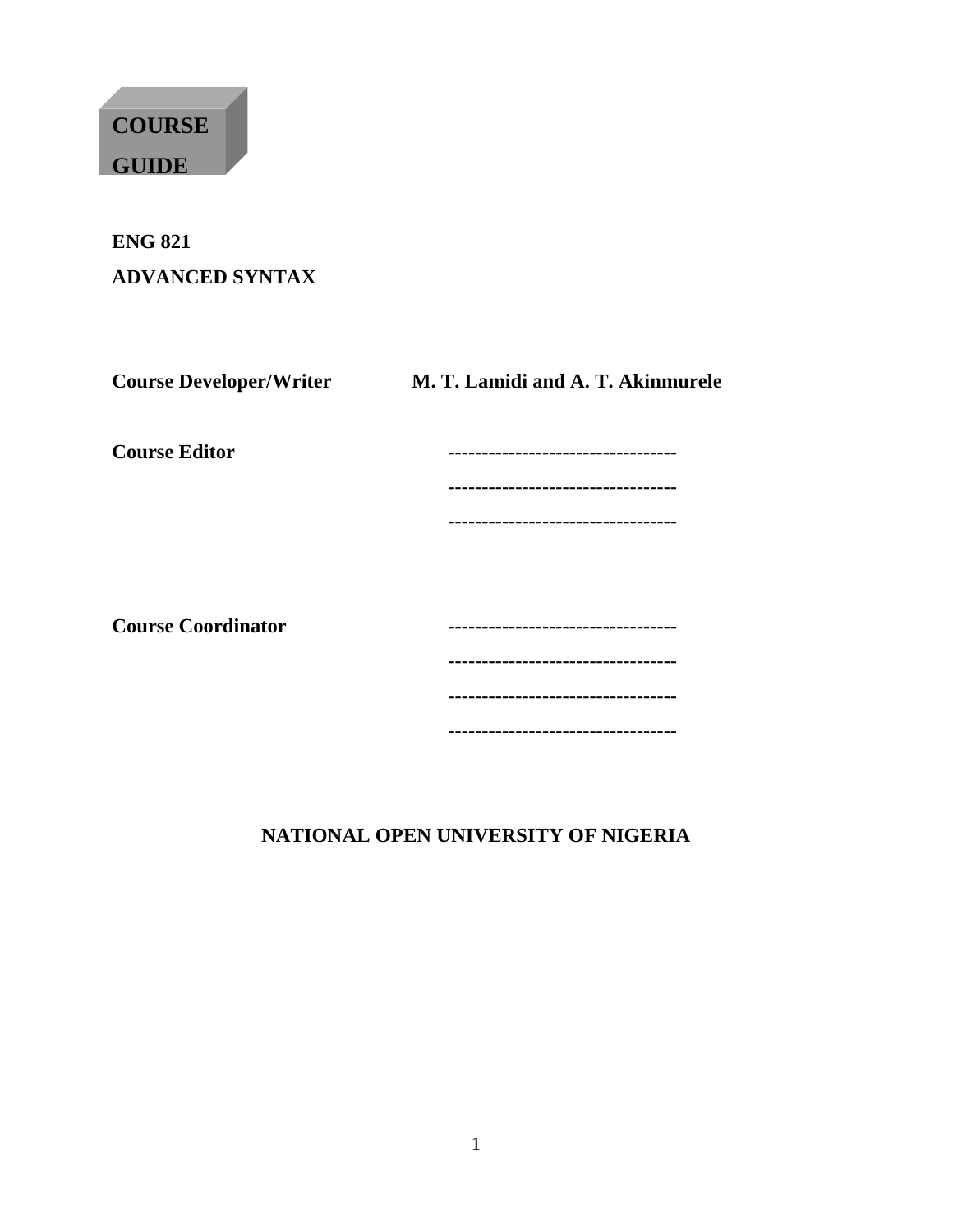National Open University of Nigeria Headquarters 91, Cadastral Zone, Jabi, Abuja, FCT

Lagos Annex 14/16, Ahmadu Bello Way, Victoria Island, Lagos

E-mail: centralinfo@nou.edu.ng URL: www.nou.edu.ng

National Open University of Nigeria

First Printed

ISBN: 978-058-949-X

All rights reserved

Printed by----------------------

For

National Open University of Nigeria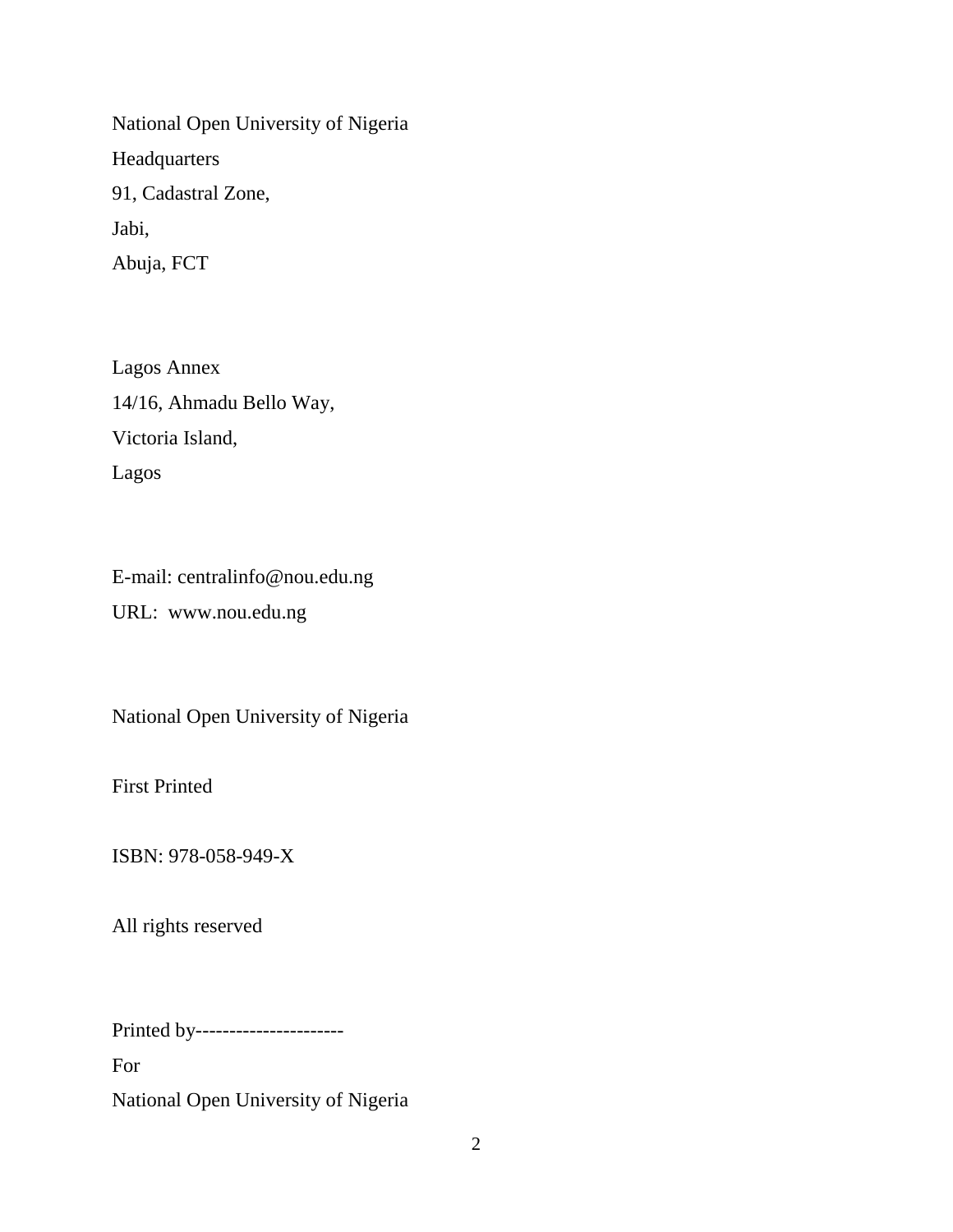| <b>CONTENTS</b><br><b>PAGE</b>               |                |
|----------------------------------------------|----------------|
|                                              | V <sub>i</sub> |
|                                              | V1             |
|                                              | vii            |
|                                              | vii            |
|                                              | vii            |
|                                              | viii           |
|                                              | viii           |
|                                              | 1X             |
|                                              | ix             |
|                                              | ix             |
|                                              | X1             |
|                                              | X1             |
|                                              | X <sub>i</sub> |
|                                              | xiii           |
|                                              | xiv            |
|                                              | <b>XV</b>      |
| Module 1 Structure and Meaning               |                |
|                                              |                |
|                                              | <sup>11</sup>  |
| Module 2 Morphology-Syntax Interface         |                |
|                                              | 17             |
| Unit 2 The Primitives of Syntax              |                |
|                                              | 24             |
| Module 3 Interpreting Syntactic Constituents |                |
|                                              | 35             |
| Unit 2 Logical Form                          |                |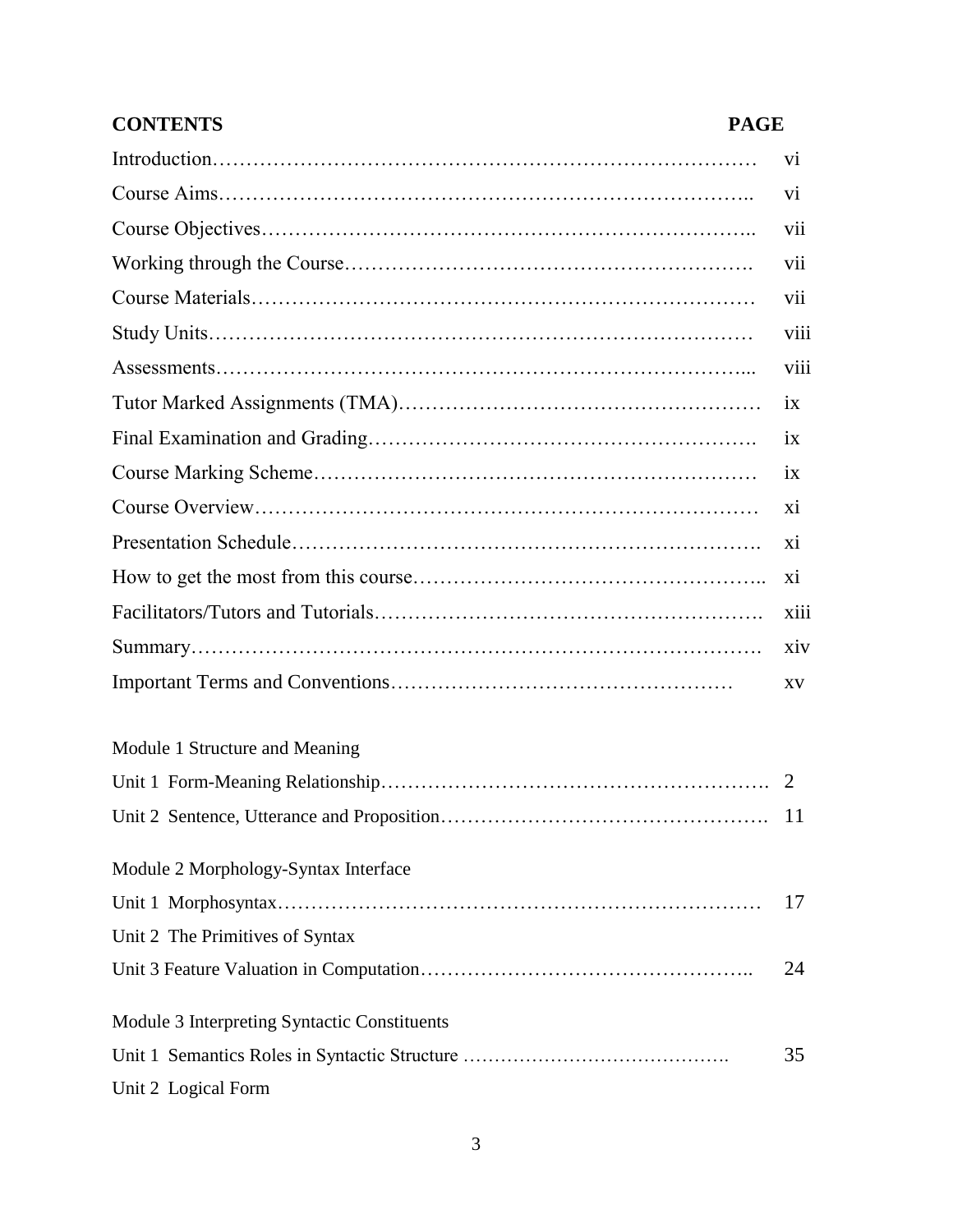|                                       | 43 |
|---------------------------------------|----|
|                                       | 58 |
| Module 4 Syntactic and Semantic Scope |    |
|                                       |    |
|                                       |    |
|                                       | 77 |
|                                       |    |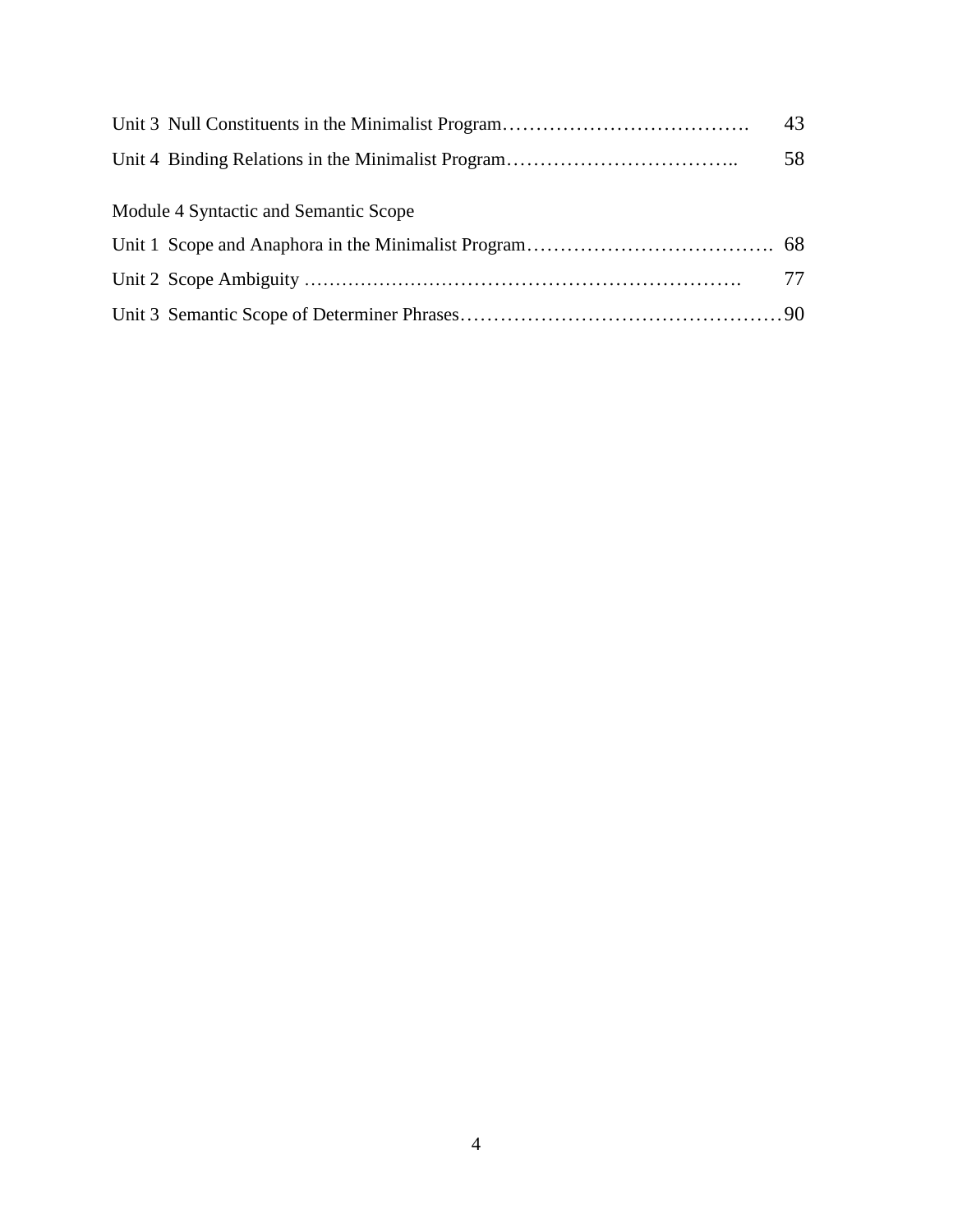#### **Introduction**

#### **Welcome to ENG 821: Advanced Syntax**

*ENG 821: Advanced Syntax* is a 3-credit one semester postgraduate course. It comprises twelve study units sub-divided into four modules. The modules present recent innovations in generative syntax, particularly in relation to the place of meaning in syntactic computation. The material has been developed with local examples suitable for Nigerian students. This course guide gives you an overview of the course, providing you with information on the organisation and requirements of the course. You are advised to attend the online tutorial classes on the course to discuss perceived difficulties with your tutors.

Syntax and semantics are both in the field of linguistics. Syntax has to do with the building up of phrases, clauses and sentences; semantics has to do with meaning. The words, phrases and clauses that are built into sentences constitute specific information unit, all of which make up the meaning of a sentence. In this course, you will learn about diverse concepts, phenomena, processes and conditions that are currently receiving attention in discussions around meaningmaking in sentence construction, particularly in the transformational generative syntax tradition. It is important for you to note from this point now that you will need to critically examine a lot of sentences as you go through this course, and you will have to generate many sentences on your own to further examine particular topics being discussed in each unit.

### **Course Aims**

The course aims to:

- i. enhance MA students' understanding of interfaces in the study of syntax;
- ii. expose MA students to how meaning is treated in recent innovations within the transformational generative grammar; and
- iii. explore morphological and syntactic concepts and phenomena, relating these to meaning-making.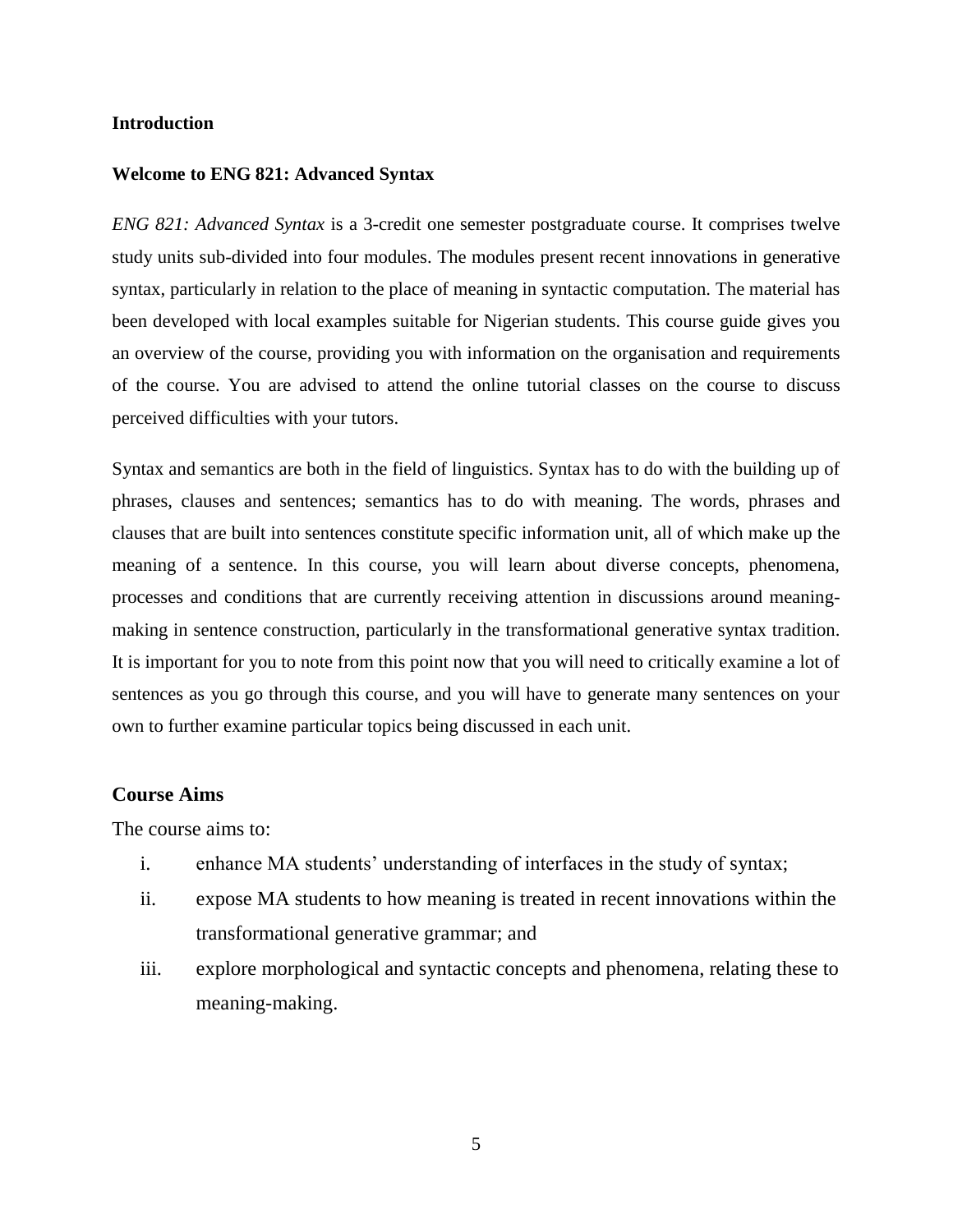# **Course Objectives**

By the time you complete this course, you should be able to:

- i. explain distinctly concepts, phenomena and processes that are central to both syntax and semantics;
- ii. discuss the interface between syntax and semantics;
- iii. engage in thorough grammatical judgment of sentences in relation to meaningmaking; and
- iv. argue for/against the autonomy of syntax and semantics in language study.

In addition, it is important for you to note that there are objectives to be achieved in each unit of the course. You will find them at the beginning of each unit. Ensure that you read these objectives and internalise them before studying each unit.

### **Working through the Course**

To complete the course, you are required to read the study units and read the recommended reading materials. You will also need to undertake practical exercises for which you need a pen, a notebook and other materials that will be listed in this guide. It is advised that you do not jump units; study all of them because they have been arranged in such a way that the content of one unit is built on the content of a preceding one. There are exercises at the end of each unit. The exercises are to aid your understanding of the concepts being discussed. At the end of each unit, you will be required to submit written assignments for assessment purposes. At the end of the course, you will write a final examination.

# **Course Materials**

The major materials you will need for this course are:

- 1. The course guide
- 2. The study units
- 3. The relevant textbooks/journals, including the ones listed under each unit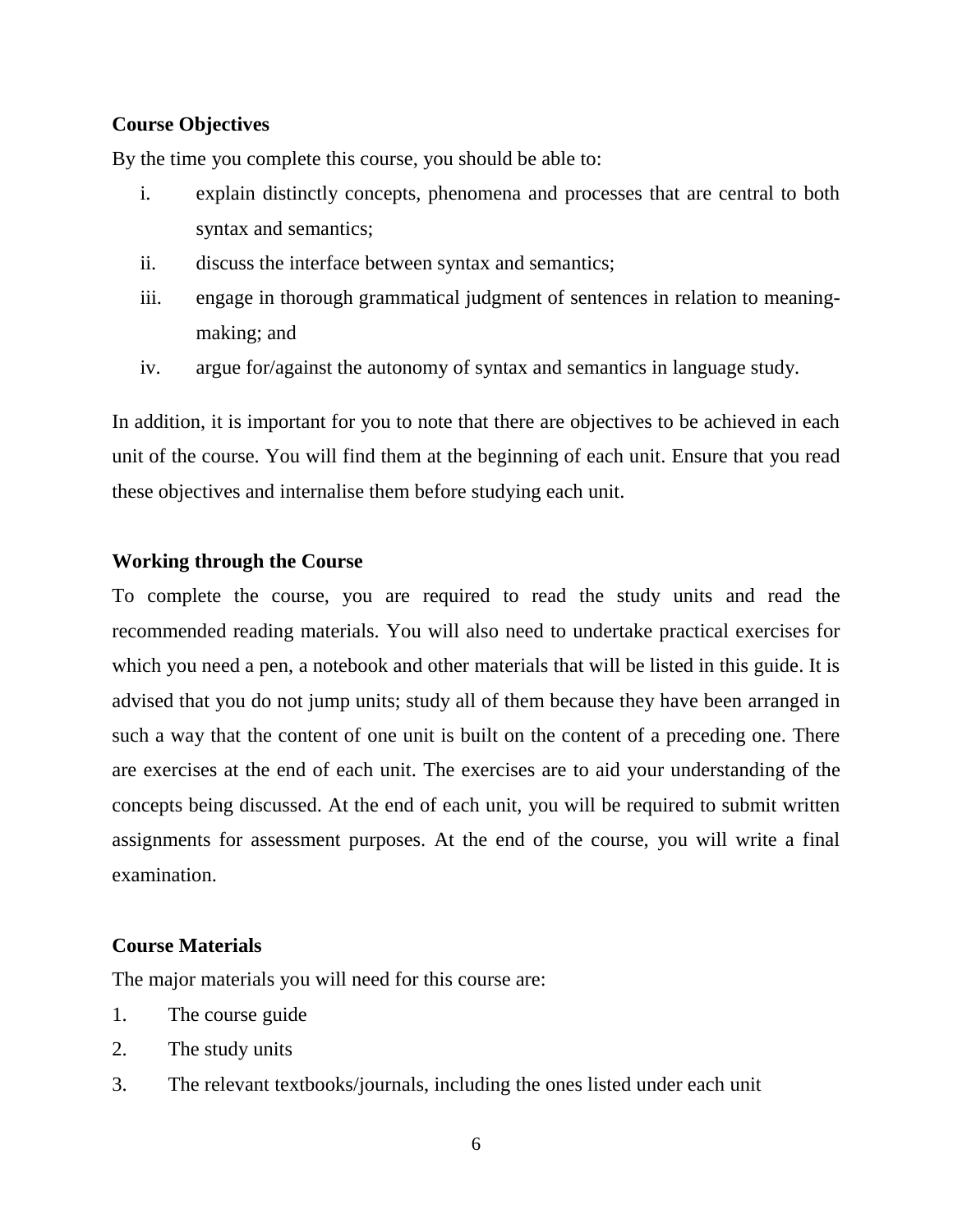- 4. The assignment file
- 5. The presentation schedule

#### **Study Units**

There are 12 study units in this course. They are as follows:

Module 1 Structure and Meaning Unit 1 Form-Meaning Relationship Unit 2 Sentence, Utterance and Proposition Module 2 Morphology-Syntax Relationship Unit 1 Morphosyntax Unit 2 The Primitives of Syntax Unit 3 Feature Valuation in Computation Module 3 Interpreting Syntactic Constituents Unit 1 Syntax-Semantics Interface Unit 2 Logical Form Unit 3 Null Constituents in the Minimalist Program Unit 4 Binding Relations in the Minimalist Program Module 4 Syntactic and Semantic Scope Unit 1 Scope and Anaphora in the Minimalist Program Unit 2 Scope Ambiguity

Unit 3 Semantic Scope of Determiner Phrases

#### **Assessments**

This course is assessed in two ways: tutor-marked assignments and a final examination. An assignment file and a marking scheme will be made available to you. In this file, you will find all the details of the work you must submit to your tutor for marking. The marks you obtain from these assignments will count towards the final mark you obtain for this course. Further information on assignments will be found in the assignment file itself and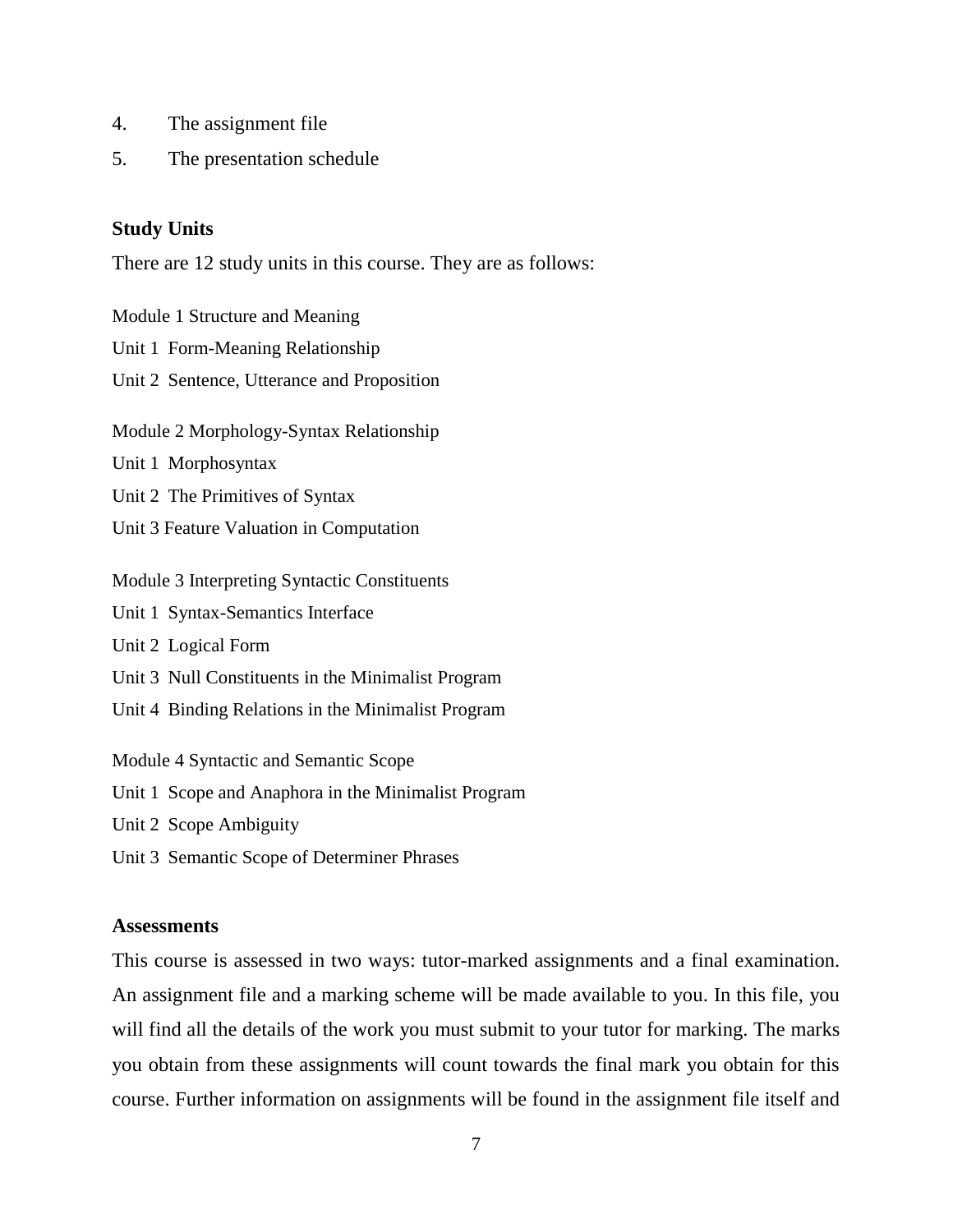later in this Course Guide in the sections on Tutor Marked Assignments (TMA) and Final Examination and Grading.

# **Tutor Marked Assignments (TMA)**

You will need to submit a specified number of the Tutor-Marked Assignments (TMAs). Every unit in this course has a tutor-marked assignment. You will be assessed on four of them but the best three will count. The total marks for the best three (3) assignments will be 30% of your total work. It is also important for you to note that TMAs are usually given as CBAs in NOUN. Thus, the tutor-marked assignments will be done online and they will be graded immediately. Therefore, you need to be on the lookout for the academic calendar to know when each of your TMAs is due to go live in the University TMA portal. It is also important for you to be ready in case any of your TMAs comes in the form of seminar presentation. In addition, it is obvious that you need to master your computer skills and become very techno-friendly.

# **Final Examination and Grading**

You are also expected to take an end-of-semester examination, which is 70% of your total mark. The final examination of ENG 821 will be of three hours duration. All areas of the course will be assessed. The examination will consist of questions which reflect the type of self-testing, practice exercises and tutor-marked assignments you have previously come across. You are advised to revise the entire course after studying the last unit before you sit for the examination.

# **Course Marking Scheme**

|  |  |  |  |  |  |  | The following table lays out how the actual course mark allocation is broken down. |  |
|--|--|--|--|--|--|--|------------------------------------------------------------------------------------|--|
|  |  |  |  |  |  |  |                                                                                    |  |

| Assessment                     | Marks    |
|--------------------------------|----------|
| Assignments (three)            | $=30\%$  |
| <b>Final Examination</b>       | $=70%$   |
| Total                          | $=100\%$ |
| $\sim$ $\sim$ $\sim$<br>$\sim$ |          |

**Course Overview**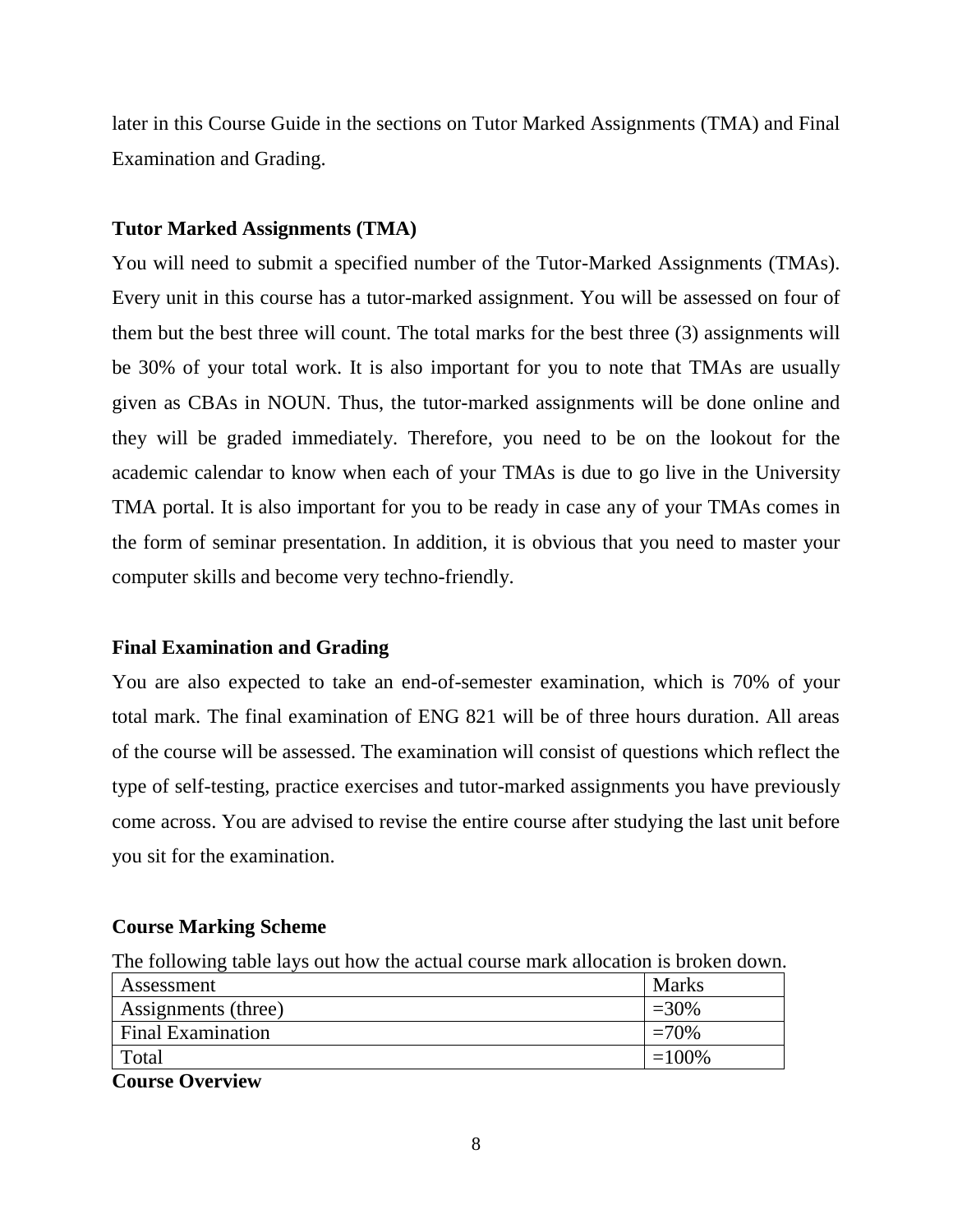This table brings together the units, the number of weeks you should take to complete them, and the assignments that follow them.

| Unit           | <b>Title of Work</b>                                | Week's            | <b>Assessment</b> |
|----------------|-----------------------------------------------------|-------------------|-------------------|
|                |                                                     | <b>Activities</b> | (end of unit)     |
|                | <b>Course Guide</b>                                 |                   |                   |
|                | <b>Module 1 Structure and Meaning</b>               |                   |                   |
| $\mathbf{1}$   | Form-Meaning Relationship                           | 1 Week            |                   |
| $\overline{2}$ | Sentence, Utterance and Proposition                 | 1 Week            | TMA <sub>1</sub>  |
|                | <b>Module 2 Morphology-Syntax Relationship</b>      |                   |                   |
| $\mathbf{1}$   | Morphosyntax                                        | 1 Week            |                   |
| $\overline{2}$ | The Primitives of Syntax                            | 1 Week            |                   |
| 3              | Feature Valuation in Computation                    | 2 Weeks           | TMA <sub>2</sub>  |
|                | <b>Module 3 Interpreting Syntactic Constituents</b> |                   |                   |
| $\mathbf{1}$   | <b>Syntax-Semantics Interface</b>                   | 1 Week            |                   |
| $\overline{2}$ | Logical Form                                        | 1 Week            |                   |
| $\overline{3}$ | Null Constituents in the Minimalist Program         | 2 Weeks           |                   |
| $\overline{4}$ | Binding Relations in the Minimalist Program         | 2 Weeks           | TMA <sub>3</sub>  |
|                | <b>Module 4 Syntactic and Semantic Scope</b>        |                   |                   |
| $\mathbf{1}$   | Scope and Anaphora in the Minimalist Program        | 1 Week            |                   |
| $\overline{2}$ | Scope Ambiguity                                     | 2 Weeks           |                   |
| 3              | Semantic Scope of Determiner Phrases                | 2 Weeks           | TMA4              |
|                | <b>REVISION</b>                                     | 1 Week            |                   |
|                | <b>EXAMINATION</b>                                  | 1 Week            |                   |
|                | <b>TOTAL</b>                                        | 19 Weeks          |                   |

# **Presentation Schedule**

The dates for submission of all assignments will be communicated to you. You will also be told the date for completing the study units and dates for examinations.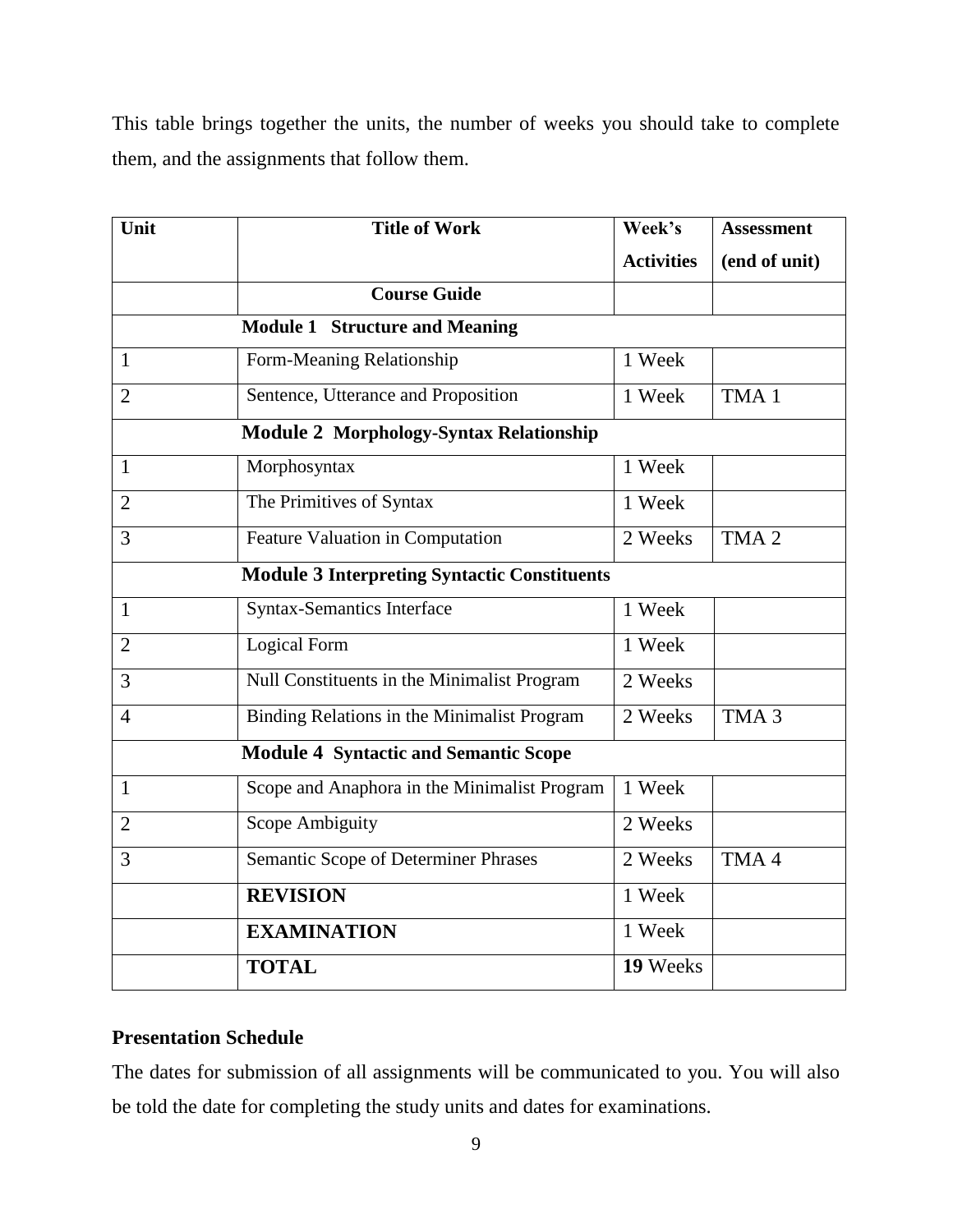#### **How to get the most from this course**

In distance learning, the study units replace the university lecturer. This is one of the advantages of distance learning; you can read and work through specially-designed study materials at your own pace, and at a time and place that suit you best. Think of it as reading the lecture instead of listening to a lecturer. In the same way that a lecturer might give you some reading to do, the study units tell you when to read your set books or other materials. Just as a lecturer might give you an in-class exercise, your study units provide exercises for you to do at appropriate points. Each of the study units follows a common format. The first item is an introduction to the subject matter of the unit and how a particular unit is integrated with the other units and the course as a whole. Next is a set of learning objectives. These objectives let you know what you should be able to do by the time you have completed the unit. You should use these objectives to guide your study. When you have finished the units, you must go back and check whether you have achieved the objectives. If you make a habit of doing this, you will significantly improve your chances of passing the course. The main body of the unit guides you through the required reading from other sources. This will usually be either from your set books or from your course guides. The following is a practical strategy for working through the course. If you run into trouble, send an email to your tutor. Remember that your tutor's job is to help you. When you need assistance, do not hesitate to call and ask your tutor to provide it. Adhere to the following advice carefully:

- 1. Read this Course Guide thoroughly; it is your first assignment.
- 2. Organise a study schedule. Refer to the 'Course Overview' for more details. Note the time you are expected to spend on each unit and how the assignments relate to the units. Whatever method you choose to use, you should decide on and write down dates for working on each unit.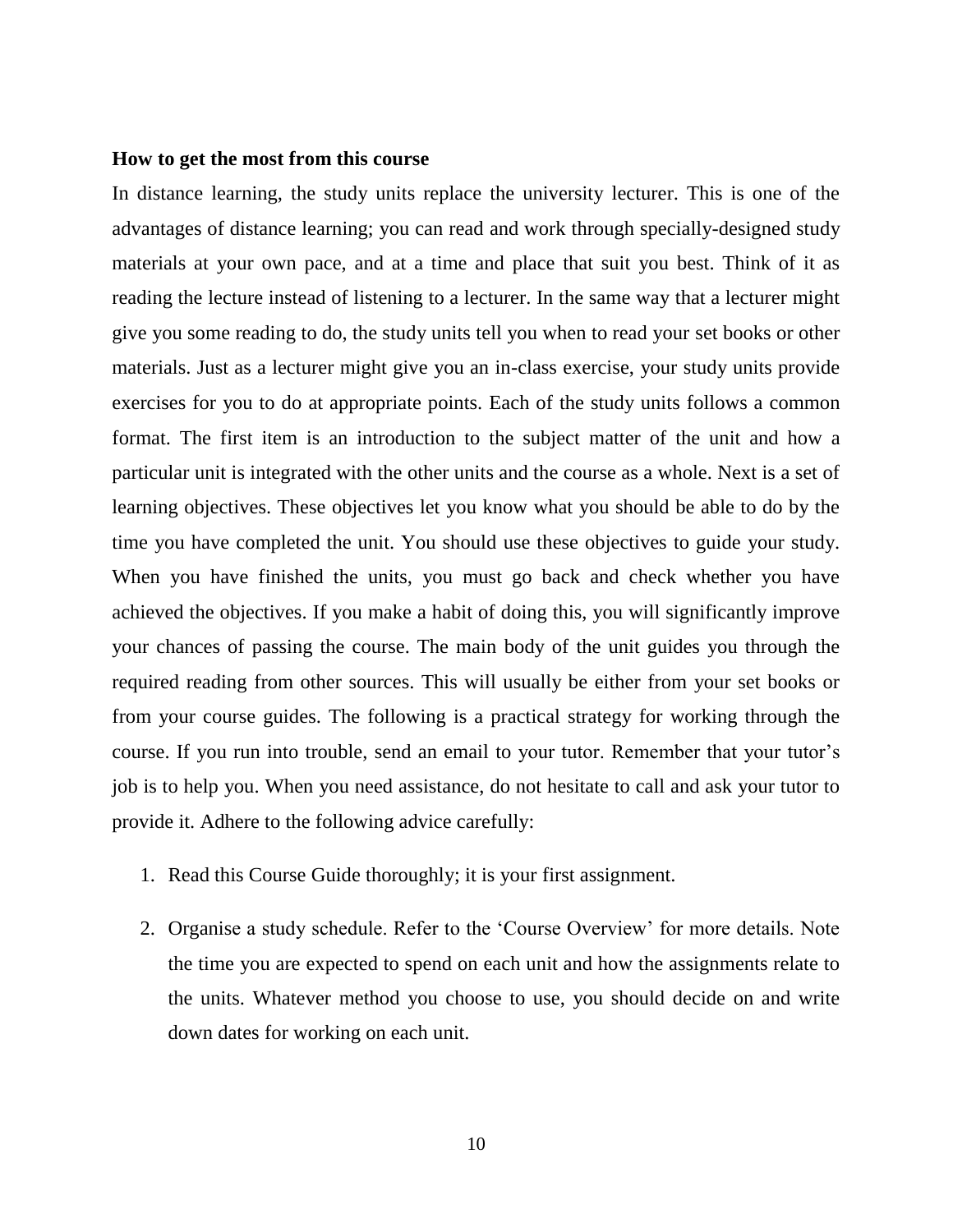- 3. Once you have created your own study schedule, do everything you can to stick to it. The major reason that students fail is that they get behind with their course work. If you get into difficulties with your schedule, please let your tutor know before it is too late for help.
- 4. Turn to Unit 1 and read the Introduction and the Objectives for the Unit.
- 5. Assemble the study materials. Information about what you need for a unit is given in the 'Overview' at the beginning of each unit. You will almost always need both the study unit you are working on and one of your set books on your desk at the same time.
- 6. Work through the unit. The content of the unit itself has been arranged to provide a sequence for you to follow. As you work through the unit, you will be instructed to read sections from your set books or other articles. Use the unit to guide your reading.
- 7. Review the objectives for each unit to ensure that you have achieved them. If you feel unsure about any of the objectives, review the study material or consult your tutor.
- 8. When you are confident that you have achieved a unit's objectives, you can then start on the next unit. Proceed unit by unit through the course and try to pace your study so that you keep yourself on schedule.
- 9. When you have submitted an assignment to your tutor for marking, do not wait for its return before starting on the next unit. Keep to your schedule. Consult your tutor as soon as possible if you have any questions or problems.
- 10.After completing the last unit, review the course and prepare yourself for the final examination. Check that you have achieved the unit objectives (listed at the beginning of each unit) and the Course Objectives (listed in the Course Guide).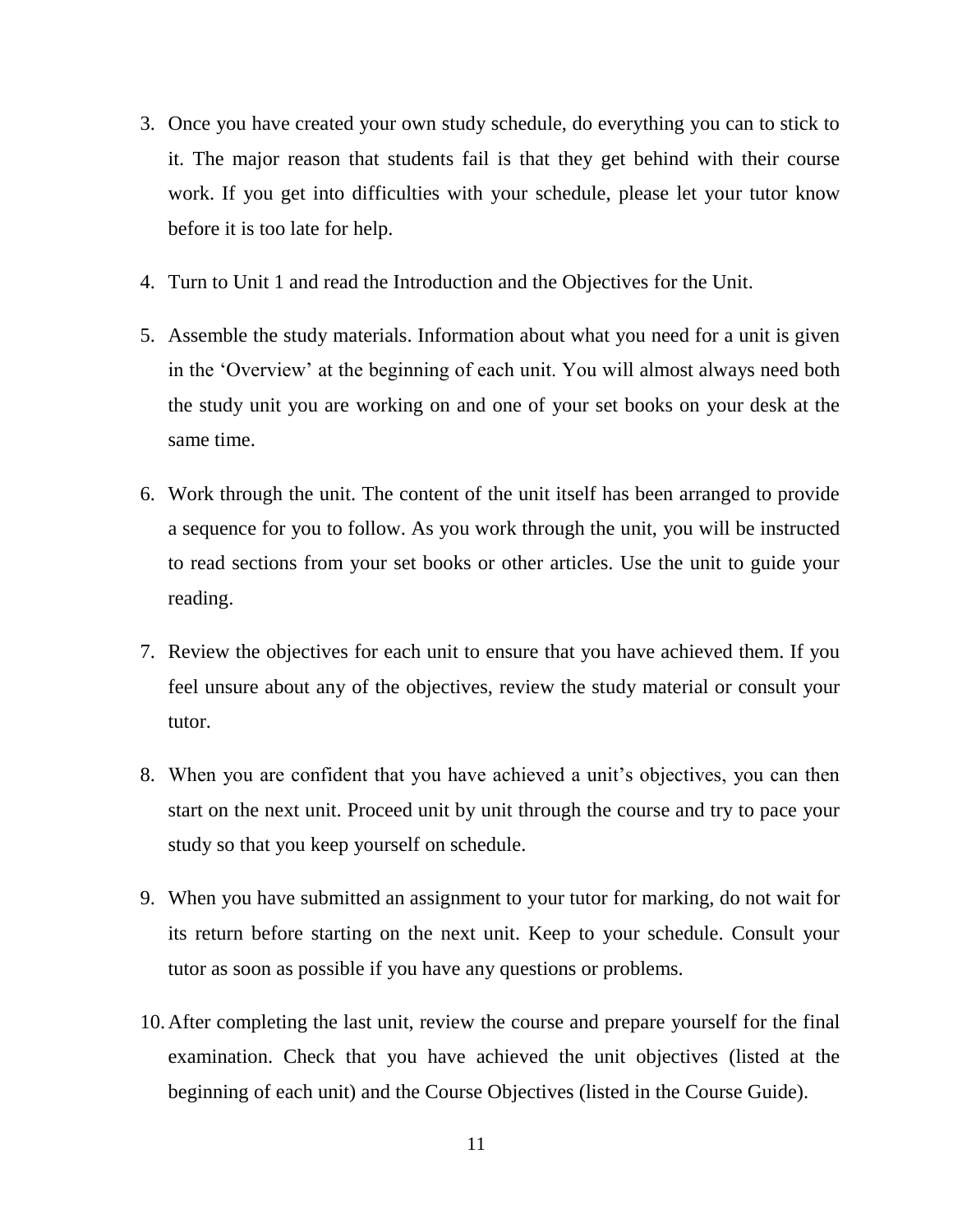11.Keep in touch with your Study Centre. Up-to-date course information will be continuously available there. Also ensure to check your emails, SMS and the University website for constant updates and information on your programme in general.

#### **Facilitators/Tutors and Tutorials**

There are eight hours of tutorials provided in support of this course, which has been online since the 2020 session. You will be notified of the dates, times and location of these tutorials, together with the name and phone number of your tutor, as soon as you are allocated a tutorial group. Your tutor will mark and comment on your assignments; keep a close watch on your progress and on any difficulties you might encounter and provide assistance to you during the course. You must mail your tutor-marked assignments to your tutor well before the due date (at least two working days are required). They will be marked by your tutor and returned to you as soon as possible.

Do not hesitate to contact your tutor by telephone, e-mail, or through the discussion forum on your e-learning portal if you need help. The following might be circumstances in which you would find help necessary. Contact your tutor if:

- You do not understand any part of the study units or the assigned readings,
- You have difficulty with the self-tests and exercises,
- You have a question or problem with an assignment, with your tutor's comments on an assignment or with the grading of an assignment.

You should try your best to attend the online tutorials/facilitation. This is the only chance to have face-to-face contact with your tutor and ask questions which are answered instantly. You can raise any problem encountered in the course of your study. To gain the maximum benefit from course tutorials, prepare a question list before attending them. You will learn a lot from participating in discussions actively.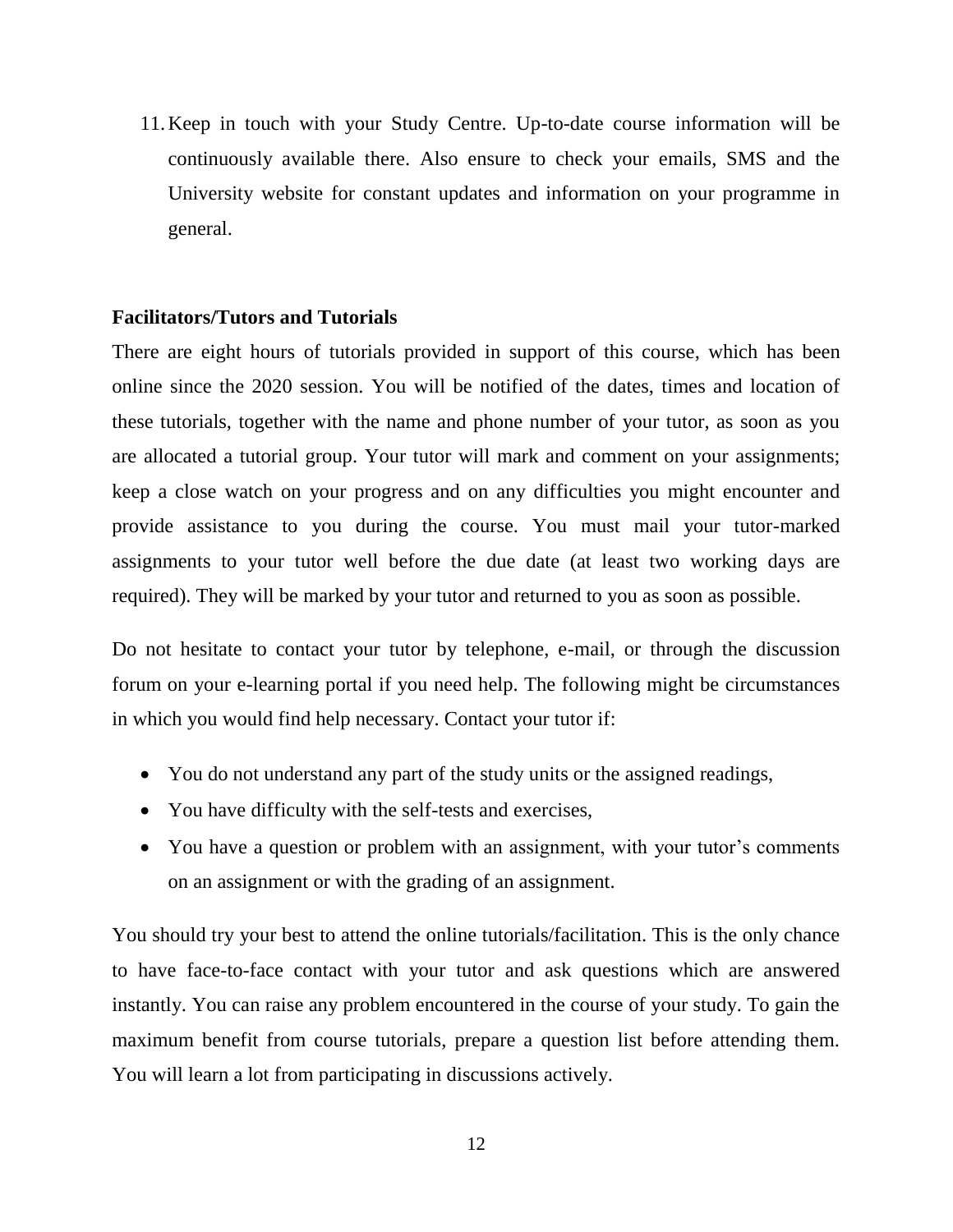Nonetheless, I need to mention that the policy in the University now is that there must be a minimum of 50 students for there to be any face-to-face facilitation, the major means of interacting with students presently is through the online facilitation platform. You should explore this forum to the full.

#### **Summary**

*ENG 821: Advanced Syntax* explores the place of meaning in syntactic computation in recent innovations in generative syntax. The course aims to enhance your understanding of interfaces in the study of syntax with emphasis on how meaning is treated in recent versions of transformational generative grammar. You need to concentrate as you go through the course in order to understand the topics discussed in each of the twelve units that constitute the entire content of the course. Also, you must be determined to respond to all of the TMAs in each unit. Doing this will aid your understanding of the concepts being discussed and will ultimately help you to perform well in the overall assessment. Bracing your technological skills is a necessity since all assessments and submissions will be done online. Your tutor's telephone number and e-mail address will be made available so that you can reach him/her if you need help. It is advised that you always come to class prepared. This would require that you have read through the units' contents and you have contributions to make during interaction or that you have a list of questions to ask.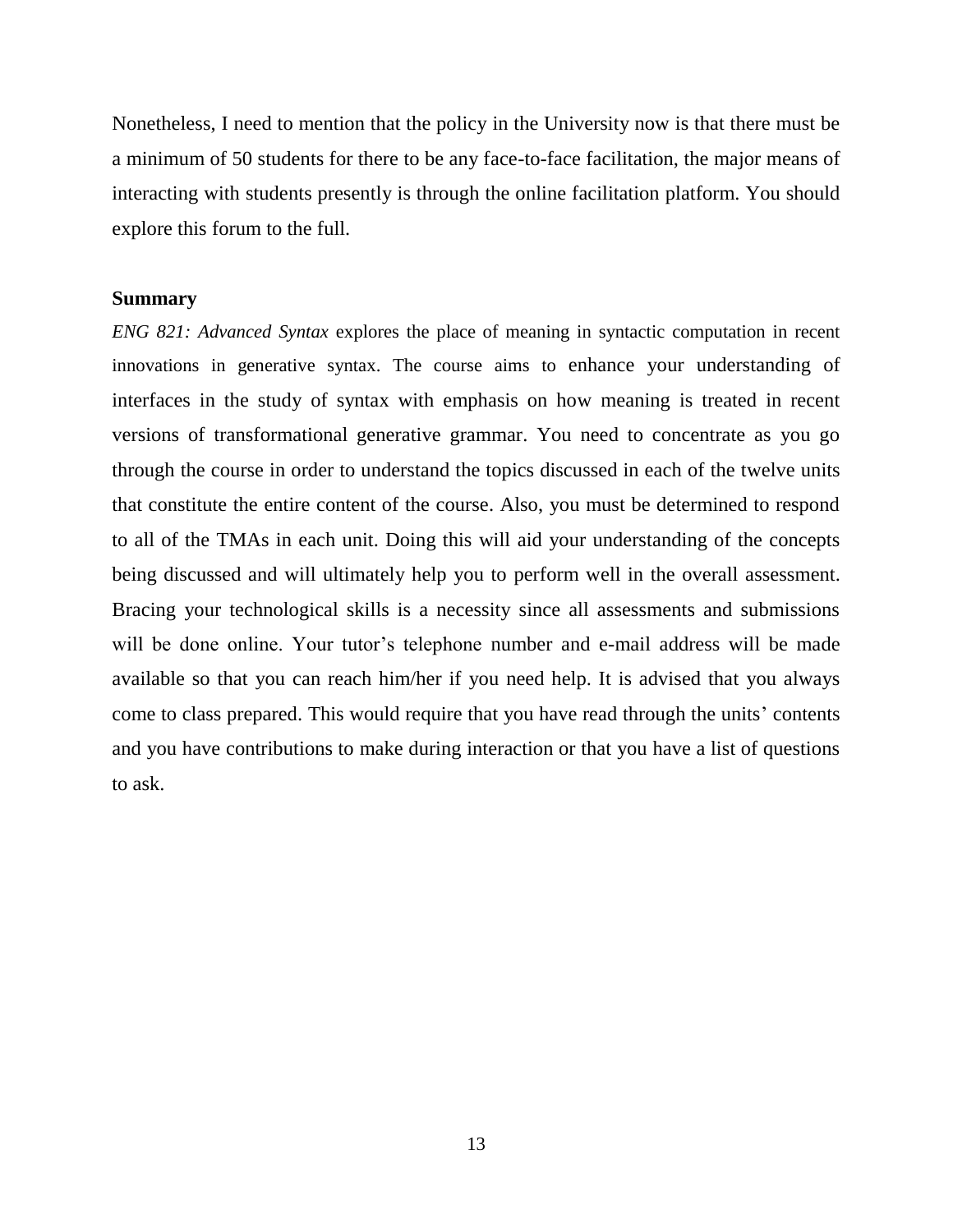# **Important Terms and Conventions**

|              | Same as                                 |  |
|--------------|-----------------------------------------|--|
| $\neq$       | Not same as                             |  |
| Ø            | Phonetically null                       |  |
| Adj          | Adjective                               |  |
| Adv          | Adverb                                  |  |
| AdvP         | <b>Adverbial Phrase</b>                 |  |
| $C_{HL}$     | <b>Computation of Human Language</b>    |  |
| $C-I$        | Conceptual Intentional                  |  |
| <b>COMP</b>  | Complementiser                          |  |
| <b>COPY</b>  | Operation copy                          |  |
| CP           | <b>Complementiser Phrase</b>            |  |
| D            | Determiner                              |  |
| DP           | <b>Determiner Phrase</b>                |  |
| DS           | Deep Structure                          |  |
| functors     | <b>Functional words</b>                 |  |
| <b>EST</b>   | <b>Extended Standard Theory</b>         |  |
| <b>GB</b>    | Government and Binding Theory           |  |
| LF           | Logical Form                            |  |
| <b>MERGE</b> | <b>Operation Merge</b>                  |  |
| Mod          | Modal                                   |  |
| <b>MOVE</b>  | <b>Operation Move</b>                   |  |
| <b>MP</b>    | Minimalist Program                      |  |
| N            | Noun                                    |  |
| PF           | Phonetic Form                           |  |
| <b>PP</b>    | <b>Prepositional Phrase</b>             |  |
| <b>PPT</b>   | Principles and Parameters Theory        |  |
| <b>REST</b>  | <b>Revised Extended Standard Theory</b> |  |
| Spec         | Specifier                               |  |
| <b>SS</b>    | <b>Surface Structure</b>                |  |
| <b>ST</b>    | <b>Standard Theory</b>                  |  |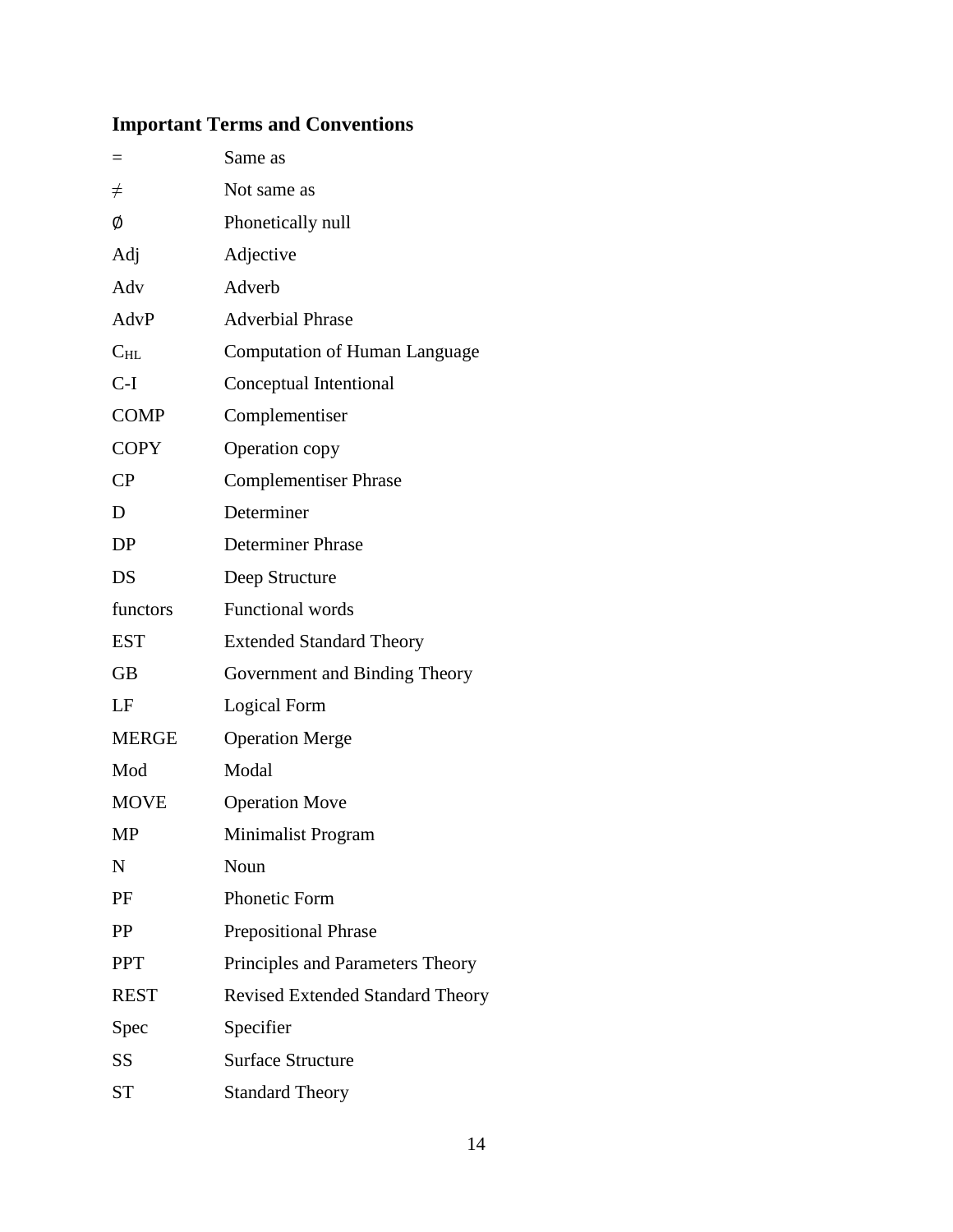| Т          | Tense               |
|------------|---------------------|
| TP         | <b>Tense Phrase</b> |
| V          | Verh                |
| <b>VP</b>  | Verb Phrase         |
| φ-features | phi-features        |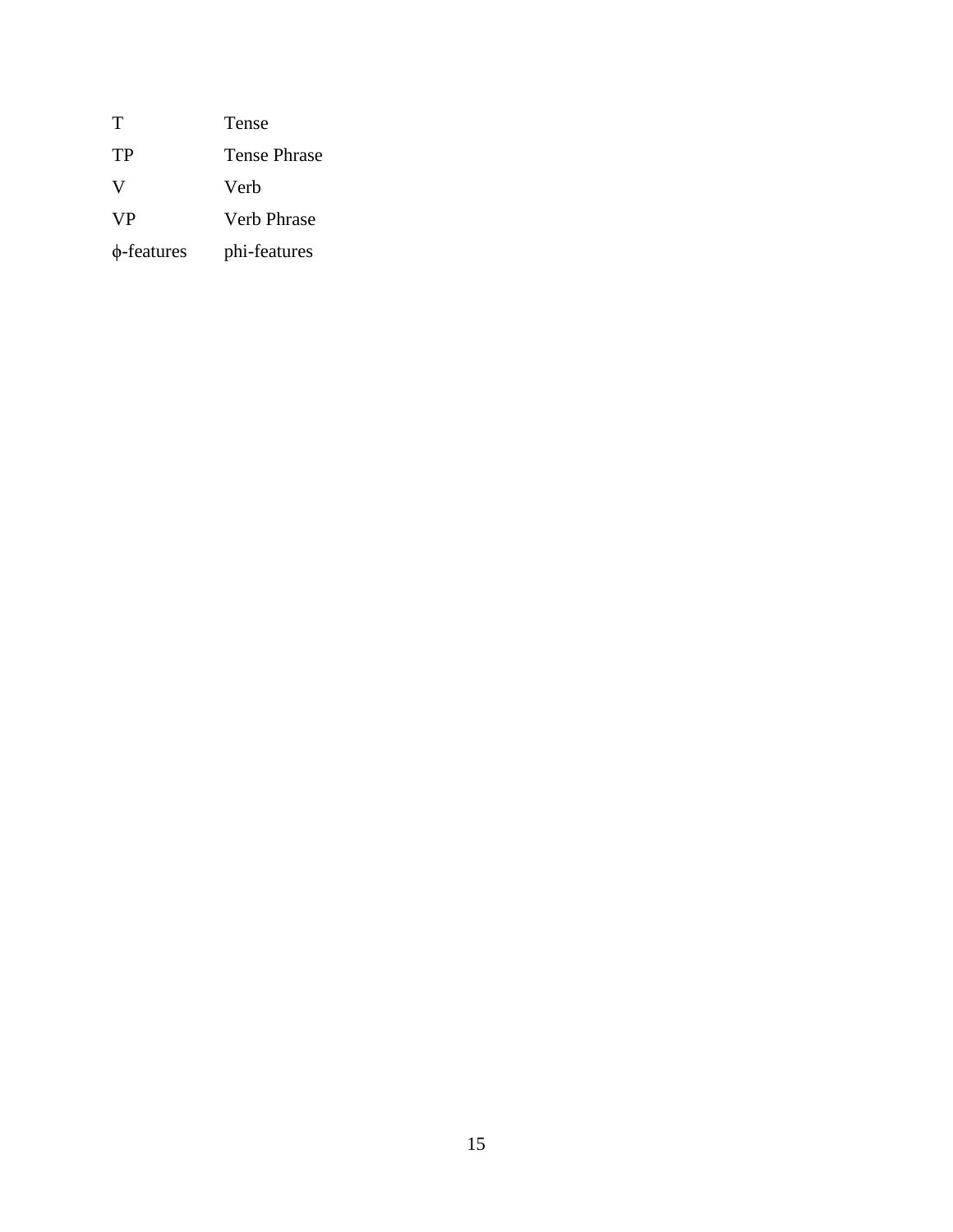# **MODULE 1 STRUCTURE AND MEANING**

This module deals with form-meaning relationship. The first part discusses concepts and phenomena that are relevant to meaning-making in sentences while the second deals with the interaction between utterance, sentence and proposition. In both cases, the focus is on the relationship between grammatical structures and their meaning counterparts. This unit serves as background to the course. While reading the units, you will learn how syntax relates to other aspects of language study.

| <b>Units</b> | <b>Topics</b>                              |
|--------------|--------------------------------------------|
|              | <b>Form-Meaning Relationship</b>           |
| $\mathbf{2}$ | <b>Sentence, Utterance and Proposition</b> |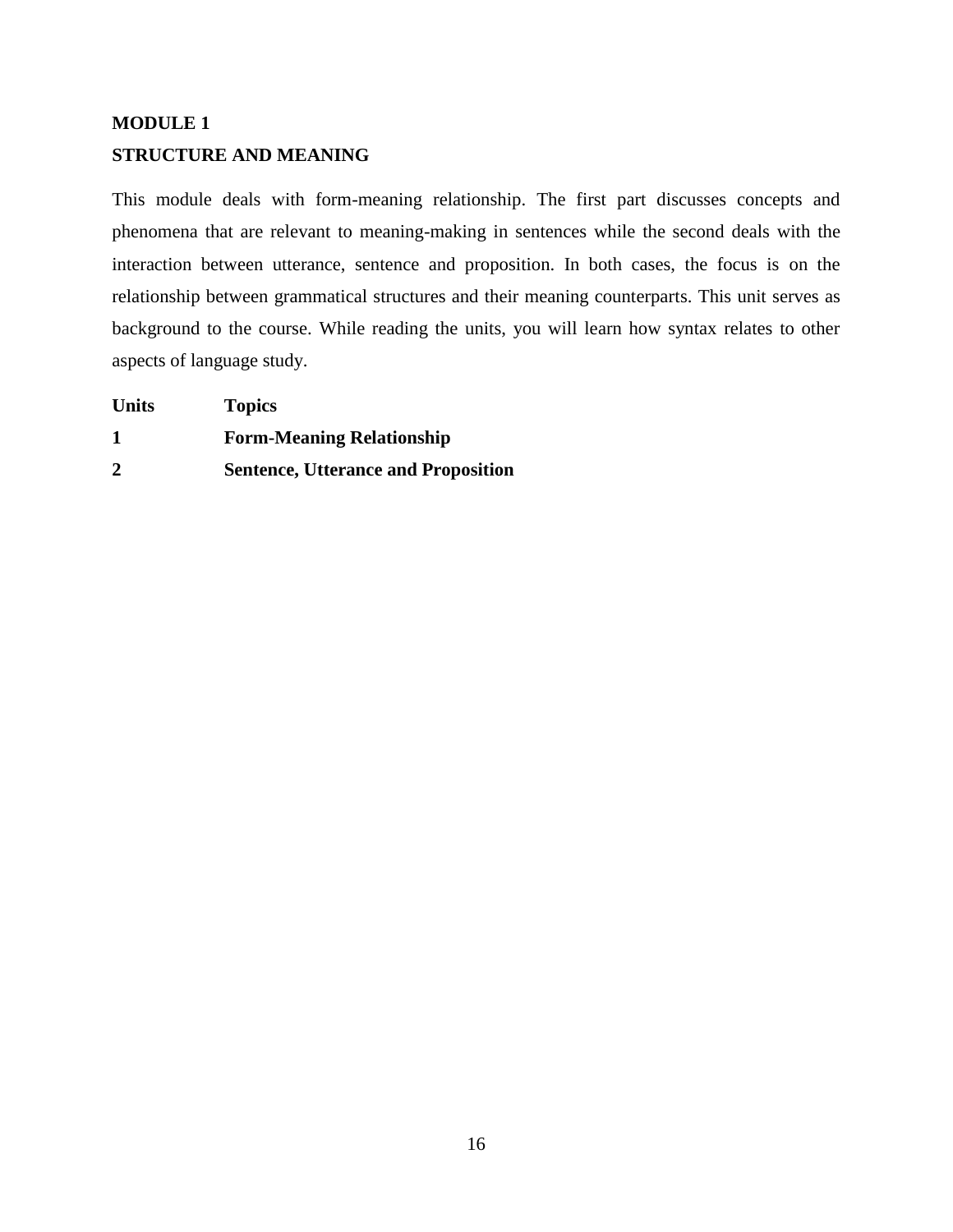#### **UNIT 1** FORM-MEANING RELATIONSHIP

1.0 Introduction 2.0 Objectives 3.0 Main Content 3.1 Functional and Lexical Words 3.2 Relationship between Form and Meaning 4.0 Conclusion 5.0 Summary 6.0 Tutor-Marked Assignment 7.0 References/Further Reading

#### **1.0 INTRODUCTION**

Language is one of the major features that distinguish the human species from other living creatures, particularly animals. It gives humans the ability to communicate and share ideas and experiences with one another. Some of the characteristics of human language, which you must have learnt, are that language is arbitrary and systematic. These two characteristics relate to language form and meaning. The relation between the form of a word and its meaning is arbitrary. Also, linguistic items are put together in a systematic manner for meaning to be realised. As a matter of fact, one of the tasks of all language learners is to match form and meaning. You need to know and use grammatical forms and understand the meanings of these forms in order to achieve effective communication. In essence, understanding the connections between form, meaning and use is crucial for language learners to develop a sense of how a language works, and consequently become more effective communicators. Therefore, this unit takes you through the relationship between a form and its meaning in language. The unit distinguishes between grammatical words and lexical words, which are considered crucial for your understanding of the relationship between form and meaning.

#### **2.0 OBJECTIVES**

At the end of this Unit, you should be able to

- i. distinguish between lexical categories and functional categories (or functors);
- ii. discuss the syntactic functions of functional categories;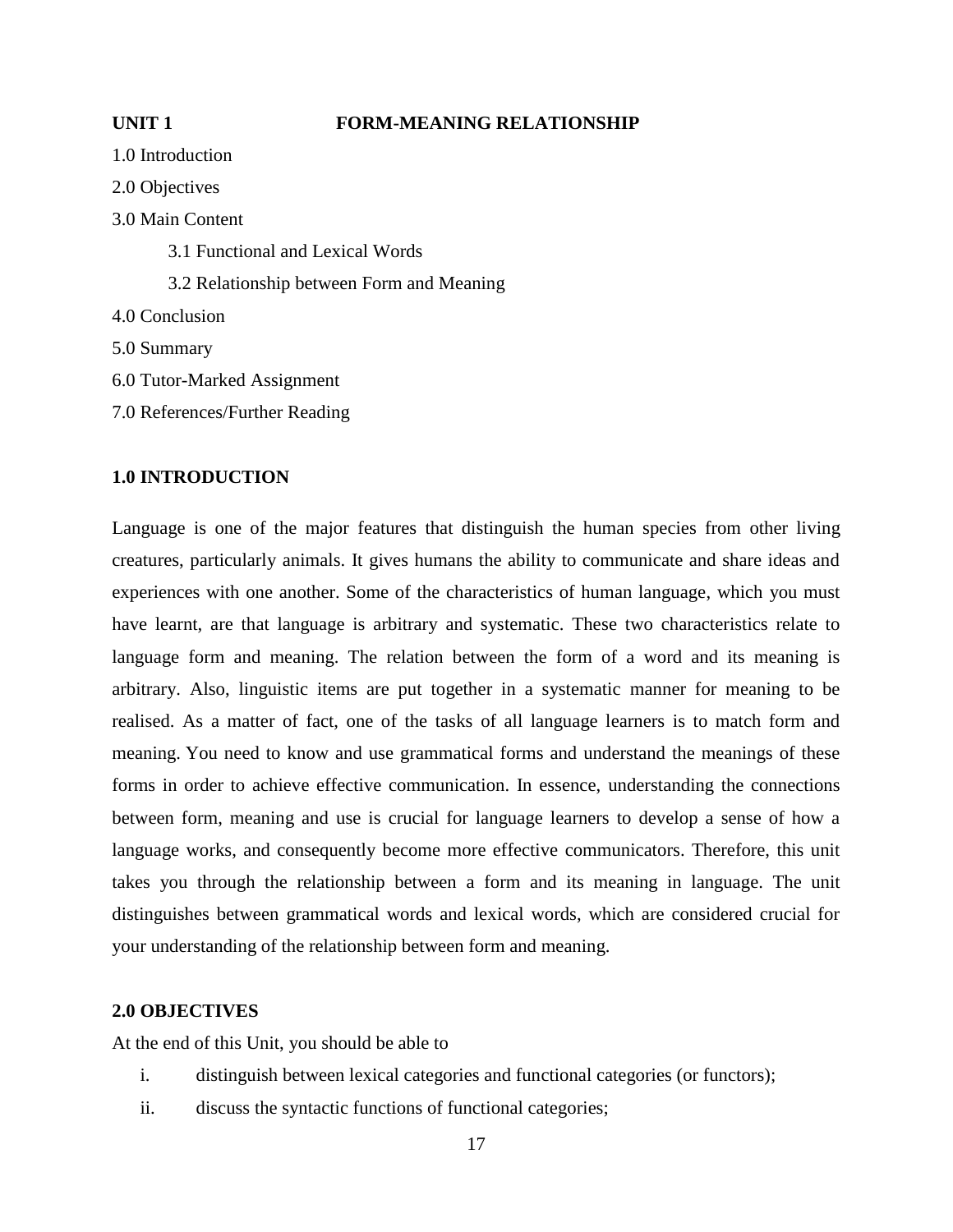- iii. discuss the status of lexical categories; and
- iv. explain the relationship between form and meaning.

#### **3.0 MAIN CONTENT**

#### **3.1 Functional and Lexical Words**

Words in a language are traditionally divided into two. These are grammatical words and lexical words. Grammatical words, also called functors or functional words in transformational generative grammar, are form words. They do not have independent meaning and therefore have grammatical functions in sentences. Examples of functors in English are determiners, inflections and complementisers. Lexical words are carriers of meaning. They differ principally from grammatical words simply in that they have meaning. Examples of lexical words are lexical verbs, adjectives, adverbs and nouns. In the Minimalist Program, however, functional words serve as heads while lexical words serve as complements to the head.

In a Determiner Phrase (DP), for instance, the determiner serves as the head while lexical words serve as its complement as in the following examples.

1a. a/the man

b. that boy

c. those students

The analysis of (1c) is as follows:



In (1-2), the determiners *the, that* and *those* precede the nouns *man, boy* and *students,*  respectively. The determiners serve as functional heads while the adjoining nouns are complements. The phrase bears a name resembling the head of the phrase. Hence, the whole structure is referred to as Determiner Phrase (DP) rather than Noun Phrase (NP) that we used to know.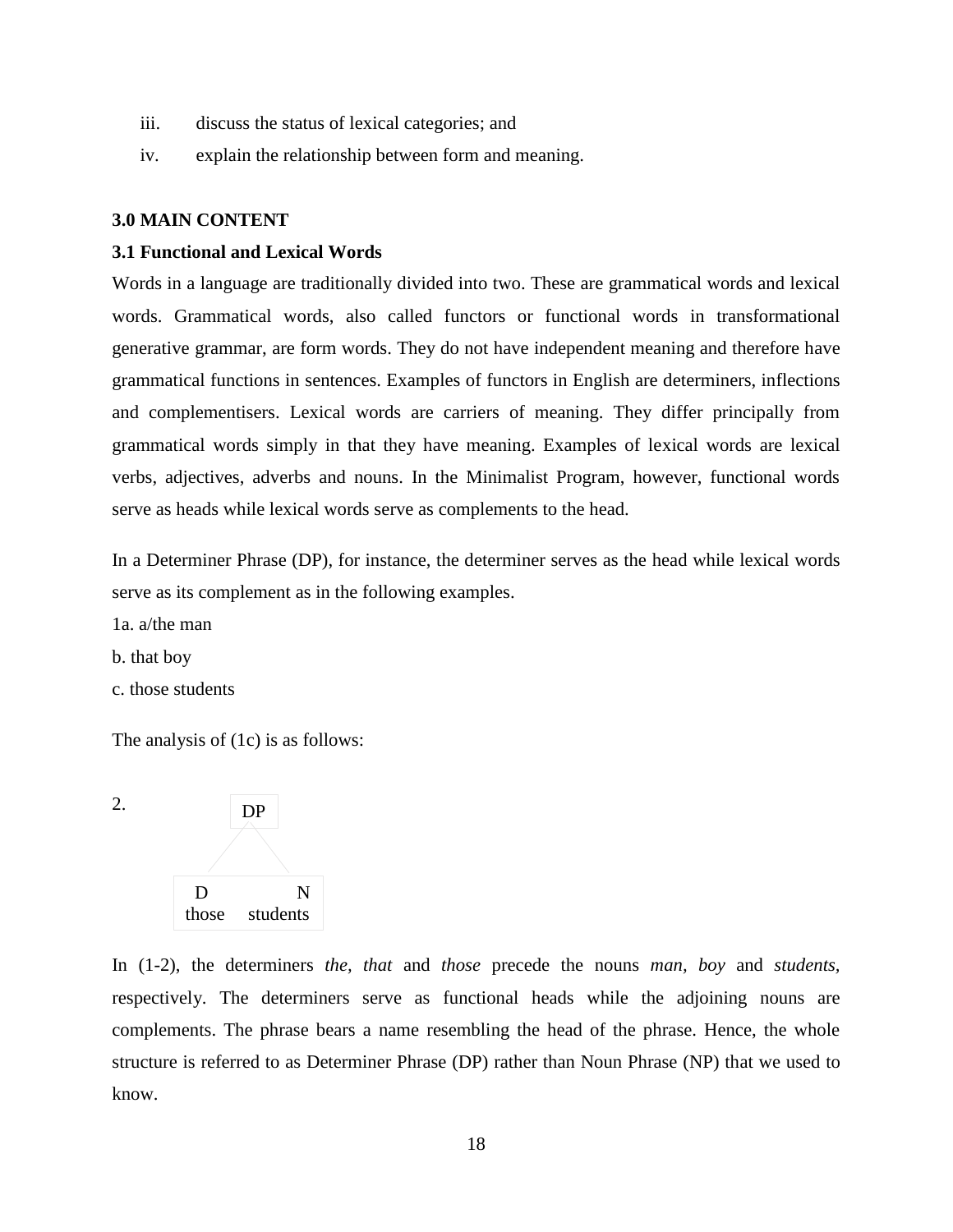Another functional head, the inflection, can be discussed from two perspectives. Inflections feature as the head of the clause. In the Minimalist Program, tense (T) is an inflectional element and it is assumed to be the head of a sentence. Hence, a complete sentence is described as Tense Phrase (TP). In the sentence below, the T element is reflected on the main verb.

3. That man sneezed.

4.



Notice that the tense element is –*ed* and is attached to the verb *sneeze*. In English, tense as an inflectional element cannot stand as an independent word or morpheme. Rather, the tense marker is reflected on the first verbal element, whether it is a main verb or an auxiliary verb. The above structure (4) shows that T is the head of the construct while the VP serves as its complement. The T node is empty because the tense affix has been merged with the verb head.

Finally, the complementiser also serves as the head of a subordinate clause. It takes a clause as its complement. Witness the following example:

- 5a. He wondered *if it would rain*.
- b. She asked *whether she should leave.*
- c. It is wrong *for Ojo to insult the president.*
- d. They believe *that the world is flat.*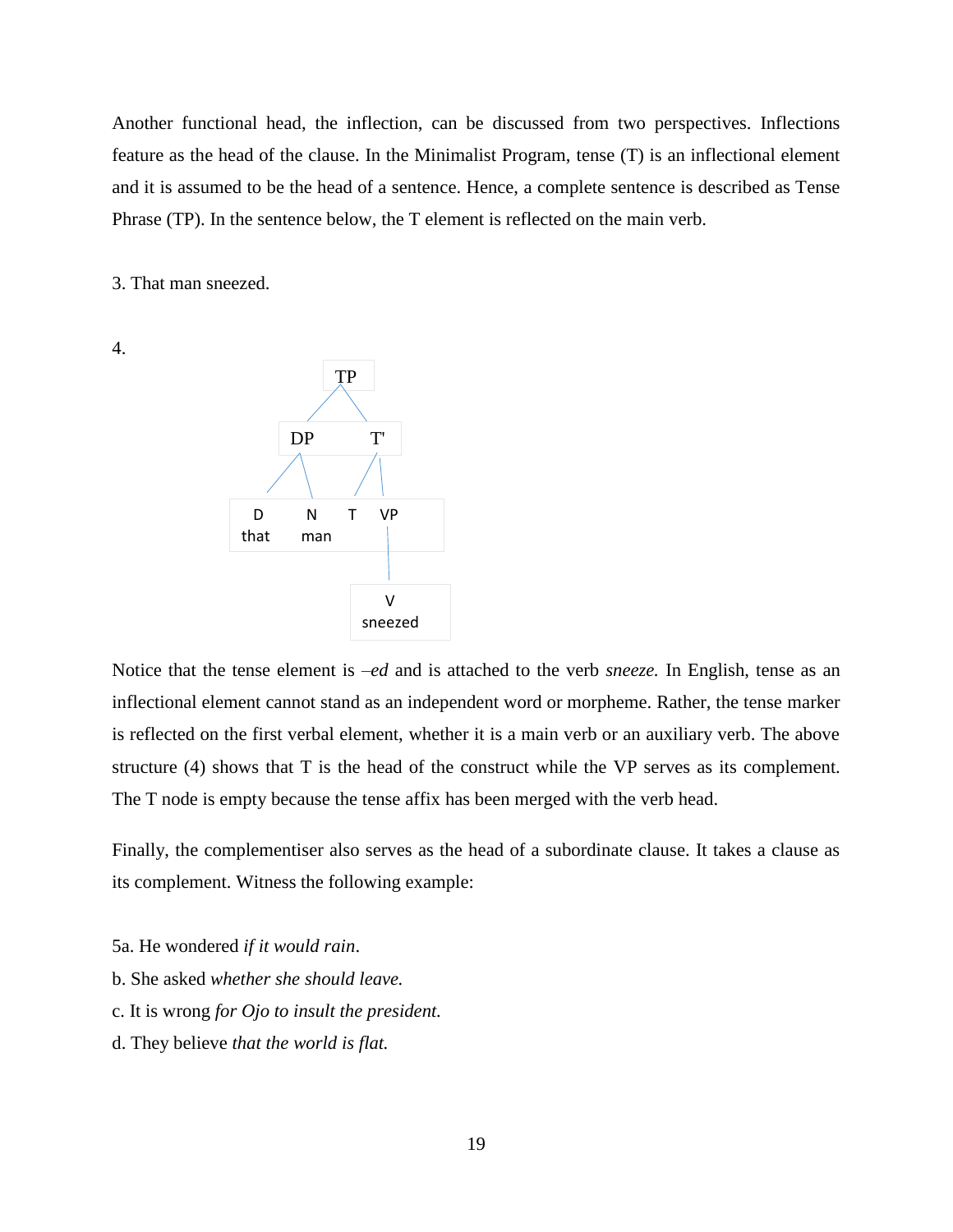The words *if, whether, for* and *that* are complementisers in the sentences above. Each serves as the respective head of the embedded clause in the sentences. Here is an analysis of (5d) for example.



6.

In this analysis, *that* is a complementiser. It serves as the head of the embedded clause: *the world is flat.* Like all the other complementisers above, *that* is also a clause introducer. Notice the positions occupied by T too: the nodes are empty because the affix marking tense has been lowered to the verb in each occurrence.

Other functional words are pronouns, prepositions, auxiliary verbs and conjunctions. Although none of them presents meaning explicitly, their inherent meaning manifests when they co-occur with lexical words. In other words, lexical words are carriers of meaning. In traditional grammar,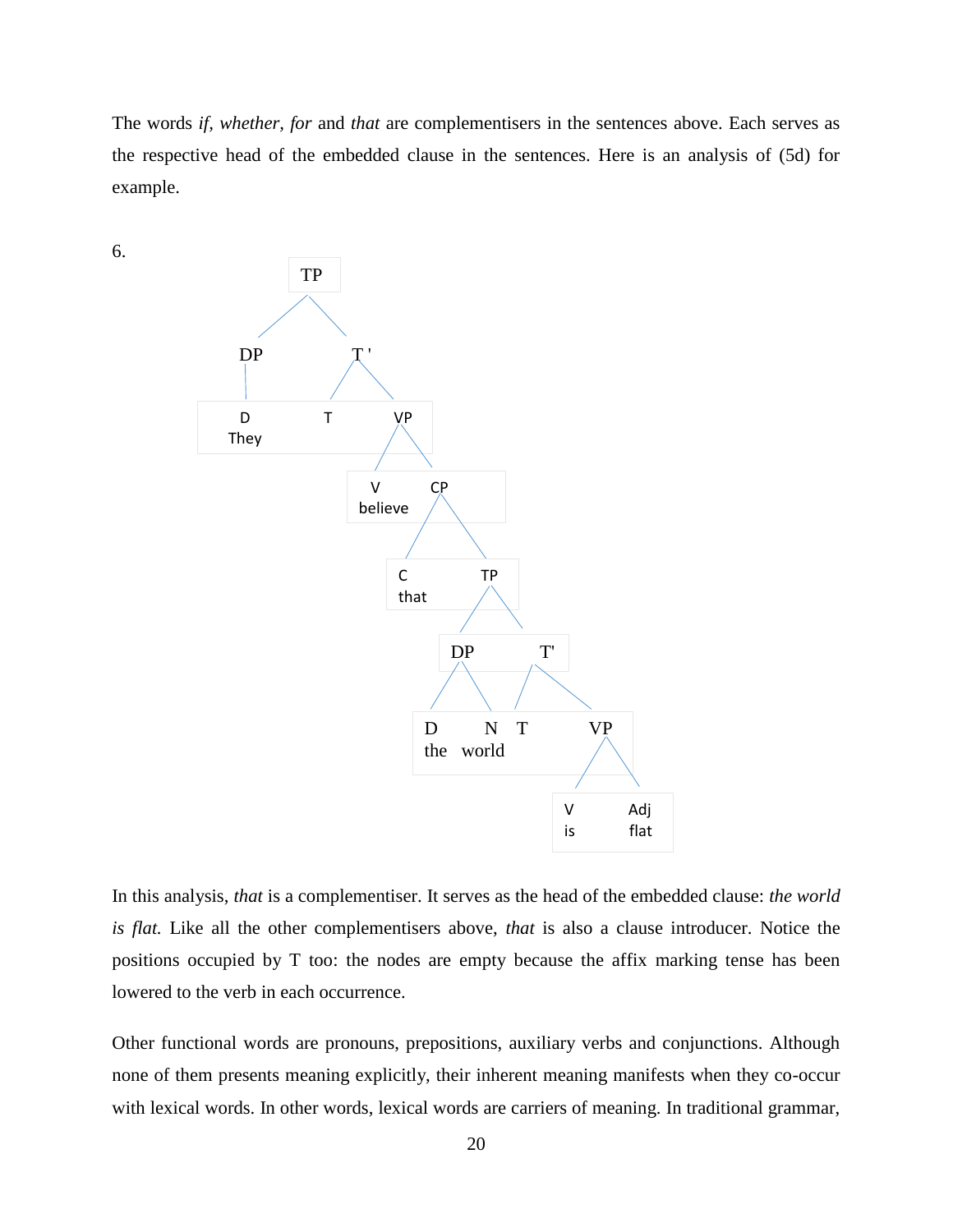eight parts of speech are recognised. Among them, nouns, verbs, adjectives and adverbs are recognised as lexical words. This is because each of them has independent meaning.

Form-function also applies in the English morphological structure. Within the purview of word structure, the free morpheme may be a word which serves as the nucleus of the complex word. The bound morpheme serves as the head while the free morpheme serves as its complement. Consider the analysis of the word *faithfulness* below.



In (7), *faithfuness* is identified as a noun (N). The root morpheme *faith* is a noun. When the suffix *-ful* is added to it, it becomes *faithful,* an adjective. When the suffix –*ness* is further added, it becomes *faithfulness,* a noun. What this means is that each time a suffix is added to a root or stem, the affix changes the class of the output. It follows that the suffixes (bound morphemes) are the heads in each case since they determine the class of the output word each time they are added to the root or stem.

Thus, whether as independent words or morphemes, functors serve as the head of a structure while the lexical words serve as the complement. While functors have little or inexplicit meaning, lexical words are the main carriers of meaning. Thus, while functional items serve as the frame of a structure, lexical items serve as the flesh of the structure.

#### **3.2 Relationship between Form and Meaning**

While form refers to the structure of a grammatical expression, meaning is the idea presented in a structure. Structures are often constructed and slanted in favour of the intended message. When a particular action is to be emphasised, such items bearing the action are usually topicalised or focused. Again, some expressions may be paraphrases of one another. These are different forms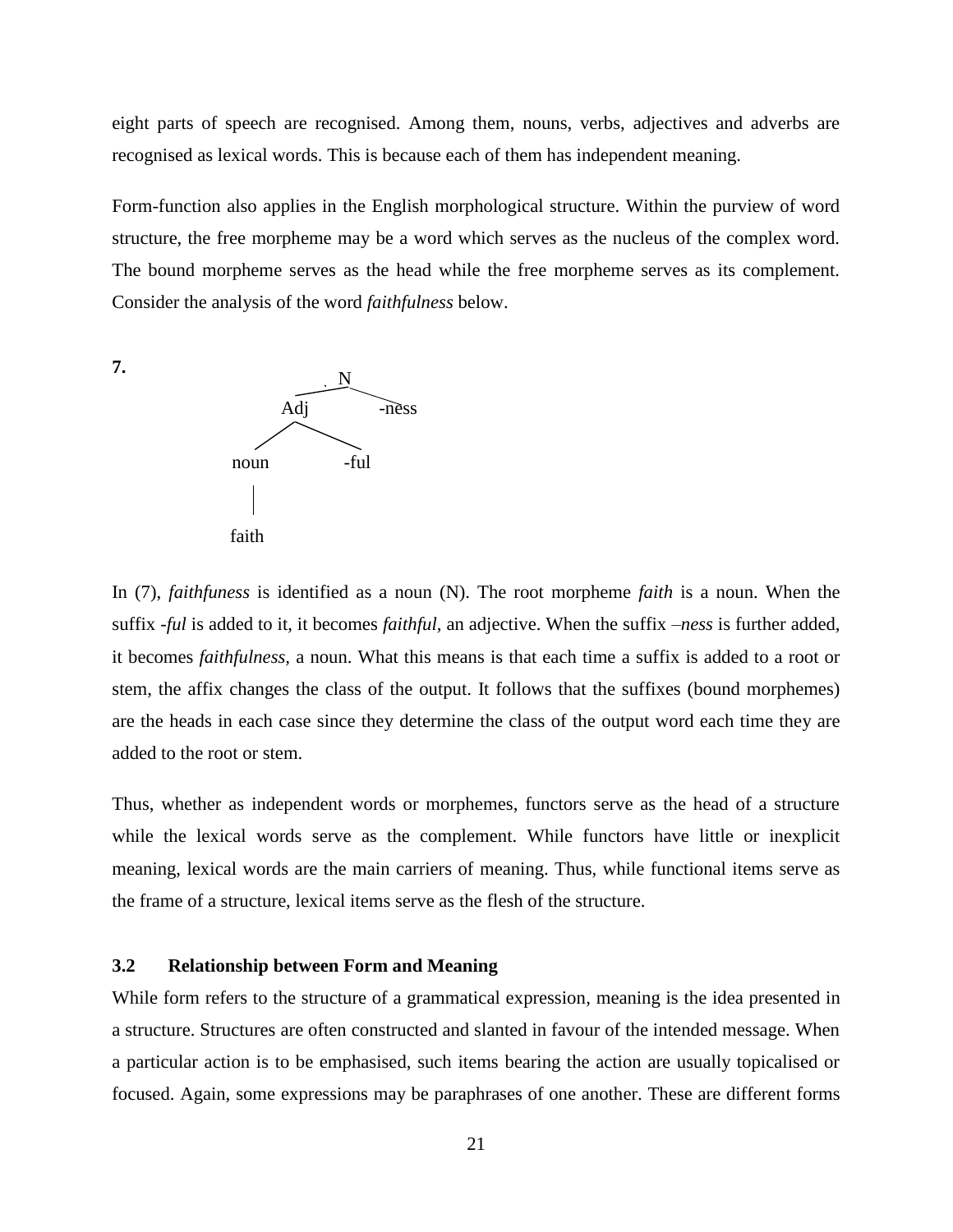of presenting meaning in the use of language. Thus, form-meaning relationship refers to the relationship between a structure and the meaning it presents.

A fundamental element of linguistic form is linguistic constituent structure. The interpretation of speech involves the assignment of a phonological constituent structure to the sequence of sounds, and the interpretation of a sentence involves the assignment of a syntactic constituent structure to the sequence of words. For example, given the set of sounds such as:  $/t$ , s, p,  $\nu$ , the structure (that is, the arrangement) of the sounds into words will bring about differences in meaning. Consider the different combinations below.

8a.  $\sqrt{\frac{1}{2}}$  small round or roundish mark, differing in colour or texture from the surface around it; a particular place or point; see, notice, or recognise (someone or something) that is difficult to detect

b.  $\sqrt{\text{stop}}/$  = put an end to something/cease to happen

c. /pɒts/ = rounded or cylindrical containers, typically of metal, often used for cooking

d. /tɒps/ = the highest or uppermost point/part, or surface of something; shirts (slang expression).

You notice that when the form of the constituents changes, the meaning also changes. This tells you that the form to which a linguistic item is put has implications for the meaning one makes out of the item. This is also applicable in syntax. The form of the constituents of a sentence is capable of determining whether or not the sentence is meaningful or not, and it can as well bring about meaning differentiation. Assuming, for instance, that you have the words:

9a. [the, banana, goat, ate]

b. [God, me, bless]

You can get the following word combinations (10a-f) from set (9a).

10a. \*Ate the goat the banana.

b. \*The goat banana the ate.

c. \*The goat banana ate.

d. \*The banana ate the goat.

e. The goat ate the banana.

f. The banana the goat ate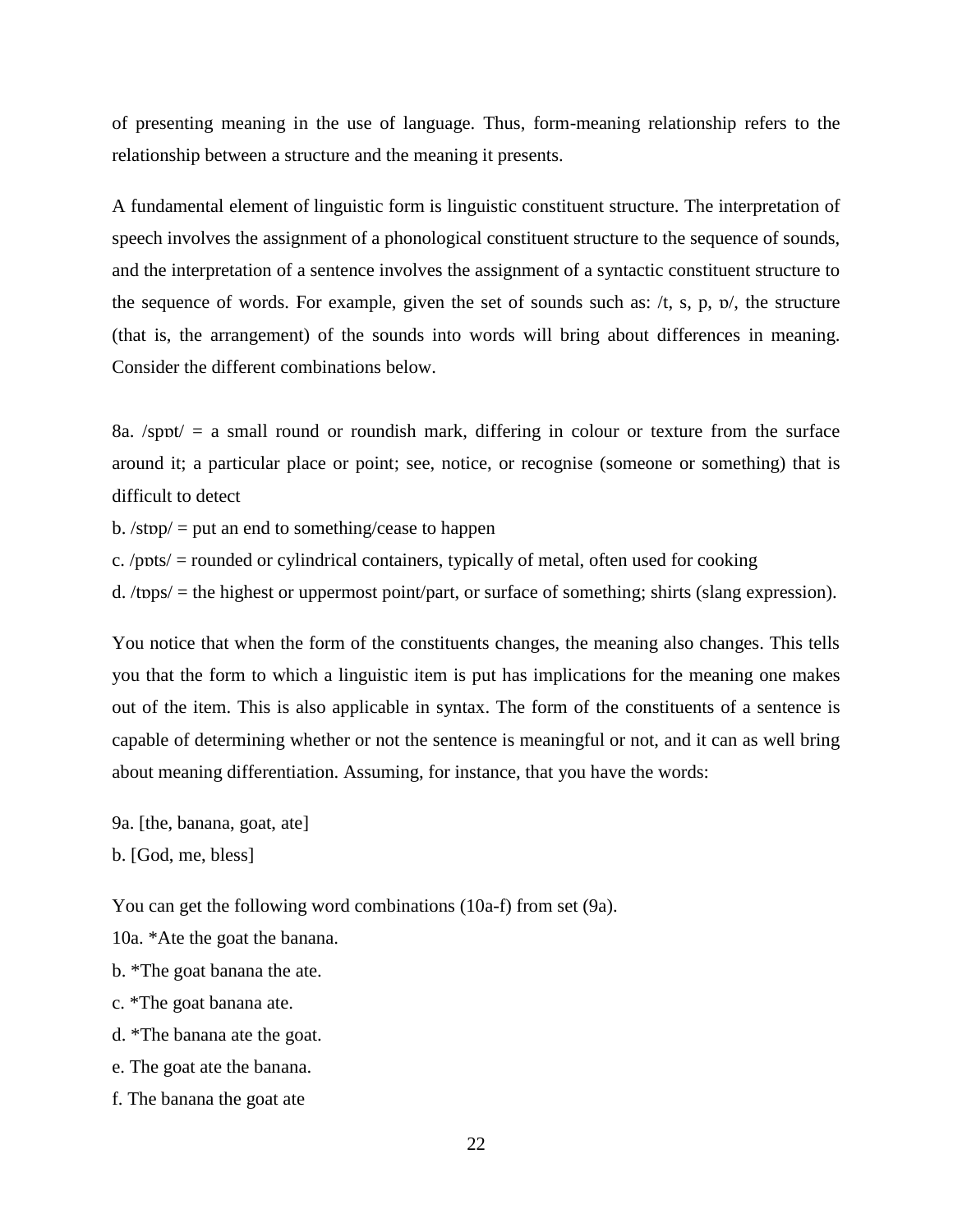As you can see, the forms found in (10a-d) are meaningless; only (10e) has a straightforward meaning. At the first reading of (10f), perhaps you needed to first ask yourself: "What is the meaning of this". Maybe a second consideration suggests to you that rather than being a complete sentence (like 10d), it is a noun phrase in which the head word 'banana' has a zero relative clause as a qualifier. This consideration would give us a full realisation such as: *the banana that the goat ate.* Consider the following forms from set (9b).

11a. God bless you.

- b. God can bless you.
- c. Can God bless you?
- d. God blesses you.
- e. God blessed you.

Certainly, the three structures (11a-c) are grammatical and meaningful. Most of us are familiar with the sentence in (11a). Perhaps you need to note that when you make such a sentence, you are not making a statement. The sentence has an underlying proposition. (You will learn about proposition in the next unit.) The speaker has only said a prayer. Hence, it has a subjunctive mood. Thus, it can be seen as the same with the longer stretches in  $(12a \& b)$  below:

12a. May God bless you.

b. I pray/wish that God blesses you.

You notice that there is auxiliary verb 'can' in (11b), which is a functor (see 3.1 above). The auxiliary verb brings about a proposition different from what is contained in (11a, d and e). In this example, the speaker makes an assertion, giving you an assurance of God's ability to bless you. Thus, (11b) is a declarative sentence, indicating a declarative mood. As simple as the function word *can* is, it has changed the meaning of the initial sentence (11a). Again, the form in (11c) is realised from (11b). It is important to note that the realisation of (11c) involves a movement of *can* up the clause. This is shown in (13) below.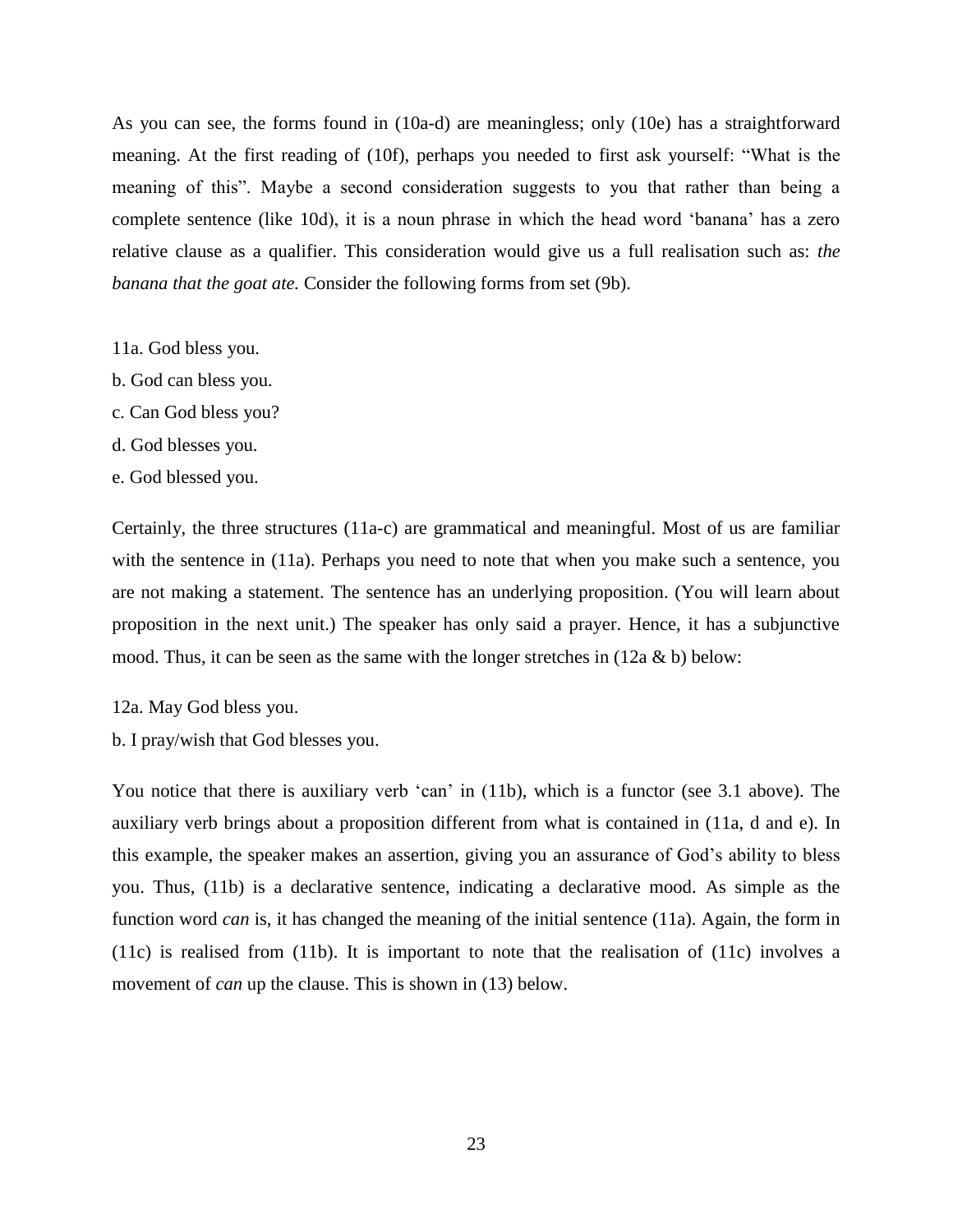

The modal *can* is moved from its initial position (Mod node). Note that in the Minimalist Program (which is the model favoured in this course), a copy of any item to be moved must be created first (as required by the copy theory of movement). The newly created copy is moved into the C, CP while the original copy of the item remains unmoved in its initial position. However, it is deleted at the PF level. (For more details on movement, see Adegoju et al. 2014.)

The change in the structure of the same constituents of (11b) to (11c) led to changes in the sentences from an assertion to a question, indicating an interrogative mood. Like (11b), the form in (11d) is also a declarative sentence. However, they differ in that while the proposition in (11b) is the ability of God to bless, (11d) shows that God does it always (as a habit), and not just that He has the ability to do so. Similar information is conveyed in (11e). However, you would notice that the verb in (11e) has the form of *+ed* (that is, past tense). The idea in this sentence is that the involvement of *God* in the action no longer exists; it happened in the past. Perhaps, God does not bless the addressee any longer. This interpretation is not found in (11d). All this shows that the form of any given linguistic item can shape the meaning derived from such item.

#### **4.0 CONCLUSION**

.

Two categories of words in English have been discussed in this unit. It is found that lexical heads have independent meaning while functional words depend on the lexical words to realise their meanings.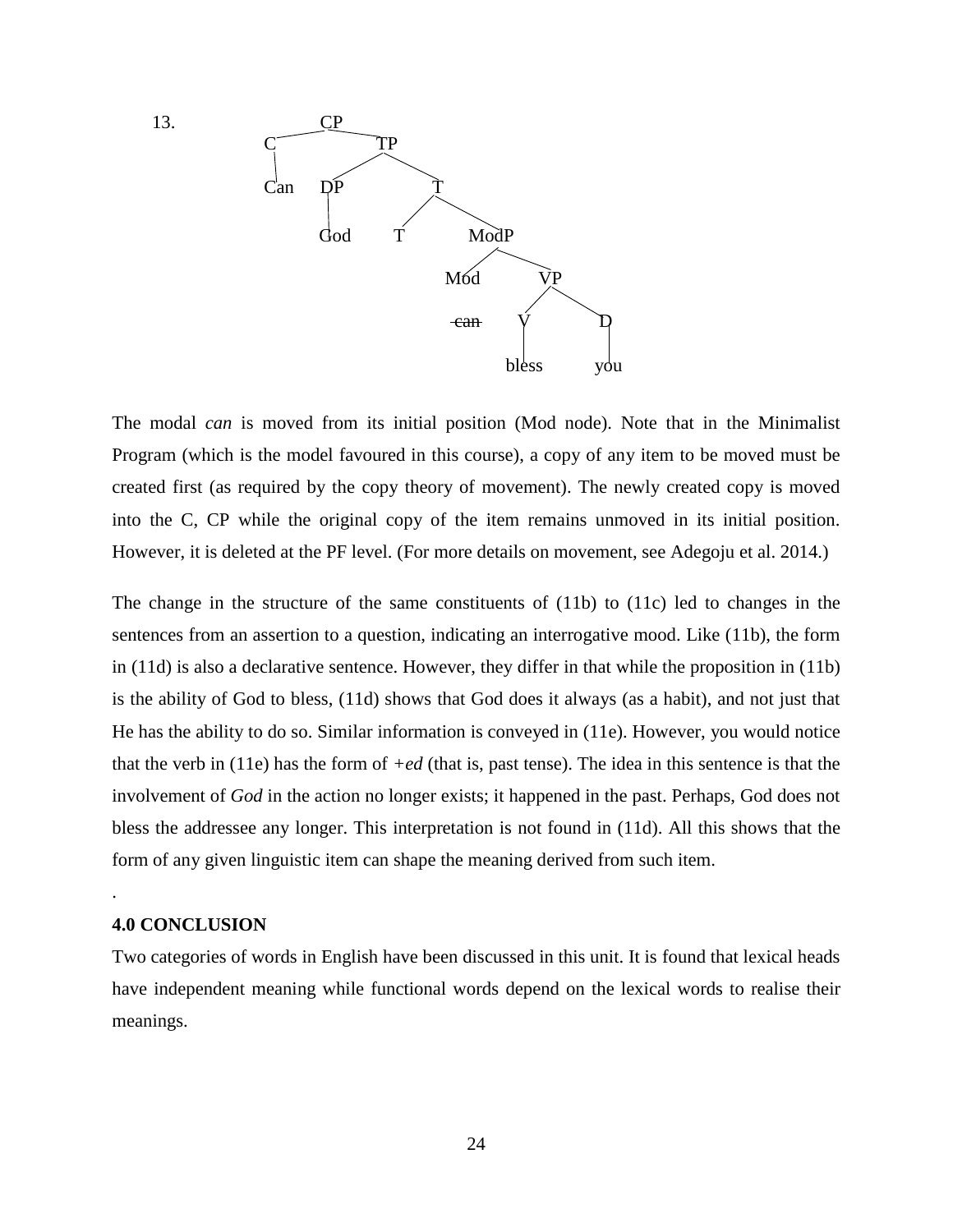#### **5.0 SUMMARY**

In this unit, a distinction has been drawn between grammatical words and lexical words. It is shown that lexical words are carriers of meaning while functional words are frames of a structure. When both functional words and lexical words co-occur, the lexical words such as verbs and nouns often serve as complements to T and D, respectively.

#### **6.0 TUTOR-MARKED ASSIGNMENT**

- 1. Analyse the remaining sentences in (1) and (5) above.
- 2. What's the difference between form and meaning?

#### **7.0 REFERENCES/FURTHER READING**

- Adegoju, A., Olaosun, I. & Japhet, A. S. (2014). *ENG 421: New trends in syntax.* Lagos, National Open University of Nigeria.
- Fábregas, A. & Scalise, S. (2012). *Morphology from data to theories.* Edinburg, University Press.
- Lyons, J. (1995). *Linguistic semantics: An introduction.* Cambridge, Cambridge University press.
- Tardaguila, I. B. (2018). Syntactic structure and modal interpretation: The case of Basque "behar". PhD Thesis. Linguistics. Bordeaux's Humanist University.
- Willems, K. (2000). Form, meaning and reference in natural language: A phenomenological account of proper names. *Onoma* 35, 85-119.
- Yule, G. (2006). *The study of language.* Cambridge, Cambridge University Press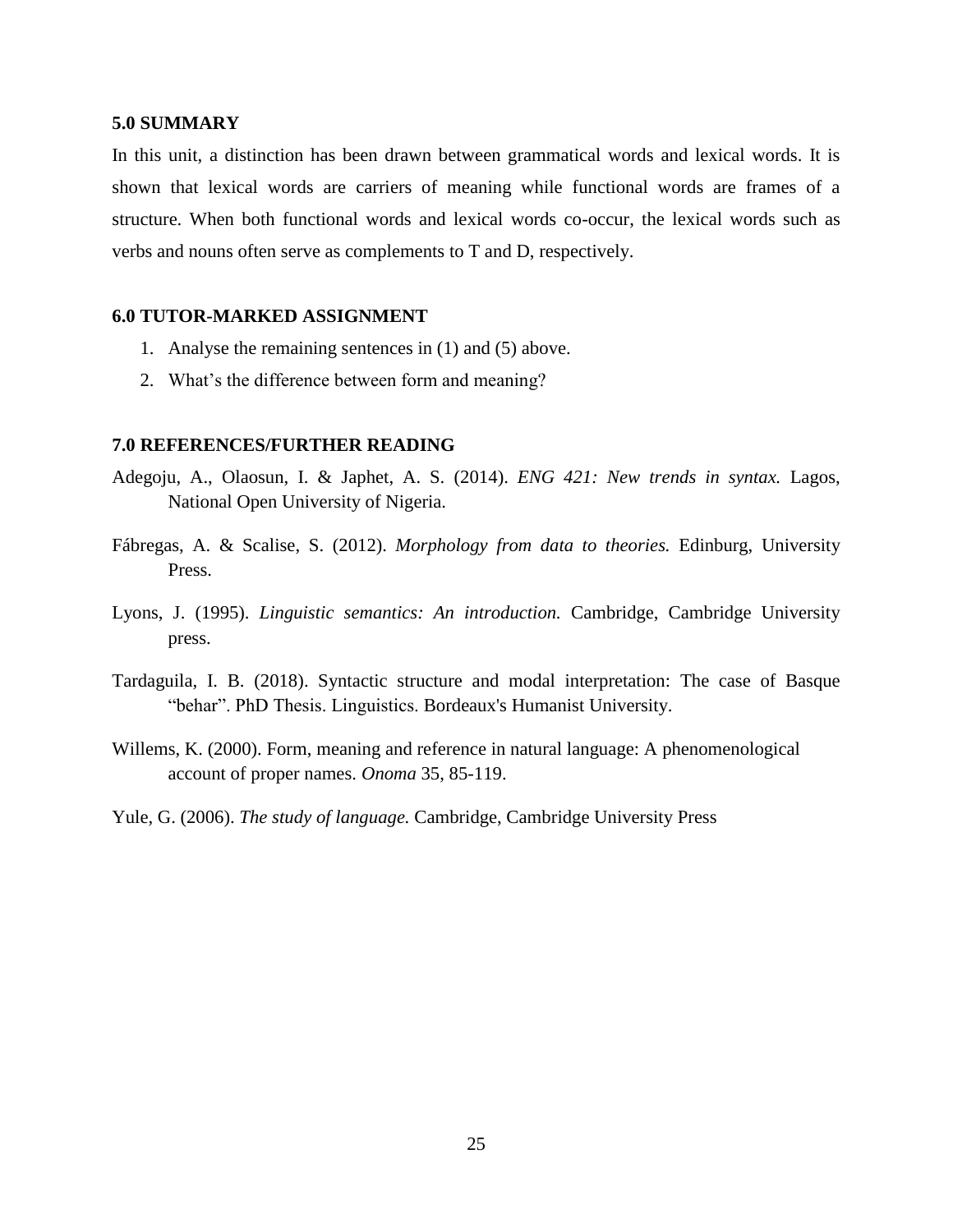#### **Unit 2 SENTENCE, UTTERANCE AND PROPOSITION**

- 1.0 Introduction
- 2.0 Objectives
- 3.0 Main Content
	- 3.1 What is a Sentence?
	- 3.2 What is an Utterance?
	- 3.3 What is a Proposition?
- 4.0 Conclusion
- 5.0 Summary
- 6.0 Tutor-Marked Assignment
- 7.0 References/Further Reading

#### **1.0 INTRODUCTION**

Linguistic expressions come in different shapes. While the speaker just utters a combination of sounds to suit different communicative experiences, linguists identify such sounds and classify them under different categories based on the context of use and the total meaning. In this sense, three related aspects of linguistic elements are identified. These are sentence, utterance and proposition. For a text to make sense (especially in a conversation), the utterances within the conversation do not only need to be well-formed but the utterances together must form a coherent whole. This implies that a sentence is not the same as an utterance, and both are different from a proposition. In this unit, we will explore these three concepts that are sometimes erroneously used as synonyms, especially among language learners. Emphasis will be laid on the differences between the concepts and how to identify each.

#### **2.0 OBJECTIVES**

At the end of this unit, you should be able to:

- i. differentiate between sentence, utterance and meaning
- ii. distinguish between a proposition and an utterance; and
- iii. account for the underlying propositions in sentences.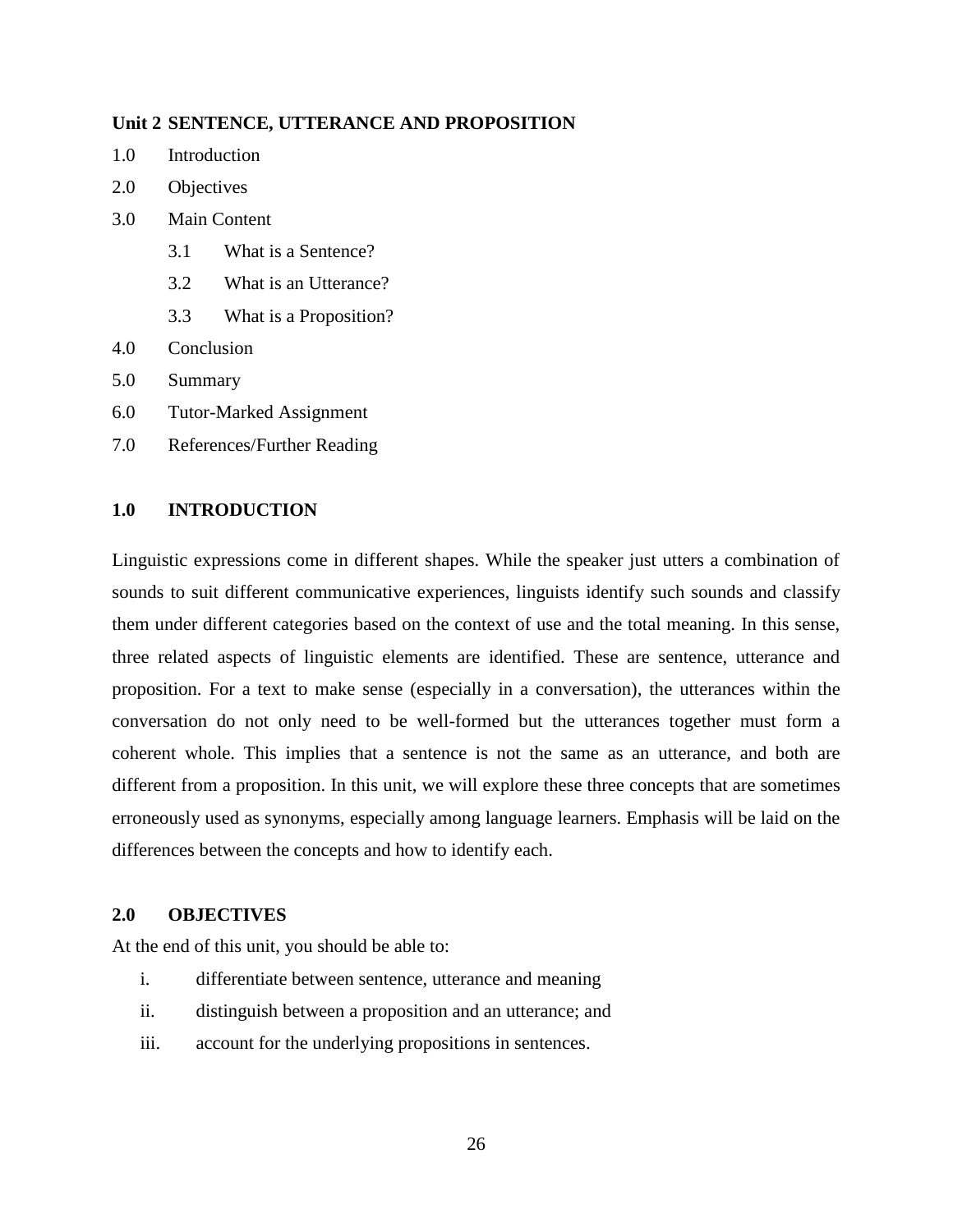#### **3.0 MAIN CONTENT**

#### **3.1 What is a Sentence?**

A sentence is described as a complete thought. It is an abstract theoretical construct which serves as a vehicle for conveying a message, a proposition. In other words, a normal sentence contains a proposition. The proposition in a sentence can be presented in different ways. First, it can be in the form of a declarative statement or a question as in the following examples:

- 1. Adam loved Eve.
- 2. Did Adam love Eve?

Sentence (1) is a declarative statement while (2) is an interrogative statement. While the former affirms a proposition, the latter queries it. Sentence (1) means that *Adam* has some kind of emotional feeling towards *Eve*. But in (2), this proposition is being questioned. In essence, there are different angles to the realisation of meaning in the two sentences. However, the kind of meaning in (1) is not inherent in the sentence as a whole. Rather, it is an accumulation of the meaning of each of the component parts. This is what is called compositionality.

Conversely, the meaning of an expression can be a combination of words. This is particularly so for idioms. Idiomatic expressions are not products of compositionality. Rather, the whole expression means only one thing which cannot be arrived at through the cumulative aggregation of the meanings of the component parts.

Here are a few idiomatic expressions:

- 3. The man ate a humble pie.
- 4. He threw in the towel.

Sentence (3) has nothing to do with a eating a pie and neither does (4) deal with the throwing of any towel. This perspective, which happens to be a literal translation, is wrong; because these sentences contain idioms. Rather, while sentence (3) means the man admitted that he was wrong, (4) means he surrendered. These two meanings have idiomatic interpretations.

A sentence can also have literal and figurative usages and interpretations.

5. You're my sweet tomato.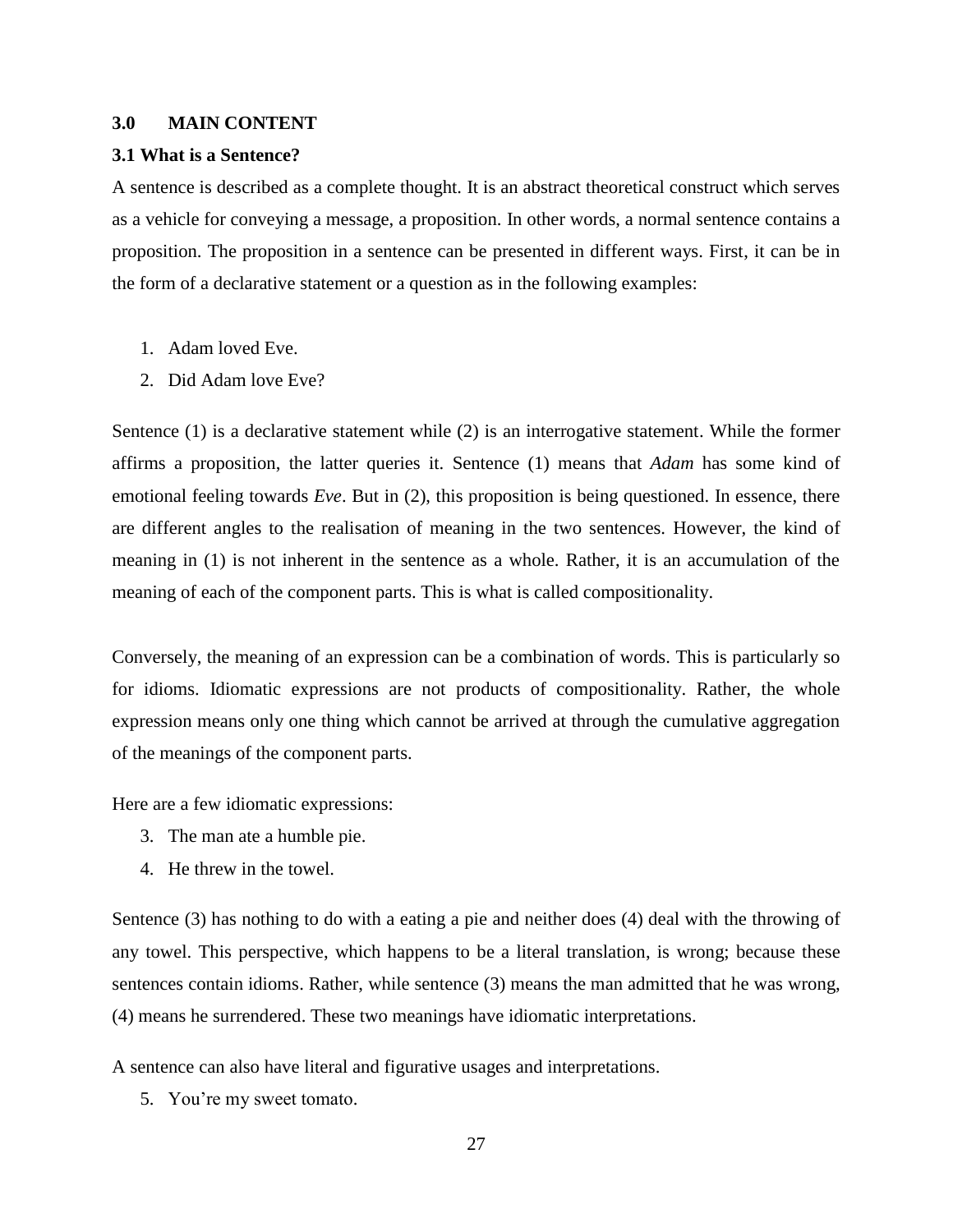#### 6. He murdered my goat.

Sentence (5) contains a metaphor in which a human being is referred to as *sweet tomato.*  Compared to (1) above, sentence (5) has a metaphoric (rather than literal) meaning. This is simply because human beings are not tomatoes, but the speaker of sentence (5) is just comparing someone to a tomato. Sentence (6) has a figurative reading. The use of the word *murder* has the implied meaning of wickedness. You should note that the speaker could have used *killed* instead of *murdered* and the sentence would still have meant that the goat had been killed. But while *killed* has a neutral meaning, *murdered* has the additional meaning of *wickedness* on the part of the person that killed the goat. This is a figurative reading of the sentence.

A sentence would normally have a pattern, dictated by the language (say English, Yoruba, Hausa, Igbo, etc.) in which it is said. There are different structural patterns, one of which may be identified in a language. These patterns are SVO, SOV, OVS, OSV, VSO and VOS; where S is subject, V is verb and O is object. English, for example, has the Subject, Verb and Object pattern while Izon has Verb, Object, and Subject pattern. Other languages have one or the other of such patterns. What is the structure in your mother tongue?

#### **3.2 What is an Utterance?**

An utterance is any statement made by an individual. It is a bit of spoken language which can range from a set of letters to words, fragments and complete sentences. Examples are:

7ai. Wow!

ii. Ouch!

bi. Halt!

- ii. Cowards!
- c. Hmmmm.
- d. Eze goes to school

The examples in  $(7a \& b)$  are exclamations. The ones in  $(7a)$  are involuntary reactions to situations that happened to the persons that uttered them: (7ai) shows surprise to or appreciation of what the person saw and heard; (7aii) is a reaction to a hurt (like someone accidentally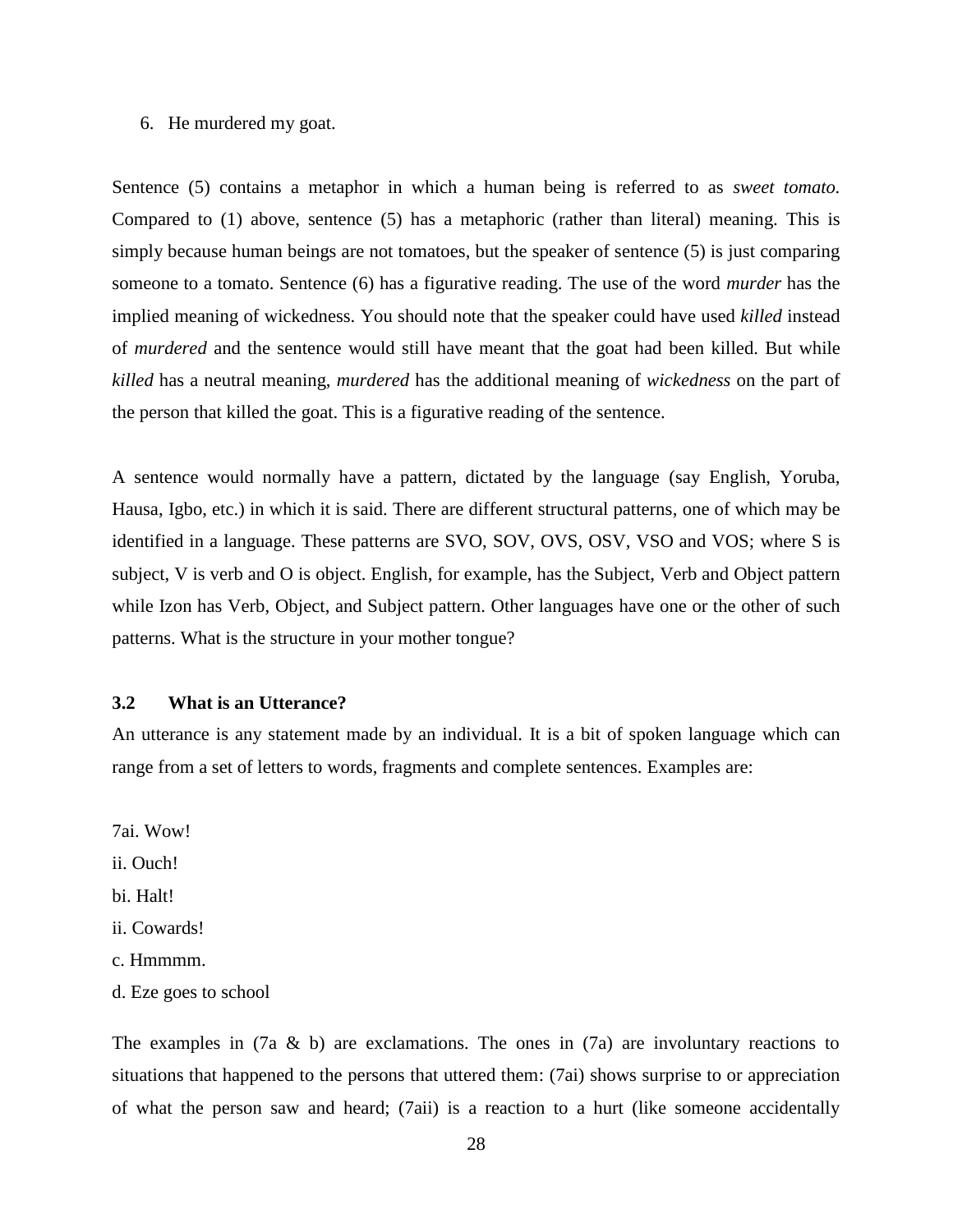stepping on a drawing pin with the barefoot. The examples in (7b) are single word sentences. Example (7bi) is a command for someone to stop while (7bii) is a description of some people, perhaps, it is an insult. Example (7c) is a reaction to a person's appreciation of something, say food or a message received. Example (7d) is a complete sentence, a declarative sentence. All the utterances are meaningful. But, consider the expressions below:

#### 8a. ididicudity

### b. gbejemious

These expressions are meaningless, especially since we cannot find a context in which they can be meaningful. Therefore, they qualify as nonsense utterances/words. An utterance can be meaningful or meaningless, depending on the context. It is meaningful when hearers understand its meaning and otherwise when it does not convey any logical meaning. It usually follows the rules of a particular language and is understood by the receiver of the utterance. This means that only people who share the rules of a language will appreciate the meaning of an utterance. Conversely, an utterance becomes meaningless in the following situations:

- 9i. It does not follow the laid down rules of a language
- ii. Receivers of the utterance do not share the language in which the utterance is made.

If we consider (i) for instance, an utterance formed from strange rules will obviously not be understandable to users of the language. You will understand this better if we rework the sentence in (1) (repeated below) as (10).

- 1. Adam loved Eve.
- 10. \*Loved Adam Eve.

This sentence in (10) is different from that in (1) because of word order. While (1) is arranged in form of Subject Verb Object pattern, (10) is arranged in Verb Subject Object order, and this explains its ungrammaticality. Given this distinction, monolingual speakers of English may not understand sentence (10) as having the meaning in (1). Therefore, (10) will be considered an utterance without a proposition while (1) has a proposition. It follows that the English language has a word pattern different from other languages such as Izon, Baatonun and Ebira, where the pattern is SOV.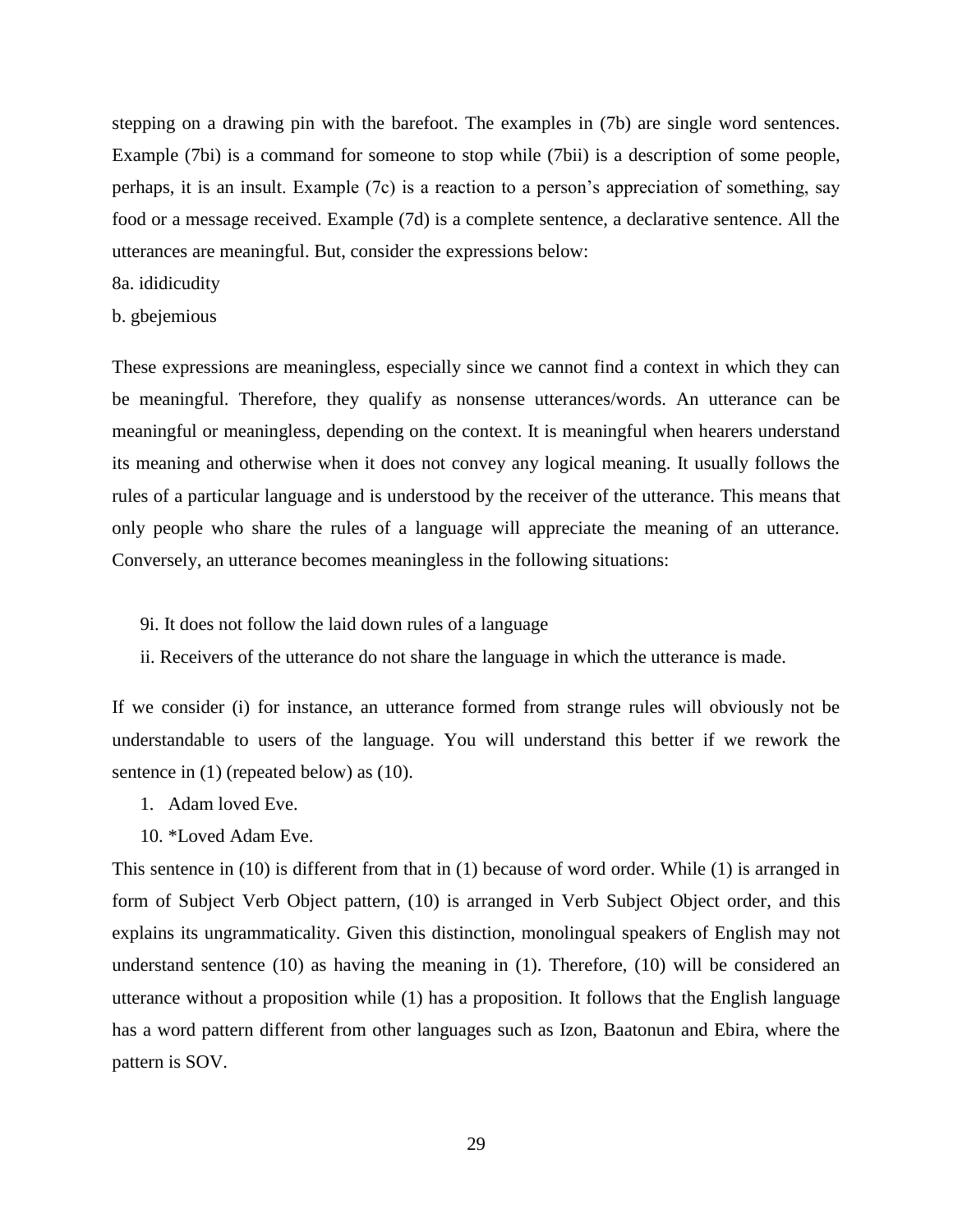In contrast to the foregoing, consider (11).

- 11a. I only beat the boy. (The only thing I did was to beat the boy.)
- b. I beat the boy only. (I beat the boy, and nobody else.)

The sentence in (11a) has a proposition. However, by changing the word order, specifically moving *only* into different positions, the propositions change, giving different meanings. In other words, sentences that make a proposition are meaningful. Sometimes, we can verify the truth or falsity of such sentences by invoking Logical Form.

For (10), it is obvious that a speaker of English will not understand what is said in an Izon equivalent, except the person guesses at gestures made when the utterance was being made; but the speaker cannot read the message in Izon. For instance, how many non-speakers of German can read the instructions on the manuals of cars imported from Germany? As far as such people are concerned, the instructions on the manual are meaningless. Also, the non-Yorùbá reader may want to attempt getting the meanings of the following expressions from the Yorùbá language:

12a. Adé fa ìrù eku. (Ade pulled the rat's tail.) b. Akéréle je esè eku. (Akerele ate a rat's leg.)

Examples (12a & b) will be meaningful to someone who understands Yorùbá. To others, it may not be intelligible. It follows that meaning plays important roles in the computation of structures. This thesis shall be further discussed under  $C_{HL}$  (Computation of Human Language).

#### **3.3 What is a Proposition?**

A proposition is the information or meaning put forward in a sentence. 'It describes a state of affairs that holds in the world, and its correspondence with that state of affairs allows us to attribute truth or falsity to the proposition' and an utterance is an actual use of a sentence (Adger, 2002, p. 1). When an utterance is made, one gets a proposition. This means that a sentence and a proposition are not exactly the same. For an utterance to be meaningful, interactants in a language must understand the rules guiding the construction of words, phrases, clauses and sentences in that language. Hence, we can say that a sentence is made up of an utterance which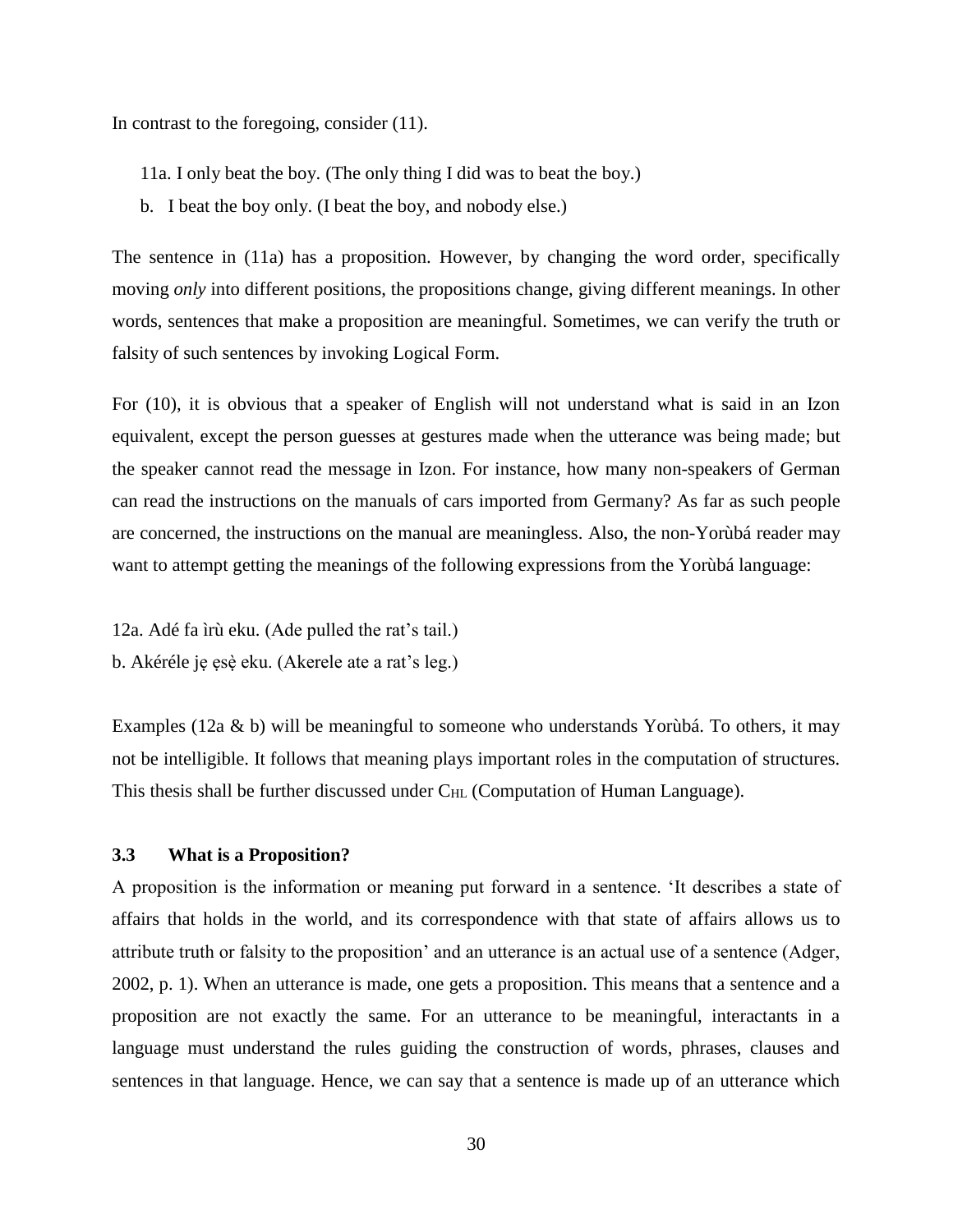has a proposition. For a sentence to be acceptable in a communication, it must be a formmeaning pair. This is because words in a sentence are not arbitrarily put together. They follow specific patterns, guided by the rules of the language.

#### **4.0 CONCLUSION**

From the discussion above, we can see that there is an interrelationship between an utterance and a sentence on the one hand and between a sentence/utterance and a proposition/meaning on the other. An utterance can be as small as a free morpheme and it can be as long as a sentence. It may be construed as a sentence if it has a proposition; but it remains unintelligible if it is meaningless.

#### **5.0 SUMMARY**

In this unit, the differences between utterance, sentence and proposition have been discussed. The crux of the matter is meaning, which affords readers/listeners the ability to understand the proposition in a sentence.

#### **6.0 TUTOR-MARKED ASSIGNMENT**

- 1. Would you say that there is any link between logical form (LF) in generative syntax and proposition? Justify your position.
- 2. Indicate the underlining proposition in each of the following sentences.
	- a. He loves me.
	- b. He loves me!
	- c. He loves me?
	- d. He loved me.
	- e. He only loves me.
	- f. The Senate have submitted their reports.
	- g. The Senate has submitted its report.
	- h. God does not only bless you.
	- i. God does bless not only you.
	- j. Old habits never die.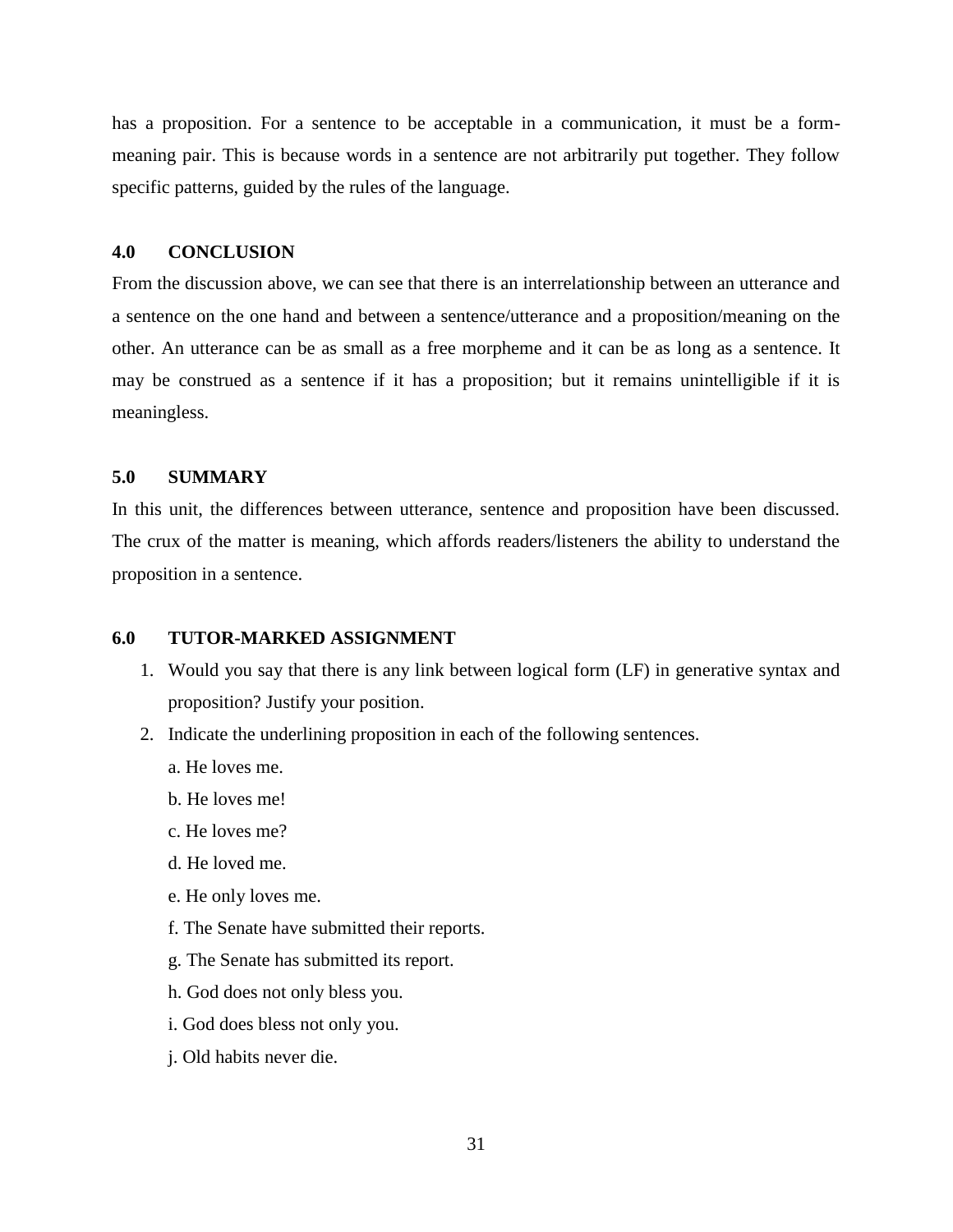# **7.0 REFERENCES/FURTHER READING**

Adger, D. (2003). *Core syntax: A minimalist approach*. Oxford, Oxford University Press. Kempson, R. (1977). *Semantic theory.* Cambridge, Cambridge University Press.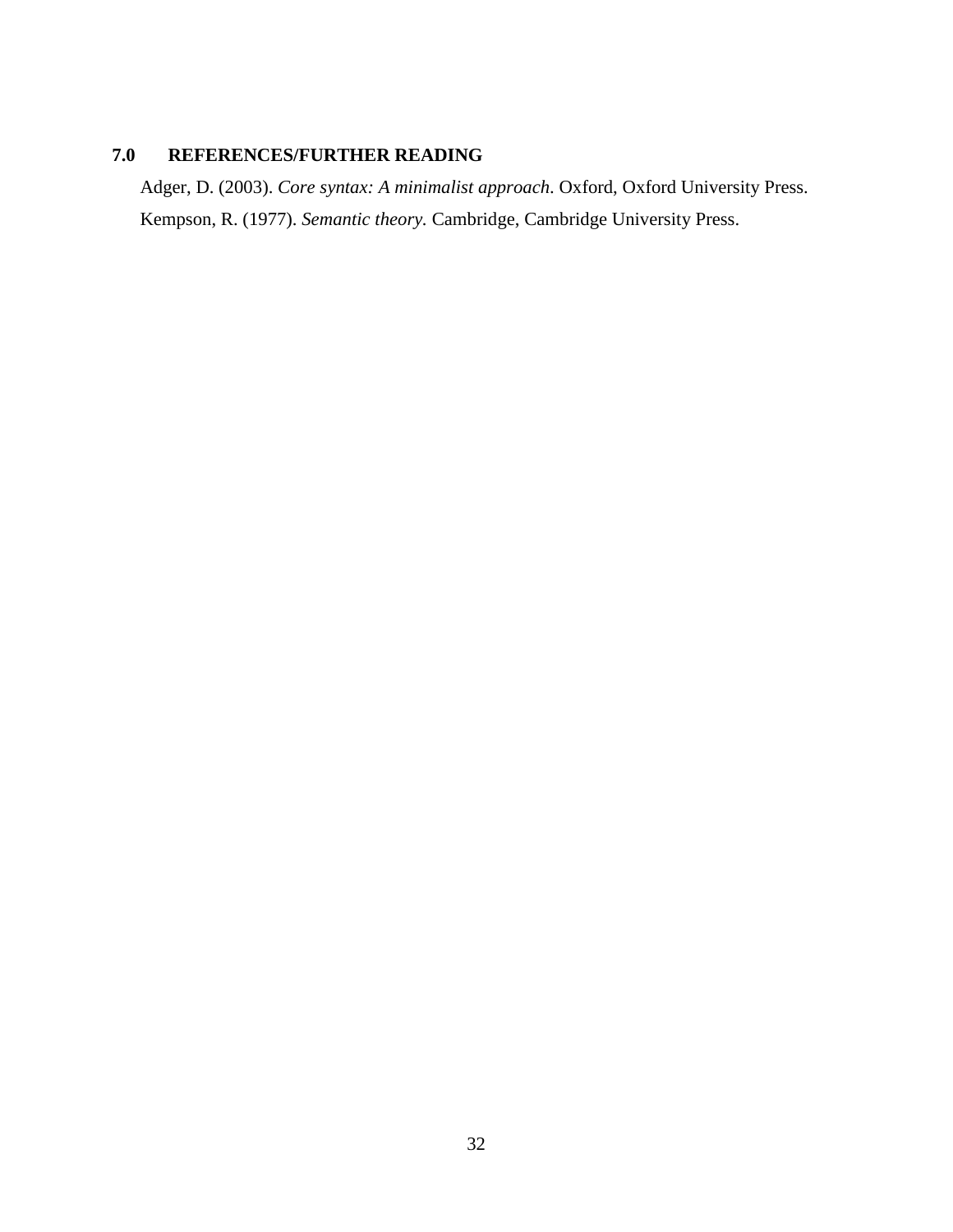# **MODULE 2 MORPHOLOGY-SYNTAX INTERFACE**

This module discusses the processes of selecting and merging morphemes, which also entails compositionality, the process of merging the meanings of words in a structure. Apart from discussing the concepts morpheme, morphology and morphosyntax, the unit explains the similarities and differences between syntactic and morphological computations, especially in the context of Distributed Morphology. Thus, the module presents two scholarly perspectives for discussing the interplay of morphological and syntactic rules in the construction of grammatical structures. In the module, you will learn the processes involved in the derivation of linguistic structures. Central among these are operations select, merge and move. A very crucial process in these operations is feature valuation, which checks both morphosyntactic and semantic features of linguistic items that make it into a syntactic computation. The success of these operations presents a structure for the spell-out stage, where phonetic and semantic features of items are processed separately by PF and LF representations, respectively.

#### **Units Topics**

| Morphosyntax |
|--------------|
|--------------|

- 2 The Primitives of Syntax
- 3 Feature Valuation in Computation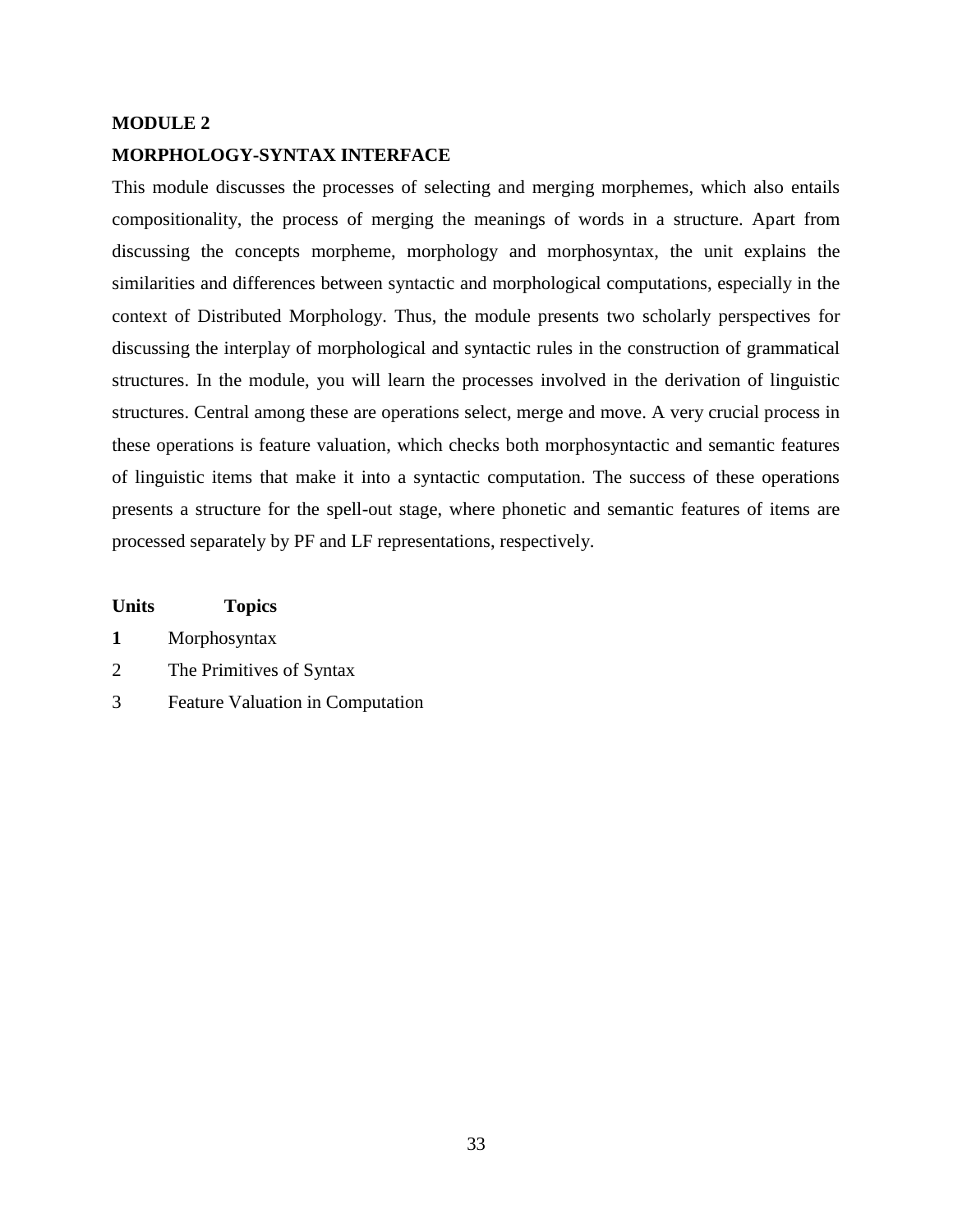# **UNIT 1 MORPHOSYNTAX**

### Content

- 1.0 Introduction
- 2.0 Objectives
- 3.0 Main Content 3.1 Morphosyntax 3.3 Morphology-Syntax Relationship
- 4.0 Conclusion
- 5.0 Summary
- 6.0 Tutor-Marked Assignment
- 7.0 References/Further Reading

# **1.0 INTRODUCTION**

Structurally, morphology and syntax deal with the arrangement of grammatical elements, with a view to constructing well-formed sentences; and their respective influence is often perceived when they cooperate in the computation of structures. In this unit, you will learn about the interface of morphology and syntax. The emphasis is on the meeting point of both morphological and syntactic features in the study of the grammatical structures of a language, especially English.

# **2.0 OBJECTIVES**

At the end of this unit, you should be able to

- i. discuss the concept of morphosyntax; and
- ii. identify the relationship between morphology and syntax

# **3.0 MAIN CONTENT**

### **3.1 Morphosyntax**

Morphosyntax as a concept is considered an interface between morphology and syntax. While morphological rules account for the combination of the morphemes that form a word, syntax deals with the rules that account for the combination of words into phrases and sentences. Since both deal with rules that account for combining linguistic elements to form bigger structures,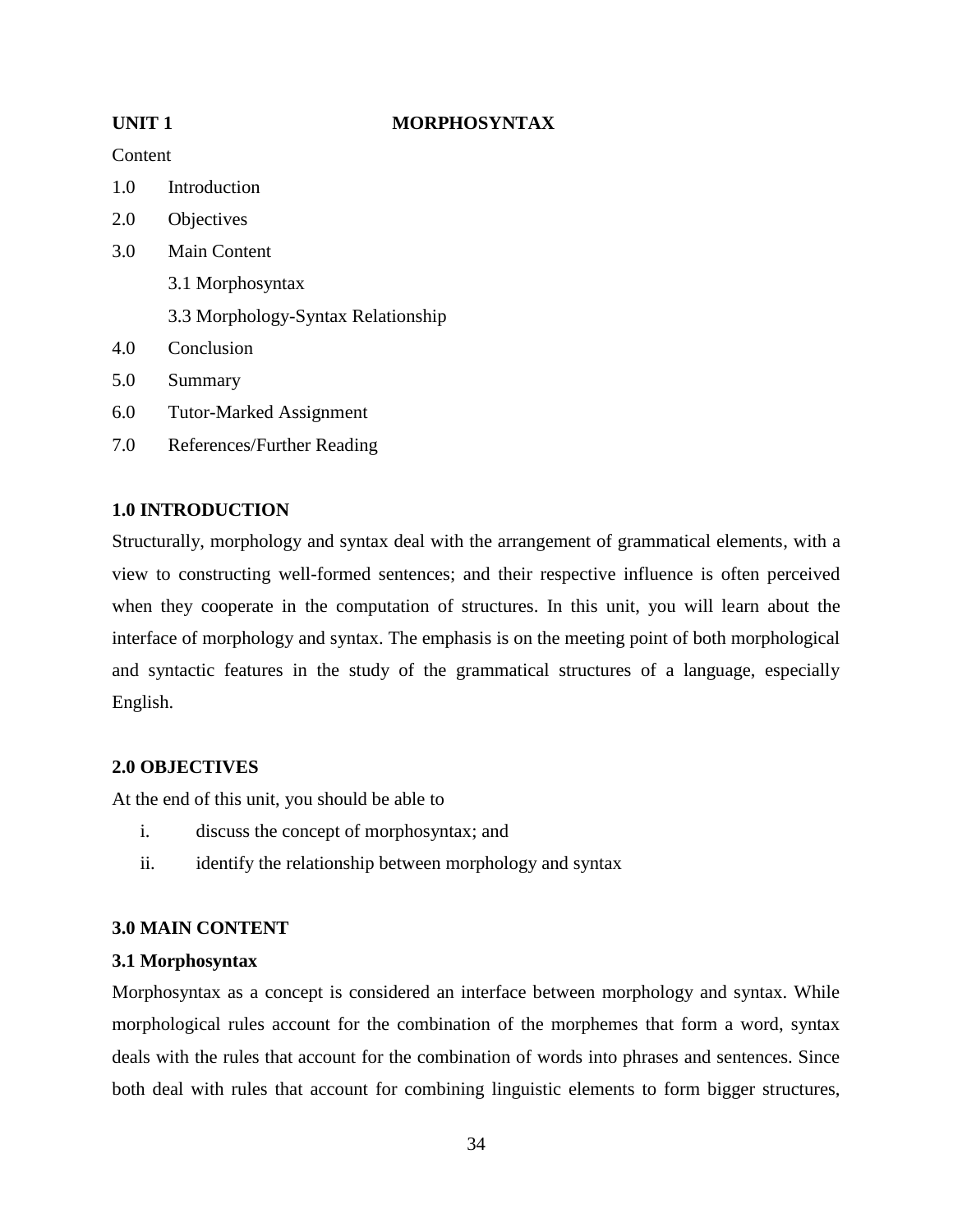they are seen as generative processes, starting from the morpheme combinations to the sentence. Thus, both morphology and syntax have a meeting point, which ultimately produces morphosyntax. Morphosyntax, therefore, is a merger of both morphological and syntactic rules which generate the grammatical structures of a language.

Morphosyntax can be viewed from two perspectives. The first is the Lexicalist perspective which takes cognizance of the concept of the Lexicalist Hypothesis. In this sense, there exist two interwoven grammars that generate words and phrases. One of them is the grammar generating morphemes while the other is the grammar generating syntactic expressions. ('Grammar' in this context is the set of rules governing the workings of expression elements in a particular language.) This view emanated from the idea that certain words can be produced directly from the lexicon without transformations whereas some other words are products of transformations, following the ideas of Chomsky (1970). Recall that Chomsky distinguished between gerundive nominals (which are products of transformation) and derived nominals (which do not involve transformation). The second view is the non-lexicalist perspective. This is because the processes of combining the morphemes are similar to, if not identical with, the processes that produce syntax.

Scholarly views on these two perspectives posit that one must prove that certain words are solely produced without transformations before one can posit different grammars. Due to the similarity in the processes of morphological and syntactic derivations, it is assumed that there is only one grammar in which words are assembled by the rules of the syntax.

Given the foregoing, therefore, the theory of morphosyntax is assumed to have some elements:

- i. the basic elements of the syntactic derivation;
- ii. the principles governing the assembly of these primitives into complex objects; and
- iii. the manner in which phonological forms relate to the primitives and to the complex objects constructed from the primitives (Embick & Noyer, 2005).

Thus, the assumption in morphosyntax is that the same generative system derives all structures, whether words or sentences.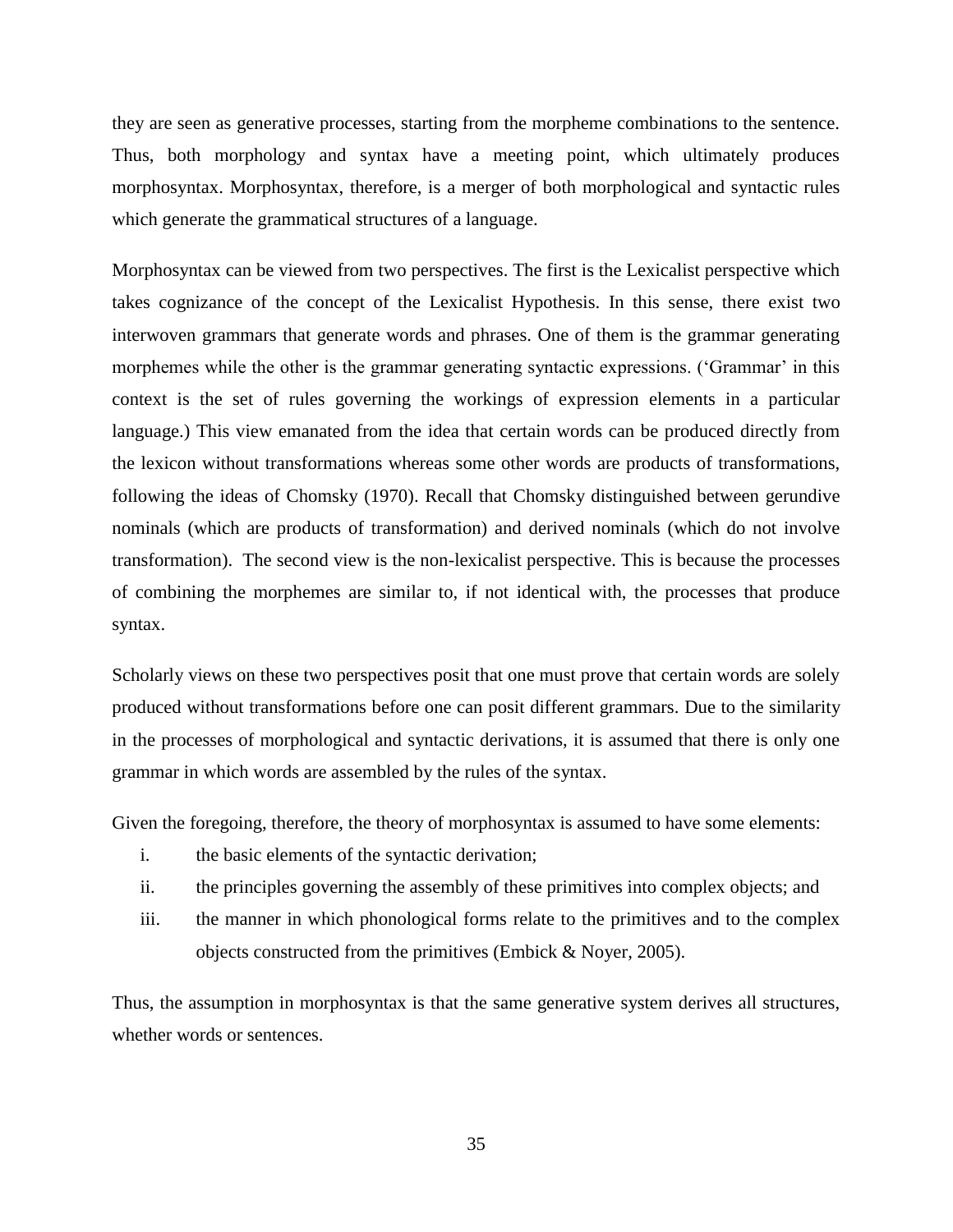The above position aligns very much with the theory of Distributed Morphology (DM). DM also posits a grammar that has a single generative system for both word structure and phrase structure. The assumption is that all derivations, including morphological structure, are syntactic in nature. The following diagram, adapted from Embick and Noyer (2005, p. 3) and Bobaljik (2015, p. 1), shows how the grammar is organised.



(Embick & Noyer, 2005, p. 3; Bobaljik, 2015, p. 1)

According to the grammar, the processes of word formation are similar to the processes of sentence formation (which is discussed in the next unit). Within the syntactic derivation, which dominates the syntax, is the syntactic component that contains a set of rules. The rules generate syntactic structures which are subjected to further syntactic operations (such as *merge* and *move*) before morphemes undergoing computation get to the PF and LF interface levels. A typical scenario will be the selection of morphemes from the lexicon. These morphemes, say *un-, believe* and -*able,* will be deposited in the working area. A morpheme, say *believe,* will be targeted and merged with another, -*able,* to form a larger unit *believable* and an additional one such as *un-* will be further selected and merged until the required structure *unbelievable* is achieved. This structure will be formed in accordance with the syntactic rules of the language, in this case, English. The structure is further sent to Spell-Out, where rules of Full Interpretation will apply to the structure in order for it to satisfy PF and LF rules.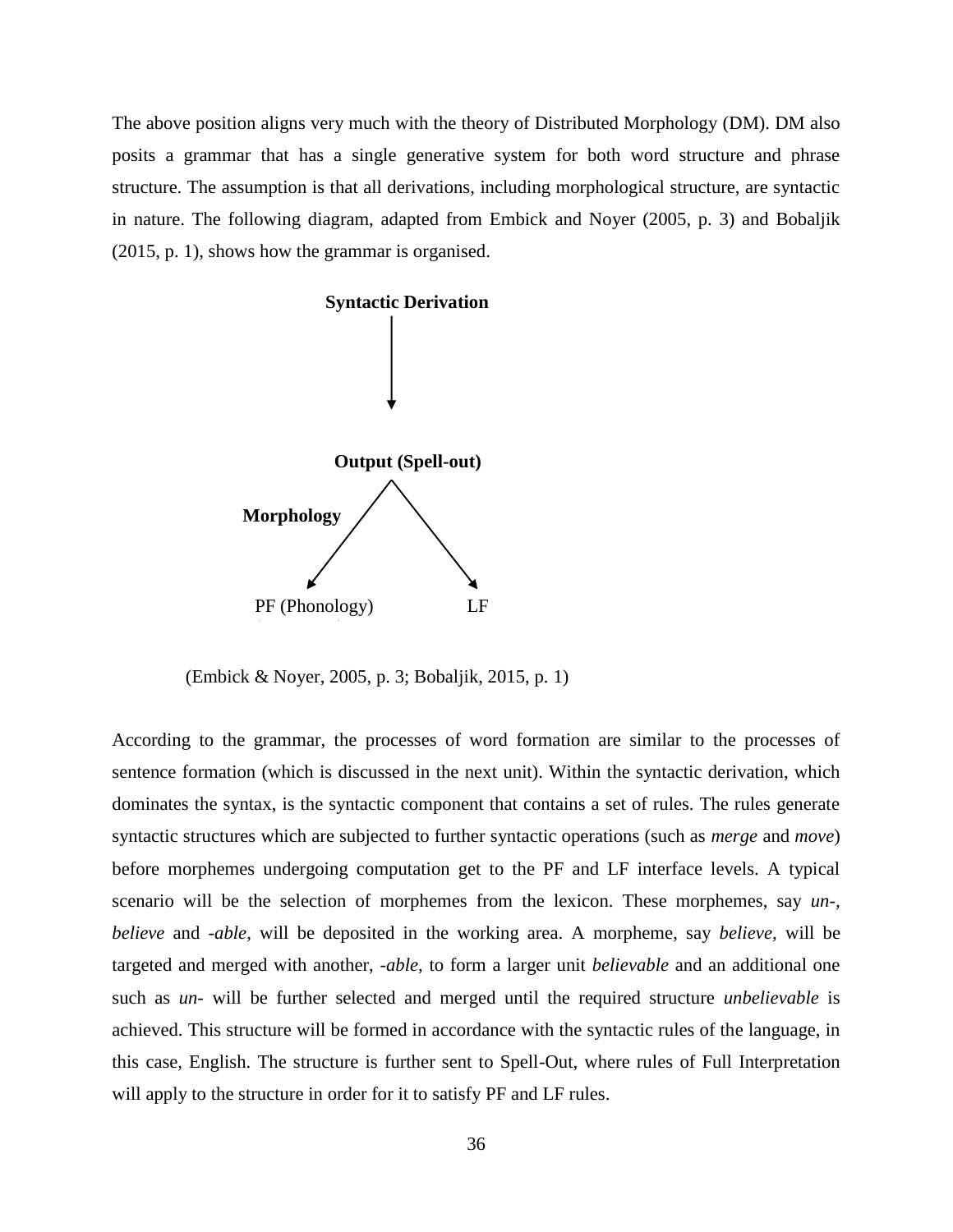In some cases, additional PF processes may be invoked to meet language-particular needs. Such processes may modify or elaborate the syntactic structures in different ways. This modification or elaboration may be a product of the introduction of terminal nodes into the syntactic structure. For instance, the word *kick* can be further modified by invoking the number and tense features*.*  For tense, the present/past tense features may be added, and this will eventually make the word become *kick* or *kicked,* according to the tense features added*.* In terms of number, when the third person singular number is invoked, the word changes to *kicks;* otherwise it remains *kick* for other persons or plural number.

*Morphology* on the diagram refers to a set of processes that are relevant for word formation. It entails *morphological structure*, which refers to structures at the PF stage of derivation. PF in this sense is a sequential derivation that ends in phonological representation. It is used as a term for a set of operations, not just as the final output of operations (Embick & Noyer, 2005). A cursory look at this grammar as presented here shows that it is similar to what obtains in the syntactic analysis. The only difference here is that some operations are syntactic (involving movement) while some are morphological (occurring at PF). This distribution of operations explains the concept Distributed Morphology).

In the production of speech, basic structures that are generated from the syntax follow a linear order. This order is determined by the operations in the PF. It follows that the structure must be processed in a serial, chronological order. According to Embick & Noyer (2005), linear order is considered a binary operator. It is represented by '\*' which is imposed by an operation Lin, defined as follows:

$$
Lin [X Y] \longrightarrow (X * Y) or (Y * X) (p.4)
$$

This means that as items are inserted, they follow a particular linear order and items are added as needed, dictated of course by the language-particular operations in the PF. Notice that the above is the order for an SVO language; for an SOV or VOS language, the order will be different. Furthermore, the operations in the PF component often violate the Inclusiveness Condition, defined below: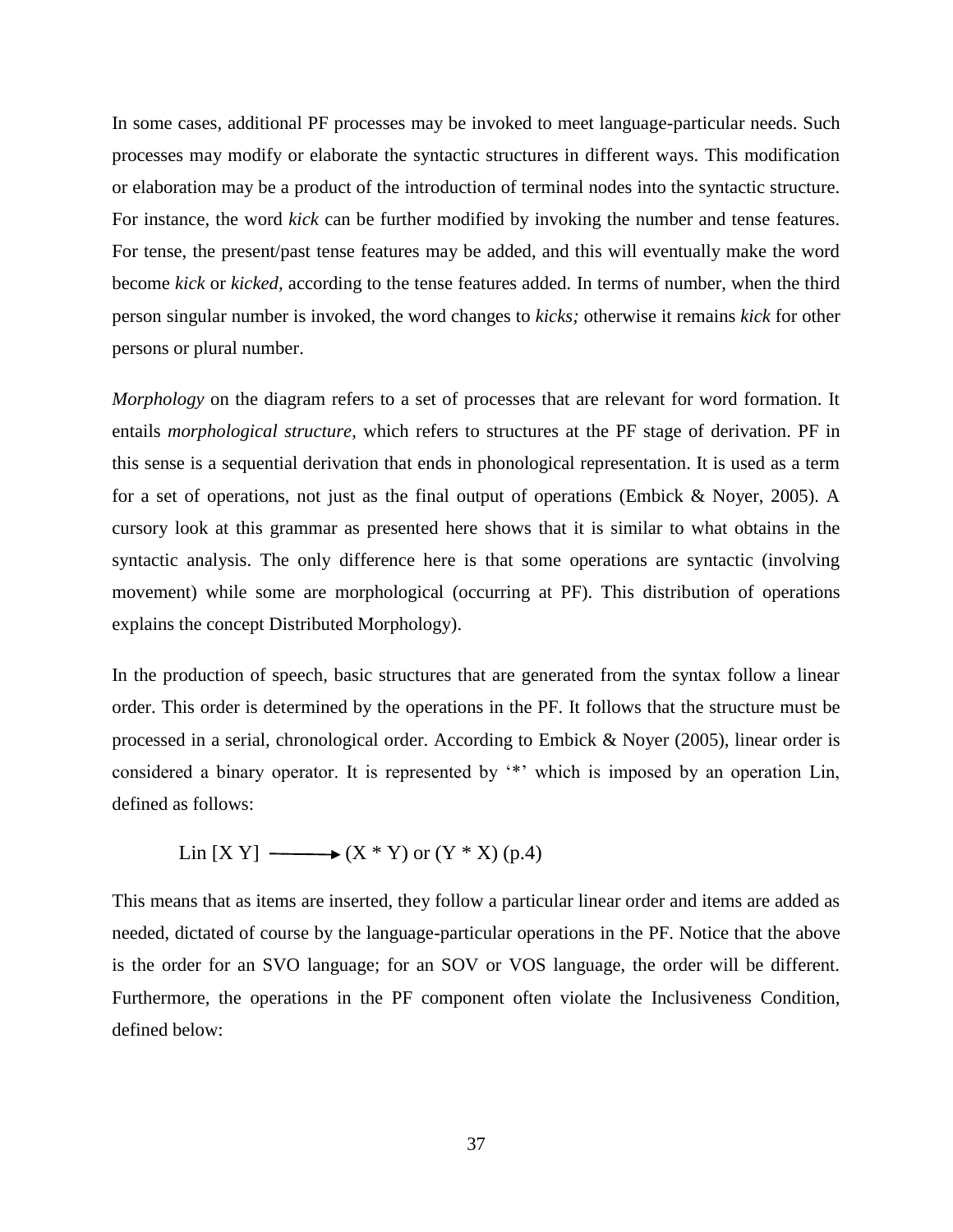#### **Inclusiveness Condition**

No new features are introduced by  $C_{HL}$  (Embick & Noyer, 2005, p. 4)

The inclusiveness condition forbids the addition of elements in the process of computation. However, this is the major violation by operations in the PF, since, due to the language particular needs of a construction, they may add new items or features as a particular syntactic structure is being constructed as in the example of *kick* given above. Some of these operations include morphophonological operations that generate features such as syllabification, prosodic structure and phonology (Chomsky, 1995, p. 228). *Late Insertion* of features also violates Inclusiveness Condition. You may read more about Late Insertion in (Bošković, 2013).

#### **4.0 CONCLUSION**

From the foregoing, one can infer that structures are meaningful from the different merger operations in the process of forming structures. In other words, meaning is built up cumulatively as the operations *merge* and *move* apply to produce grammatical sentences.

#### **5.0 SUMMARY**

In this unit, the meeting point between syntax and morphology is explored. The processes of computation, especially in the grammar are also explained. The suggestion is that the nonlexicalist perspective to computation of structures is useful in this context and is therefore adopted.

## **6.0 TUTOR-MARKED ASSIGNMENT**

- 1. Construct a grammatical sentence of your own, using the processes highlighted in this unit.
- 2. How does the theory of morphosyntax align with Distributed Morphology?
- 3. In what ways is computation in morphology different from computation of syntax?
- 4. Do you think morphology and syntax should be regarded as different sub-fields of linguistics? Why?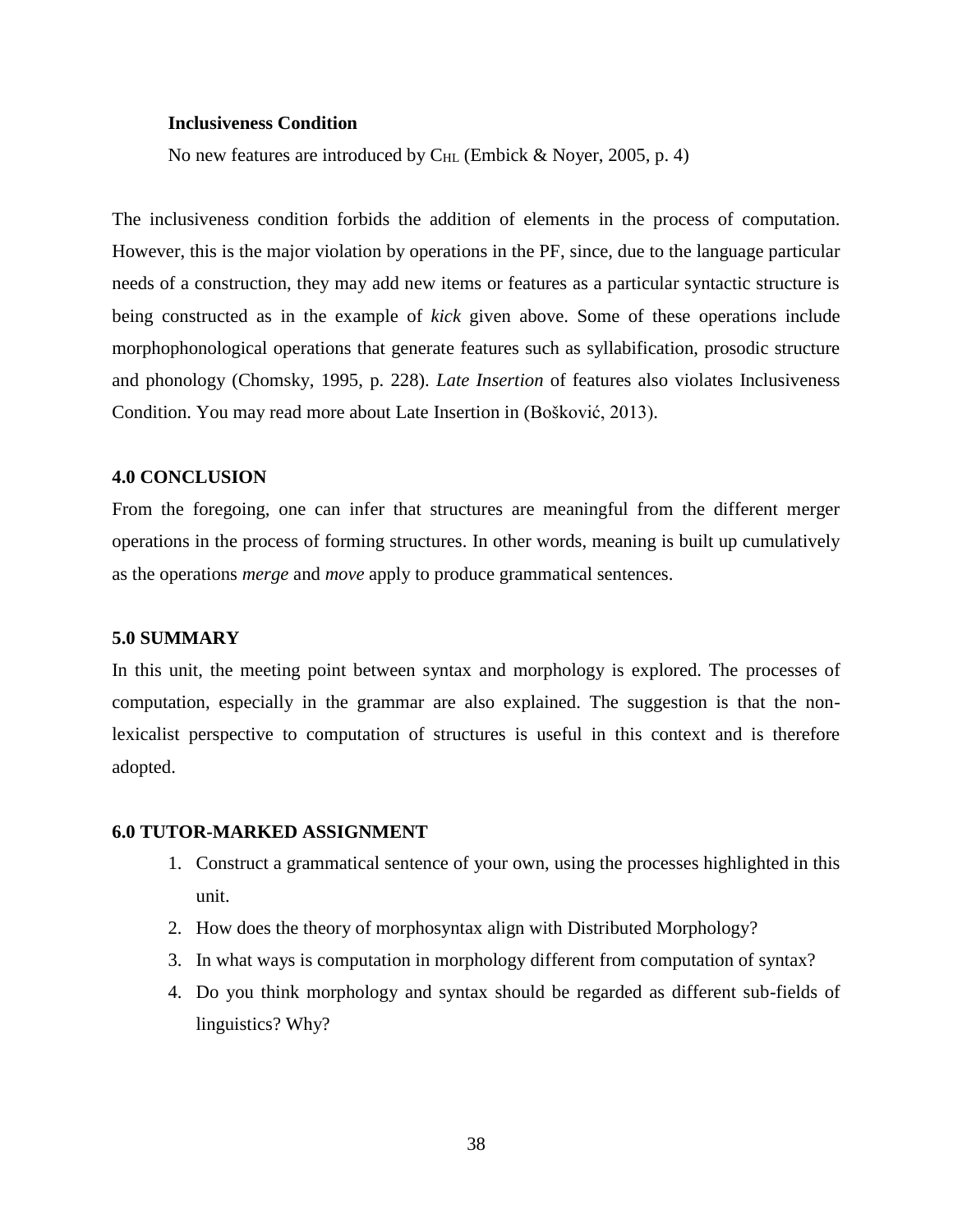### **7.0 REFERENCES/FURTHER READING**

Bobaljik, J. D. (2015). Distributed morphology (manuscript)

- Bošković, Ž. (2013) Principles and Parameters Theory and Minimalism. In M. Dikken (Ed), *The Cambridge handbook of generative syntax*. (pp. 95-121). Cambridge, Cambridge University Press.
- Chomsky, N. (1970). Remarks on nominalization. In R. Jacobs & P. Rosenbaum (Eds.), *Readings in English Transformational Grammar*. (pp. 184–221). Waltham, MA, Ginn & Co.
- Chomsky, N. (1995). *The Minimalist Program.* Cambridge, Mass., MIT Press.
- Embick, D. &Noyer, R. (2005). Distributed morphology and the syntax/morphology interface. In G. Ramchand & C. Reiss (Eds.), *The Oxford handbook of linguistic interfaces*. (pp. 290-302). Oxford, Oxford University Press.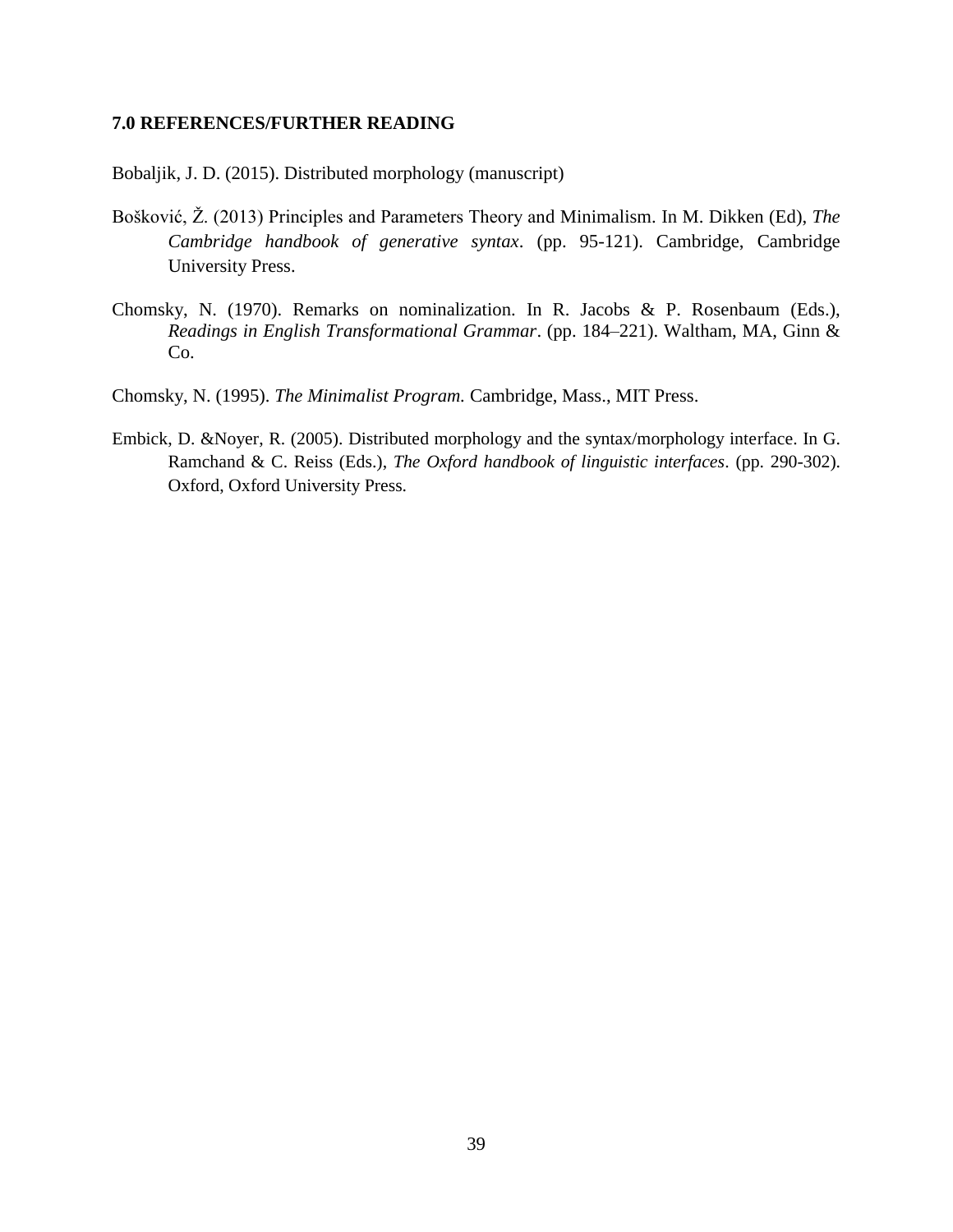## **UNIT 2 THE PRIMITIVES OF SYNTAX**

**Content** 

- 1.0 Introduction
- 2.0 Objectives
- 3.0 Main Content
	- 3.1 The Primitives of Syntax
- 4.0 Conclusion
- 5.0 Summary
- 6.0 Tutor-Marked Assignment
- 7.0 References/Further Reading

## **1.0 INTRODUCTION**

Structurally, morphology and syntax deal with the arrangement of grammatical elements with a view to constructing well-formed sentences; and their respective influence is often perceived when they cooperate in the computation of structures. In this unit, you will learn about the interface of morphology and syntax. The emphasis is on the meeting point of both morphological and syntactic features in the study of the grammatical structures of a language, especially English.

## **2.0 OBJECTIVES**

At the end of this unit, you should be able to

- i. discuss the concept of morphosyntax;
- ii. identify the relationship between morphology and syntax

## **3.0 MAIN CONTENT**

## 3.1 **The Primitives of Syntax**

The syntactic operations, *Move* and *Merge*, are very important in computation. Operation *merge* merges morphemes while operation *move* moves them. Morphemes are complex in nature, and can be classified along phonological and syntactic/semantic lines. While the aspect of the phonological structure deals with phonetics, phonology and pronunciation, the aspect of syntactic/semantic structure deals with grammatical features and meaning.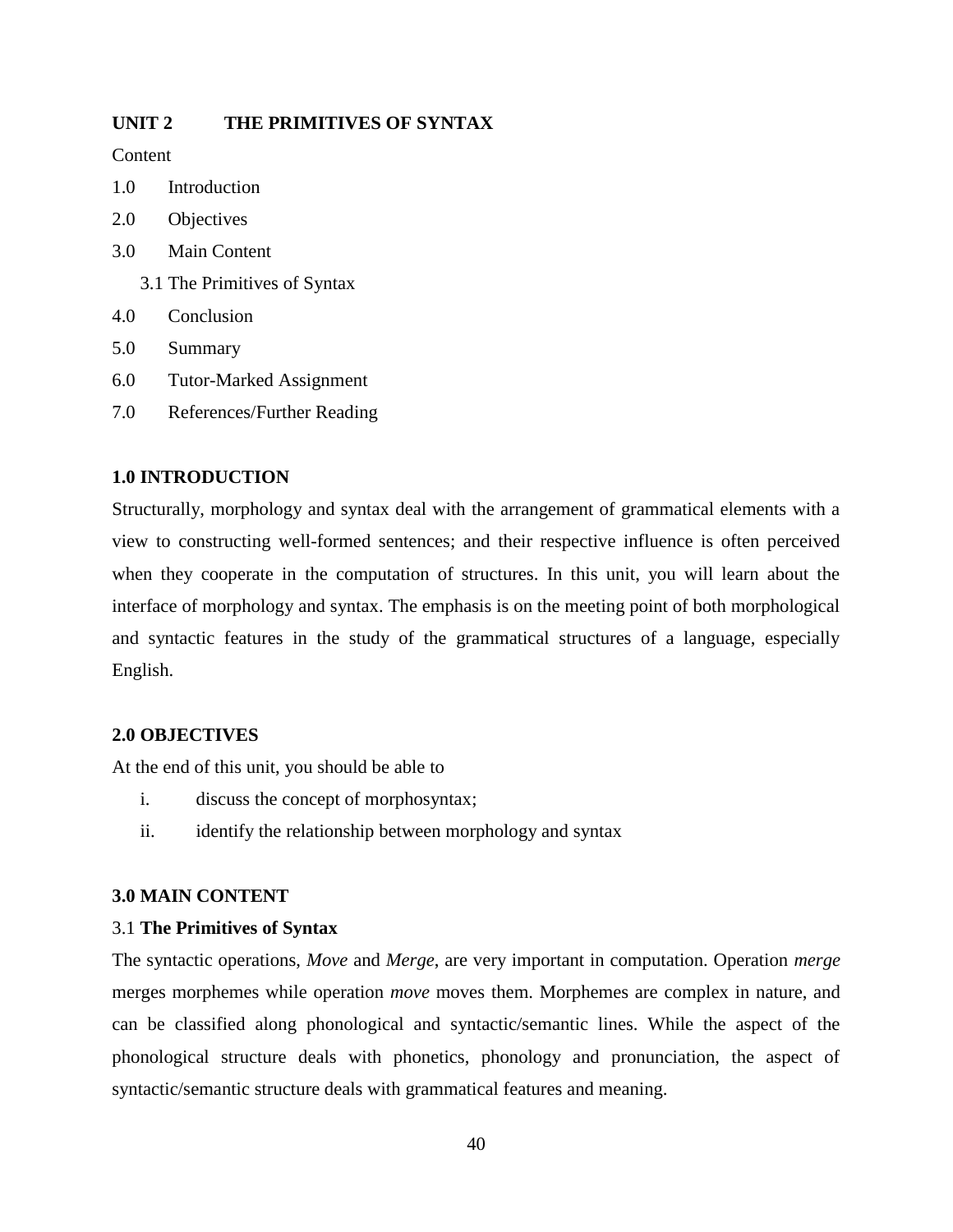The syntactic terminals of morphemes bifurcate into two. These are abstract morphemes and root morphemes. Abstract morphemes consist entirely of non-phonetic features, such as [past] or [pl], or grammatical features such as the English definite article, *the.* Roots on the other hand may consist of sequences of complexes of phonological and non-phonological features. It is assumed that roots are bereft of grammatical features since they are the base to which other morphemes attach (Embick & Noyer, 2005, p. 5). The major difference between the root and the abstract morpheme is that the former is language-specific while the latter is universal. Roots are open class since new roots can be added to the grammar of a language at any time. Abstract morphemes belong to the closed class. For instance, the root of *taught* is *teach. Teach* is a root morpheme in English, but not in any other language. The past tense of *teach* is *taught.* The past tense feature is not peculiar to English; other languages also have ways of realizing the past tense on the verbs. Hence, the past tense is a universal feature.

Roots are also categorised according to the functional categories that combine with them. This means the roots cannot appear without categorisation. Hence, roots surface as members of the lexical categories such as verb, noun, adjective and adverb. The combination of the root and the abstract morpheme makes the morpheme complex.

Abstract morphemes are part of the functional categories. Hence, the terms *functional categories*  and *abstract morphemes* are interchangeable in this context. After computation, each morpheme has a set of phonological features (including phonologically null elements) which are instructions expected to be executed by the articulatory/perceptual system.

Computation of structures involves roots and abstract morphemes, otherwise called functional heads. Functional heads (morphemes, especially) have no phonetic content in the syntactic derivation of structures. Such morphemes are described as *abstract*. One major function of morphology is to supply phonological features to abstract morphemes. Conversely, roots keep all their features throughout the derivation.

Both abstract and root morphemes are stored in the list of terminals that the learner acquires during the development of language. Hence, language learners memorise the root while the possible abstract morphemes that often go with them, drawn from a universal feature inventory, are active in their lexicon.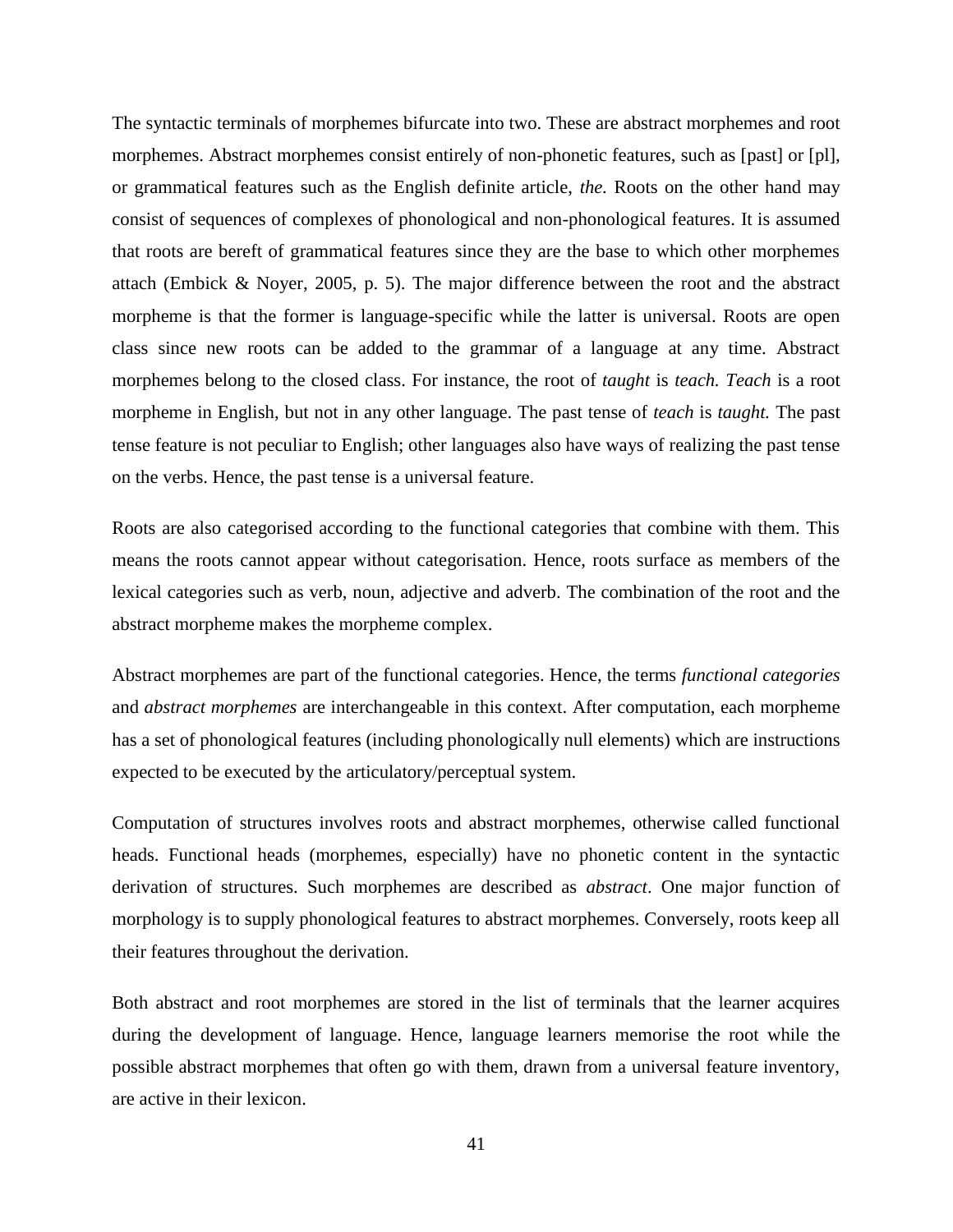## **4.0 CONCLUSION**

From the foregoing, one can infer that structures are meaningful from the different merger operations in the process of forming structures. In other words, meaning is built up cumulatively as the operations *merge* and *move* apply to produce grammatical sentences.

## **5.0 SUMMARY**

In this unit, the meeting point between syntax and morphology is further explored. The place of features in the computation of structures is also emphasized.

## **6.0 TUTOR-MARKED ASSIGNMENT**

- 1. What are abstract morphemes?
- 2. In what ways does morphology relate to syntax?
- 3. Why is the root morpheme necessary in the construction of a structure?

## **7.0 REFERENCES/FURTHER READING**

Bobaljik, J. D. (2015). Distributed morphology (manuscript)

- Chomsky, N. (1970). Remarks on nominalization. In R. Jacobs & P. Rosenbaum (Eds.), *Readings in English Transformational Grammar*. (pp.184 – 221). Waltham, MA, Ginn & Co.
- Chomsky, N. (1995). *The Minimalist Program.* Cambridge, Mass., MIT Press.
- Embick, D. & Noyer, R. (2005). Distributed morphology and the syntax/morphology interface. In G. Ramchand & C. Reiss (Eds.), *The Oxford handbook of linguistic interfaces*. (pp. 290-302). Oxford, Oxford University Press.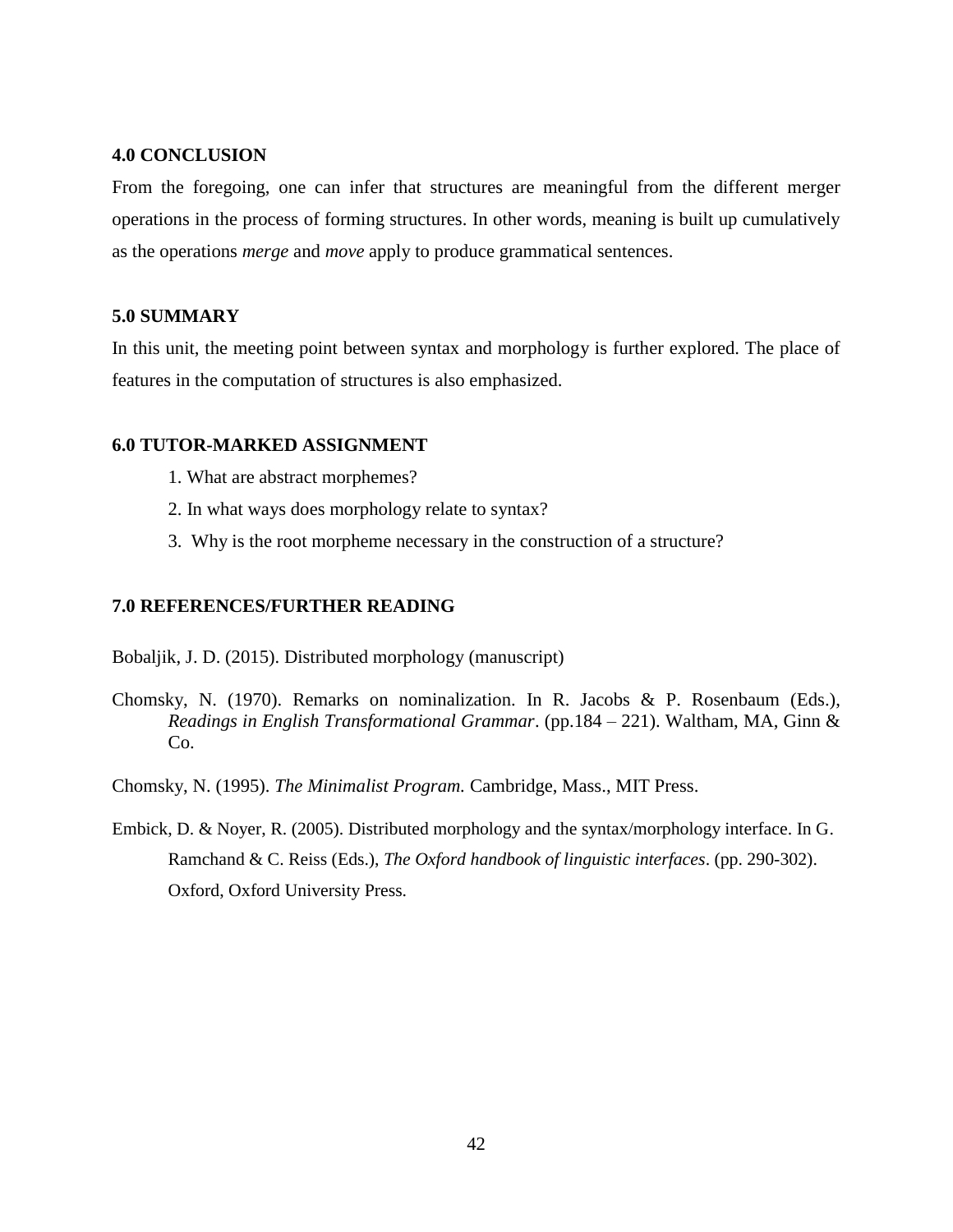## **UNIT 3 FEATURE VALUATION IN COMPUTATION**

## Content

- 1.0 Introduction
- 2.0 Objectives
- 3.0 Main Content
	- 3.1 Processes of Derivation of Linguistic Structures
	- 3.2 Features
	- 3.2.1 Grammatical and Phonetic Features
	- 3.2.2 Interpretable and Uninterpretable Features
	- 3.2.3 Strong and Weak Features
- 4.0 Conclusion
- 5.0 Summary
- 6.0 Tutor-Marked Assignment
- 7.0 References/Further Reading

## **1.0 INTRODUCTION**

Meaning is at the heart of every communication. When we speak, we communicate ideas to our interlocutors. These ideas might be in the form of statements, questions, answers, exclamations or any different expression that humans use to convey an idea. In this unit, you will learn about the processes of forming a meaningful structure and the different roles features play with emphasis on the Principle of Full Interpretation, the aspect that deals with the meaning of expressions being derived. The different types of features are also discussed.

## **2.0 OBJECTIVES**

At the end of this unit, you should be able to:

- i. identify the process of human language computation;
- ii. discuss the importance of the features; and
- iii. discuss the place of meaning in PFI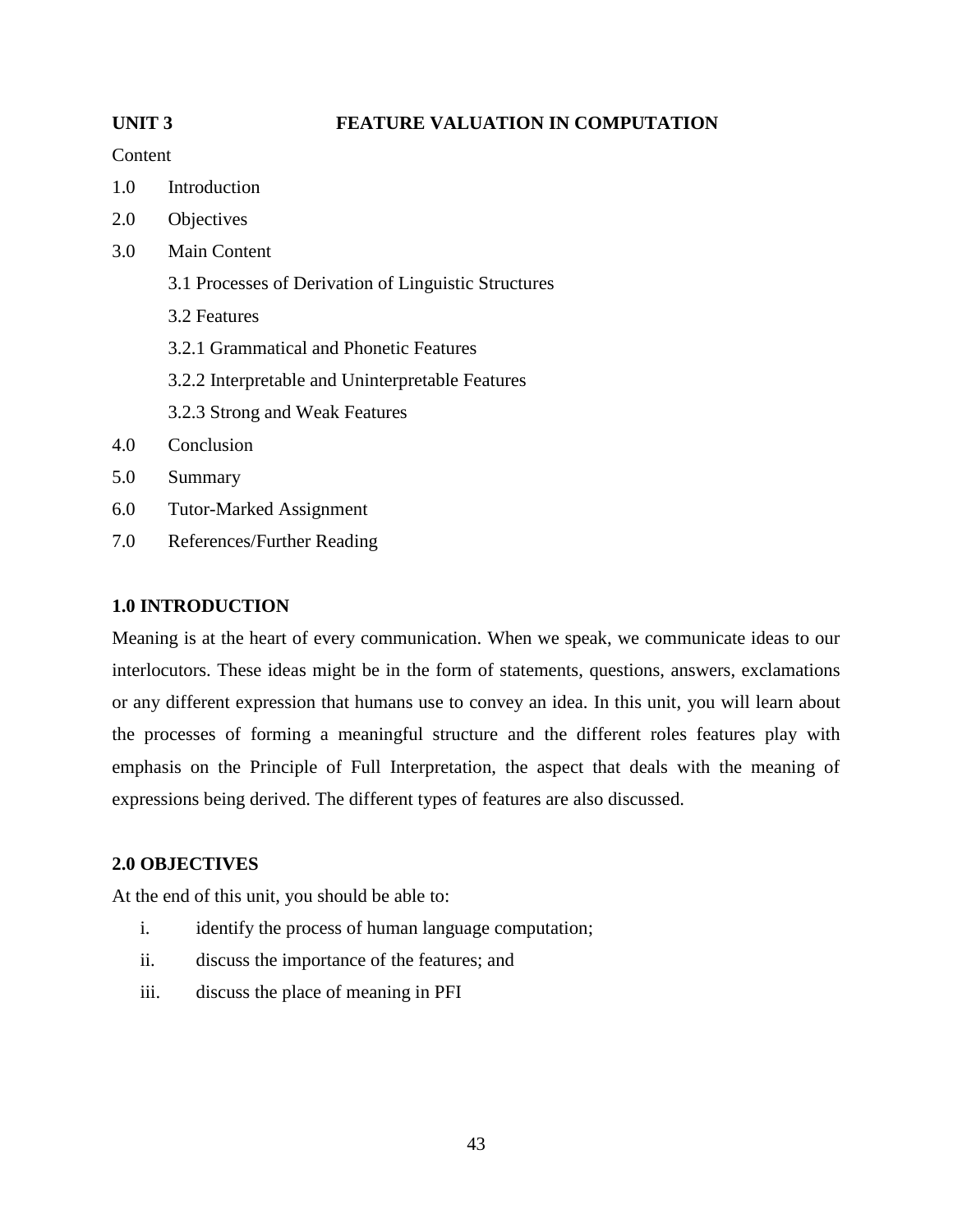## **3.0 MAIN CONTENT**

## **3.1 Processes of Derivation of Linguistic Structures**

In the derivation of syntactic structures, the first port of call is the lexicon. The lexicon is a repertoire of all the words in a language, with their distinctive characteristics, which all make for the individuality or distinctiveness of each.

In deriving structures, certain computation processes are involved. These are spelt out below:

- i) Operation select Lexical items are taken from the lexicon with their respective phonetic, semantic and grammatical features.
- ii) Operation merge Constituents are combined in a pairwise fashion to form a phrase structure tree.
- iii) Operation move Items undergoing computation are usually moved to check their unvalued features.
- iv) After spell-out, phonetic and semantic features of items are processed separately by PF and LF representations, respectively.

Following Chomsky's C<sub>HL</sub>, computation of human language, the process of constructing an expression starts from Numeration. A lexical array of words from the lexicon is selected (through operation select) into the working area through the process of Numeration. A head is first targeted and projected. Then a complement is also selected. Thereafter, both are merged in a pairwise fashion, such that the head is merged with the other selected word, provided it subcategorises for it. This newly-selected word serves as the complement to the head word. The sentence is therefore formed by successive selection and merger operations until the combined structures form a phrase which gets to spell-out.

At spell-out, there are two interfaces. Spell-out is the point at which the phrase structures generated by the processes of selection and merger feed into different interfaces or components: Articulatory Perceptual and Conceptual Intentional (which in Government and Binding Theory are roughly equivalent to the PF component and the LF component, respectively. PF processes phonetic features; LF processes grammatical and semantic features). In other words, the phrase is mapped (converted) into two kinds of structural representation. These are the Conceptual Intentional or Logical Form, which represents the aspect of the structure that determines meaning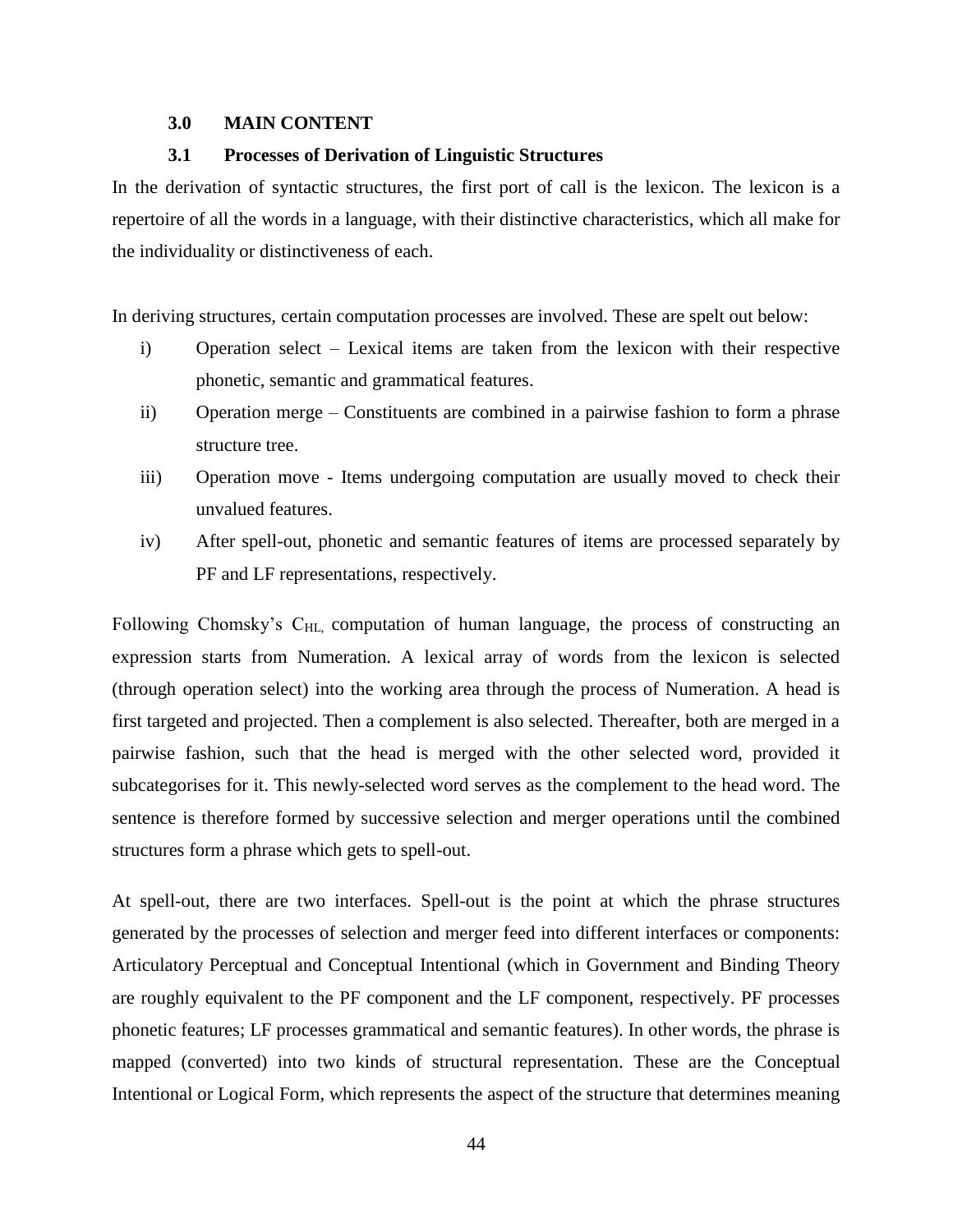and the Articulatory Perceptual, which is the structure that determines the phonetic representation of the structure (PF). In the former are rules of interpretation that ensure that the structures are meaningful. For a structure to be meaningful, it has to reflect the meanings associated with such expressions in the society, otherwise it crashes. In the latter are rules that ensure that the structure is acceptable in the grammar for the purposes of speaking or writing. Again, any violation of the rules leads to a crash (or ungrammaticality) in the computation.

#### **3.2 Features**

Features can be described as the phonetic, grammatical and semantic properties of words. These are the properties that define each word and determine its compatibility or otherwise with other words with which it may be merged, potentially. For the purposes of computation, features are important since the features of a word are tested with those of another (feature valuation) to find out if they match or mismatch. If they match, the structure is assumed to converge; if they do not, it crashes.

#### **3.2.1 Grammatical and Phonetic Features**

Features are of different forms. These are grammatical or formal features and phonetic features. In the context of the Principle of Full Interpretation (PFI), phonetic representations in the computation of syntactic structures contain only phonetically interpretable features while LF representations contain semantically interpretable features. According to PFI, a representation must contain all and only those elements which contribute to its interpretation at the phonetic level. Hence, PF representations contain only those elements that are relevant to determine its own phonetic interpretation while LF representation contains only those elements that are relevant to semantic interpretation. When both PF and LF representations satisfy the requirements of PFI (that each contains only phonetically or semantically interpretable features, respectively), then the structure under construction is said to converge, i.e. it is grammatical. However, if either or both of the LF and PF representations do not satisfy the PFI requirements, then the structure is said to crash, i.e. it is ungrammatical. It is important to emphasise that PFI requires PF representation to contain only phonetic features while LF representations contain only semantic features.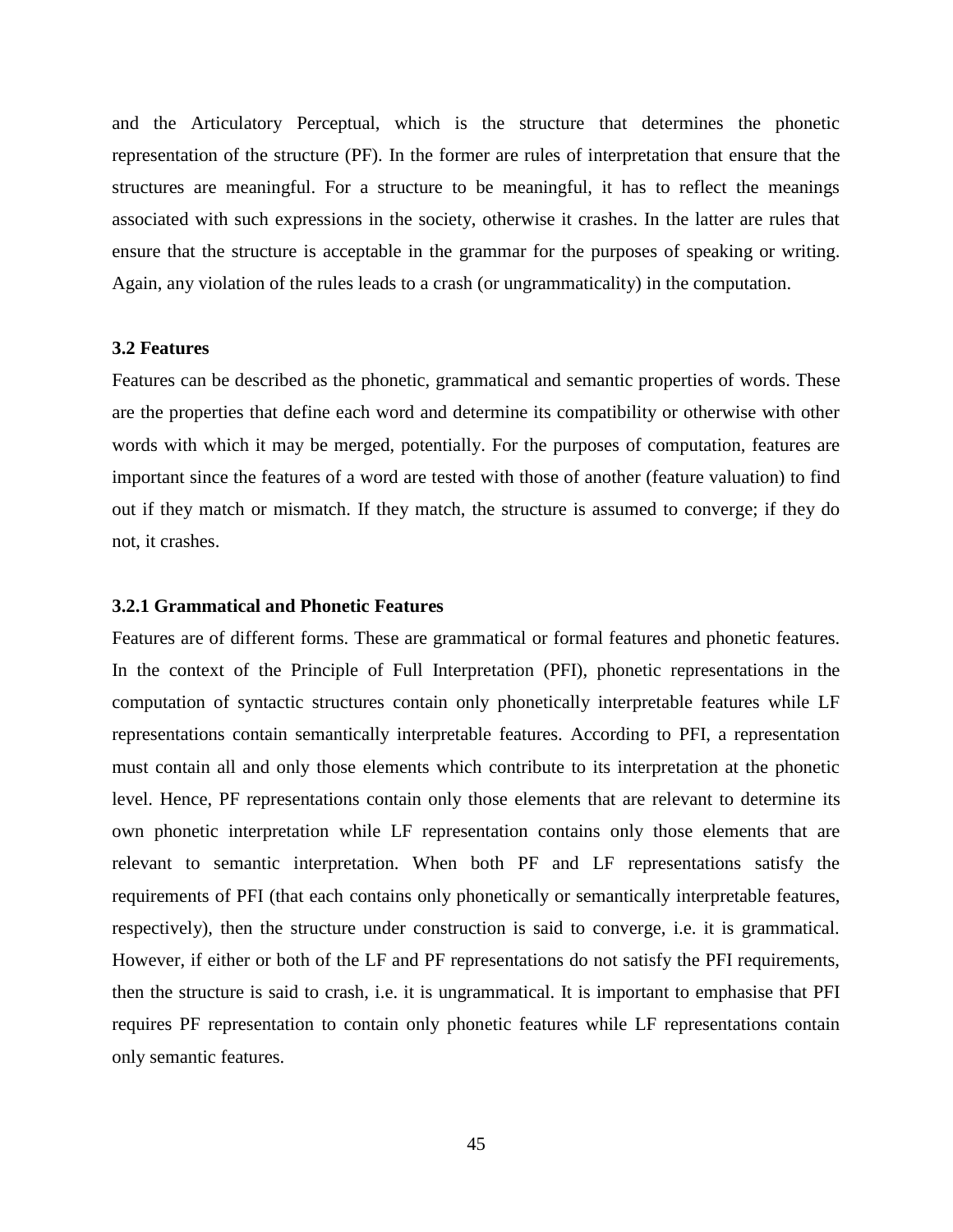Grammatical features, which also contain semantic features, are also called formal features. According to Radford (1997, p. 172), grammatical features play several roles in grammatical (i.e. morphological or syntactic) processes. These roles are:

- i) number (singular/plural), which accounts for agreement;
- ii) gender (masculine/feminine/inanimate), which are relevant in the syntax of reflexive anaphors; and
- iii) person (first/second/third), which are relevant in agreement relations.

Formal features also determine the morphological form of items. These features include case features of pronouns and inflectional features of verbs. Nevertheless, they do not include features which have no morphological or syntactic correlate (Radford, 1997, p. 172). Radford (1997) also notes that there are fuzzy edges to the distinction between semantic and grammatical features because many grammatical features have clear semantic content. Consider the following sentences for example:

1a. I *am* going to school.

- b. We *are* eating.
- c. You *are* reading the book.
- d. He *is* driving a car.
- e. Dinner *was* late.
- f. They *were* playing a game.
- g. Do not *be* angry!

In (1a) *I* has the grammatical feature of first person singular nominative. *Am* is an auxiliary verb with the 1st person singular feature; it requires a specifier with the grammatical feature of 1st person singular nominative, which is found only in *I.* It also takes the present participle verb form as complement. This feature is found in the –*ing* form of the verb *go*. In (1b & c) the verb form is *are.* This verb has features different from those of *am. Are* requires a subject with 1st person plural and 2nd person singular and plural in the specifier position, and requires the present participle form of the verb as complement. In (1d) the verb *is* requires a third person singular nominative element in the specifier position. Hence, *He* occurs in the position. The verb also subcategorises for a present participle verb form, which is satisfied by *driving.* The verbs in (1e-g) also have their distinctive features, which make them compatible with the words they co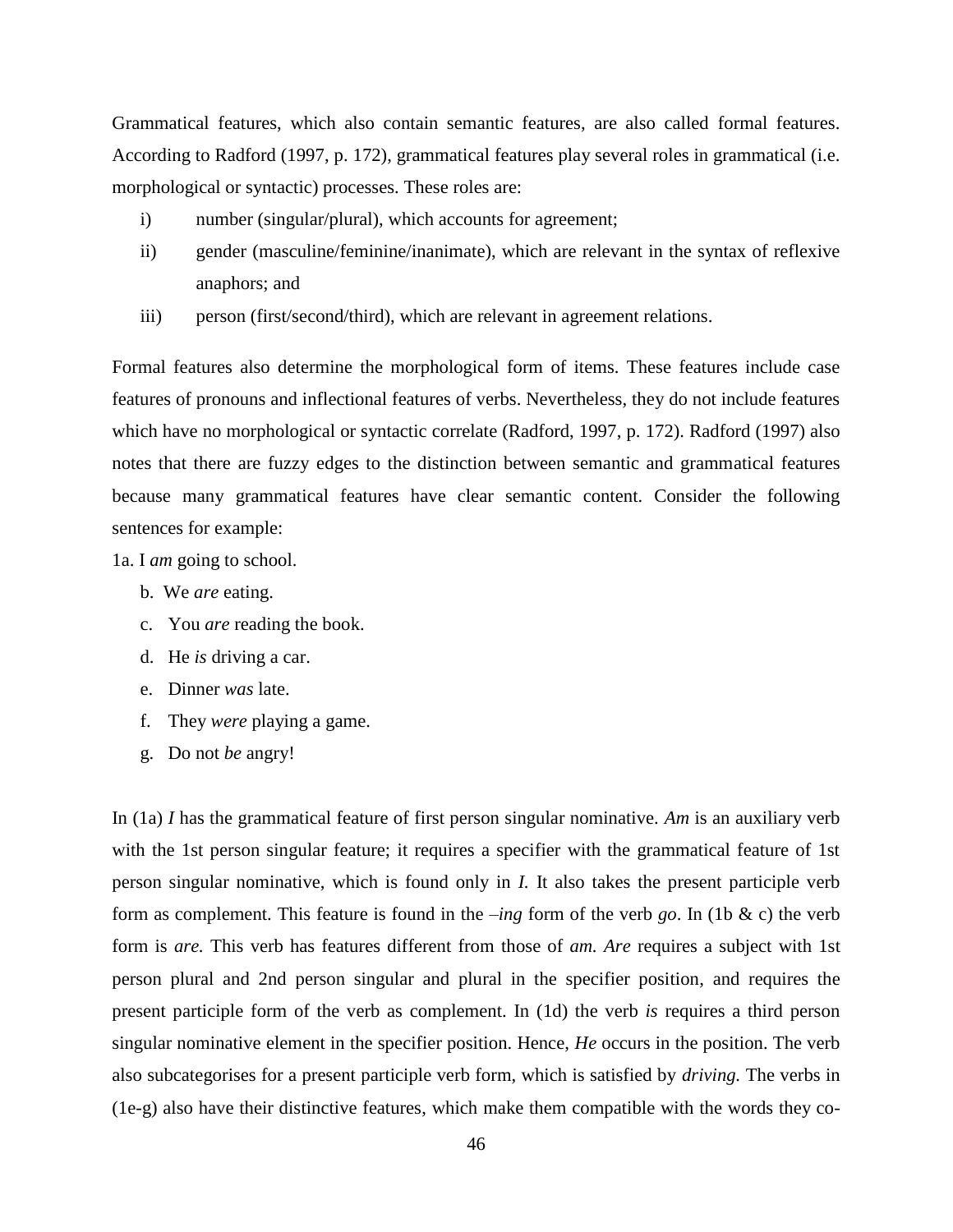occur with individually. From these descriptions, we can see features that account for the grammaticality of the expressions. Note that the verbs belong to the family of BE. However, although each has peculiarities in the choice of specifier, they all require the same features for the complement. These are grammatical features because they have no role to play at LF.

If we look at the same set of examples from a semantic point of view, *I* is distinguished from any other speaker or listener. Given the features so specified above, it can only refer to one person; the individual that is speaking. Also, *We* can only refer to the individual or group that is speaking either for himself or herself (as in royalty), or for a group of people. *He* in the third sentence has features of *third person singular masculine nominative determiner*. The feature *third person* can refer to anyone in the society. The feature *masculine* will narrow it down to males. Thus, the pronoun *he* has a referent and the features that stand it out as referring to an individual is interpretable. Hence, the referent is different from *a tree*, *a woman* or any other referent that has features different from those attached to *he*.

Tense features are also semantic. When, for instance, (1d) changes to (2),

#### 2. He was driving a car

the change in tense automatically changes the time specification in the narrative. Hence, tense is an interpretable feature. However, we also need to know that the case features are uninterpretable. The fact is that whether the case on a noun/pronoun changes or not, it does not affect the meaning of the pronoun.

Consider the following examples:

- 3. (i) We know [TP **her** to help].
	- (ii) We know [TP **she** helps].

In these examples, regardless of the case assignment on both *she* and *her*, the sentences have the same meaning. Hence, case is uninterpretable. The same applies to the participial and agreement features of verbs. They have no role to play in semantic interpretation; they are purely formal features.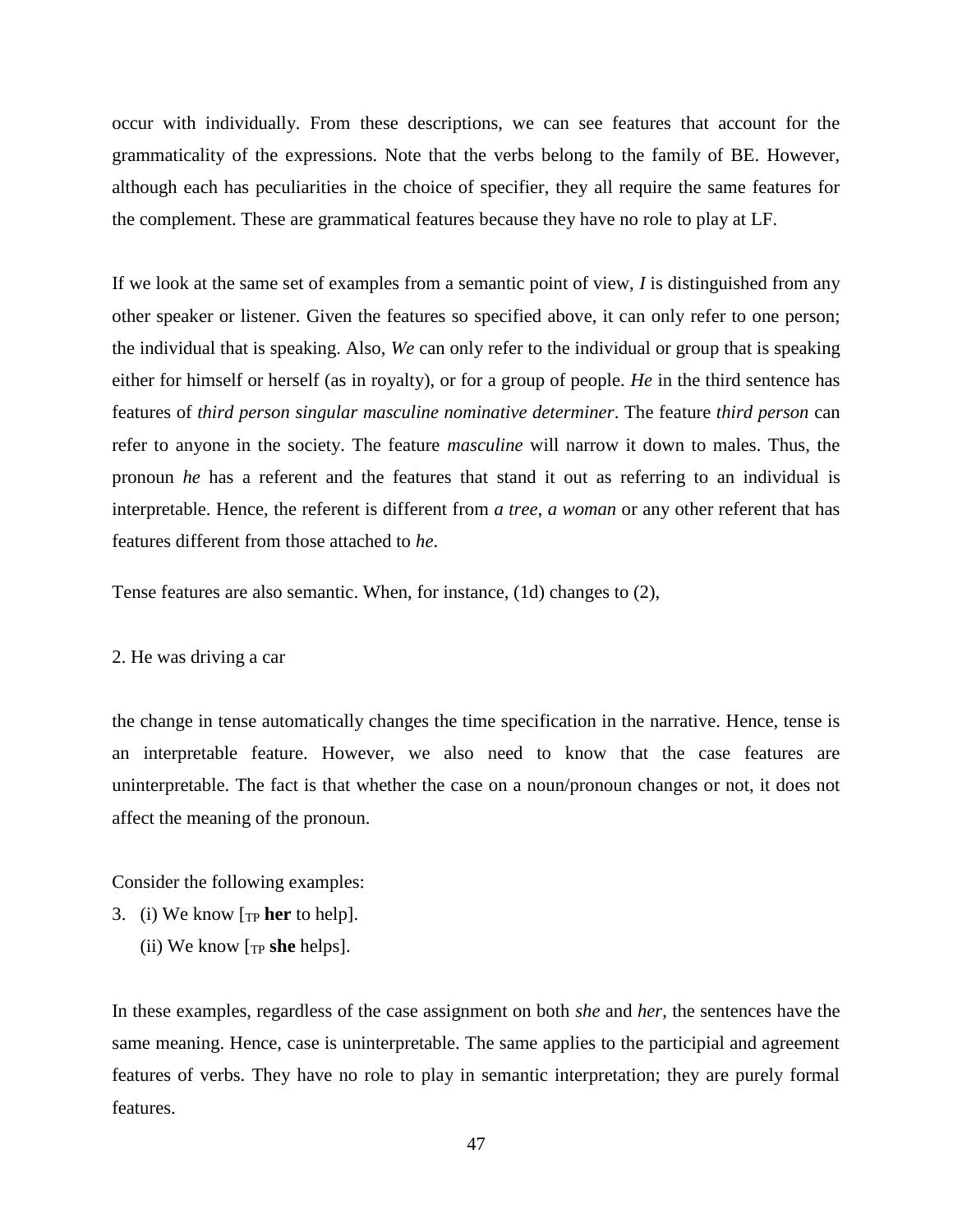We can then conclude that while some grammatical functions are interpretable at LF, some are not. If, following PFI, LF representations contain only semantically interpretable features, then uninterpretable features must be eliminated from the construction in the course of derivation of an LF representation.

## **3.2.2 Interpretable and Uninterpretable Features**

A feature is interpretable if it contributes to the interpretation or meaning of an item in computation. Conversely, a feature is uninterpretable if it does not contribute to the meaning of an item in computation. These were demonstrated above and there is no need repeating same here.

## **3.2.3 Strong and Weak Features**

A feature is considered strong or weak based on its inherent properties. A feature is strong if it has positive values. Such values must be checked for the computation to converge. Elements with strong features are often required to move, such that their features are checked. Consider the following example, borrowed from (Smith, 1999, p. 115):

> 4. Jean embrasse souvent Marie. John kiss often Mary 'John often embraces Mary.'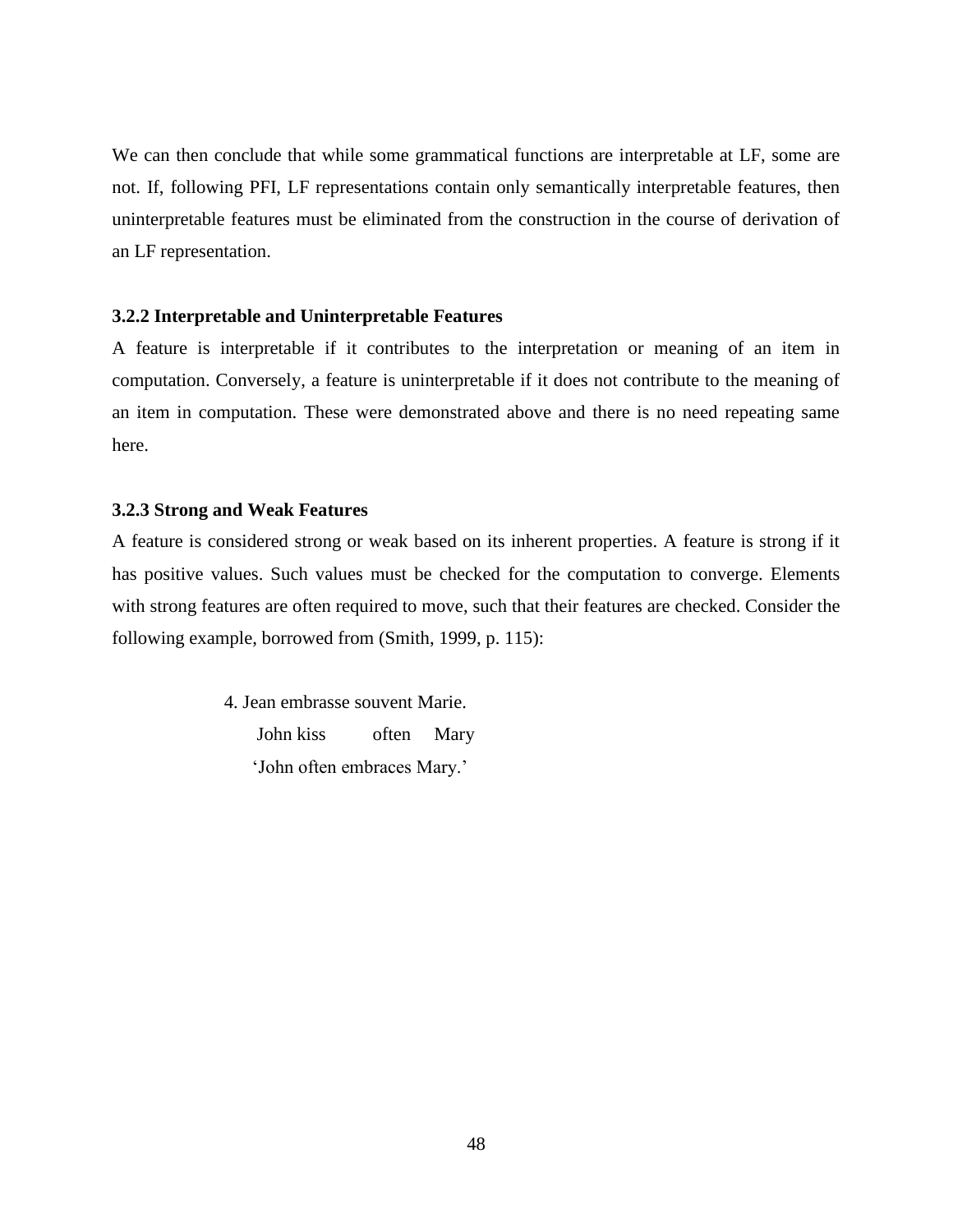

In this sentence (ex. 4), which is in French language, the verb *embrasse* has strong features that must be checked. Thus, it moves up to T to get the features checked and deleted. In English (ex. 5), on the other hand, the verb has weak features. Thus, the verb is not constrained to move since the features are weak and can be overlooked or ignored without making the derivation to crash. Hence, it stays adjacent to *Mary*, its object, as in the following diagram.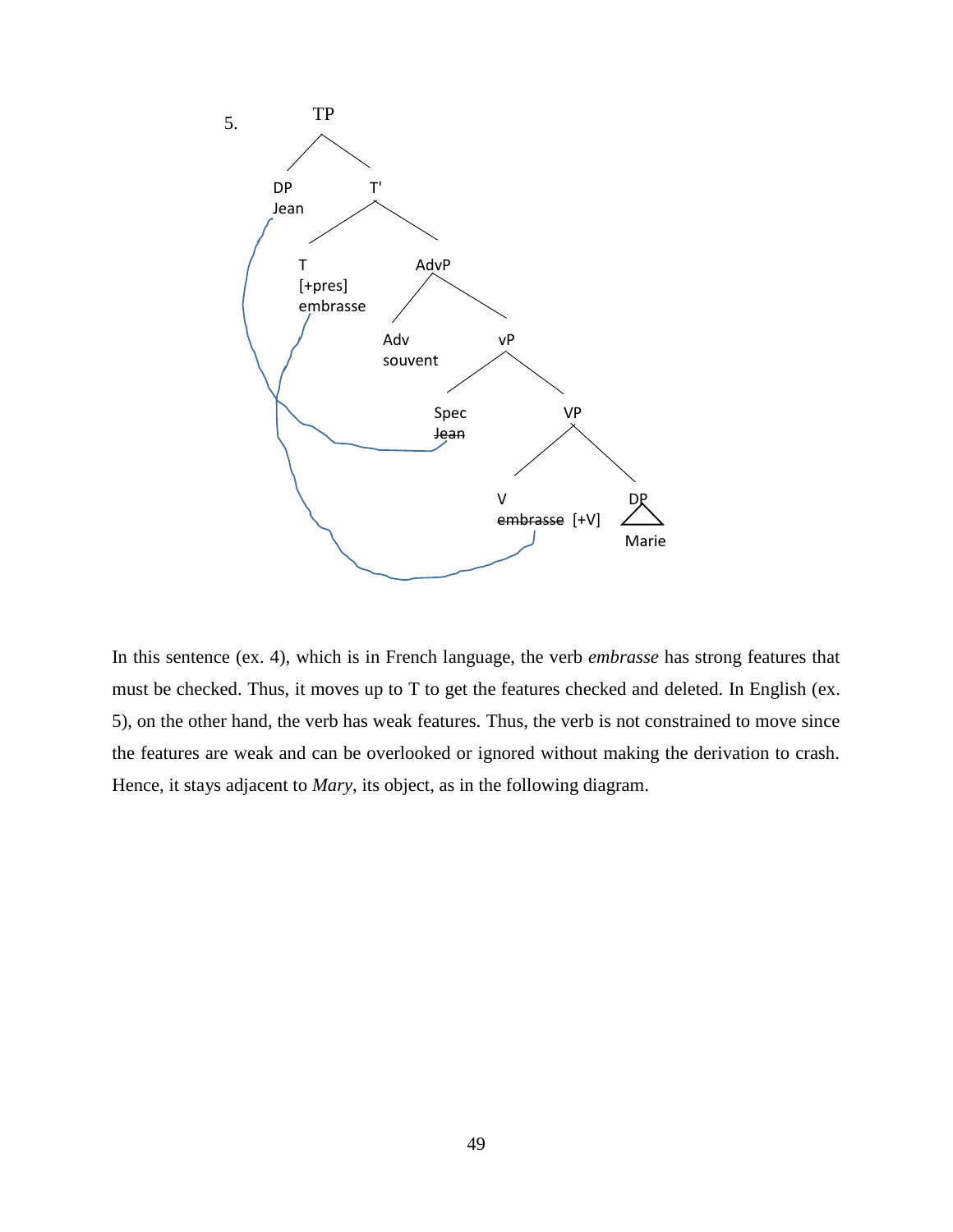

6.

However, we note that tense has features that must be checked. It is assumed that the tense moves down to the verb to check its feature. The verb will therefore become *kisses* (rather than the original *kiss*) and the structure converges.

This strong and weak feature dichotomy also occurs in wh-questions. Considering the whparameter, certain languages such as Japanese can form wh-questions whereby the wh-word remains in situ, and the sentence so formed will be well formed. However, on the opposing side are languages such as English, where wh-words have to move to the sentence initial position to form a wh-question. The argument in this case is that in languages with strong wh-features, the wh-element will have to move to check its strong wh-features, which are in Comp. In the languages with weak wh-features, the wh-word need not move because the features are weak and can be overlooked since they cannot cause the derivation to crash. This is in line with the economy principle of Least Effort, which states that an item can use minimal or least effort in computation. Since the thing one can do with the least effort is to do nothing, the wh-word does not move. For the languages with strong features, the wh-word has to move to avoid a crash.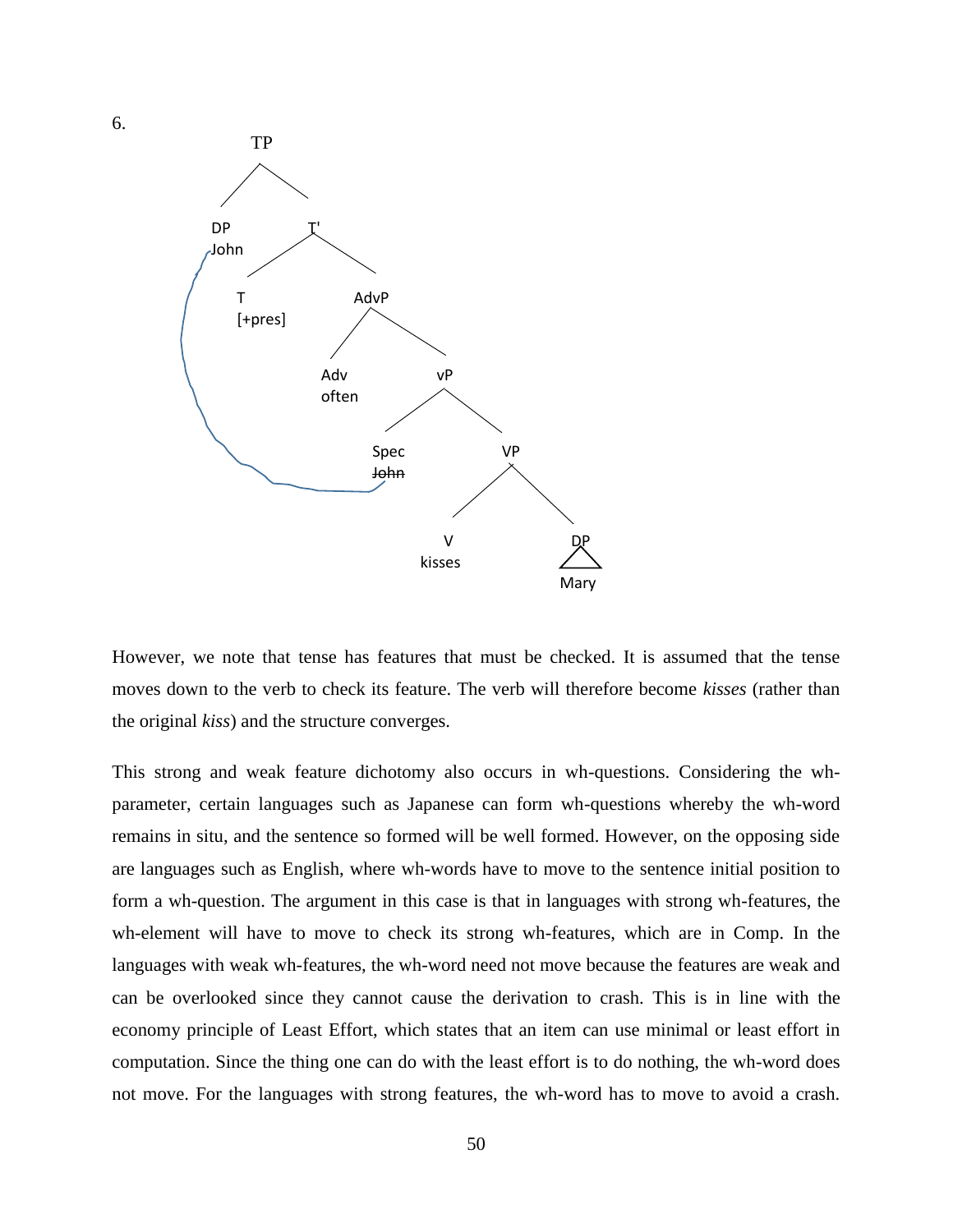This is also in line with the Last Resort economy principle, which states that an item can move as a last resort to prevent a derivation from crashing.



In the above structure, *What* moves from the object position of the sentence to the spec of CP. Note that the specifier has plus values for Q (for question) and wh (for wh-word) because the structure is a wh-question. Both features forced *what* and the modal *will* to move upwards.

## **4.0 CONCLUSION**

From the foregoing, we can see that meaning also plays a crucial role in the computation of structures. It is argued that only interpretable features are meaningful while uninterpretable features do not contribute to the overall meaning of the structure. Different types of features are also discussed with different functions in the computation.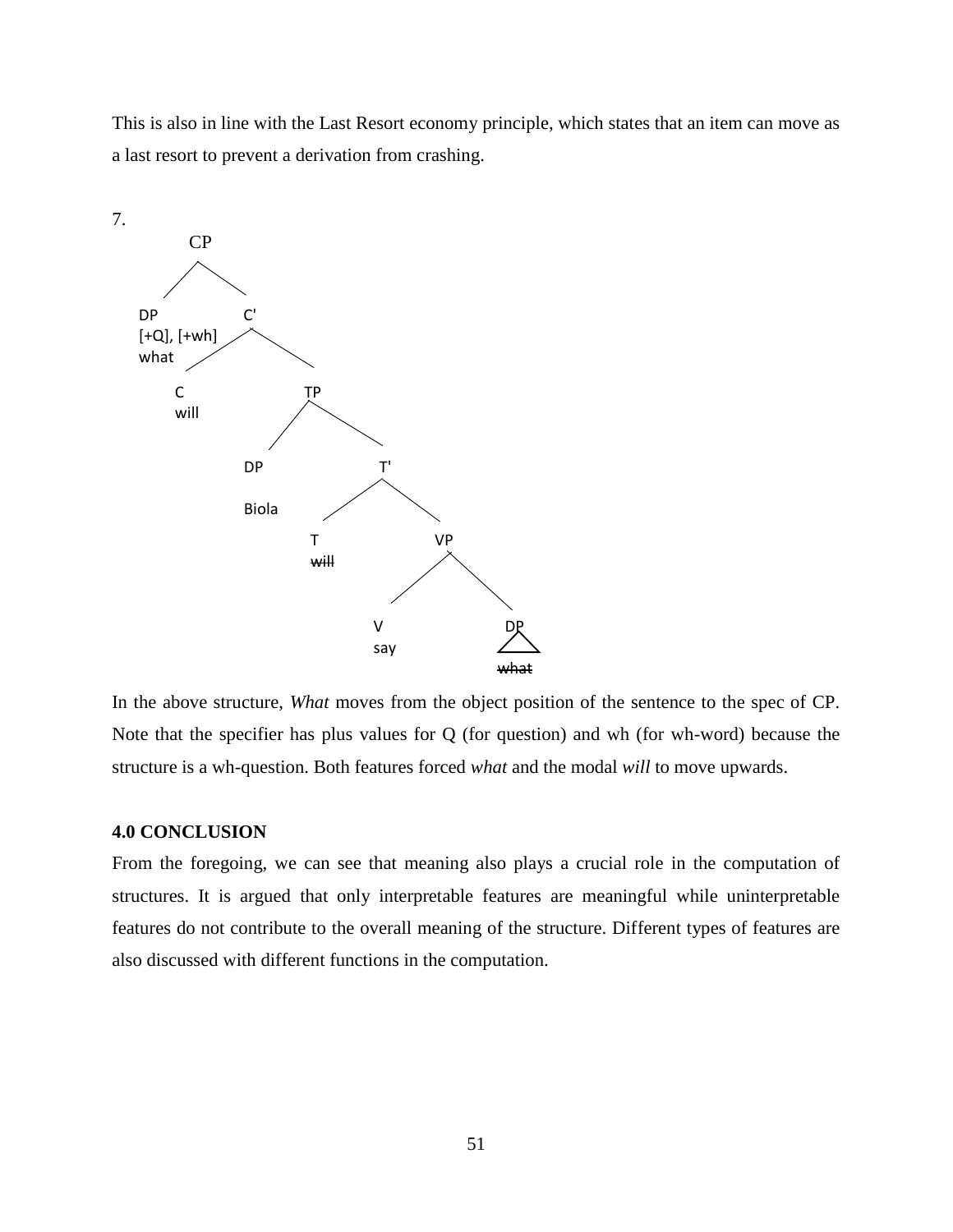## **5.0 SUMMARY**

In this unit, we have looked at the processes of the computation of human language. Much emphasis is laid on feature valuation as an important concept that makes a structure converge or crash.

## **6.0 TUTOR-MARKED ASSIGNMENT**

- 1. Practice the processes of feature checking in your mother tongue.
- 2. What is the relevance of PFI?
- 3. How many types of features do you know?
- 4. What roles do each play in the computation of language?

#### **7.0 REFERENCES/FURTHER READING**

- Radford, A. (1997). *Syntactic theory and the structure of English: A Minimalist approach*. Cambridge, Cambridge University Press.
- Radford, A. (2004). *Minimalist syntax: Exploring the structure of English.* Cambridge, Cambridge University Press.
- Radford, A. (2009). *Analysing English sentences: A Minimalist approach.* Cambridge, Cambridge University Press.
- Smith, N. (1999). *Chomsky: Ideas and ideals*. Cambridge, Cambridge University Press.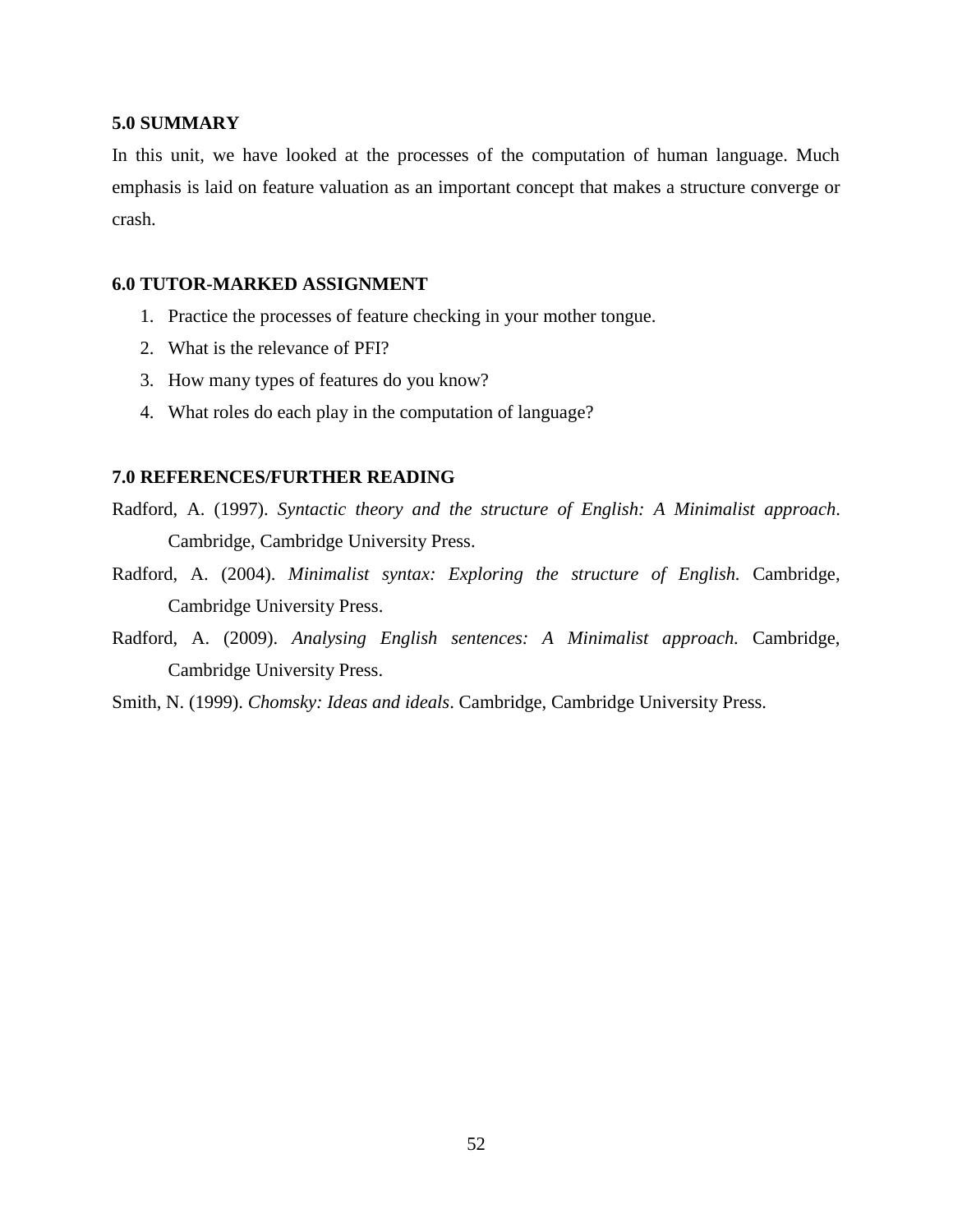# **MODULE 3 SYNTAX-SEMANTICS INTERFACE**

Syntax may be described as the rules guiding the correct arrangement of the components of a sentence while semantics has to do with the meaning in structures. There is hardly any structure that has no meaning. Hence, this module focuses on the relationship between syntax and semantics. In this module, you will be shown samples of structures where syntactic structure demands the cooperation of semantics. At one point, you will see the roles meaning plays when syntactic structures are being constructed; at another, you will be shown a sentence with the same D-Structure but two S-Structures. It is demonstrated that meaning plays a lot of roles in syntactic computation, especially in the theta roles assigned to nominal in sentences. The discussion establishes the differences between syntactic roles and semantic roles. It as well emphasises the fluidity of meaning in the interpretation of words in the context of theta role assignment and binding relations. Apart from words with phonetic content, null constituents are also found to have meaning. Thus, the syntax-semantics relationship is shown through the discussion of semantic roles, autonomy of syntax, null constituents and binding relations.

| Units          | <b>Topics</b>                                 |
|----------------|-----------------------------------------------|
| $\mathbf{1}$ . | <b>Semantic Roles in Syntactic Structures</b> |
| 2.             | Logical Form                                  |
| 3.             | Null Constituents in the Minimalist Program   |

- 
- 4. Binding Relations in the Minimalist Program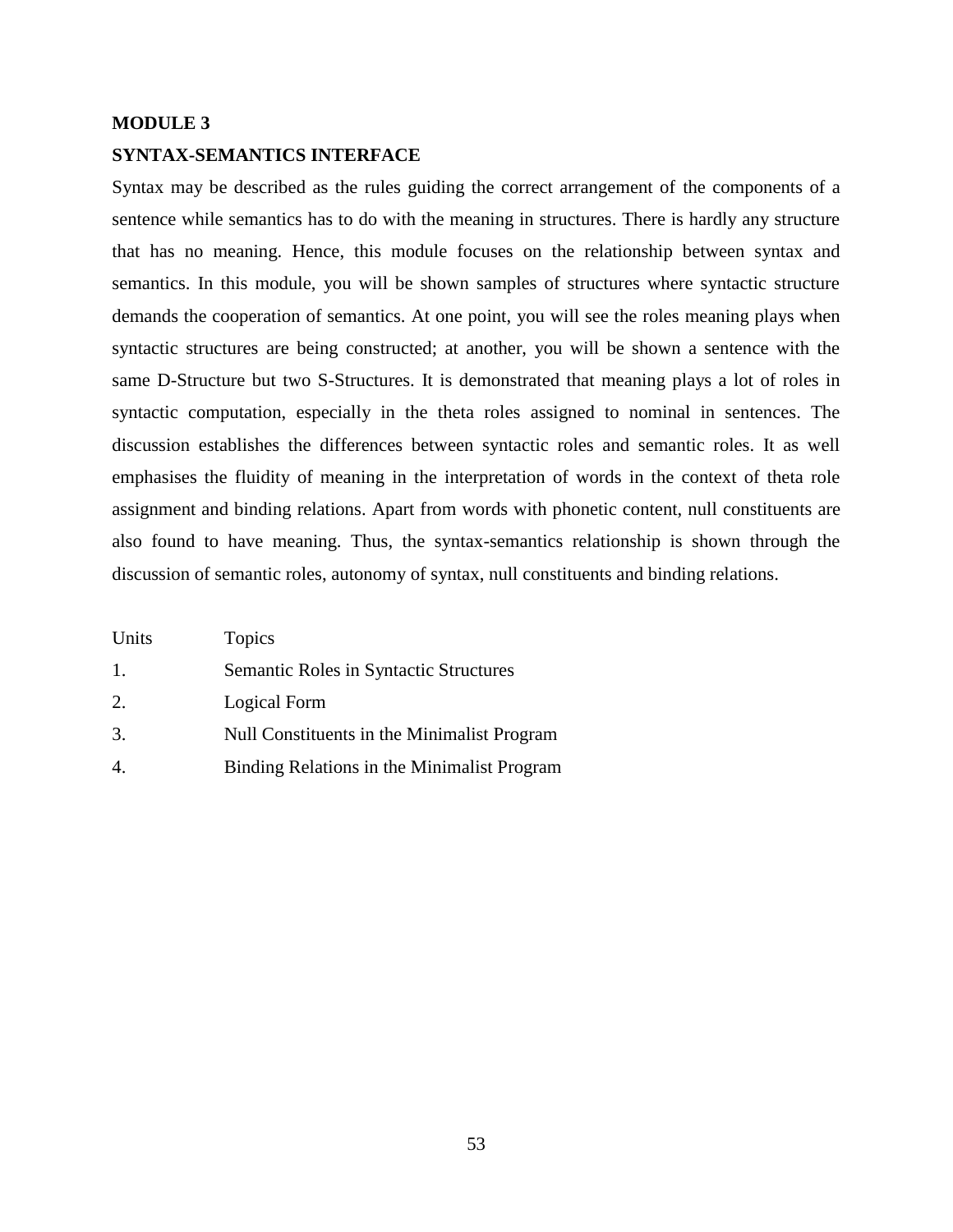## **UNIT 1 SEMANTIC ROLES IN SYNTACTIC STRUCTURES**

Content

- 1.0 Introduction
- 2.0 Objectives
- 3.0 Main Content
	- 3.1 What are Semantic Roles?
	- 3. 2 Autonomy of Syntax
- 4.0 Conclusion
- 5.0 Summary
- 6.0 Tutor-Marked Assignment
- 7.0 References/Further Reading

## **1.0 INTRODUCTION**

Meaning is nebulous and sometimes intractable, but at the heart of each communication is the desire to put across a message. A message is only understood if it is meaningful. Hence, we pay attention to our choice of words. In this unit, you will learn about the peculiar nature and relationship of nominals and verbs. Nouns belong to different classes and therefore are allowed to occur in specific places due to semantic reasons. The verb is also central to a sentence and therefore determines and controls the meaning adduced to nouns or nominals that co-occur with it in a sentence. This is particularly true of subjects and complements of verbs as well as complements of preposition. All this is explored in this unit.

## **2.0 OBJECTIVES**

At the end of this Unit, you should be able to

- i. critically examine the relationship between syntax and meaning,
- ii. identify the difference between theta role and semantic role, and
- iii. distinguish between D-Structure and S-structure.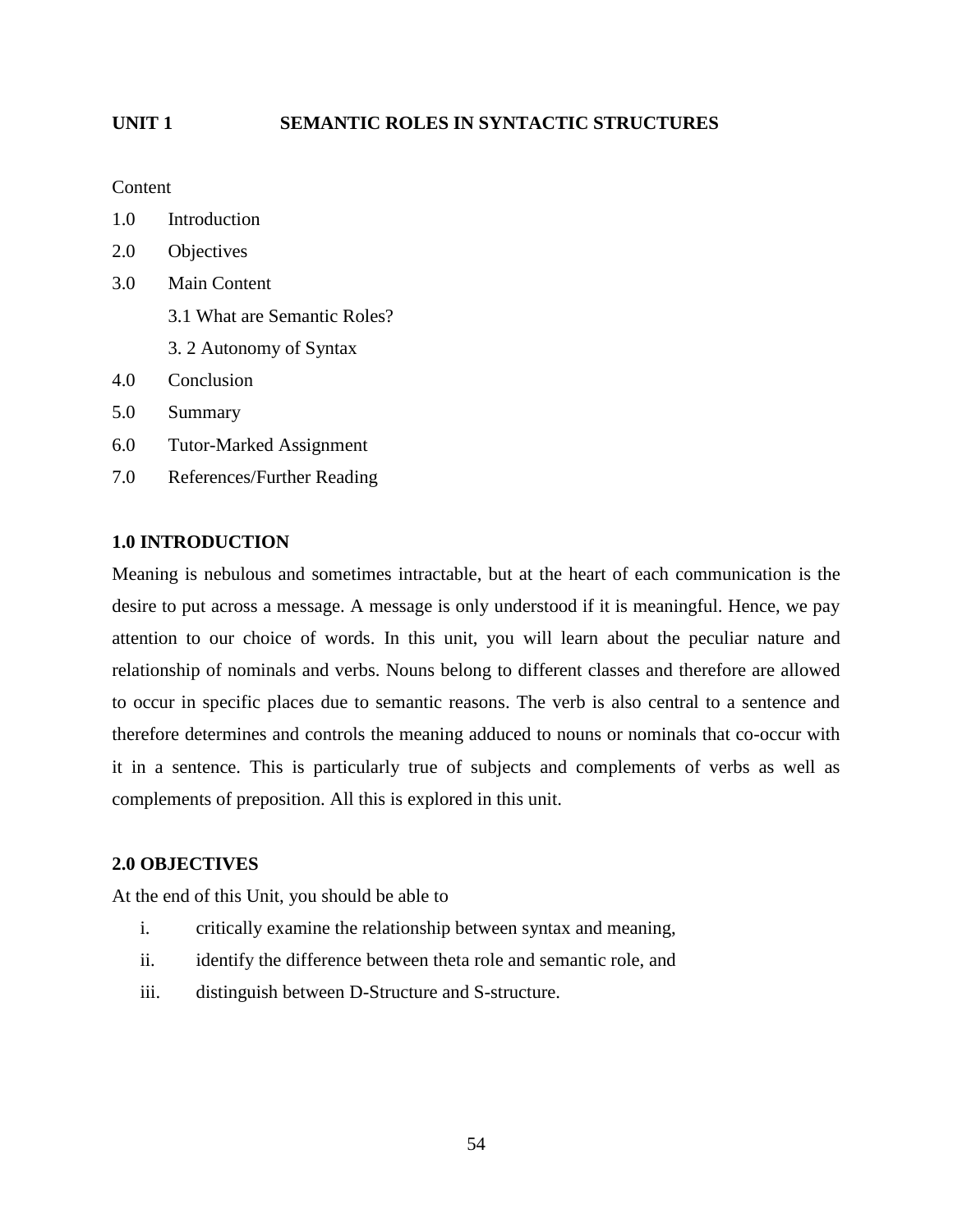## **3.0 MAIN CONTENT**

#### **3.1 What Are Semantic Roles?**

Syntax may be described as the rules guiding the workings of structures in a language. Such rules are descriptive, since they are based on the way and manner competent speakers of such languages speak them. Sometimes, they are universal, being features that the particular language shares with other languages. At other times, however, they are peculiar to a language; in which case they distinguish such a language from other natural languages.

Language is structural. In other words, words in a sentence are not arbitrarily put together. In this sense, they follow a particular order in terms of structure. In English, the pattern is Subject, Verb, Object pattern. This pattern is guided by some semantic relationship in the sense of the following questions:

- 1a. Who performed the action stated in the verb?
- b. Whom/What topic is the sentence talking about?
- 2a. What action is performed?
- b. What is the state of the subject of the sentence?
- 3. Who/What is affected by the action stated in the verb?

Answers to these questions are based on the semantics of the sentence. We need to know the meaning of each structure before we can decide whether it is performing an action or it is being described.

In Extended Standard Theory as well as Principles and Parameters Theory, semantics was emphasised in the concept of semantic or thematic/theta (Ө) roles. (There is actually some confusion between thematic roles, which are syntactic; and semantic roles, which are semantic. However, we will not delve into this here so as not lose focus). The semantic roles are assigned to nouns/nominals based on the functions they perform in the sentence. Such roles include agent,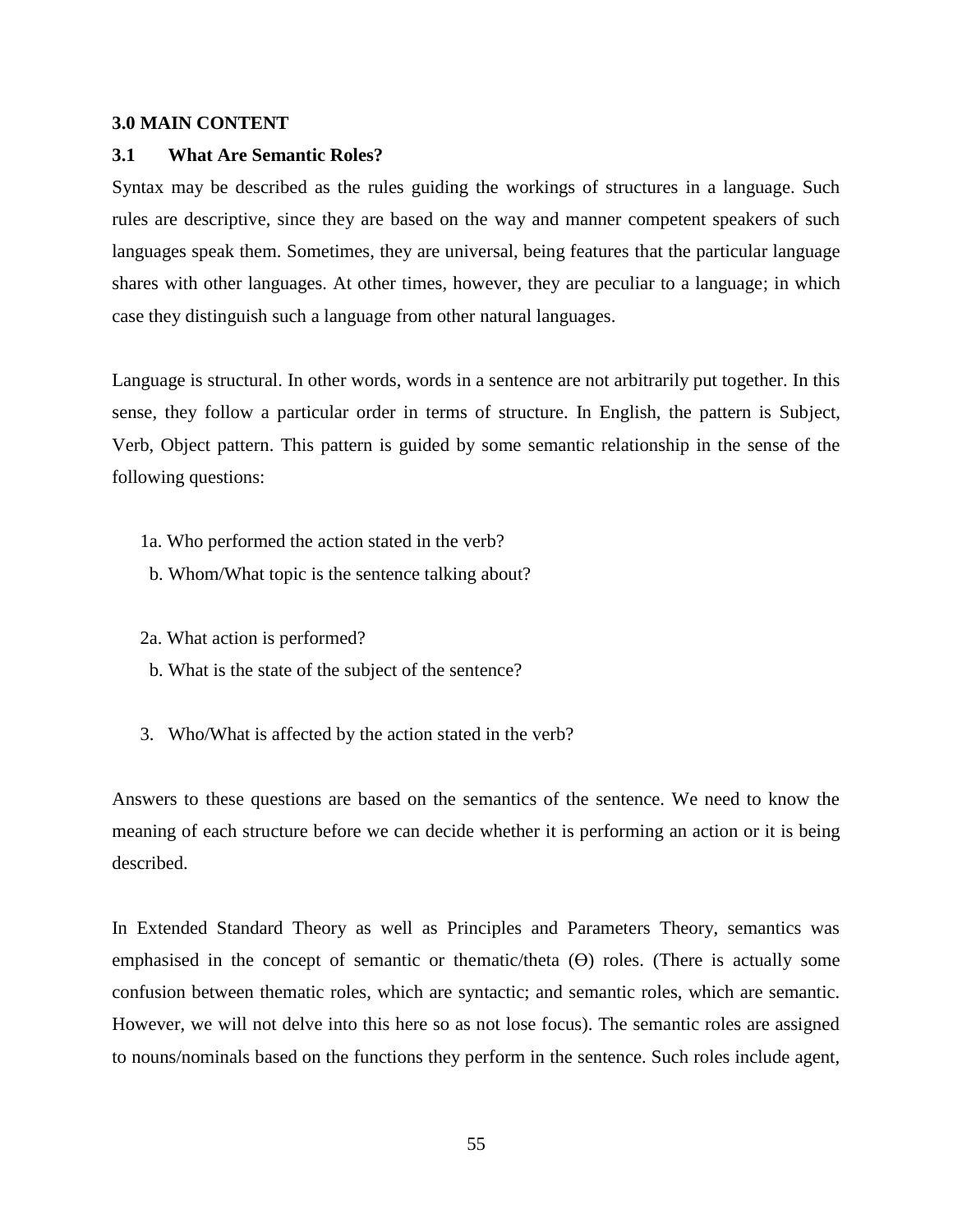patient, benefactive, source, goal, experiencer, etc. Semantic roles state the roles nouns perform in the situation described in a sentence as well as the way nominals contribute to a sentence.

Let us take a look at the roles vis-à-vis the sentence in which they occur.

**Agent**: This role refers to the entity that initiates or performs the action. Its major feature is the agent's ability to decide whether or not to carry out the action.

- 4a. *The farmer* harvested his crops.
- b. *Audu* wrote a fat book.

In these sentences, *the farmer* and *Audu* are agents who performed the actions stated in the verbs. Note that each of the agents has the ability to take a decision or take necessary actions. In addition, the structure may also be in the passive voice, and the semantic role will not change. In the following example, *Audu* is still the agent. More importantly, the nouns refer to individuals that can be identified in the society. These individuals happen to be the referent (or meaning) of the nouns.

4c. A fat book was written by *Audu*.

It also follows that theta roles are not necessarily determined by the position a nominal element occupies, but by the meaning of the noun, especially in relation to the other words it collocates with in the sentence.

Patient: Patient describes the entity that suffers from or undergoes the action presented in the verb. Here are some examples:

5a. The woman hugged *her husband*. b. The horse threw *the rider.*

In these examples, *her husband* and *the rider* have patient theta roles. While *her husband* undergoes the action of hugging, *the rider* suffers a throw from the horse.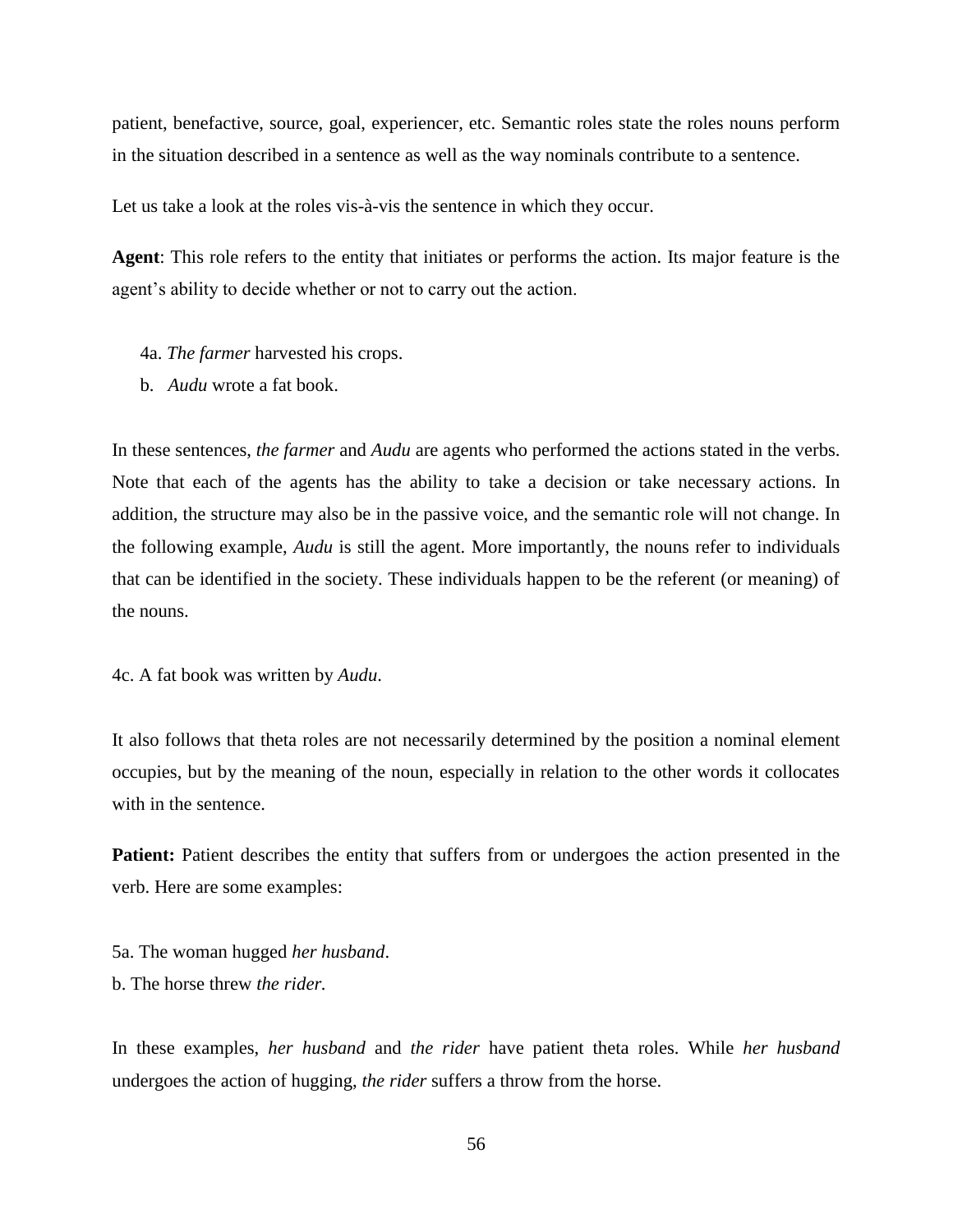**Instrument:** The instrument theta role refers to the entity that is used to do something. Consider the following examples:

- 6a. The hawk held the chick with *its claws*.
- b. She killed a cockroach with *her slipper*.
- c. He wrote a love letter with *a special pen*.

In these examples, *its claws, her slipper* and *a special pen* have instrument theta role since they are used as instruments by the respective agents to carry out the actions in the verbs in the respective sentences.

**Experiencer:** This role describes the entity that feels, partakes of, knows, enjoys or undergoes the effect of the action stated in the sentence. E.g.

- 7a. *Sade* saw the bowl.
- b. *Bintu* felt cold/happy.
- c. *We* know the way.
- d. *The guests* enjoyed the meal.
- e. *Tope* got angry.
- f. *The cat* hates the dog**.**

In these examples, the items italicised underwent different situations as depicted in the sentences. Notice that the actions were not voluntary. Hence, the nouns do not have agent theta roles.

**Location:** Location is an entity where action is performed. E.g.

8a. The boys met at *school.*

- b. We had lunch at *the restaurant.*
- c. We found her in *the room.*
- d. They kept the information to *themselves.*

In (8), *school, the restaurant, the room* and *themselves* are the places where the respective actions took place. Hence, they have location theta role.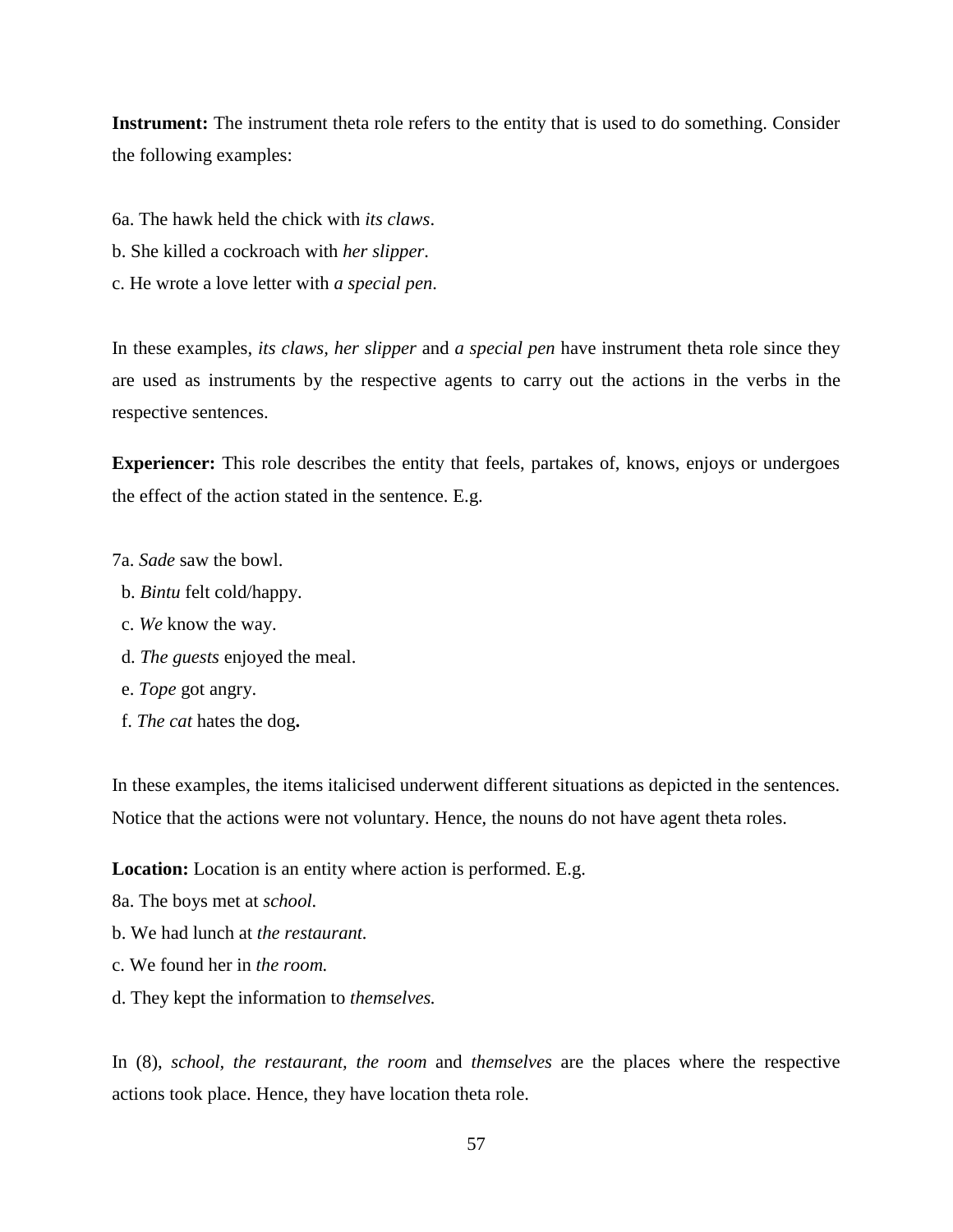**Source:** Source is the entity from which motion takes place. Consider the following examples: 9a. Efe left *Lagos* this morning.

b. The toad jumped out of *the water.*

The italicised nominals *Lagos* and *the water* bear the source theta role, showing where they came from.

Goal: Goal theta role is the entity towards which motion is directed. Here are some examples: 10a. Lekwot has gone to *his farm.* b. They went *home* late.

In (10), *his farm* and *home* indicate the (final) destination of the entity that had been in motion.

**Benefactive:** This theta role refers to the entity that benefits from an action in the sentence. E.g. 11a. He bought his wife a necklace

b. The woman cooked a delicious meal for her husband.

In (11), *his wife* and *her husband* have benefactive theta role because they benefitted from the actions in the sentences.

**Theme**: The theme is an entity being described. It is the topic of discussion. E.g.

12a. *The car* is unique.

b. The scientist wrote about *termites*.

c. Cats hate *rats*.

In these examples, *the car, termites* and *rats* are the topics of discussion; so, they have theme theta role. Notice that many scholars are not agreed on the specific function of the theme theta role. Some even confuse the theme role with the patient theta role.

In the principles and parameters theory, theta roles are guided by Theta Criterion. The theta criterion is a concept which suggests that a theta role is assigned to an argument and an argument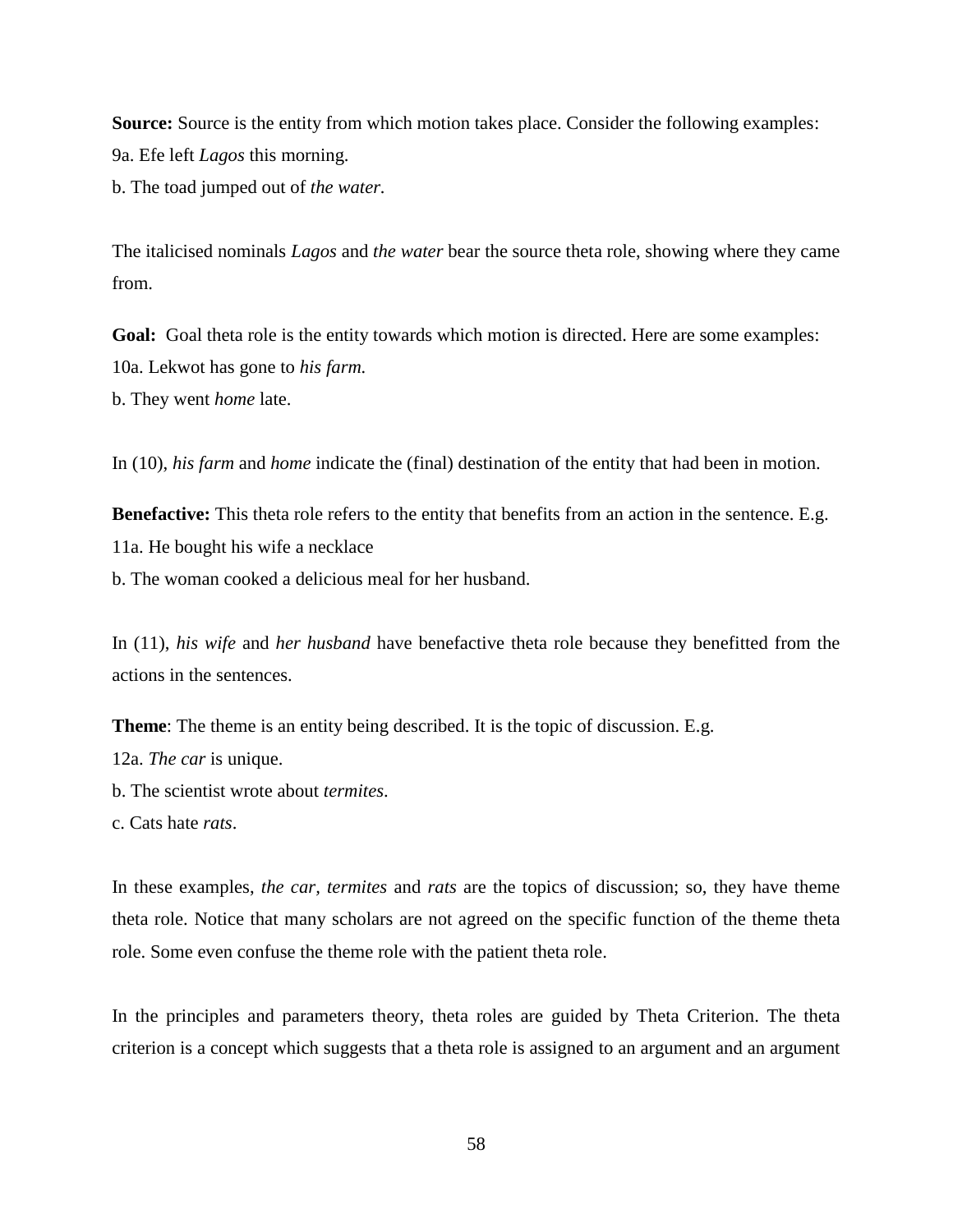bears only one theta role. If the examples we constructed are put to the test, some of them will fail, thus violating Theta Criterion.

Consider the following sentence:

13. Zainab gave a book to Aisha.

In this sentence, *Zainab* has the agent theta role, since she has the power of volition to do so. It also has source theta role, since the book originated from her. Hence, *Zainab* has two theta roles, in violation of theta criterion! *A book* has the theta roles of theme, patient and experiencer; three roles at a go! Again, this violates theta criterion.

In syntax, a sentence that violates a syntactic rule is considered ungrammatical. However, considering the grammatical structures of the sentences above, we discover that they are perfectly grammatical even after violating Theta Criterion. The major reason we can adduce to this is that the roles are semantic rather than syntactic. In semantics, there are no absolute meanings; but there are rough edges such that meanings shade into each other. We cannot say a particular word means the same thing at all times since words are open to different interpretations, depending on their context of occurrence. This is different from syntax where a structure portrays a particular meaning and variations may portray a different meaning. It follows then that there is a difference between semantic role and thematic role, even though theta role is used to refer to both. Nevertheless, while theta or thematic role is syntactic, semantic role has to do with meaning.

Although we have described about nine theta roles, we cannot pretend that these are all the theta roles that scholars have described. There are more. However, some of these theta roles overlap and scholars often confuse one with the other or mistake one for the other.

So far, the implication of our discussion is that every structure has some meaning. This is probably contradicted in Chomsky's popular sentence:

14. Colorless green ideas sleep furiously.

Chomsky was making a claim that a sentence can be grammatical without being necessarily based on meaning. This was later proved to be erroneous as sentence becomes meaningful in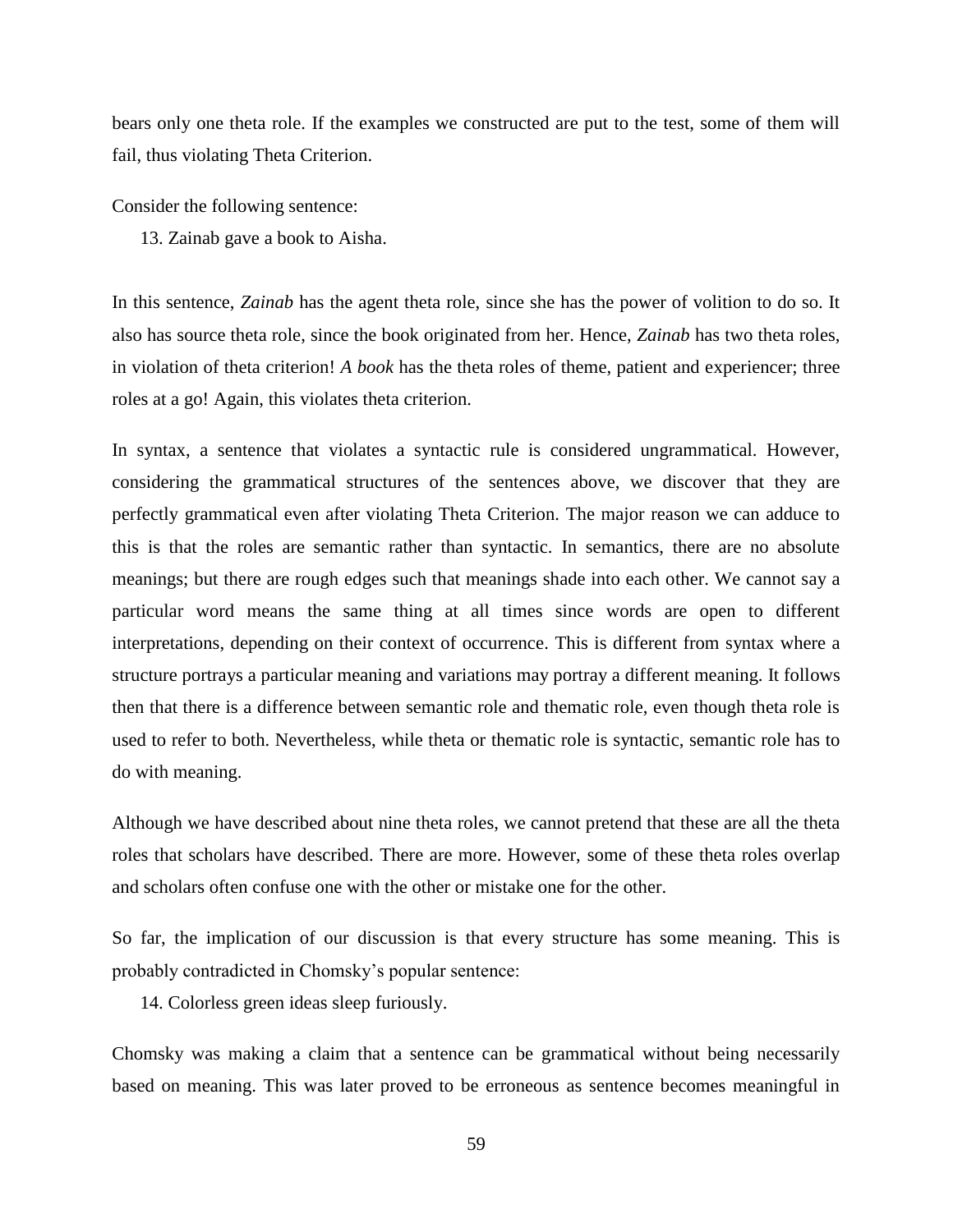context, prompting Chomsky to revise his ideas in a later model of the grammar. The bottom line is that every acceptable sentence has some meaning.

Furthermore, in earlier models of transformational grammar, it was believed that transformations were meaning-preserving. Indeed, many structures confirm this claim as in the following examples:

15a Eve gave Adam an apple.

b. Adam was given an apple by Eve.

16a. It surprised the doctor that the patient died.

b. That the patient died surprised the teacher.

17a. It seems that John is happy.

b. John seems to be happy.

18a. Ahmed sat on a chair; he bought the chair.

b. Ahmed sat on a chair which he bought.

19a. Titi showed Ojo a book.

b. Titi showed a book to Ojo.

20a. Biodun called Bisi a butcher.

b. Biodun called a butcher for Bisi.

In (15), there is a meaning relation between the active and passive forms of the sentence. Despite the fact that both sentences are different in terms of voice, the meaning remains the same. In the Extended Standard Theory model of transformational grammar, the structure in (15a) shows the logical positions of the words in the sentence. This serves roughly as the deep structure. When the passive transformation is applied, the result, which is the surface structure will be (15b). When both are compared, there is no change in meaning after transformation.

The D-structure representation shows the following:

21 [e] was given Adam an apple by Eve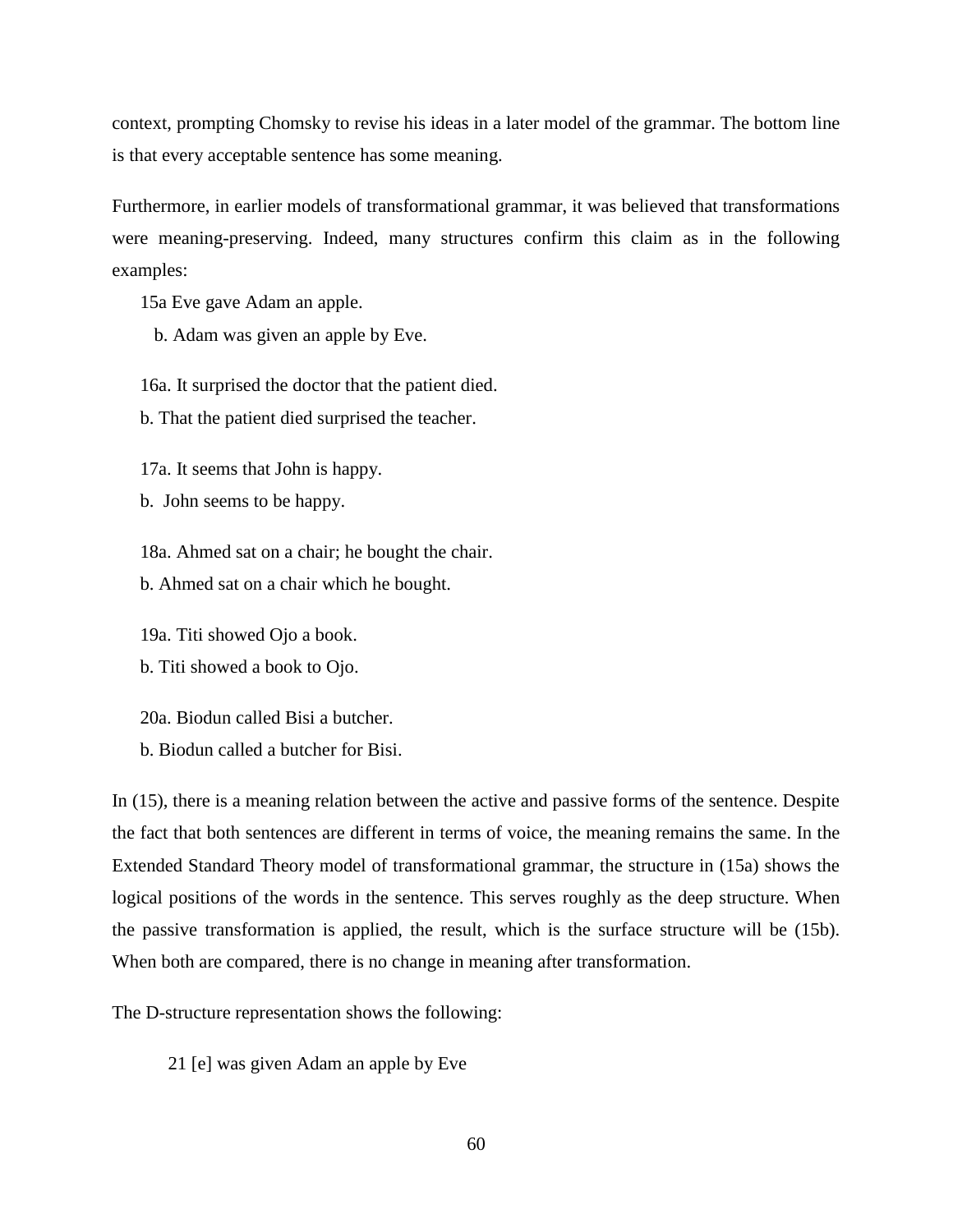After transformation, the NP *Adam* which is the indirect object is moved to the sentence initial position to form the passive counterpart of (15a). In (16), there is a case of extraposition. The clause beginning with *that* is moved down the clause while the position left behind is occupied by a pleonastic *it* in order to satisfy the Extended Projection Principle (EPP). Whether it is moved as in (16a) or it remains in situ as in (16b), the meanings remain the same. In this case, there is no difference in meaning. The examples in (17) are those of raising. Example (17a) is the base structure of the expression, and (17b) is a derived structure. In (17b), *John* moves up the clause to the position formerly occupied by *it.* Regardless of the difference in word order, the meanings remain the same. In (18a), there is a repetition of an NP. In (18b), one of the identical NPs is deleted. This is a product of the application of the Equi-NP deletion transformation of the Extended Standard Theory. This transformation deletes one of the pair of the identical NPs. In example (19), there are direct and indirect objects. The indirect object is moved. This is the indirect object movement transformation. In both cases where movement occurs and where it does not occur, the meanings remain the same. We can say the same thing about the examples in (19). However, a closer look at (20a) shows an element of ambiguity. This sentence is ambiguous in two ways. Although it may mean that a butcher was called for Bisi, it can also mean that Bisi is referred to as a butcher. In this sense, we can postulate that (20a) has one deep structure but two surface structure interpretations.

In later developments of transformational grammar, scholars have found transformations to affect meaning in some contexts, especially passive structures. In this sense, the D-structure has a particular meaning while the S-structure will have another.

Consider the following sentence, adapted from Riemsdijk and Williams (1986):

22a. The editor did not notice many mistakes

b. Many mistakes were not noticed by the editor

23a. Two languages are spoken by people in this room

b. People in this room speak two languages.

In (22), although we can postulate that the sentences have the same deep structure, they have two different surface meanings. Similar comments can be made about (23). These will be further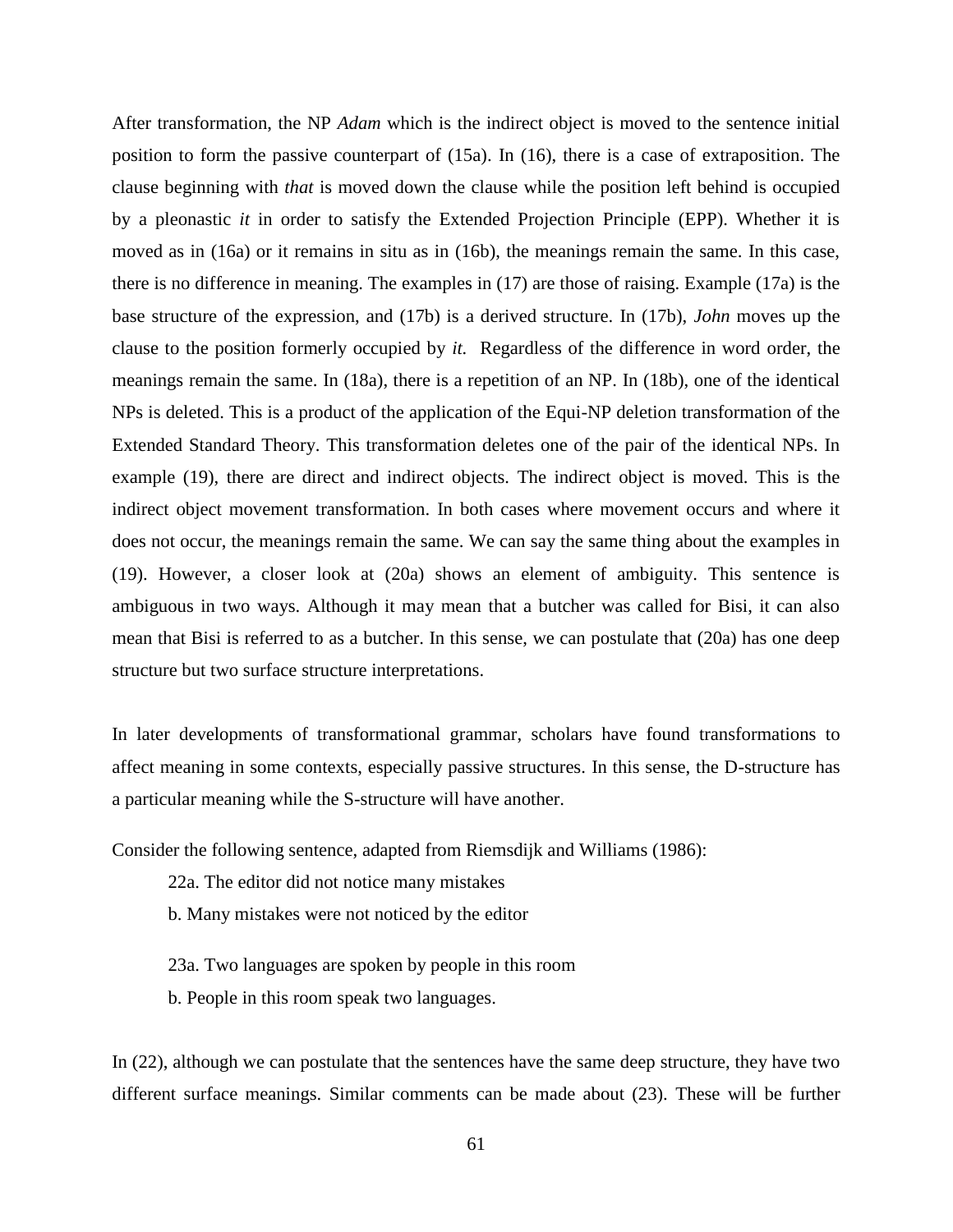discussed under Scope Ambiguity in Module 4 (Unit 2). As a consequence of this disparity in meaning between deep structure and surface structure, scholars suggested *D-structure* to substitute *deep structure* and *S-structure* to replace *surface structure* in the Principles and Parameters Theory.

## **3.2 Autonomy of Syntax**

The autonomy of syntax (AoS) has been one of the major issues of debate among linguists since the 1940s. The phrase captures the position held by formal linguists (and particularly those in the generative tradition), that syntax is self-contained with respect to semantics. Advocates of autonomy of syntax contend that the syntactic rules and principles of a language are formulated without reference to meaning, discourse or language use. Does this mean that it does not matter if sentences are meaningless? The obvious answer is no! This can be validated when we consider Chomsky's distinction between grammaticality and acceptability and the need for having the two in place for any grammar. (See Chomsky's *Syntactic Structures* and *Aspects of the Theory of Syntax*).

Partee (2014) presents a better interpretation of AoS. He posits that syntactic structures, syntactic rules and syntactic primitives are not reducible to semantic structures, rules and primitives; the application of syntactic operations is not conditional on semantic factors. However, he asserts that even if syntactic operations are semantically irreducible, the syntactic generation of a sentence could (logically) depend on the interpretation that the generated sentence has or the context in which it is used or the communicative intent of the speaker. Moreover, as seen in Section 3.1 above, semantic features play a role in the functioning of syntactic rules. The theta theory module of GB and feature checking theory of MP offer some support for this view.

The Minimalist Program sees each lexical element included in syntactic computations as a bundle of features. These features are classified into phonological features, semantic features and morphosyntactic features. The semantic features are those through which semantic information is coded. The value of these kinds of features is usually rooted in context based on the understanding of the users of the code in question (Adegoju et al., 2014). This constitutes the sum of the LF interpretation.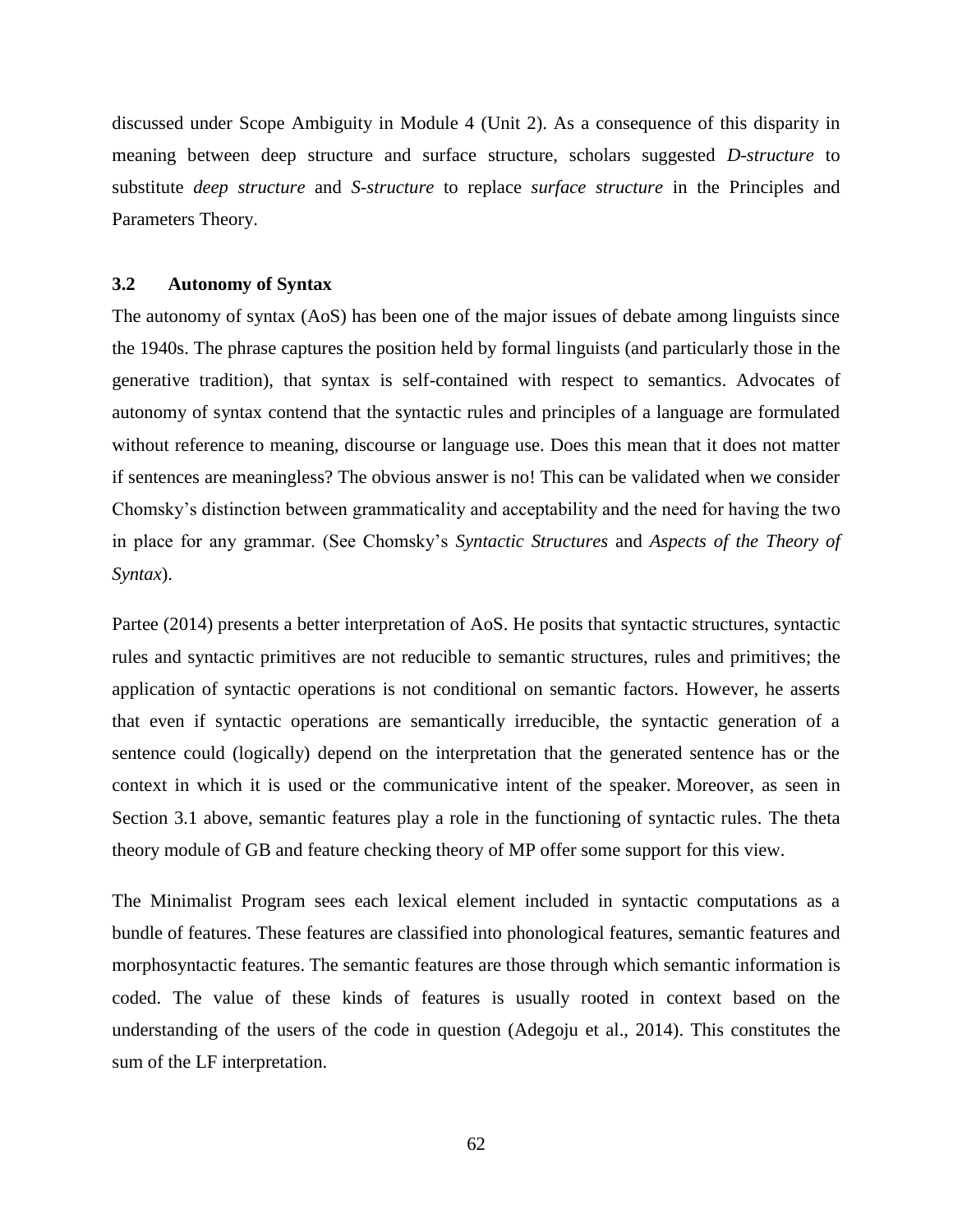## **4.0 CONCLUSION**

Following the discussions above, we can see that meaning plays a lot of roles in theta role assignment. Since meaning is nebulous, it is axiomatic that meanings of words can shade into another and we cannot say with any air of certainty the meaning of a particular word until it is put in a specific context. It also means that there is a distinction between syntactic roles and semantic roles, the former being assigned strictly in accordance with Theta Criterion.

## **5.0 SUMMARY**

In this unit, different theta roles have been discussed, with emphasis on the meaning of the words in the context of theta role assignment. The section ends with a postulation that meaning presented at the D-structure may not necessarily be derived at the S-Structure.

## **6.0 TUTOR-MARKED ASSIGNMENT**

- 1. What relationship exists between syntax and semantics?
- 2. What is the difference between D-Structure and S-structure?
- 3. What is the difference between theta roles and semantic roles?

### **7.0 REFERENCES/FURTHER READING**

Adejare, O. (1995) Communicative competence in English as a second Language. In L. Banjo *et* 

*al*. (Eds.) *New Englishes: A West African perspective.* (pp. 153-177). Ibadan, Mosuro.

Chomsky, N. (1957). *Syntactic structures*. The Hague, Mouton.

Chomsky, N. (1965). *Aspects of the theory of syntax*. Cambridge, MA, MIT Press.

- Chomsky, N. (1971). Deep structure, surface structure, and semantic interpretation. In D. S. Steinberg and L. Jakobovits (Eds), *Semantics: An interdisciplinary reader in philosophy, linguistics, and psychology.* (pp. 183-216). Cambridge, Cambridge University Press.
- Cowper, E. A. (1992). *A concise introduction to syntactic theory.* Chicago, The University of Chicago Press.
- Partee, B. (2014). A brief history of the syntax-semantics interface in Western formal linguistics. *Semantics-Syntax Interface*. 1 (1), 1–20.
- van Riemsdijk, H. & Williams, E. (1986) *Introduction to the Theory of Grammar.* Cambridge, Mass., MIT Press.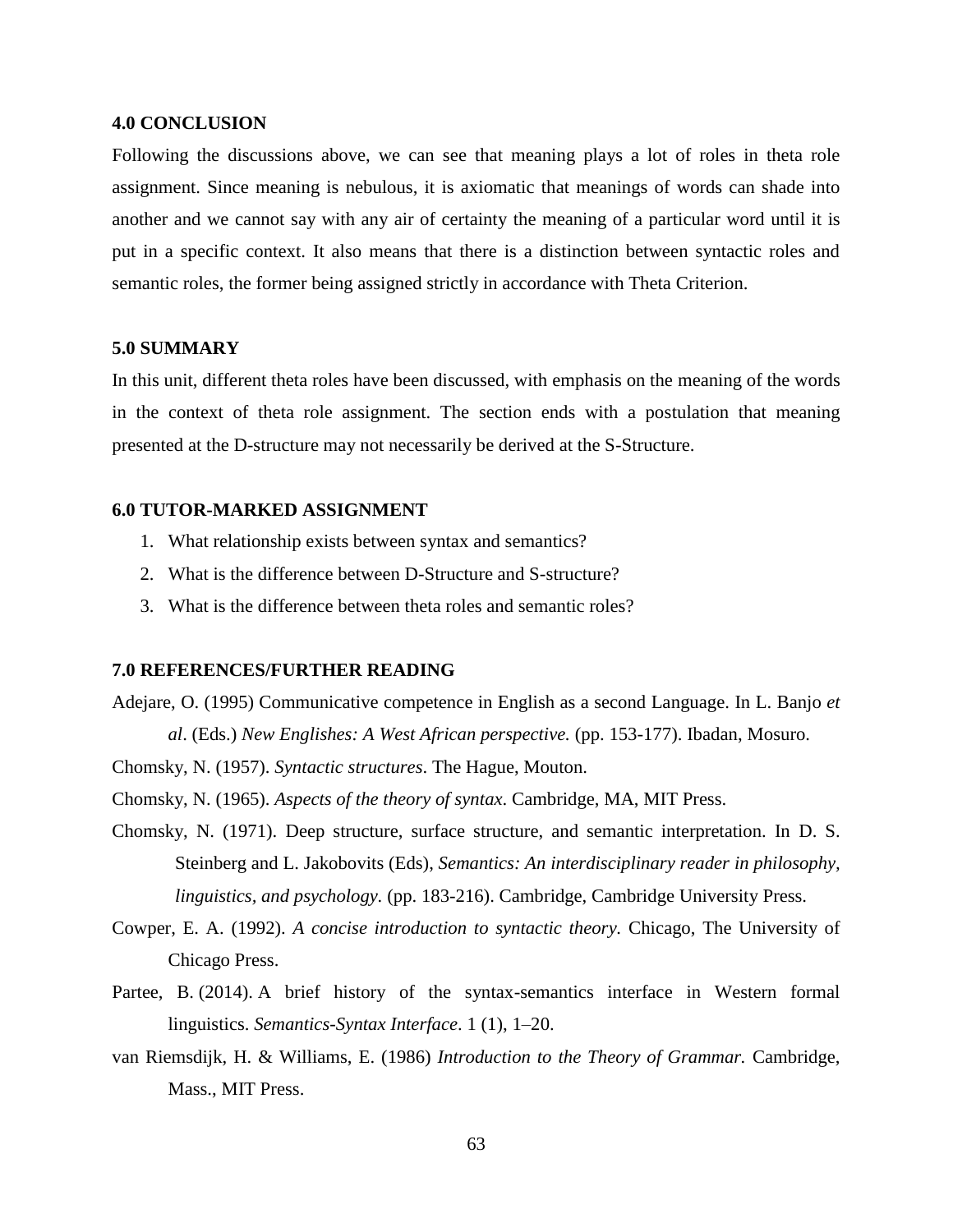## **UNIT 2 LOGICAL FORM**

## Content

- 1.0 Introduction
- 2.0 Objectives
- 3.0 Main Content
	- 3.1 What is Logical Form?
	- 3.2 LF in Earlier Models of Transformational Grammar
	- 3.3 LF in Minimalist Program
- 4.0 Conclusion
- 5.0 Summary
- 6.0 Tutor-Marked Assignment
- 7.0 References/Further Reading

## **1.0 INTRODUCTION**

One of the questions that language scholars and language philosophers have sought to answer in their debates on the relationship between syntax and semantic is "How is the meaning of a sentence determined by its syntactic form?" That is, scholars seek to elucidate how a natural language sentence expresses its meaning. Scholars who engage in this debate can be largely classified into syntacticians (linguists who specialise in the study of grammar and syntax) and logicians (scholars who are skilled in examining statements to decide whether they are true, or who are skilled in logic). Mainly, the most central position held among linguists (especially syntacticians and logicians) is that grammar and meaning are mediated through a linguistic level of logical form. What then is Logical Form? Can we say that while grammar is syntax, semantics is Logical Form? The answer to this question will be found in this unit. The unit discusses Logical Form as one of the central phenomena and level in syntax and semantics.

## **2.0 OBJECTIVES**

At the end of this unit, you should be able to:

- i. define logical form;
- ii. explain how meaning is treated in different models of transformational grammar;
- iii. discuss the emergence of Logical Form; and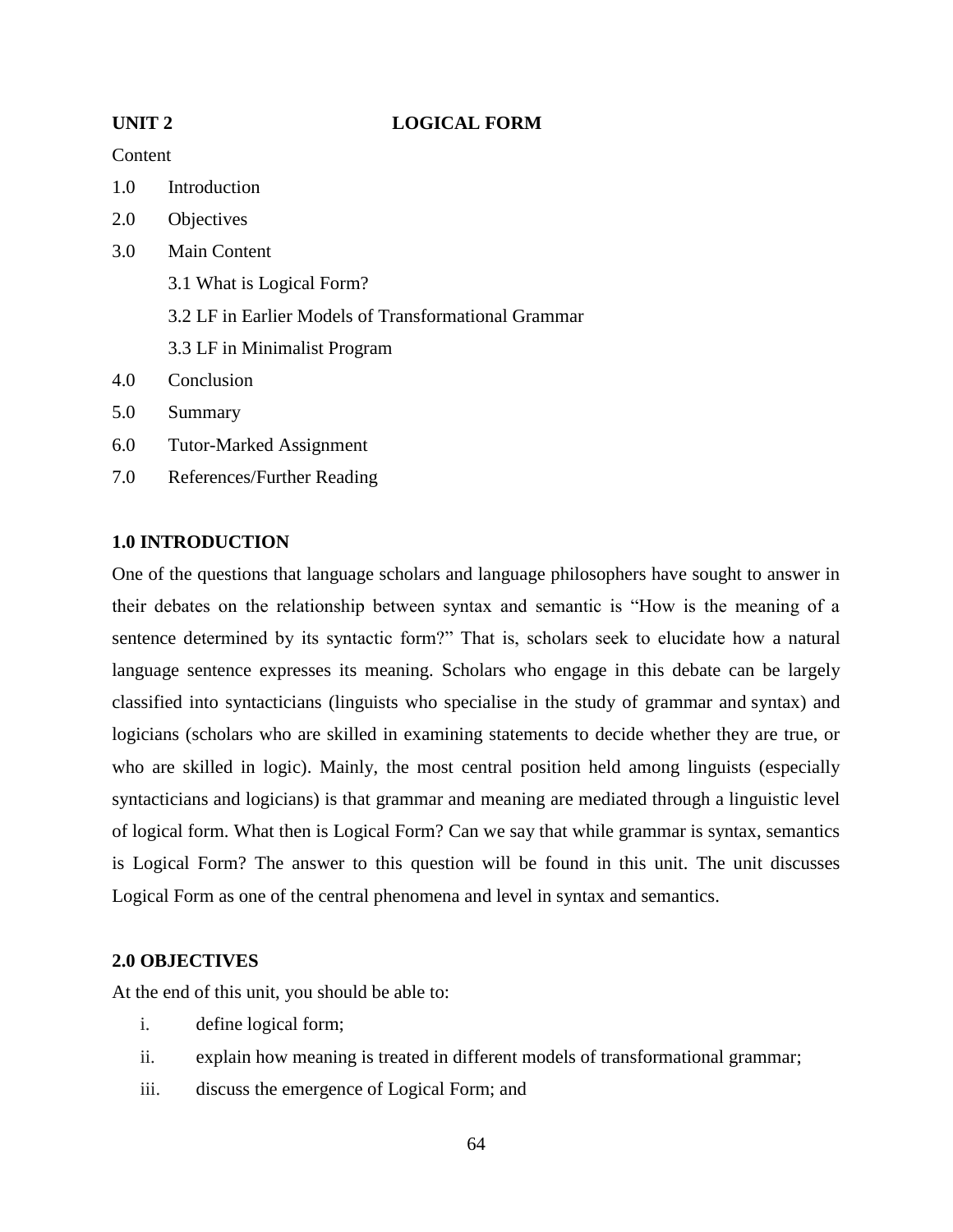iv. discuss the place of logical form in syntax

#### **3.0 MAIN CONTENT**

#### **3.1 What is Logical Form?**

Logical form is a representation of the logical properties of an expression. This definition is common in discussions on semantics. It may interest you to know that the term was originally used in opposition with *grammatical* form. However, it has become a main concept in syntax. Hence, in this discussion, we will see logical form as a feature of sentences.

In generative grammar, it is regarded as a distinct, structural level of representation, which contains all (and only) the syntactic information that is relevant for semantic interpretation. Another way to put it is that Logical Form is the level of linguistic representation at which all grammatical structure relevant to semantic interpretation is provided. It is an abstract level of representation derived from the S-Structure level through transformational operations (Huang, 1994). Transformational grammar assumes that the rules that underlie the semantic interpretation of sentences do not apply directly to the S-Structure representation. Instead, they apply to the LF. LF is the interface between grammar and the conceptual-intentional (C-I) properties of a language. (See Chomsky 1957 for details about the C-I properties of a language.) Fox (2002) defines Logical form as a syntactic structure that is interpreted by the semantic component. We can simply say that Logical Form expresses aspects of semantic structure that are syntactically expressed. Thus, LF is the interface between an expression and its semantic sense).

#### **3.2 LF in Earlier Models of Transformational Grammar**

You are aware that since the inception of transformational generative grammar (Chomsky, 1957), different models have been developed, subject to criticisms and revision of each preceding model of the theory. These models are Standard Theory (Chomsky, 1965), Extended Standard Theory (Jackendoff, 1972; Chomsky 1973), Revised Extended Standard Theory (Chomsky 1973), Principles and Parameters Theory (Chomsky 1981) and the contemporary Minimalist Program (Chomsky 1995). (Read more about these models in Lamidi, 2016.)

In earlier models of transformational grammar, the locus of interpretation is taken to be Deep Structure and the transformational operations that produced Surface Structures were assumed to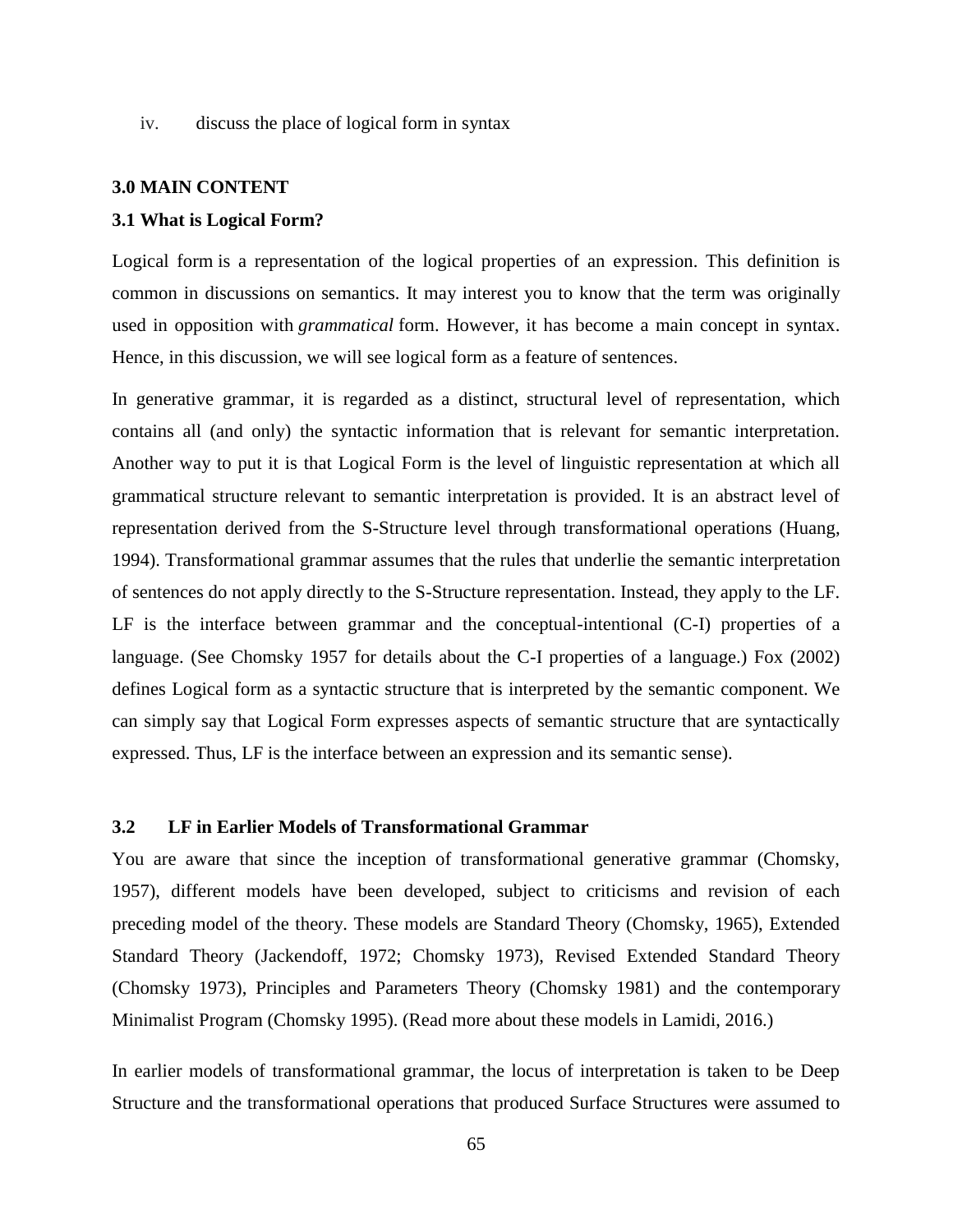be meaning-preserving (See Chomsky 1965; Lamidi, 2008). Hornstein (1995) opines that transformational operations, in the beginnings of transformational grammar, did not contribute to the grammatical licensing of the interpretive information encoded in the Deep Structure phrase marker. In the Extended Standard Theory (EST) of 1972, it was proposed that grammatical levels other than Deep Structure syntactically determine sentence meaning. What this means is that different grammatical levels determine different features of sentential interpretation. Later, with the development of trace theory in the Revised Extended Standard Theory (REST), the Sstructure (SS) was treated as the sole locus of semantic interpretation. The trace theory requires that a moved element leave behind a trace, and the trace preserves the structural relations that obtained prior to movement (see Lamidi, 2008 for more details on trace and trace theory). Thus, the trace theory has information-preserving quality. Because of traces, therefore, it is possible to consolidate all the grammatical information.

You know that theories are always subject to revisions. REST was also revised. The revision gave birth to Principles and Parameters Theory (PPT), also popularly known as Government and Binding theory or GB. Our focus in this unit is not on GB. Hence, if you are interested in knowing more about the framework, you may read Black (1998), Chomsky (1981), Haegeman (1994), Lamidi (2011) and Ouhalla (1999). However, for the purpose of our discussion here, we shall quickly examine the organisation of grammar in GB (as presented in the GB architecture below).



(Adapted from Hornstein, 1995, p. 2 and Akinmurele, 2019, p. 59)

66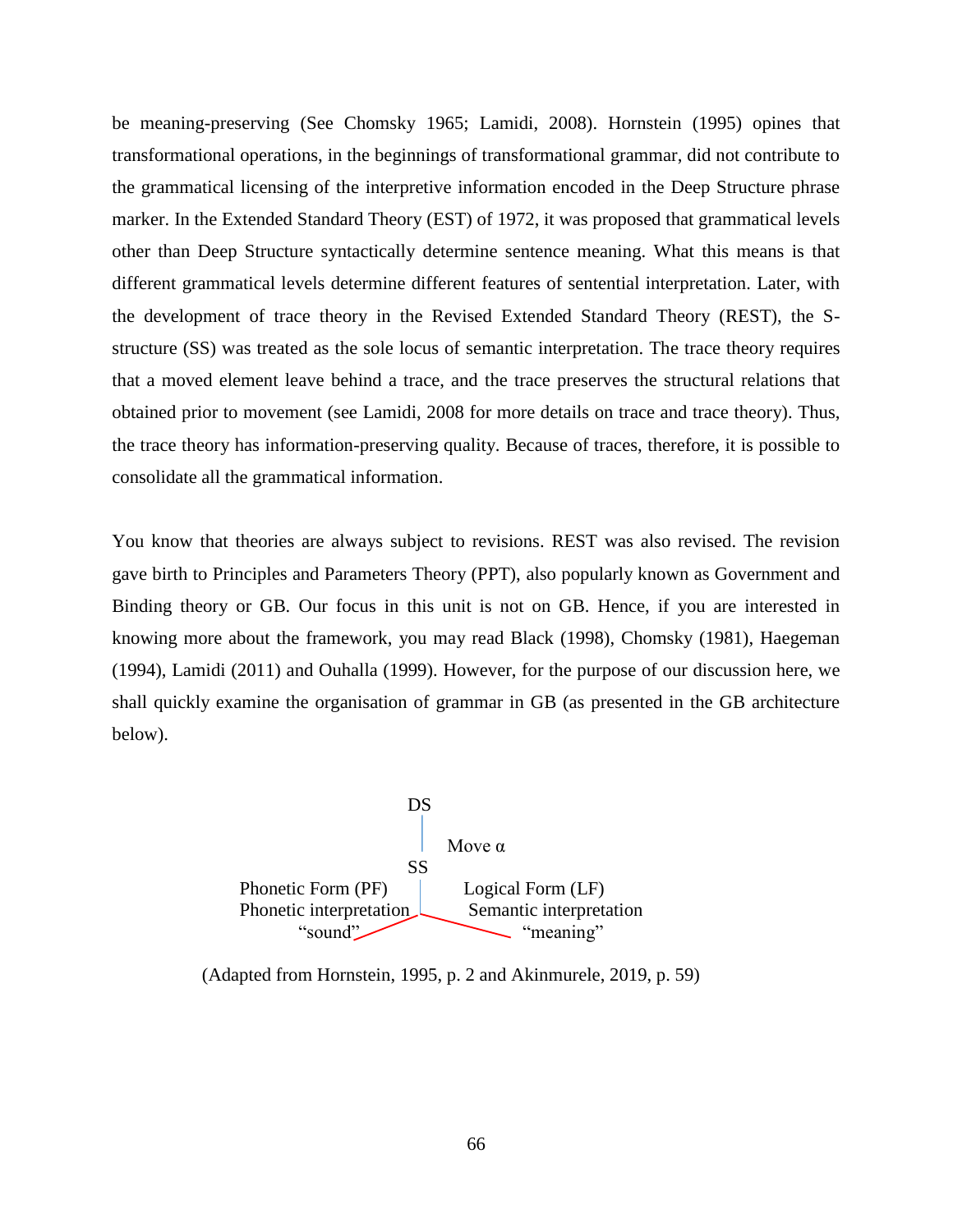The architecture shows how GB conceives the contribution of grammar to semantic interpretation. Hornstein posits that the locus of the grammatical conditions within GB is "LF". The architecture shows that the LF is the path/level where interpretive-semantic information is represented. In other words, we can say that LF is a level which encodes all the information grammatically relevant to semantic interpretation. As Hornstein adds, "whatever we naively mean by "meaning" meets its grammatical or structural requirements at LF and thereby has the specific interpretive properties it enjoys" (Hornstein, 1995, p. 4)

#### **3.3 LF in Minimalist Program**

The GB model dominated the mainstream generative linguistics for more than a decade (1981- 1995). In 1995, Chomsky developed a computational approach to grammar that uses a limited set of mechanisms and constraints to provide adequate explanation of language structures. This approach is known as the Minimalist Program (MP). Many reviews of the Minimalist framework have established that the Minimalist Program aims at developing further ideas involving *economy of derivation* and *economy of representation*. (Read more about Minimalist Program in Chomsky, 1995; Adegoju et al., 2014.)

As shown in the figure below, there are only two syntactic levels of representation in MP: Logical Form (LF) and Phonological Form (PF).



(Adapted from Adegoju et al., 2014, p. 107)

LF is the level of representation that interfaces with the Conceptual Intention system (CI). The CI denotes semantics. Hence, it is further shown in the framework that LF is the point where syntactic computation interfaces with semantics. Radford (2009) notes that LF, being a semantic representation, interfaces with systems of thought. In this regard, we can say that Chomsky's CI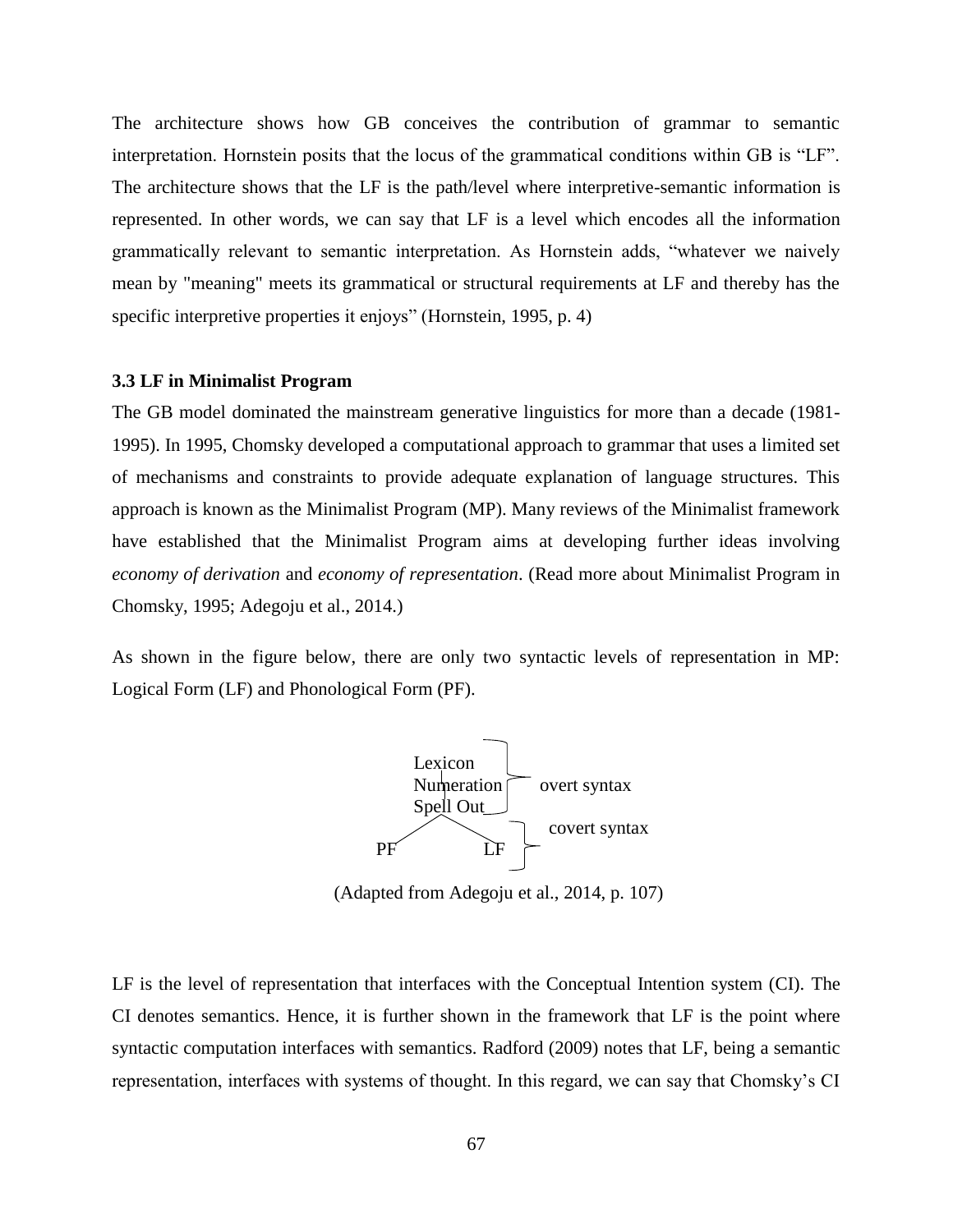refers to systems of thought. There are a number of conditions that surface in the development of MP. Some of these are feature checking and principle of full interpretation (PFI). It is assumed in MP that each lexical element is a bundle of features, some of which are semantic features. PFI states that the syntactic representation cannot contain elements that have no semantic relevance. Hence, LF representations consist only of linguistic objects that have interpretable features. In order to obtain well-formed LF representations, features that are uninterpretable get effectively eliminated by means of feature checking. Therefore, items that make it into the syntactic computation are those that receive appropriate interpretations.

As noted by Adegoju et al. (2014), in feature checking, features that converge are merged and make it to the spell-out stage. After spell-out, every computation has two aspects: the phonetic and the semantic. The semantic aspect is labelled LF. Any derivation that does not violate any principle before reaching LF is said to converge at LF. In essence, we can say that MP places LF as an important aspect of a syntactic computation.

### **4.0 CONCLUSION**

Logical Form (LF) surfaced for the first time within the GB model of transformational grammar. It is purely a semantic component of grammar. LF is the syntactic structure in which all structural properties relevant to semantic interpretation are represented. Logical Form is a feature of sentences.

### **5.0 SUMMARY**

Logical form is a level of linguistic representation. It is abstract and it ensures appropriate interpretation of syntactic structures. LF is a level which encodes all the information grammatically relevant to semantic interpretation. Different models of transformational grammar differ in their approaches to LF. While Standard theory identifies LF with Deep Structure, REST equates LF with SS, but EST denies that LF exists. Nevertheless, GB and MP position LF as the locus of the grammatical conditions. Any derivation that violates any principle before reaching LF crashes.

## **6.0 TUTOR-MARKED ASSIGNMENT**

1. What is LF?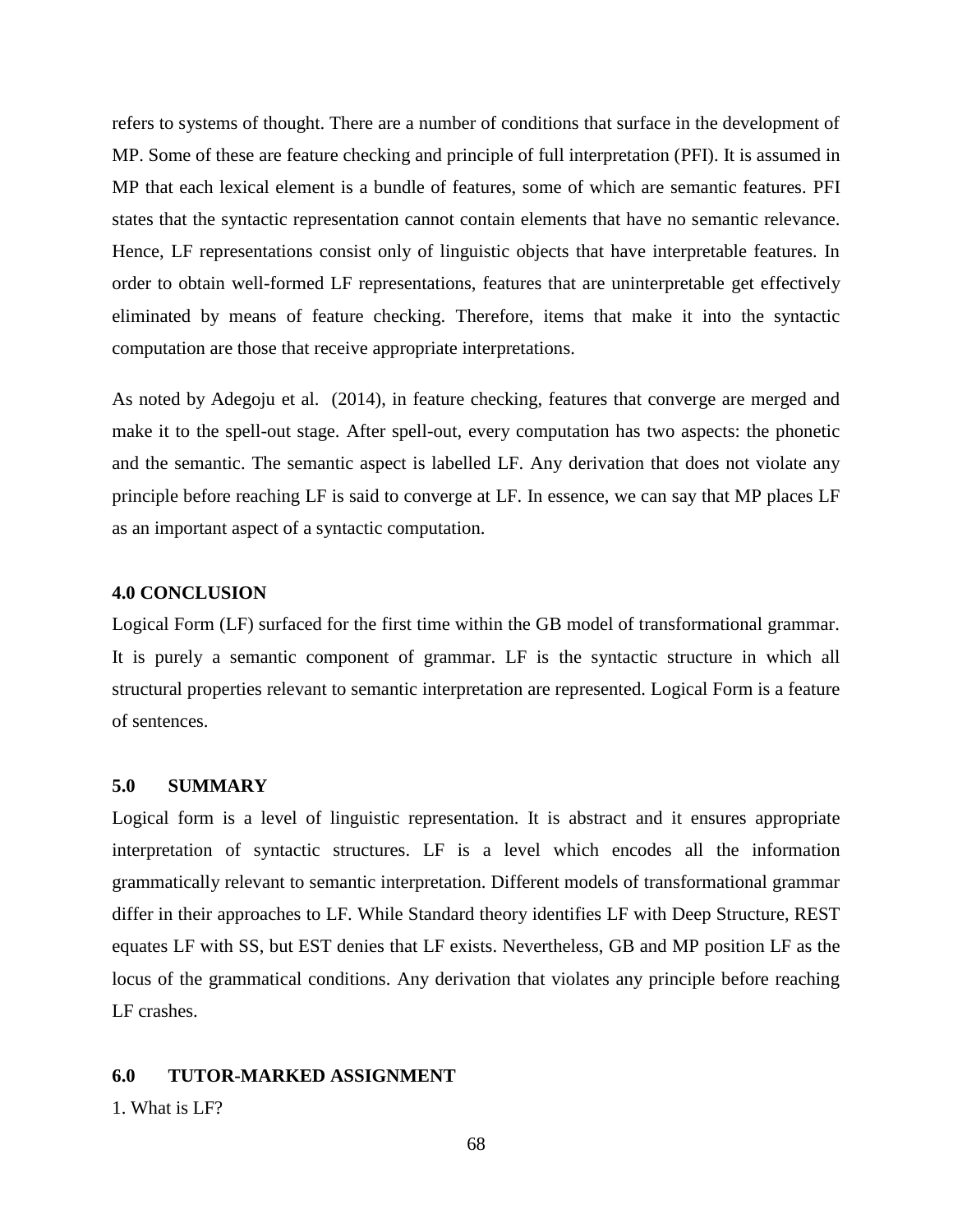2. Trace the origin of LF in transformational grammar.

3. Discuss the place of logical form in syntax. Would you say LF is independent of syntax? Justify your claim.

#### **7.0 REFERENCES/FURTHER READING**

- Adegoju, A., Olaosun, I. & Japhet A. S. (2014). *ENG 421: New trends in syntax.* Lagos, National Open University of Nigeria.
- Akinmurele, A. T. (2019). Morphosyntactic features of selected bilingual aphasic and autistic speeches in southwestern Nigeria. PhD Thesis. Department of English, University of Ibadan.
- Black, C. (1998). A step-by-step introduction to the Government and Binding theory of syntax. Retrieved Oct. 13, 2011, from http://www.sil.org/america/mexico/ling/E002 IntroGB.pdf.
- Chomsky, N. (1957). *Syntactic structures.* The Hague, Mouton.
- Chomsky, N. (1965). *Aspects of the theory of syntax.* Cambridge, MA, MIT Press.
- Chomsky, N. (1973). Conditions on transformations. In S. Anderson & P. Kiparsky, (Eds), *A festschrift for Morris Halle*. (pp. 232–286). New York, Holt, Rinehart & Winston.
- Chomsky, N. (1981). *Lectures on Government and Binding*. 7th ed. Berlin, Mouton de Gruyters.
- Chomsky, Noam (1995). *The Minimalist Program*. Cambridge, Mass.: MIT Press, 4.5 (276-312).
- Fox, D. (2002) On logical form. In R. Hendrick (Ed), *Minimalist syntax.* (pp. 82-123). Oxford, Blackwell Publishers.
- Haegeman, L. (1994). *Introduction to Government and Binding theory*. 2nd ed. Oxford, Blackwell.
- Hornstein, N. (1995). *Logical form: From GB to Minimalism*. New Jersey, John Wiley & Sons, Inc.
- Huang, J. (1994). Logical form. In G. Webelhuth (Ed.), *Government and Binding theory and the Minimalist Program*. (pp. 127-175). Oxford, Blackwell Publishers.
- Jackendoff, R. (1972). *Semantic Interpretation in Generative Grammar*. Cambridge, MIT Press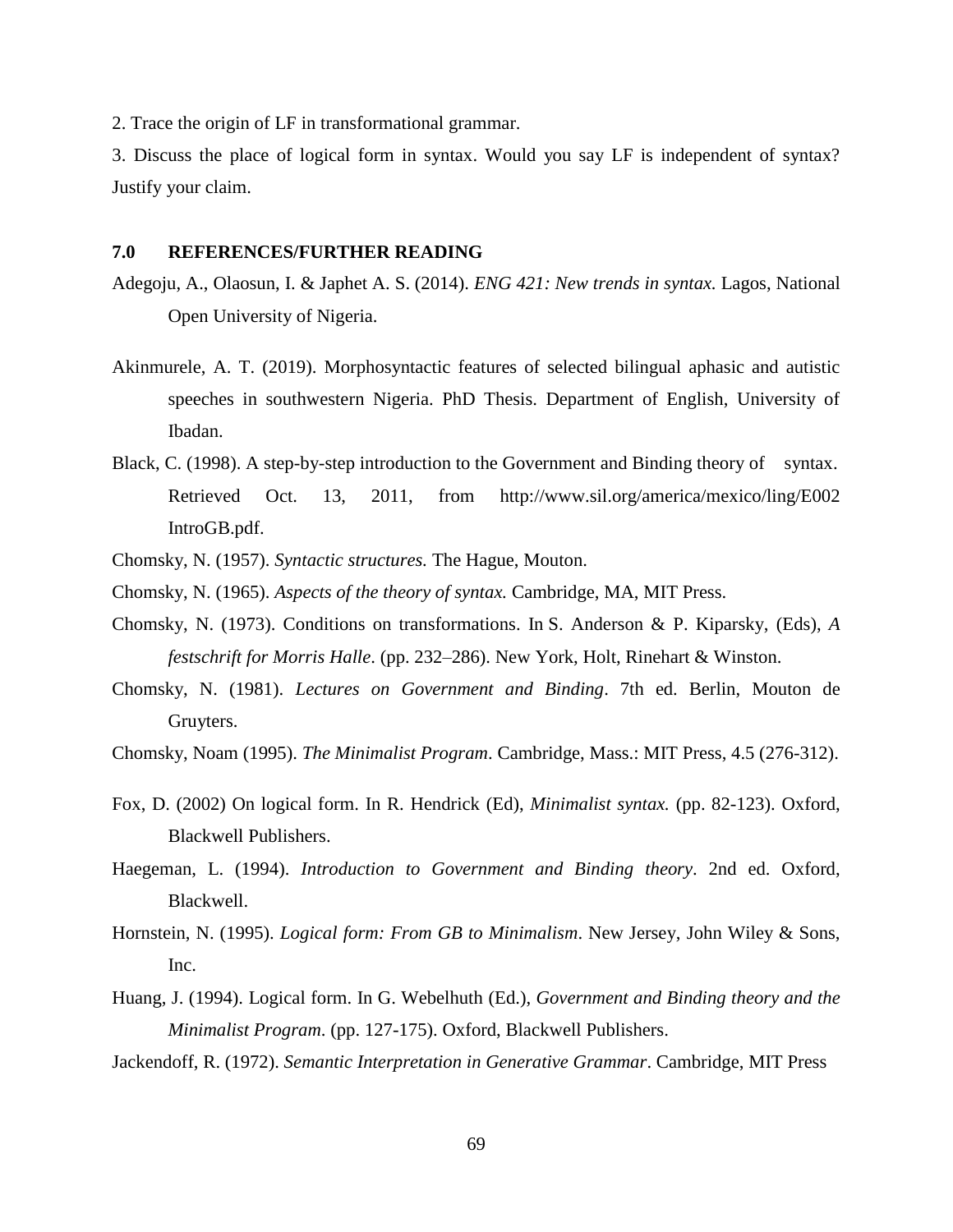Lamidi, M. T. (2008). *Aspects of Chomskyan grammar*. Ibadan, University Press PLC.

- Lamidi, M. T. (2011). *ENG 403: Studies in English syntax.* Ibadan, University of Ibadan Distance Learning Centre.
- Ouhalla, J. (1999). *Introducing transformational grammar: From Principles and parameters to minimalism.* 2nd Ed. New York, Oxford University Press and Arnold Press.
- Radford, A. (2009). *Analysing English sentences: A Minimalist approach.* Cambridge, Cambridge University Press.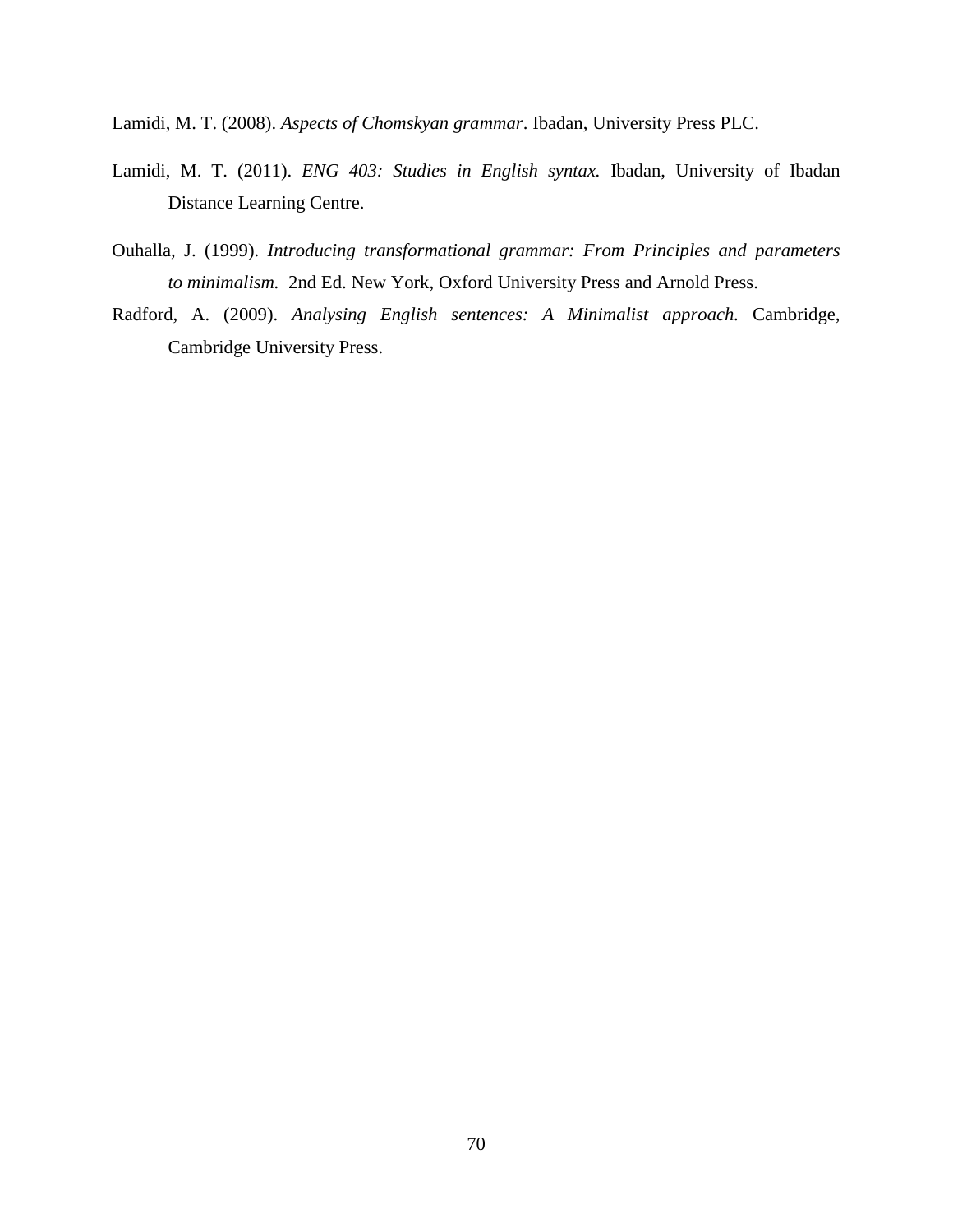## **UNIT 3 NULL CONSTITUENTS IN THE MINIMALIST PROGRAM**

Content

- 1.0 Introduction
- 2.0 Objectives
- 3.0 Main Content
	- 3.1 What are Null Constituents?
	- 3.2 Nature and Types of Null Constituents
	- 3.2.1 Null Subject
	- 3.2.2 Null Auxiliaries
	- 3.2.3 Null Complement
- 4.0 Conclusion
- 5.0 Summary
- 6.0 Tutor-Marked Assignment
- 7.0 References/Further Reading

## **1.0 INTRODUCTION**

In our daily social interactions, we usually communicate by using sentences. The items that make up these sentences are constituents. A constituent is a unique composite part of a larger sentence, phrase, or clause. Therefore, a constituent may be a word, phrase or clause that constitutes a specific information unit in a sentence. You will observe that sometimes when we make sentences, it appears that some items are 'missing'. Regardless of the absence of such constituents, the meaning of the sentence is not affected; and such missing items are recoverable. Such (physically) missing items are called null constituents. In this unit, you will learn about these constituents and how they are treated in recent grammar traditions.

## **2.0 OBJECTIVES**

At the end of this unit, you should be able to:

- i. identify what constitutes null elements in minimalist syntax; and
- ii. discuss the nature and types of null constituents in English.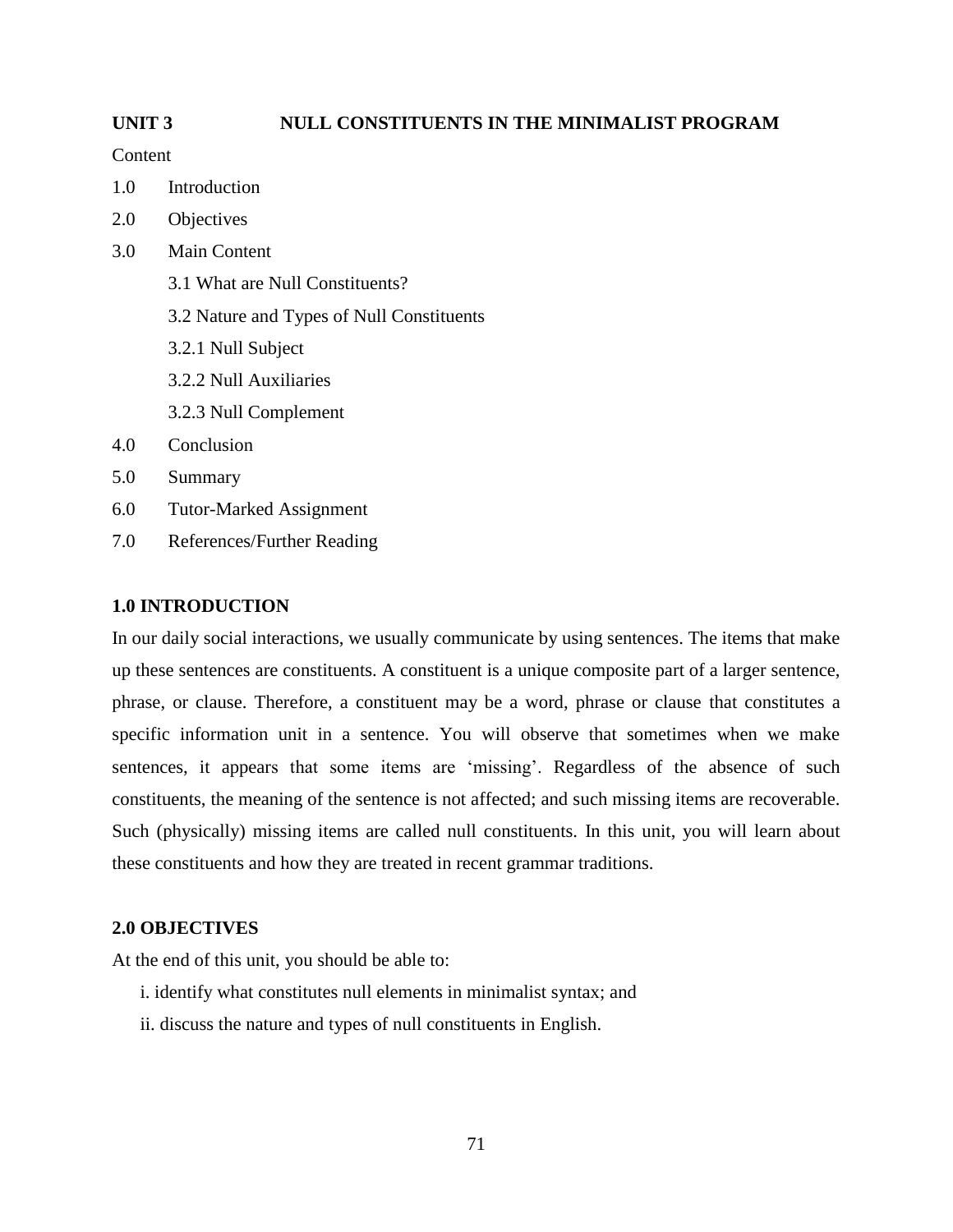### **3.0 MAIN CONTENT**

#### **3.1 What are Null Constituents?**

Null constituents are items that form part of a sentence or a clause but which do not have overt phonetic features. That is, they are not pronounced. As defined by Radford (2009), a null constituent is one which is 'silent' or 'unpronounced' and so has no overt phonetic form. However, they have semantic and grammatical functions in the sentence. They are also called empty categories. Such constituents are phonetically null in positions, which were earlier occupied by a lexical item, but have now been decomposed or displaced due to deletion or transformational process in grammar (Lamidi, 1996, p. 36). Radford (2009, p. 92) also describes them as "constituents which have grammatical and *semantic features* but lack audible phonetic features and so are silent or inaudible".

## **3.2 Nature and Types of Null Constituents**

There are different forms of null constituents. In this section, we discuss null subjects, null auxiliaries and null complements.

#### **3.2.1 Null subject**

Some languages allow non-referential sets of ϕ-features (phi-features). Such languages are called non-*pro*-drop. Such languages do not show agreement and all occurrences of null subjects can also be explained simply by topic prominence. Such subjects are possible in some languages because subjects occupy a higher (A-bar) position and so matrix subjects are able to identify null embedded subjects by binding them. In languages that permit phonologically null subjects, such argument positions may be licensed and identified without the participation of verbal agreement. Below are examples from Japanese and Arabic.

1. ∅ siken-ni otita. (Japanese)

 Exam failed 'pro failed the exam.' (Neeleman & Szendroi, 2005, p. 299)

2. katab-at riwayetan (Arabic) wrote-3p.sg.f a novel "She wrote a novel." (Altamimi, 2015, p. 12)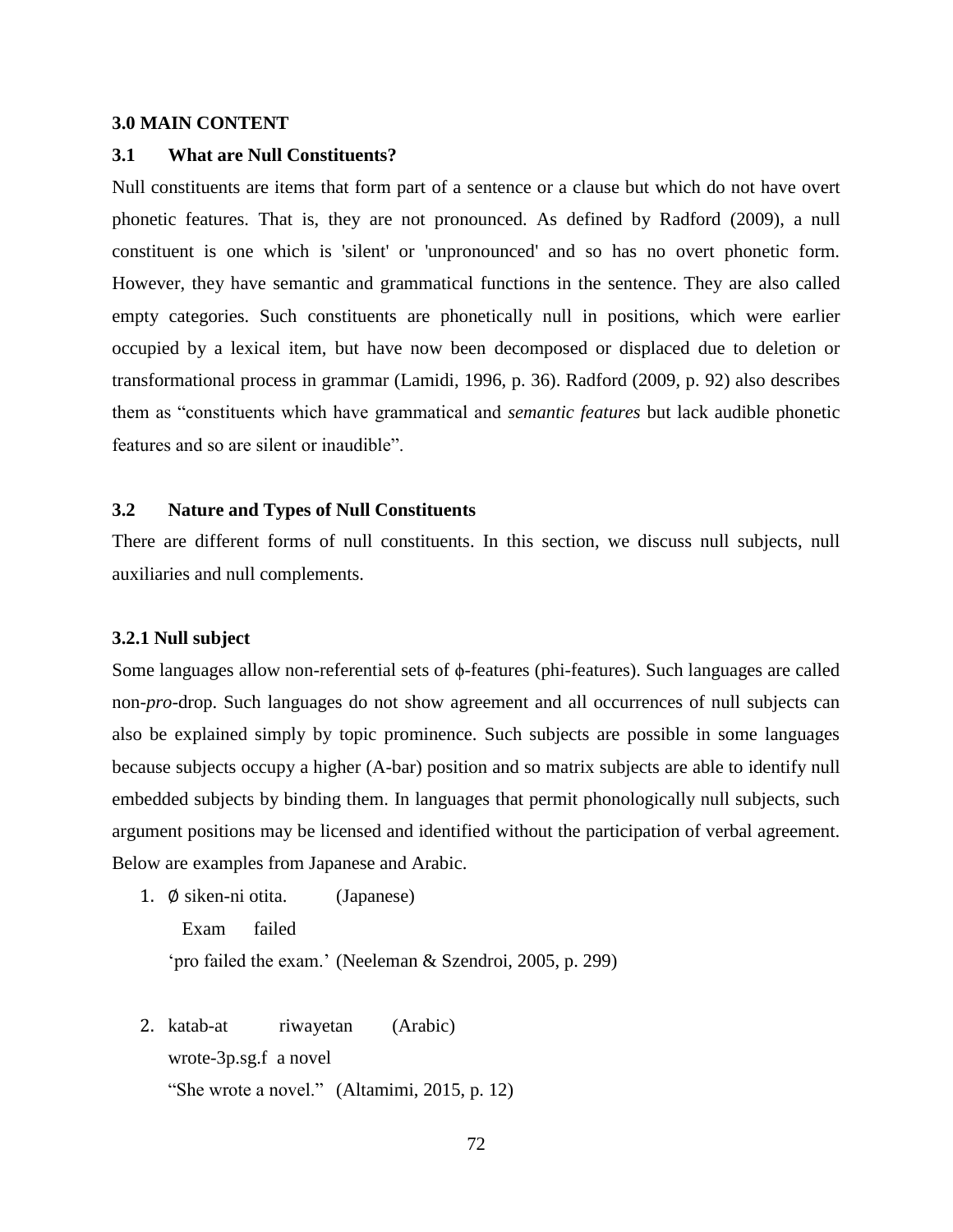It is understood that the above sentences have subject pronouns that are phonetically null. Such pronouns are conventionally designated as pro (or 'little pro'). The pro, therefore, captures the intuition that the sentence has an 'understood' subject.

English does not allow such constructions. You may check your indigenous language, using the following examples, to test if your language has such features. With the claim that English does not belong to the category of such languages described above, it is implied that finite clauses in English require overt subjects. Hence, the following sentence would be said to be ungrammatical.

3. \*Goes to school every day

If anyone makes such a sentence, you would definitely ask "Who goes to school?" This is because you expect an overt (physical) subject who performs the action *goes*. On the other hand, if the speaker says:

4a. Go to school every day.

You would understand this to mean an order or instruction to someone being addressed directly. Also, you should note that English allows a null subject in imperative sentences. Such subjects are intrinsically second person, that is *you*. It can be said that the pronoun *you* can have a null spell-out. Another way to put this is that the phonetic features of *you* are not spelt out when the word is intended for the subject of an imperative sentence.

You may not ask the same question as that presented above because you are likely to know the addressee, that is, the person to whom the command is given. What this suggests therefore is that the two sentences do not give the same meaning, and they vary in the syntactic details that may be provided about them. In the case of (2), all the required syntactic operations needed for the derivation of the structure take place. In the selection of constituents, a DP is selected which undergoes feature valuation with other constituents, particularly the verb 'go'. Since the features are fully interpreted and they agree, the structure goes to spell-out as:

4b. X, go to school every day. (where we can assume X to be a person, say Tolu).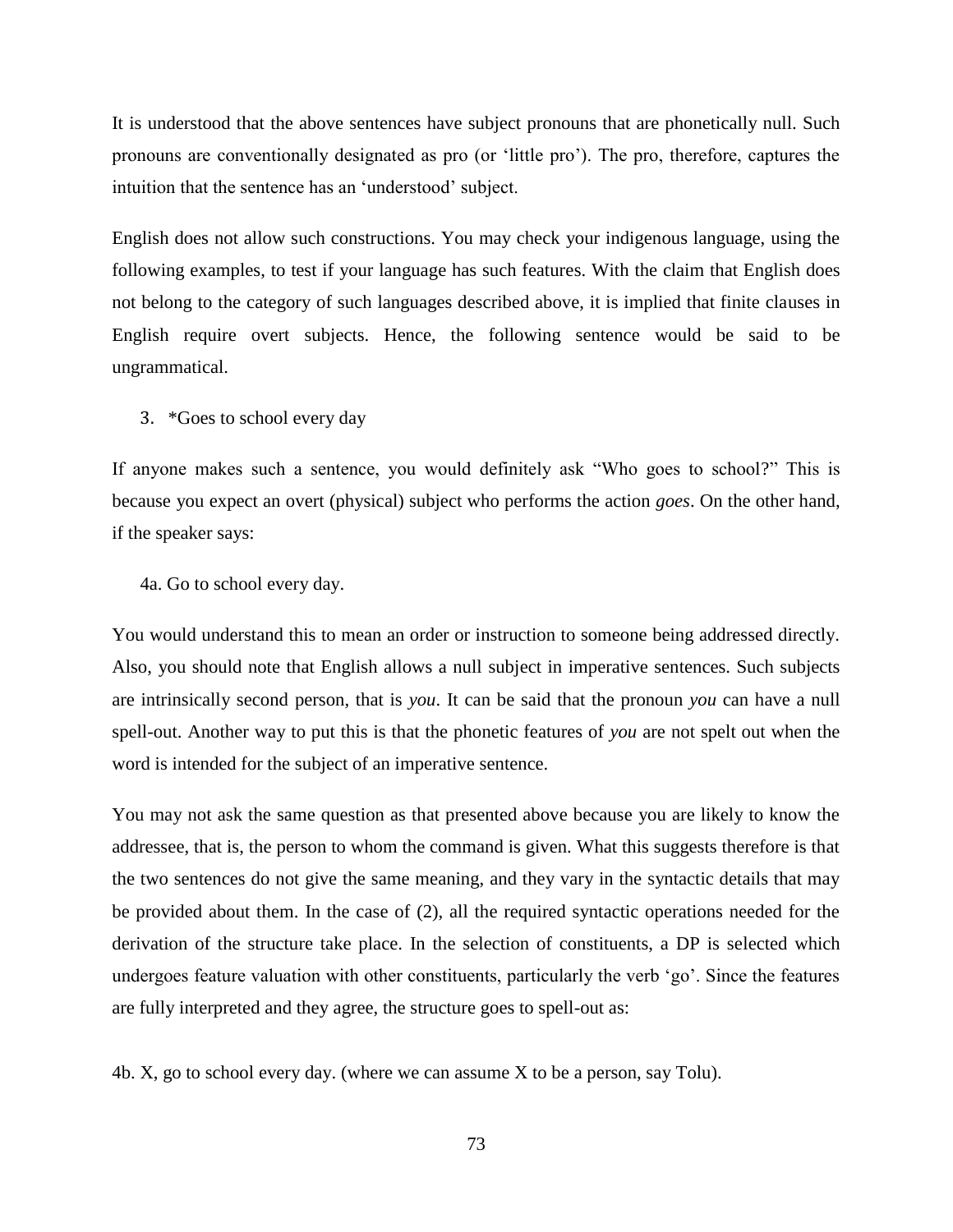If we assume that these two structures are 'under construction', we can represent them on the tree diagram as shown below.



In the Minimalist Program, there is overt syntax and there is covert syntax. Overt syntax refers to operations that take place before spell-out while covert syntax refers to any operation that takes place after spell-out operation. (You can read more about this in Adegoju et al., 2014). A major syntactic operation that takes place in sentence (2) is operation delete. The subject DP (*Tolu*) is deleted at the PF interface. Note that post-spell-out operation can only affect the other interface (LF), without affecting the grammaticality of a structure. In the case of (1), the possibility we can argue for is that the subject DP selection does not take place. Hence, such a structure cannot make it to spell-out.

While structures like (1) above are not likely to be said by someone who has learnt English syntax up to, at least, your level, one often comes across sentences such as (6) and (7) below, especially in informal conversations and in some writings.

6a. I am your friend.

6b. \*Am your friend.

- 7a. I have bought a new phone.
- 7b. \*Have bought a new phone.

8a. I don't know the way. 8b. \*Don't know the way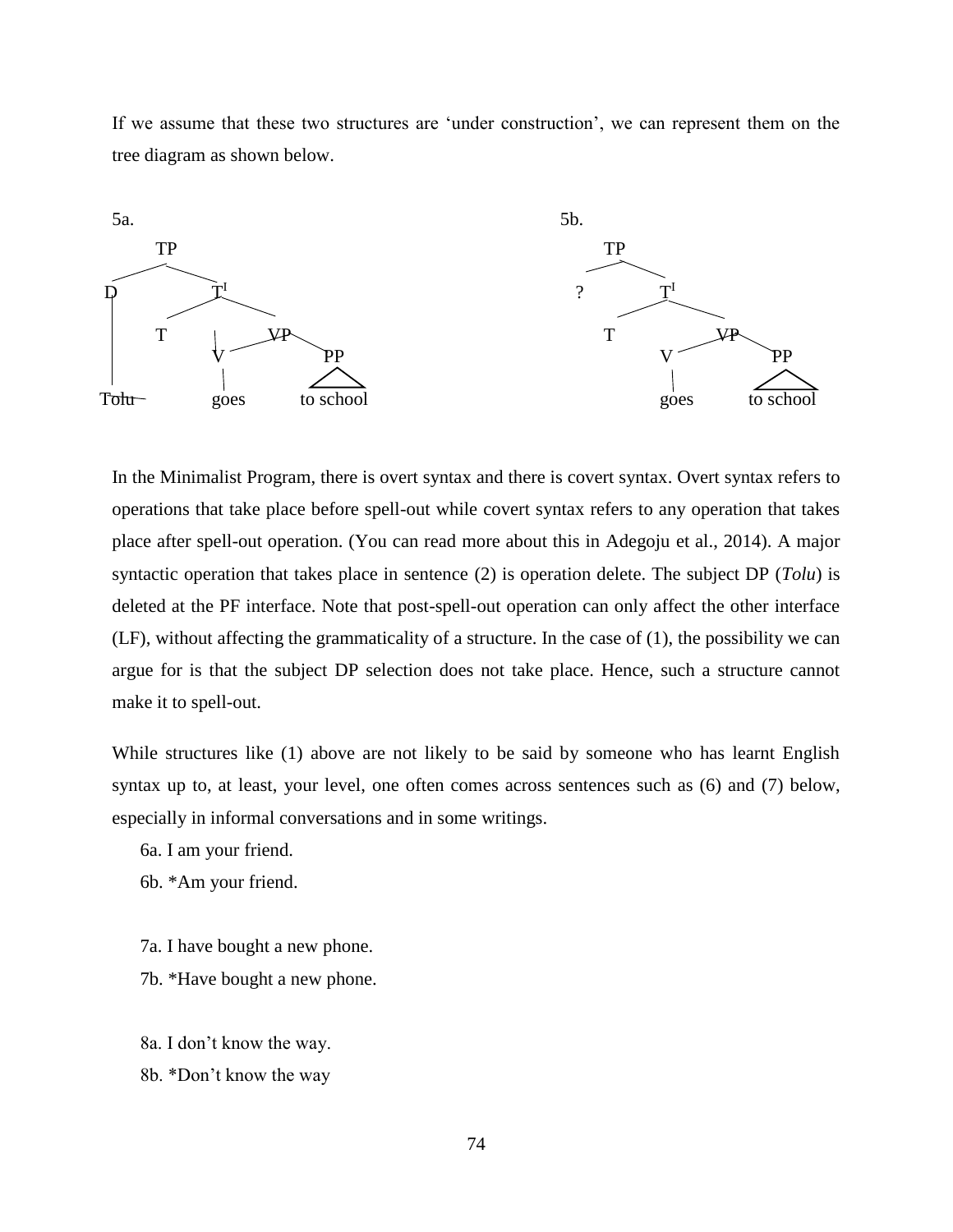9a. I think I gave you the money

9b. \*Think I gave you the money

9c. \*Think gave you the money

10a. \*Why do always lose things? (Radford, 2009, p. 93) 10b. Why do I always lose things?

It may be assumed as well that there was a selection of the subject DP in the pre-spell-out phase of each of the sentences, and that the DP was deleted at PF level after spell-out, for stylistic effect. It is obvious that the 'b' sentences above (6-9) are ungrammatical. In the case of sentences (9) and (10), notice that while the subject pronoun is deleted/omitted at the beginning of the sentence (main clause) in (9b, c  $\&$  10a), the subject of the (embedded) complement clause of the (9c) sentence is deleted as well, and all this results in ungrammaticality. The subject is restored in (10b) and the sentence is grammatical. What can you deduce from the structures? Such clauses bearing truncated null subjects are shortened by giving a subject pronoun like a null spell-out if it is the first word in a sentence.

It must be noted, however, that not all sentence-initial subjects can be truncated, regardless of whether they are used in formal or informal context. Sentence (3) above and (11b) below are examples. They are ill-formed.

11a. He is tired.

11b. \*Is tired.

Nevertheless, considering the ungrammatical sentences in  $(6b)$ ,  $(7b)$  &  $(11b)$ , one can surmise that they were probably mispronunciations of the contracted forms *I'm, I've* and *he's,*  respectively, which were properly spelt out in the (a) examples. The bottom line in these structures with null constituents is that they are meaningful. The meaning of the null constituents can also be recovered from the structure. This explains how listeners understand the sentences to be referring to the 'understood *you'.*

Also, Rizzi (2004) notes that children of around age 2 years freely drop subjects, irrespective of whether the language they are acquiring is a null subject language. In addition, children at this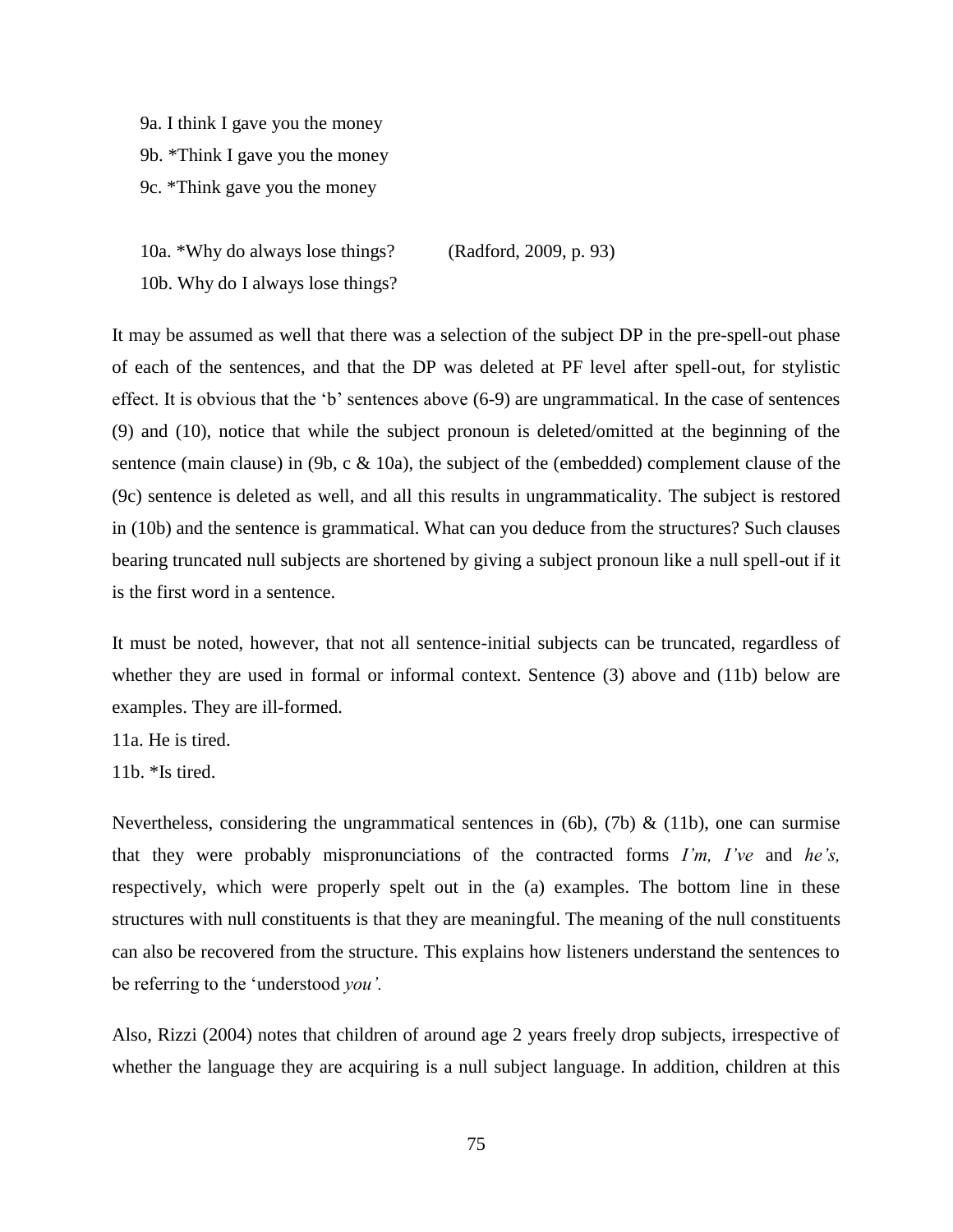age also drop determiners and auxiliary verbs, but objects are not freely dropped. For instance, it is possible to hear a 2-year-old child say something like:

- 12a. Mummy, [ø] sweet.
- 12b. Mummy, [ø] want sweet.
- 12c. Mummy I want sweet.

While the subject DP *I* and the verb *want* are deleted in (12a), only the subject is deleted in (12b), while (12c) shows the full constituents of the sentence. It is implied that the operation by which (2) above is generated is also applicable in (12b). That is, the subject DP was selected and its features were checked and merged with the V in the pre-spell-out phase. The same constituent was deleted at the PF interface post-spell-out.

Another type of null subject found in English is the non-finite null subject. This is found in nonfinite clauses. As you already know, non-finite clauses do not have an overt subject. Do you still remember the 'big PRO' and its interpretation in control clauses? PRO often refers (back) to an antecedent, i.e. another noun or pronoun within or outside the sentence, and it can therefore be said to be synonymous to the noun or pronoun it refers to in the matrix clause. For example, the system that generates (13c) can be explained in terms of (13a) and (13b).

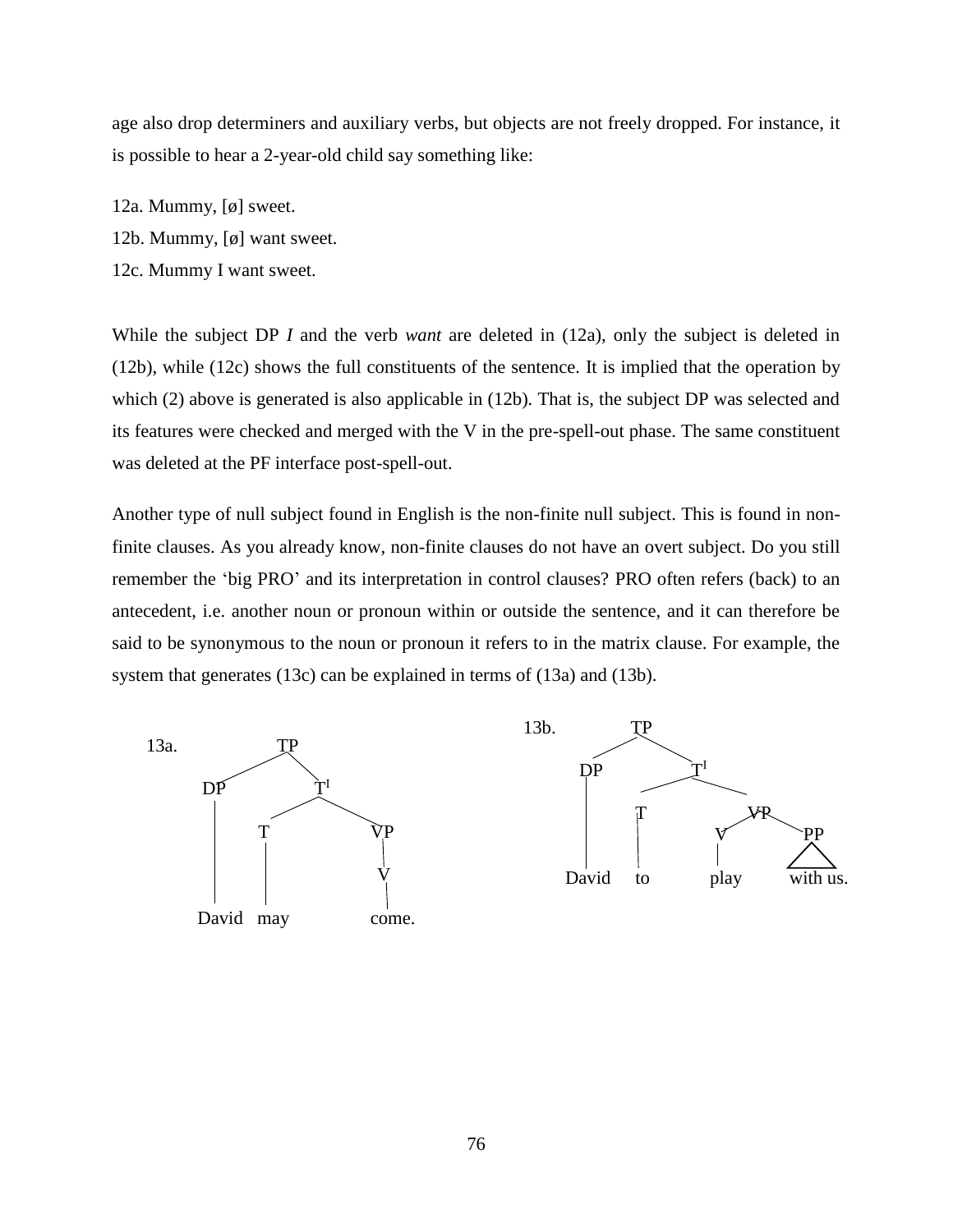

The null subject (PRO) in the complement clause in (13c) has the same grammatical and referential properties as the noun *David*. Thus, PRO is a null pronoun. As seen in (13b), what constitutes the complement clause has the subject DP *David* which is merged with the non-finite verb phrase *to play with us*. Post-spell-out, the phonetic content of the DP is deleted. What this implies is that *David* enters into the lower string (that is, the small clause) and has its semantic features fully interpreted. After that, deletion of *David* takes place.

## **3.2.2 Null Auxiliaries**

Recall that the auxiliary verbs in English play important roles in the grammaticality of a sentence. One of the first things about verbs (both auxiliary and lexical) is that they mark tense. It is assumed that you are familiar with seeing auxiliary verbs (physically) in sentences and, in such cases, they definitely have phonetic realisation. Perhaps what you may not quite know, for now, is whether such elements that bear much grammatical relevance can be null in a sentence or a finite clause. Before we go on, let me tell you that all clauses contain TP (Tense Phrase), and are headed by a finite auxiliary (in finite clauses) or infinitival *to* (in non-finite clauses). If a finite auxiliary heads a TP, you may then wonder how possible it is for such an element to have a null spell-out in a sentence without crashing the sentence at LF. In this unit, you will see clearly that finite clauses may lack an overt auxiliary.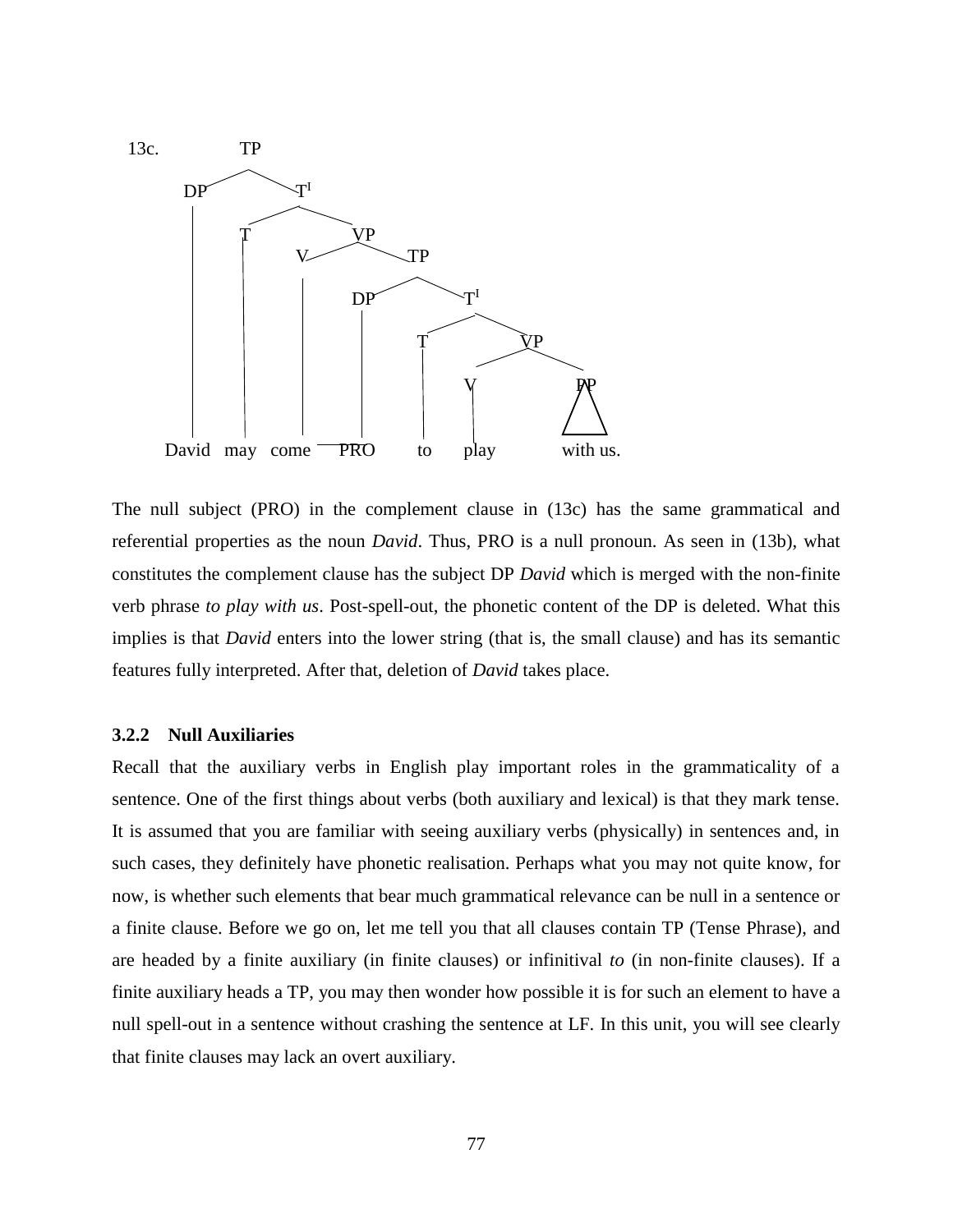Like subject pronoun dropping in English, null auxiliary occurs in informal language use. For instance, consider those expressions in (14b) and (14c), which you commonly hear characters say in your favourite (African) American movies, as well as (15b), which you probably have used at one point or the other in your conversations with your friends.

14a. She is gonna cancel the date. 14b. She's gonna cancel the date. 14c. She  $\lceil \text{aux}\emptyset \rceil$  gonna cancel the date.

15a. You are planning to go on a date.

15b. You're planning to go on a date.

15c. You  $\left[ \text{aux}\emptyset \right]$  planning to go on a date.

16a. They have bought a new phone. 16b. They've bought a new phone.

16c. They bought a new phone.

17a. The students will visit the chairman.

17b. The students'll visit the chairman.

17c. The students visit the chairman.

Just like (14b) and (15b), sentences (16b) and (17b) also involve contractions involving *have* and *will* auxiliaries, respectively. Certainly, we cannot give another interpretation other than what the (a) sentences mean. On the contrary, (16c) and (17c) would give us interpretations that are quite different from the (a) sentences. While (16a) has a perfective aspect feature, (16c) has a simple past tense feature. Likewise, while (17a) indicates a future tense, (17c) indicates a simple present tense. Thus, there are slight differences in their respective meanings when compared to the (a) examples. Hence, the representations of these structures on phrase markers will be different. Based on this discussion, it is safe to submit that auxiliaries that can have a null spell-out are the 'be' auxiliary verbs. Rather than having null variants, *have* and modal auxiliaries can only be said to involve a different computation.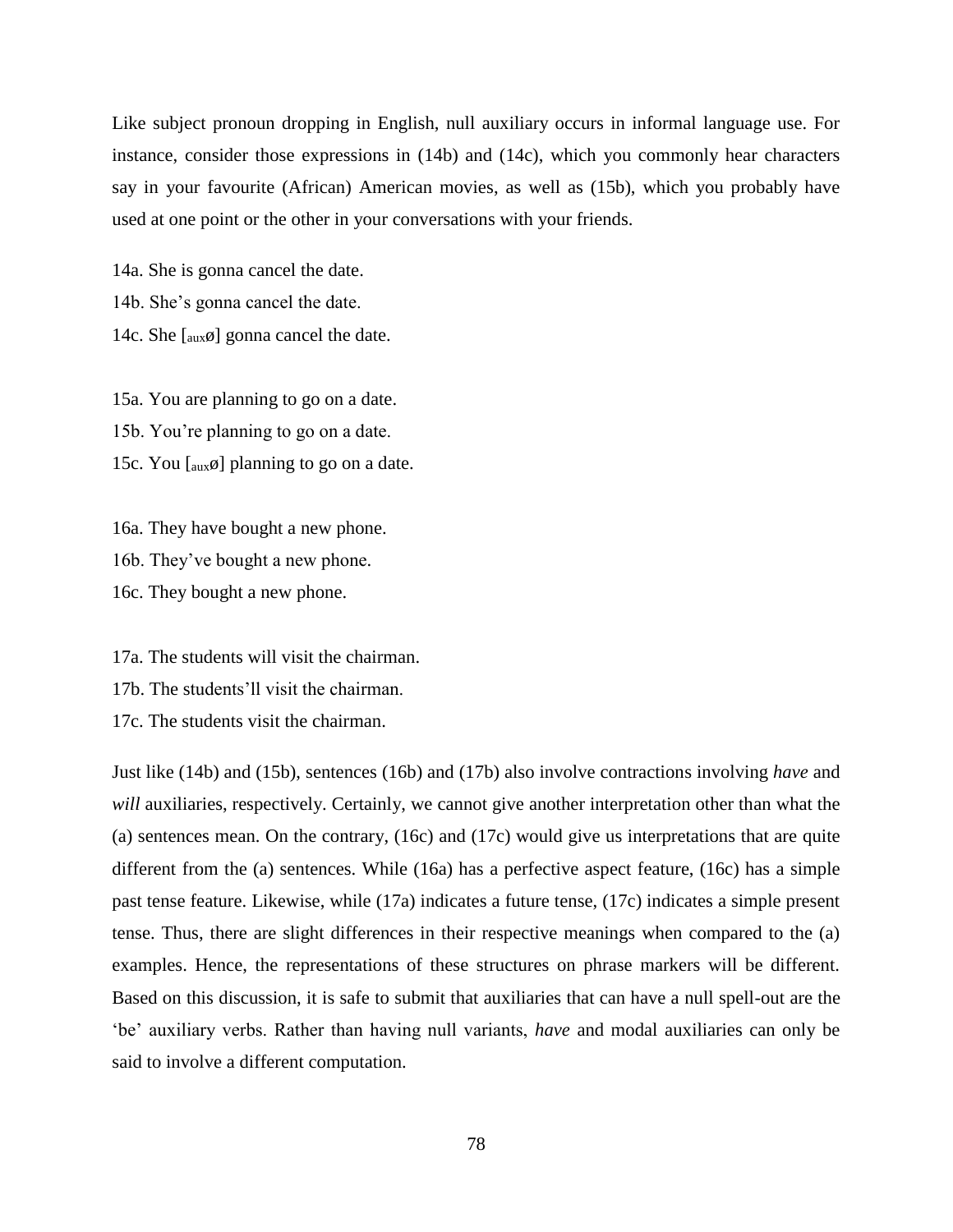Another kind of null auxiliary that is possible in (informal) English expression is the type found in strings involving ellipsis or abbreviation. Let us examine one of the examples given by Radford (2009).

18. He could have helped her, or [she have helped him]. (Radford, 2009, p. 98)

Sentence (18) above contains two finite clauses: *He could have helped her* (clause A) *and she have helped him* (clause B). Both clauses are finite, containing a finite T; they both have nominative subjects (he/she). The finite T is quite obvious in clause A since it contains the finite modal auxiliary 'could'. You may have some doubts as regards what makes clause B a TP since the finite T does not occur physically. As rightly explained by Radford, the string in clause B [*she have helped him*] is an elliptical (that is, abbreviated) variant of *she could have helped him*. Perhaps a way to convince you about this is to remind you that, by feature, 'she' does not agree with 'have', in terms of number, at least in the context of Standard English. Hence, the two words cannot be merged in the same string. Thus, there is a T constituent 'could' in the computation that does not have phonetic spell-out. Therefore, the null auxiliary in the (second) clause undergoes what is known as *gapping*. Radford (2009) explains that gapping is a grammatical operation which allows the head of a phrase to be given a null spell-out. The word 'gapping' tells us that such 'silence' leaves an apparent 'gap' in the phrase where the head would otherwise have been (Radford, 2009). This gapping is possible when the same item occurs elsewhere within the sentence, and it is silent. Notice too that the gapped element is recoverable in the sense that the meaning is complete despite the gap. In other words, the interpretation of the sentence assumes that the gapped element is still there, even if it is phonetically null. It is possible to recover the meaning because the first clause contains the relevant word and it is actually to avoid repeating the same word (*could*) that the second occurrence of it was deleted (gapped).

### **3.2.3 Null Complement**

You would recall that constituents that occur post-head are generally regarded as complement. For example, consider 'comment' and 'my mother' in the structures below.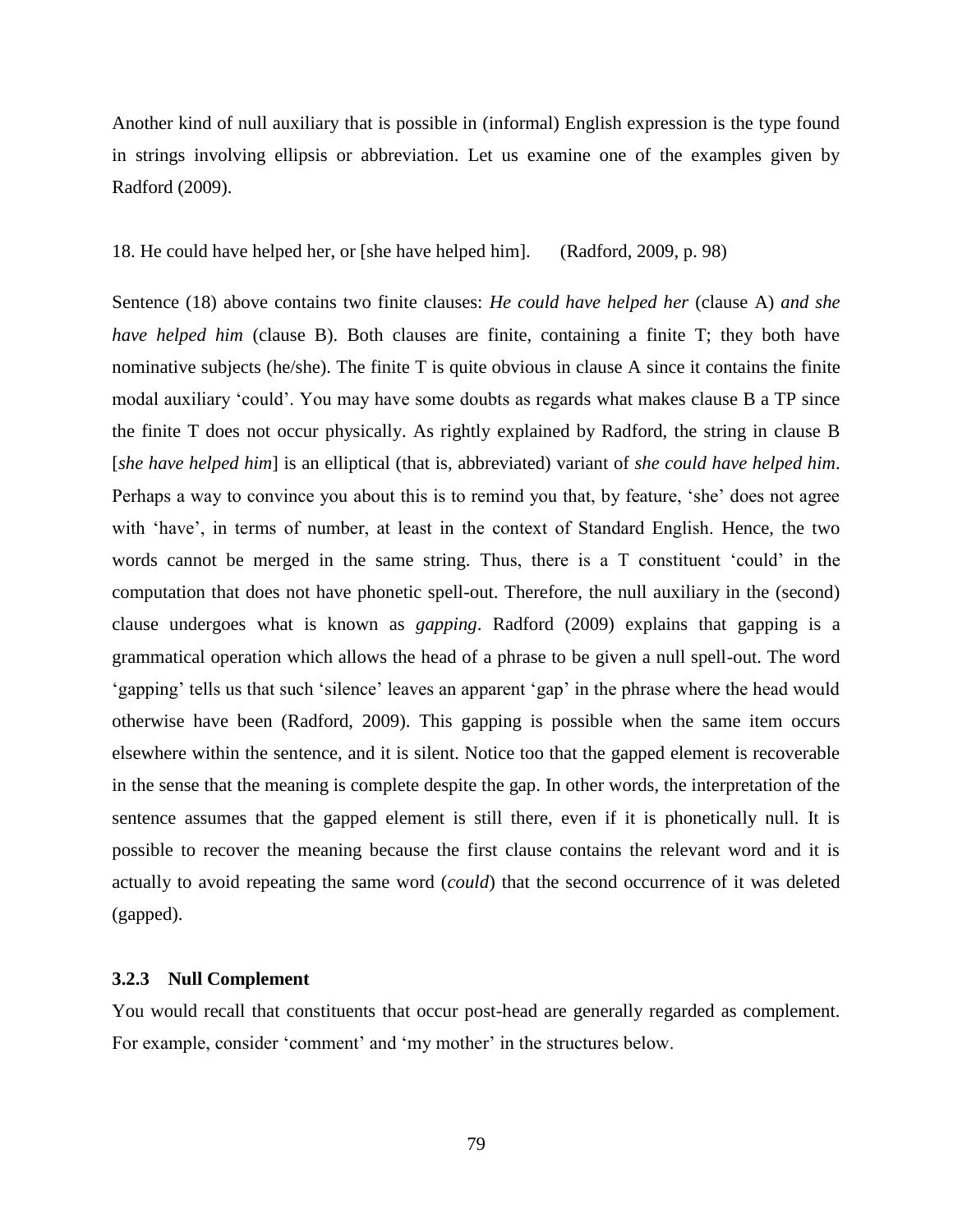



20. I love my mother.

The D heads the structure in (19) and by implication, *comment* is only a complement (to D) in the phrase. While the verb *love* in (20) heads the VP, the DP *my mother* is its complement. In this section, we consider structures in which complements are null. Junker, Stainton and Wearing (2006) refer to such complements as 'pragmatically controlled zero anaphora', 'understood arguments' and 'linguistically unrealised arguments'.

We have mentioned earlier that even in the case of structures where some constituents are null, they are only so at PF. They have their LF programmed before the spell-out. Hence, the meanings of structures involving null constituents remain intact as they are in the pre-spell-out syntax. Where syntactic objects are merged (we may call this 'merge site' for now) is determined primarily by their semantically motivated, lexically specified selectional needs (Resnik, 1996; Ernst, 2002). What this means is that the position where a syntactic object is merged into the clausal projection is determined by the selectional properties of the object. The selectional properties and placement of a constituent have implications for the semantic effect of such constituent in a syntactic configuration. Thus, constituents regardless of whether they are overt or covert cannot just occur anywhere in a sentence. This is illustrated in the following examples.

21a. The students already know.

21b. The students already know [*e*].

22a. James left. 22b. James left [*e*].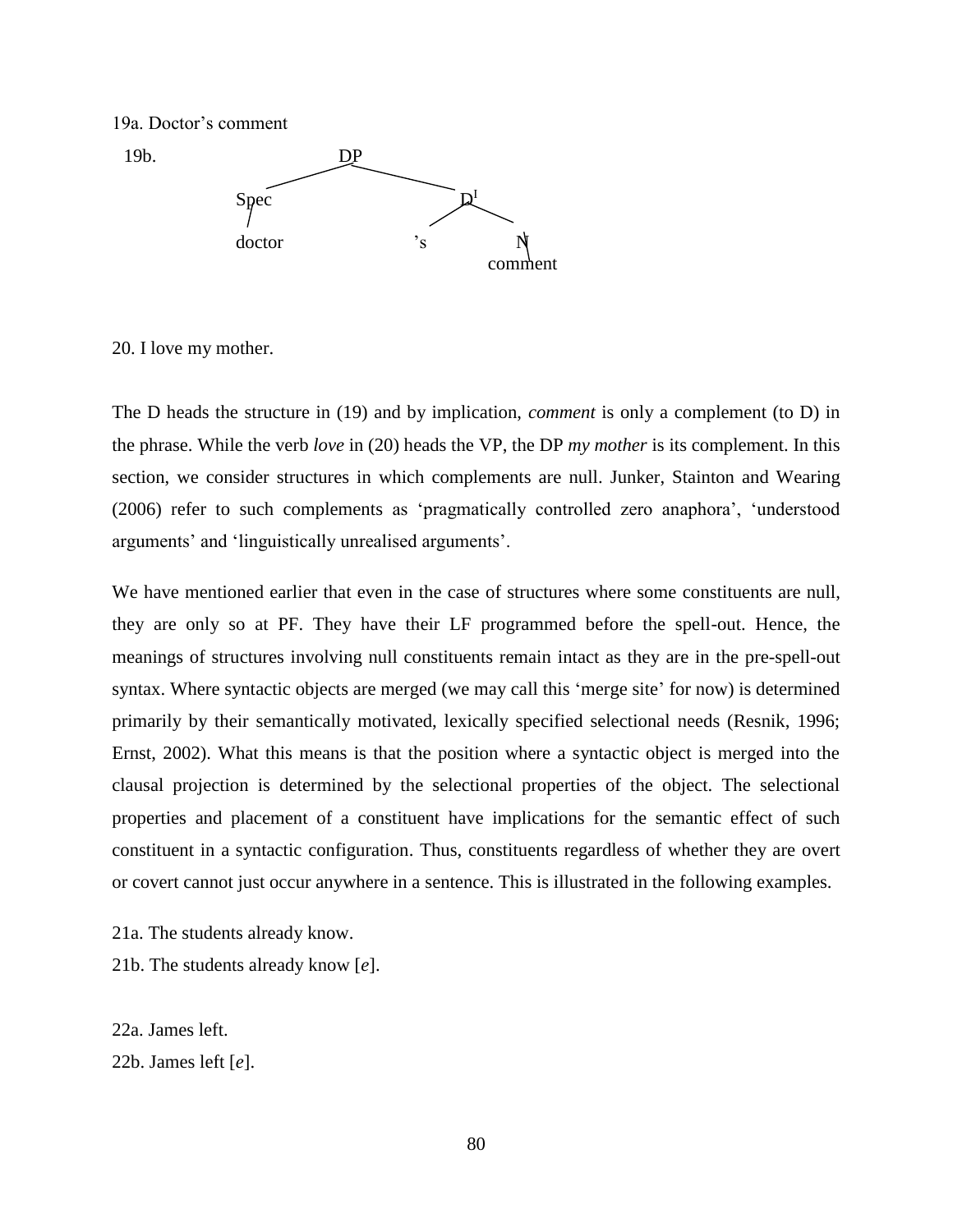23a. The pastor gave to the church members.

23b. The pastor gave [*e*] to the church members.

24a. \*The students purchased.

24b. \*James expected.

A common feature in structures (21-23) above is that they all contain null complements. In (21a), it is implied that 'the student' already knows something (noted as *e* in (21b)). For instance, it could be that the students already know 'the answer', or 'the new teacher' and the like. Similarly, it is possible to imagine the possible complement of 'left' in (22). The sentence may read: *James left the country; James left his job* and so on. What the pastor 'gave' in (23) may be money, food items, Christmas gifts and the like. The verbs *know, left* and *gave* in (21), (22) and (23), respectively, can be said to have semantic frames which determine whether they necessarily select an overt complement or a null complement. In contrast, the ungrammaticality of structures (24a) and (24b) above shows that the semantic frames of the verbs *purchased* and *expected* in the respective sentences do not accommodate null complements. These structures show that selectional restriction is one of the semantic factors in syntax. Each constituent selects a specific type of semantic argument, and it is merged into the sentence at the point where it c-commands the syntactic realisation of this argument.

In the next few paragraphs, we will quickly distinguish three semantic (or discourse-referential) values realisable by null complements. They are generic, anaphoric and referential (indefinite). Our focus is on the first two, though we shall briefly comment on the third. This is because the third one is often outside the scope of syntax. It is situated within the domain of pragmatics and discourse analysis (Lorenzetti, 2008; Dvorak, 2017).

Generic null complements (GNCs) are also known as indeterminate null complements. They are syntactically represented as pronouns (namely PROarb) or DPs. They consist of a set of ϕfeatures; they are specified as [+human], [+generic]; and they are possibly case-marked. GNCs are represented as syntactic arguments, that is, they occur in argument positions.

25. The Nigerian economy can tempt [someone<sub>i</sub>] PRO<sub>i</sub> to be fraudulent.

26. Romantic poems reconcile  $[one_i]$  with oneselfi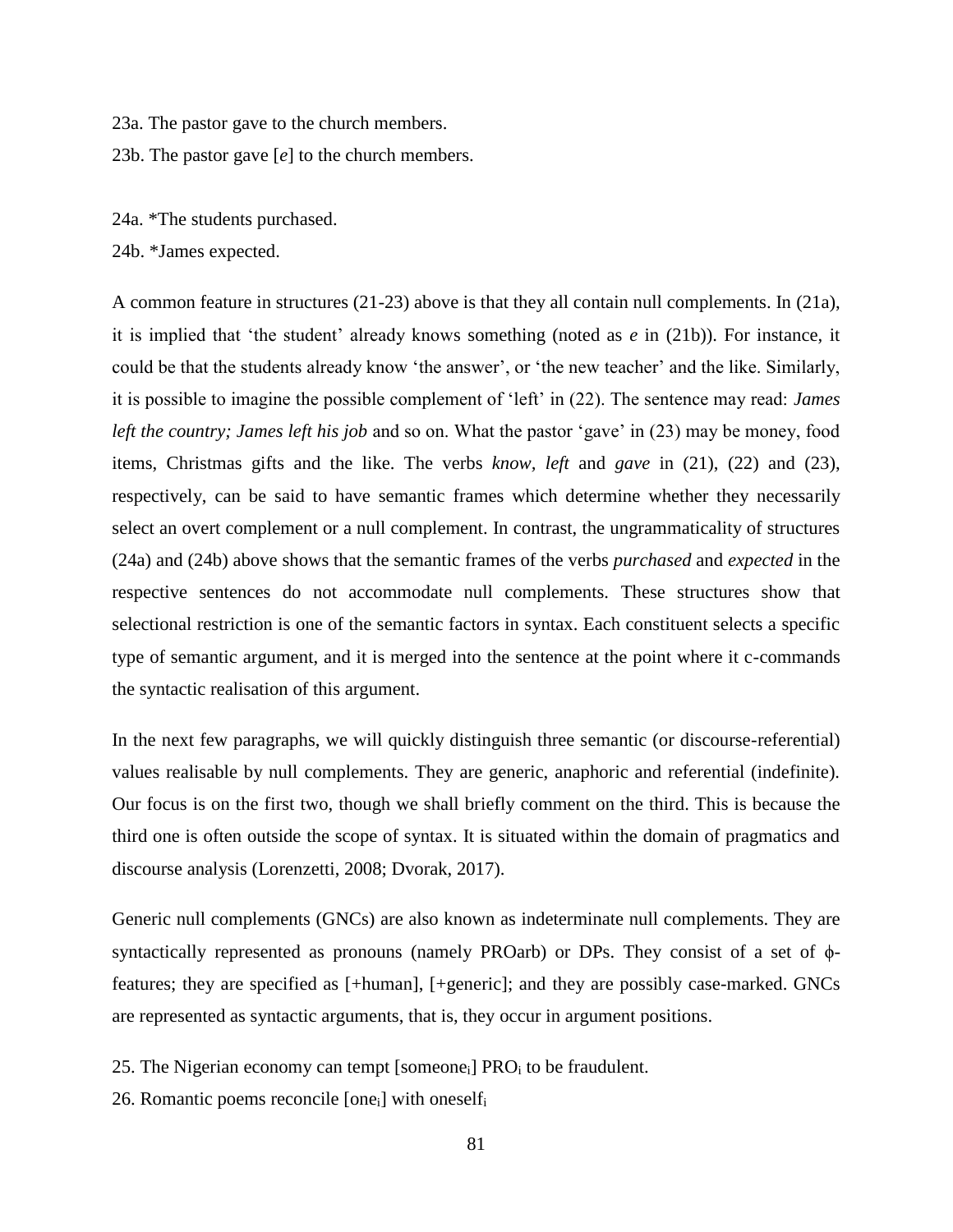27. Good remuneration makes [labourers] happy.

28. A happy wife greets [her husband] on her knees.

Sentences (25) and (26) above suggest that generic null complements are pronominal in nature. Sentences (27) and (28), however, caution against settling for such a conclusion. Test this by reading each of the sentences without pronouncing the words in the square brackets. Do they make sense to you? They do not, except you read the sentences as if the items in the square brackets are implied. You should have definite interpretations that would include the existence of the bracketed words. Some of the syntactico-semantic features of GNCs, as shown in the sentences, include the fact that they can control into infinitival clauses (25), bind anaphors (26), and count as subject of a small clause (27). From sentence (27), the complete stretch (29) can be inferred.

29. Labourers are happy.

An anaphor is an element, overt or covert, with an interpretation that depends on elements appearing in the same context. Indefinite Null Complements (INC) is typical of a variety of activity verbs of the *eat* type, such as *drink, sing, bake, cook* and *paint,* among others. Such verbs have a pronounced manner component in their meaning and "fairly circumscribed selectional restrictions" (Lorenzetti, 2008, p. 63; Dvorak, 2017, p. 12). The content of the null object is more or less predictable, for it will correspond to the literal meaning of the verb.

INC may evoke a discourse referent. Examples are what we find in imperative structures consisting of only verbs.

30. Eat.

31. See.

When you say words like (30) and (31) above, you and the person you are talking to can identify particularly the complements of the verbs *eat* and *see*. Thus, the interlocutors' attention is being specifically drawn to the thing or event involved, which is available within the situational context, though anyone who does not share the context of the conversation may not have a definite idea of the complements of the verbs. Consider sentence (32) below.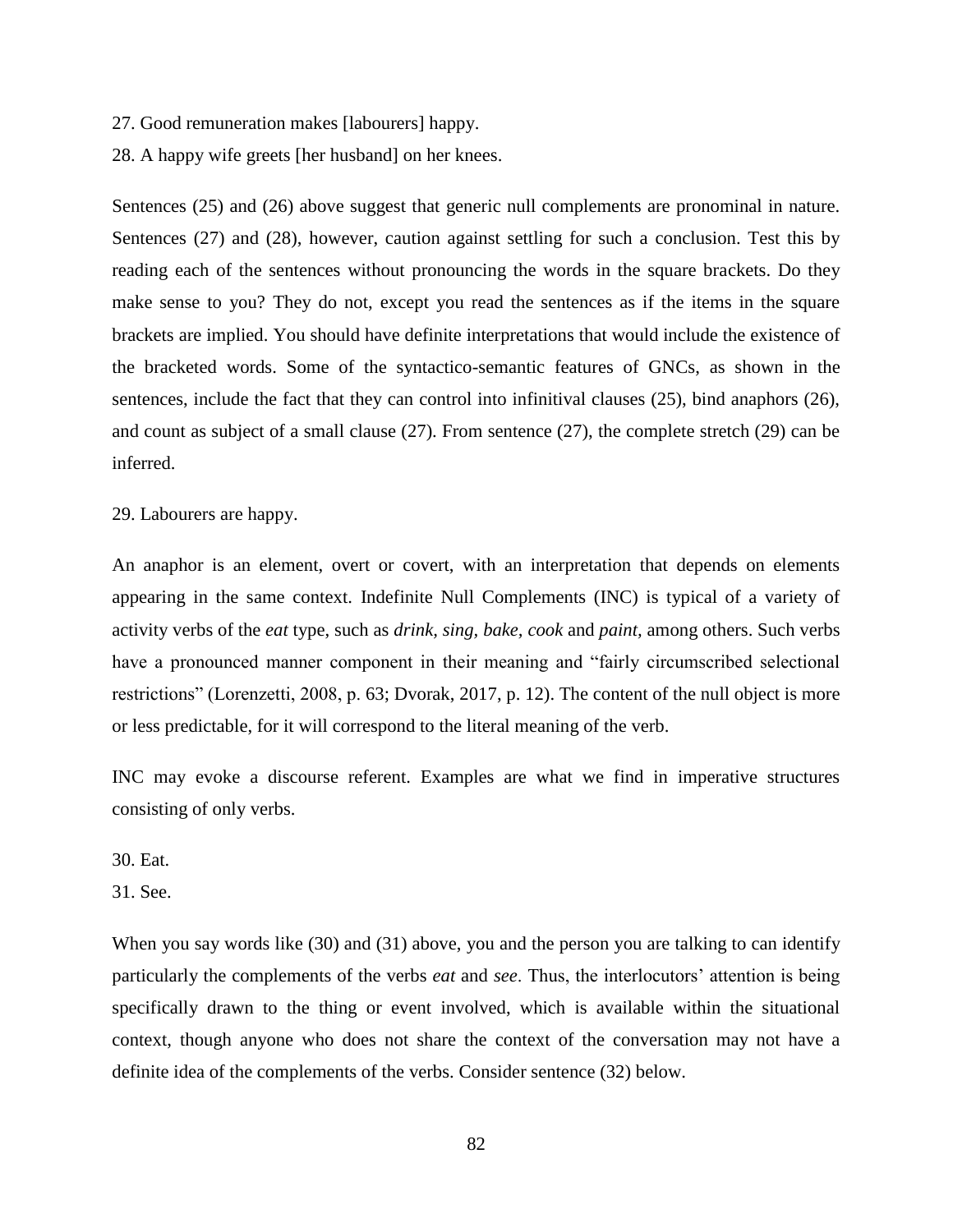### 32. Korede eats.

If you consider *eat*s as a transitive verb, you will realise that there is an unpronounced VP complement. The most typical interpretation of the null complement position is likely to be achieved through the underspecified word *food*. In interpretation, the complement will be things like rice, yam, chocolate and similar items. A caution here is that the possible interpretation that the person is accustomed to having a meal or as many meals as she can during the whole day is neglected. Therefore, an underlying context may be required to ascertain the adequate and fully specified interpretation.

Null complements can also realise anaphoric semantic value, that is, they refer (back) to specific item in the same construction in which such null complement occurs. In this case, the implicit internal argument is not only referential and identifiable (see Cornish, 2005), but anaphoric. In earlier models of transformational grammar (particularly GB), anaphors are regarded as reflexives (such as *himself*, *themselves* and the like) and reciprocals (*each other* and *one another*). Recent studies have shown that anaphora is not limited to these two classes. Discussions in recent times have begun to make enquiry into the phenomenon of anaphoric null complement as a form with semantic value realisable by null complements. This null complement is commonly discussed in syntax literature as Null Complement Anaphora (NCA). Null Complement Anaphora elides a complete complement, which can only be a finite clause, (small) infinitival clause, or prepositional phrase. The omitted elements may be the direct objects of verbs, or may even be other constituents such as clausal complements and adjuncts. The following sentences illustrate these.

33. The court ordered the agency to release the seized goods but it *refused*\_\_\_.

34. The teacher expected the prefects to tell him what happened to the new student but they did not *know*\_\_\_\_

35a. The Senate considered the electoral reform bill but most of the senators from the north objected\_\_\_.

The complement of the verb 'refused' in (33) is the infinitival clause *to release the seized goods*, while the complement of the 'know' (34) is the CP *what happened to the new student*. The complement of the verb 'objected' in (35a) is not the DP *electoral reform bill*. Rather, it is a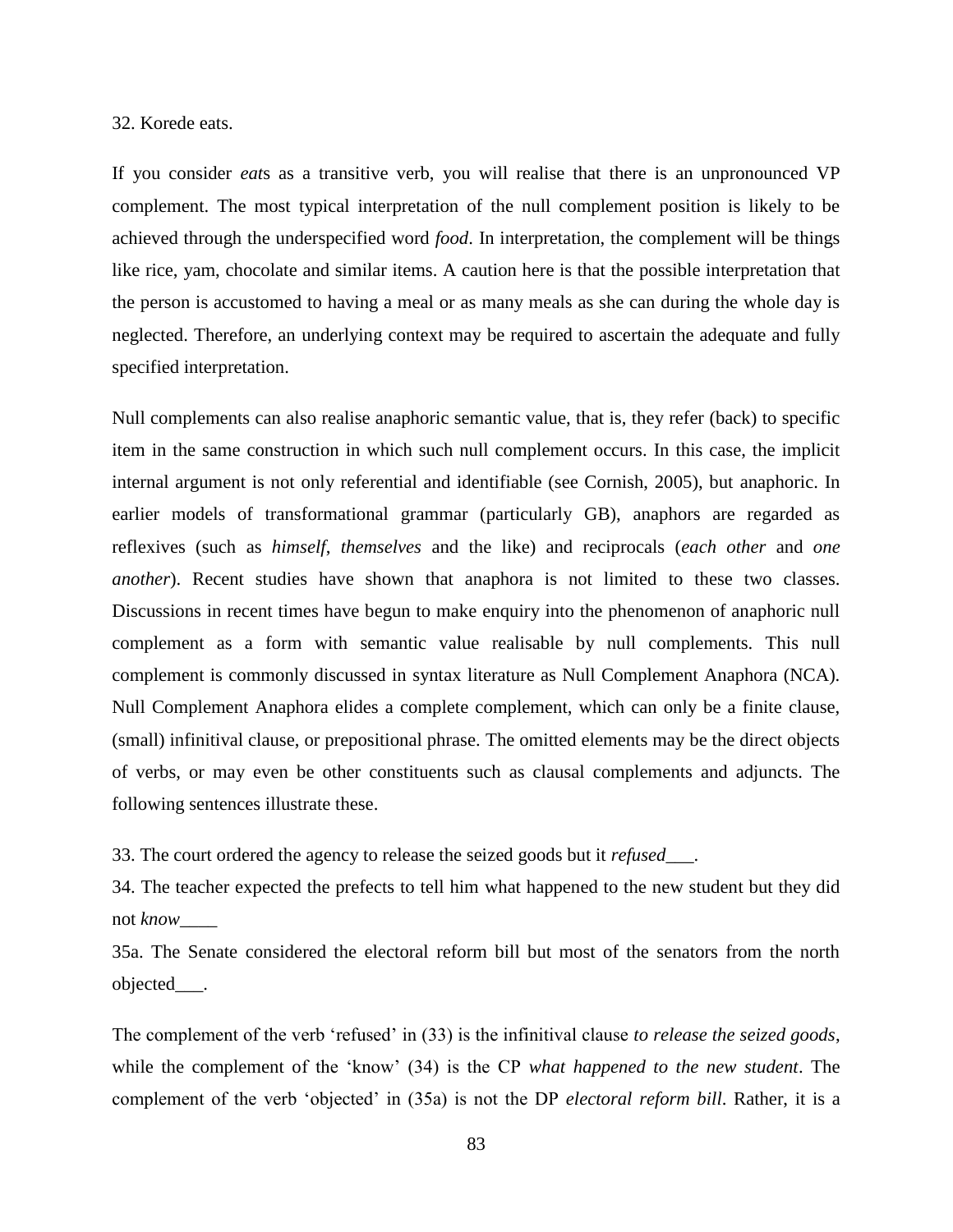prepositional phrase *to electoral reform bill*. These null positions are interpreted here based on context. You may argue against this view, especially given the fact that there is no such PP in the preceding clause. You will, however, agree that sentence (35b) is ungrammatical, especially when you pay attention to the nature of the verb 'objected', which necessarily requires a PP complement.

35b. \*The Senate considered the electoral reform bill but most of the senators from the north objected *the electoral reform*.

The foregoing demonstrates that the semantic interpretation of NCA is determined by its antecedent and the predicate that selects it. Also, the examples above show that NCA can be of the syntactic category CP, VP, or PP, but not DP. Hence, it cannot have the semantic features of a DP.

NCA has the behaviour not of a pronoun, or that of a definite description. NCA is neither like a definite description nor like a pronoun. In NCA, core semantic participants are not instantiated as overt arguments, but are nevertheless understood in context. In this light, Cornish (2005) refers to it as contextually-definite null complements. The high dependence on context indicates that both syntax and semantics are important for the licensing and interpretation of anaphors.

# **4.0 CONCLUSION**

Different constituents can lack phonetic form, depending on what different languages permit. In the Minimalist Program, all constituents required for a sentence are selected from the lexicon and overt syntactic operations take place to realise a complete stretch. Certain constituents can thereafter be deleted only at PF, leaving the LF intact.

## **5.0 SUMMARY**

Null constituents are constituents deleted at the PF within a sentence. Such deletion occurs postspell-out, and does not affect the grammaticality of, or meaning in, a sentence. Null constituents are classified based on their semantic (or discourse-referential) values. The classifications are generic, referential - (in)definite and anaphoric.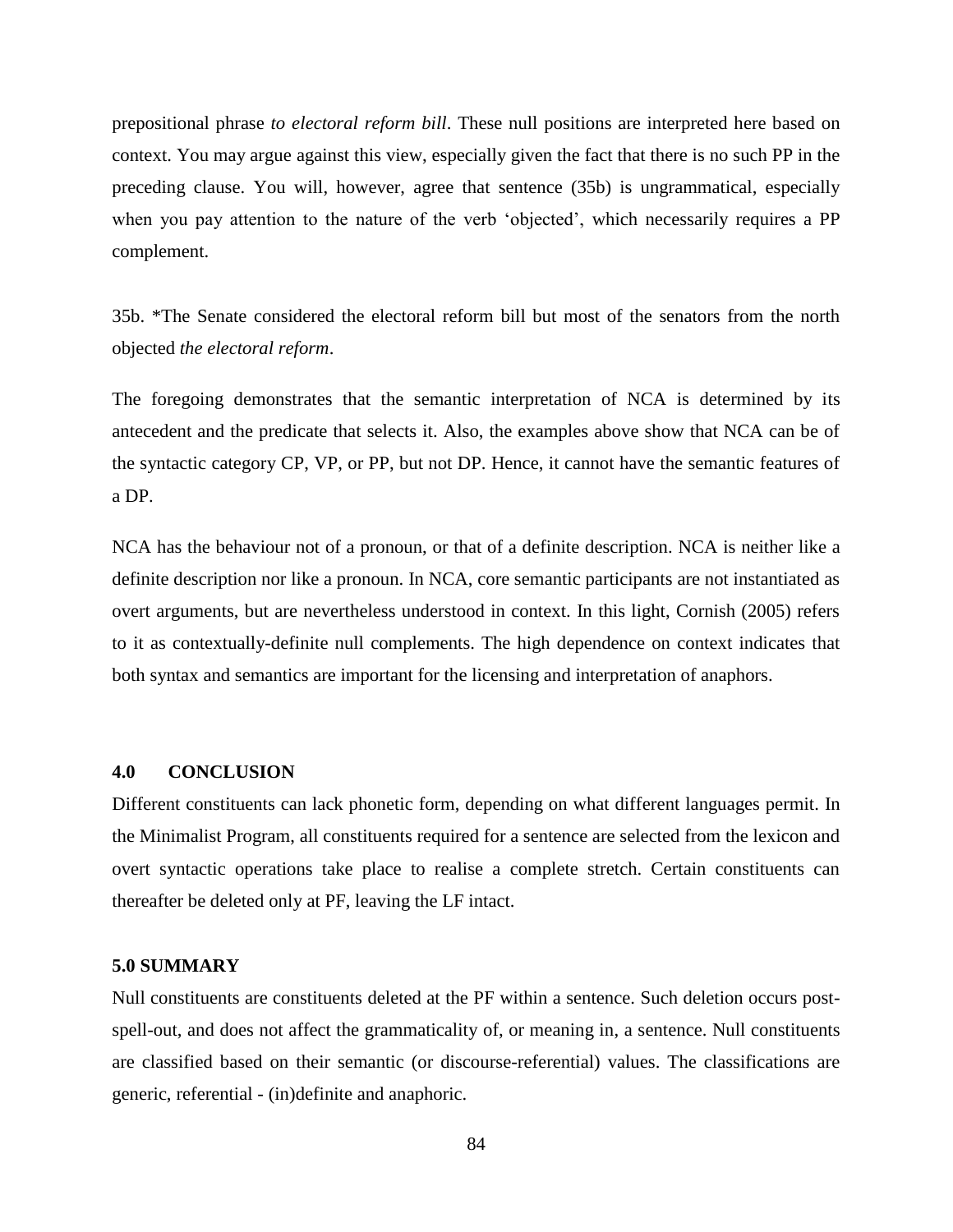# **6.0 TUTOR-MARKED ASSIGNMENT**

- 1. Do you agree that null constituents have semantic features? Justify your position on this*.*
- 2. Examine the following sentences and discuss their structures in relation to null constituents.
	- i. God bless you.
	- ii. God blesses you.
	- iii. Bless you.
- 3. What do you understand by truncated null subjects?

### **7.0 REFERENCES/FURTHER READING**

- Adegoju, A. Olaosun, I. & Japhet, A. S. (2014). *ENG 421: New trends in syntax.* Lagos, National Open University of Nigeria.
- Altamimi, M. I. (2015). Arabic pro-drop. MA Thesis. English Linguistics. Eastern Michigan University
- Dvorak, V. (2017). Generic and indefinite null objects. PhD Dissertation. Linguistics. The State University of New Jersey.
- Ernst, T. (2002). *The syntax of adjuncts*. Cambridge, Cambridge University Press.
- Junker, M., Stainton, R. & Wearing, C. (2006). The semantics and syntax of null complements. *Carleton University Cognitive Science Technical Report.*
- Lorenzetti, M. I. (2008). The null instantiation of objects as a polysemy-trigger: A study on the English verb. *Journal in English Lexicology*, 76 (9), 58-83.
- Neeleman, A. & Szendroi, K. (2005). Pro-drop and pronouns. In J. Alderete et al. (Eds.) *Formal linguistics*. Proceedings Project. (pp. 299-307). Somerville, MA, Cascadilla.
- Radford, A. (2009). *Analysing English sentences: A minimalist approach*. New York, Cambridge University Press.
- Resnik, P. (1996). Selectional constraints: An information-theoretic Model and its Computational Realization. *Cognition* 61, 127–159.
- Rizzi, L. (2004). *The structure of CP and TP.* Oxford, Oxford University Press.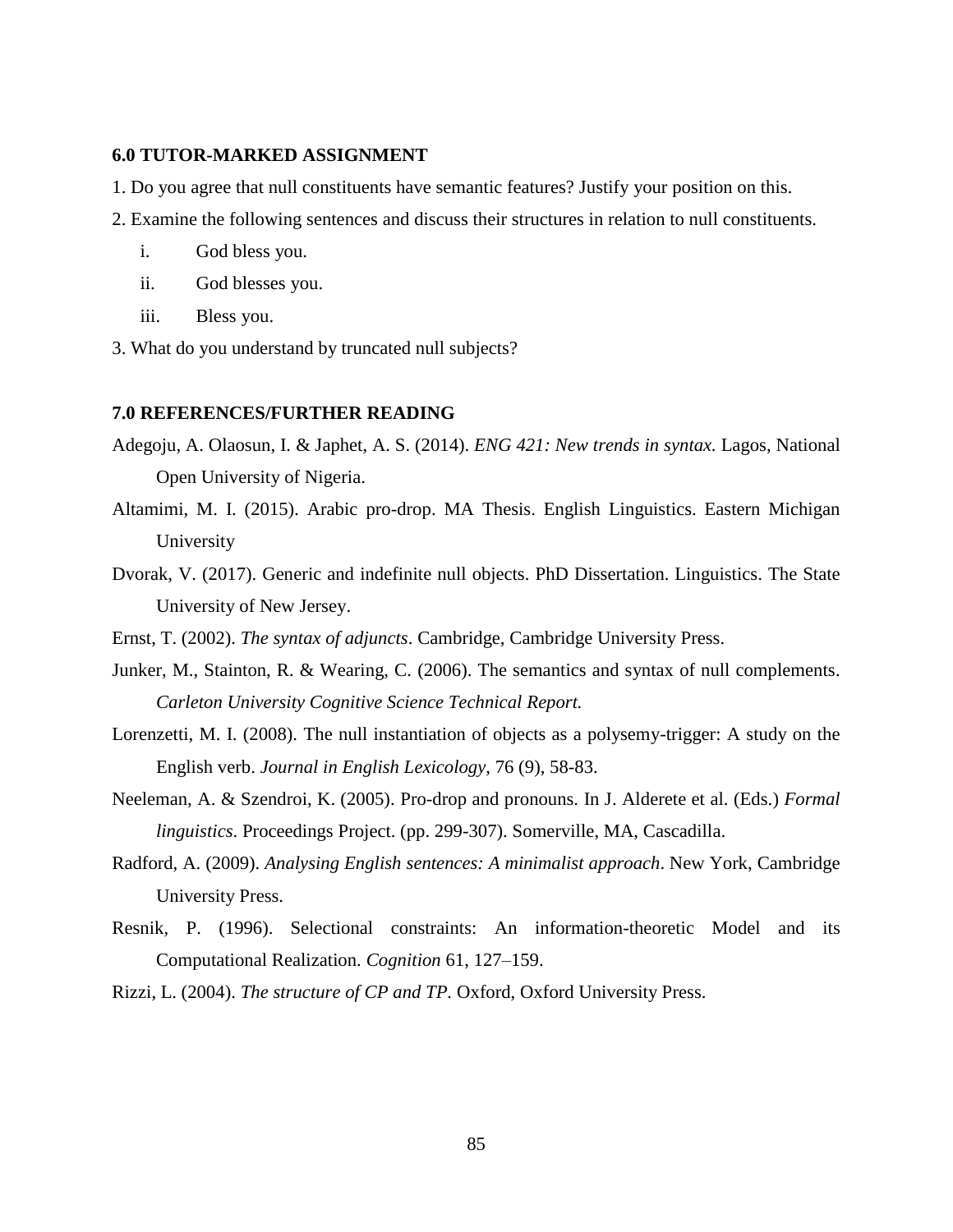# **UNIT 4 BINDING RELATIONS IN THE MINIMALIST PROGRAM**

Content

- 1.0 Introduction
- 2.0 Objectives
- 3.0 Main Content 3.1 What is Binding? 3.2 Binding Theory in the Minimalist Program
- 4.0 Conclusion
- 5.0 Summary
- 6.0 Tutor-Marked Assignment
- 7.0 References/Further Reading

# **1.0 INTRODUCTION**

Binding theory is one of the seven interacting modules of Government and Binding Theory (GB). It is a hallmark of the success of generative grammar. The sub-theory straddles the syntax– semantics interface. Chomsky's introduction of Binding Theory sought to address a central question of how to describe and explain the differences in distribution between "plain pronouns" like *he, she* and *it* (called pronominals or pronouns), reflexive pronouns like *himself, herself* and *itself* (called anaphors) and similar forms. In GB, binding is regarded as a structural constraint clearly spelt out in the three binding principles A, B and C. In this unit, you will learn how binding is treated in the Minimalist Program.

# **2.0 OBJECTIVES**

At the end of this unit, you should be able to:

- i. explain the phenomenon of binding;
- ii. discuss the place of binding theory in the Minimalist Program;
- iii. state the conditions for binding in the Minimalist Program; and
- iv. appraise the treatment of binding in the Minimalist Program.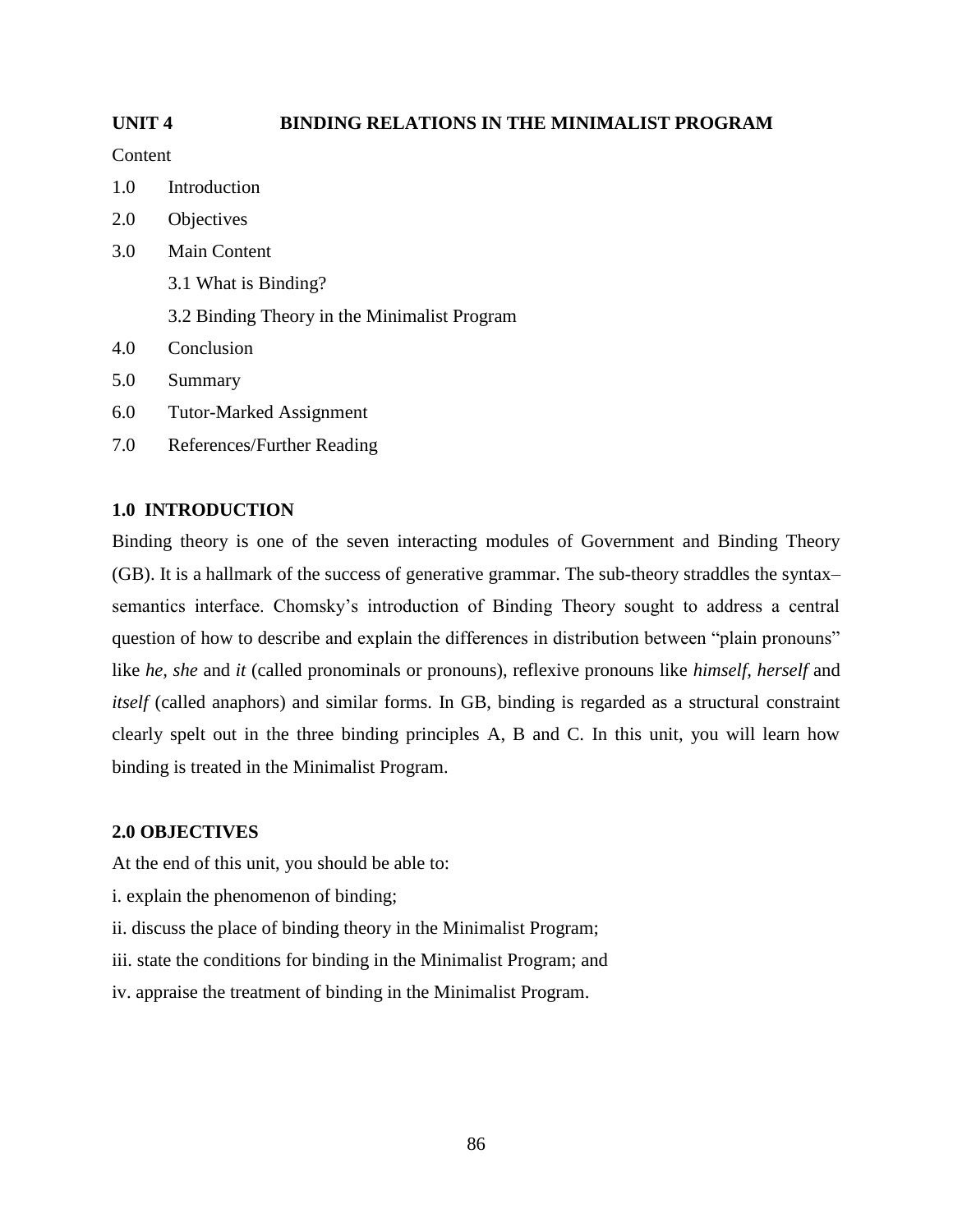### **3.0 MAIN CONTENT**

### **3.1 What is Binding?**

Binding Theory is concerned primarily with the differences in the distributions of pronominals and reflexive pronouns. We can then say that binding theory concerns syntactic restrictions on nominal reference. Binding is relevant for nominal categories only. It particularly focuses on the possible co-reference relationships between a pronoun and its antecedent (the nominal that a non-deictic pronoun depends on for its reference). This co-reference is established by means of co-indexation. In semantic building, a binder β semantically binds a DP if and only if: (a) β and DP are co-indexed; (b) β c-commands DP. (See more details about this and binding conditions in Chomsky, 1981; Lamidi, 2011). The implication of co-indexation condition here is that two DPs co-refer if *and only if* they are co-indexed. There is another phenomenon that has been introduced in relation to co-indexation. This phenomenon is contra-indexing (Büring, 2004; Bonato, 2006). It means lack of an index on either DP. Contra-indexing denotes a situation in which two DPs being considered for binding relations bear different denotations. Contraindexing indicates non-coreference. Contra-indexing between two DPs means that they are not required to be co-referential. Let us quickly illustrate the two phenomena of co-indexing and contra-indexing.

1a. Since [*DP* my sister]<sup>j</sup> left this country, she<sup>j</sup> has not called me.

b. Since [*DP* my sister]<sup>j</sup> left this country, she<sup>k</sup> has not called me.

c. \*She<sub>i</sub> has not called me since  $[p \, p \, m \, v \, s]$  is left this country.

In (1a), the DP *my sister* is co-indexed with the pronoun *she*. Hence, binding relationship exists between the two DPs. We can say that *she* is co-referential with *my sister,* and thus the pronoun is bound by *my sister*. The kind of co-indexation found in (1a) is not found in (1b). Thus, *my sister* and *she* are not co-referential, and there is no binding relationship between the two. By implication, the referent of the pronoun *she* is not found within the sentence*. She* can only be another person, other than *my sister*. You are already familiar with the use of asterisks in syntax discussion (as used in 1c) as an indication of ungrammaticality. You may wonder why such sentence is considered ungrammatical. Just like we see in (1a), the pronoun *she* and *my sister* are co-indexed, indicating that they have the same reference. However, the ungrammaticality of the sentence is informed by the location of the bound element in the string. A binder should occur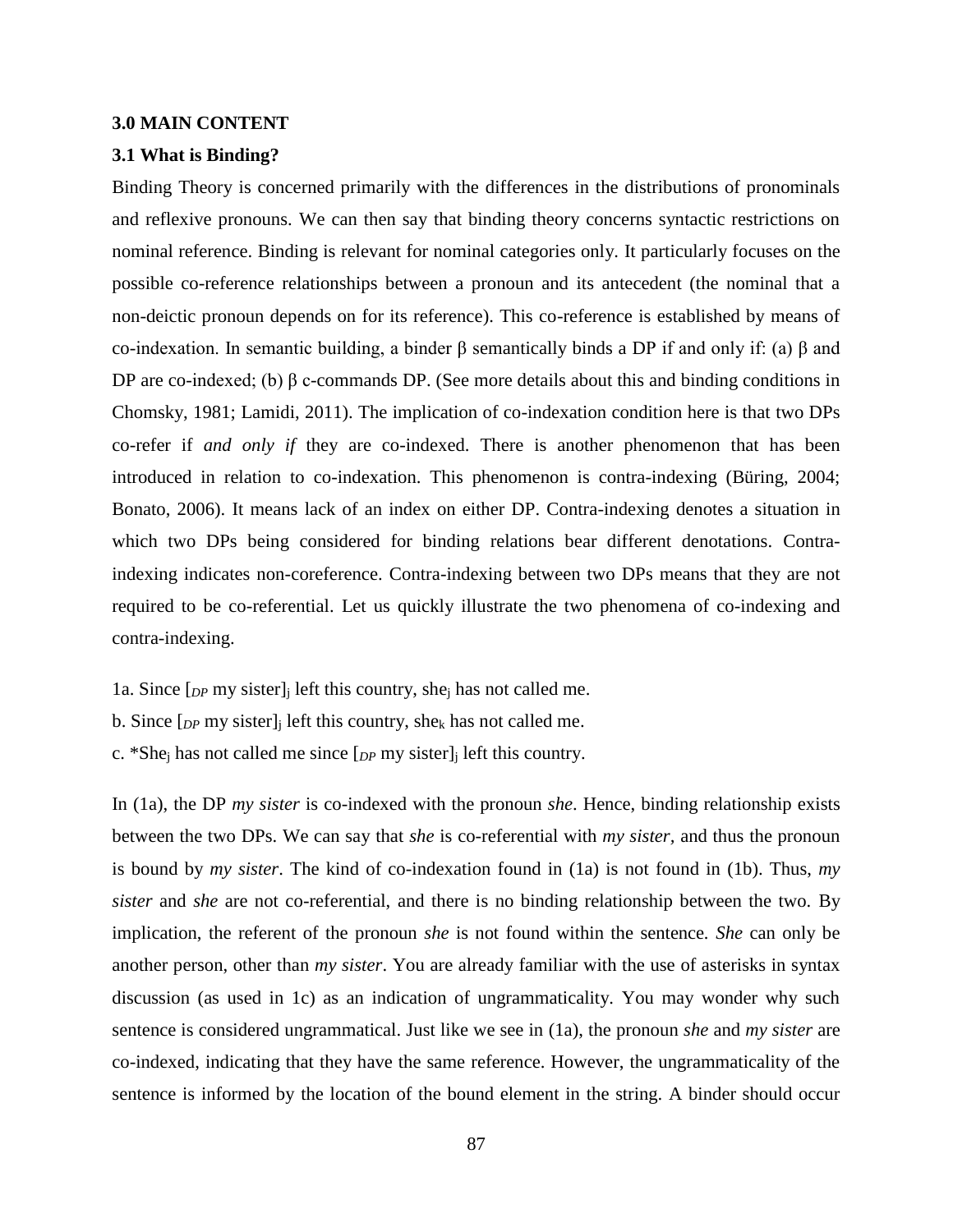leftwards to the bound element, where the binder will have to be at least a node up (the syntactic) tree from the pronoun (Jacobson, 2003). (You may also see Cecchetto, 2004; Rizzi, 2011; Heck & Muller, 2016 and Belleti, 2018 on locality condition/locality constraint). Since this is not the case in (1c), the sentence is adjudged to be ungrammatical. Let us contrast (1c) with (1d) (below).

1d. She<sub>i</sub> has not called me since  $[p_P \, my\, sister]_k$  left this country.

Now in (1d), *she* and *my sister* are not co-indexed. Therefore, they do not refer to the same entity. The sentence is grammatical. We can formalise the interpretations of sentences (1a-d) as  $(2)$ :

- 2a. she  $=$  my sister
- b. she  $\neq$  my sister
- c.  $*$ she = my sister
- d. she  $\neq$  my sister

Another point to note from the above discussion is that binding has to do with logically possible co-reference relations that may exist between two DPs in a given sentence. According to Büring (2004), there are three logically possible co-reference relations which two DPs in a sentence can show: (i) obligatory co-reference, (ii) obligatory non-co-reference, and (iii) optional coreference, and only one of such relations is possible at a time. The examples below illustrate these relations.

- 3a. Adesola<sup>j</sup> loves herselfj.
- b. She<sub>i</sub> adores Adesola<sub>k</sub>'s teachers.
- c. Adesola<sup>j</sup> adores her<sup>j</sup> teachers.
- d. Adesola<sub>i</sub> adores her<sub>k</sub> teachers.

Sentence (3a) illustrates obligatory co-reference. In (3b), the pronoun *She* and Spec-DP *Adesola* are not co-indexed. Hence, co-referentiality does not hold between these two nominal entities. Of course, such co-reference relation is not expected, else the structure will be ungrammatical (as shown in (3g) below). Thus, (3b) illustrates obligatory non-co-reference. Sentences (3c) and (3d) show optional co-reference. This means that the reference of *her* may be *Adesola* (as seen in 3c)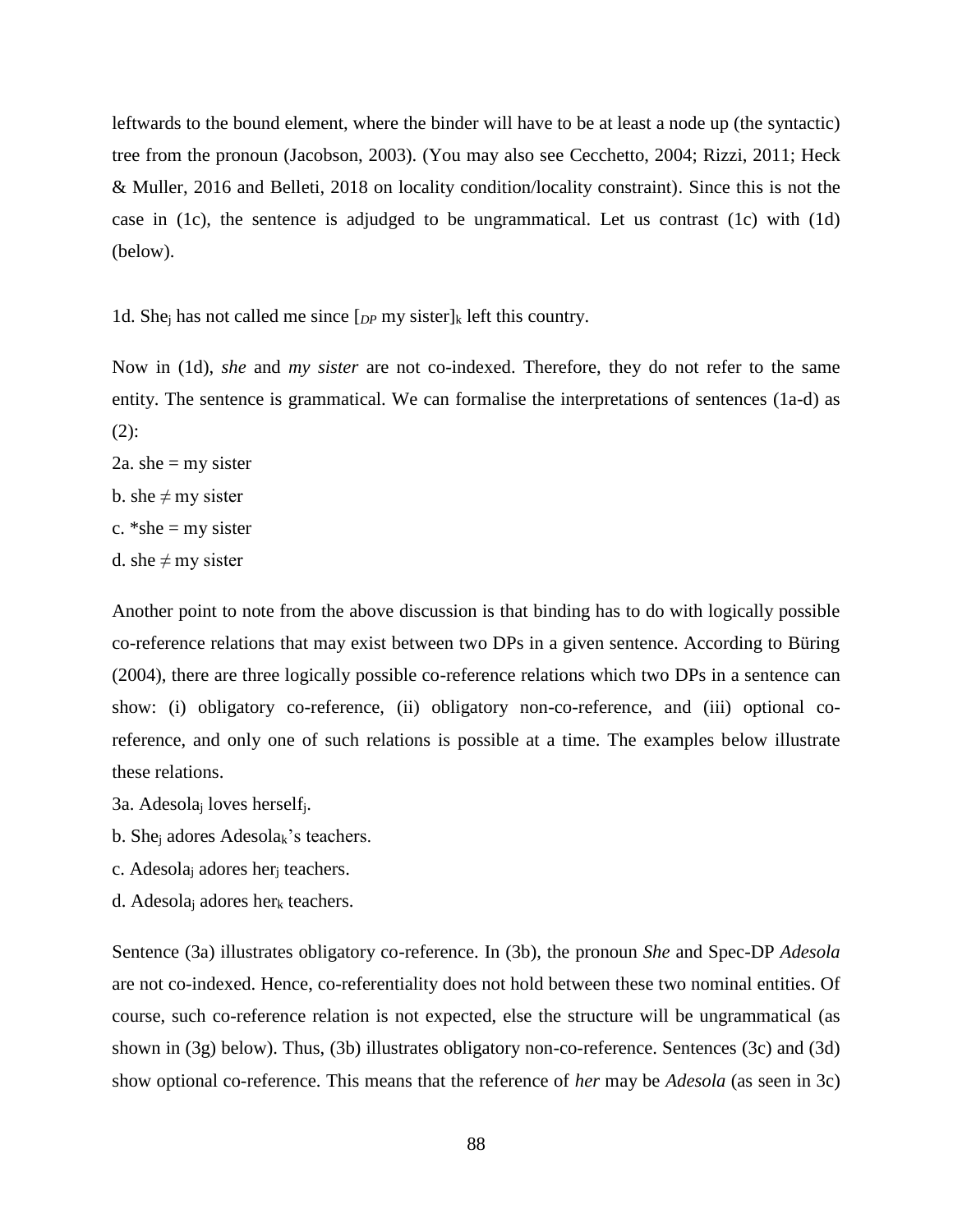and it may not be, such that it refers to another entity outside the sentence (3d). In interpreting (3c), it implies that *her* refers to *Adesola*, and thus (3d) can be read as:

3e. Adesola<sup>j</sup> adores Adesola's<sup>j</sup> teachers.

Meanwhile, (3d) does not share this reading. Rather it could be read as: 3f. Adesola<sub>i</sub> adores Ibidunni's<sub>k</sub> teachers. (where Ibidunni is also female)

It should be noted that any reading (indicated by means of co-indexation) of (3a) and (3b) contrary to what we have discussed above will only yield anomalous representations of the sentences as respectively given in (3g) and (3h) below.

3g. \*Adesola<sub>j</sub> loves herself<sub>k</sub>.

3h. \*She<sup>j</sup> adores Adesolaj's teachers.

The ungrammaticality of (3g) and (3h) above underscores the obligatory co-reference and the obligatory non-co-reference that characterise (3a) and (3b) versions of the sentences, respectively.

### **3.2 Binding Theory in the Minimalist Program**

In this sub-section, we focus on the place of binding theory in relation to semantics within the Minimalist Program (MP). The first point we should mention here is that Binding Theory which exists as an independent module of GB is eliminated in MP, or at best, it is reduced to chain formation. In the GB framework, the binding theory requires reference to D-structure, Sstructure, and LF. Since these interfaces have been eliminated in MP, it implies that binding is reduced to the LF interface. Thus, binding relations are considered largely as semantic components rather than structural constraints.

As part of efforts to eliminate the complexities evident in earlier models of generative grammar, Chomsky (1993, p.43) states a very simple interpretive version of Binding Theory thus:

A. If alpha is an anaphor, interpret it as co-referential with a c-commanding phrase in D.

B. If alpha is a pronominal, interpret it as disjoint from every c-commanding phrase in D.

C. If alpha is an R-expression, interpret it as disjoint from every c-commanding phrase.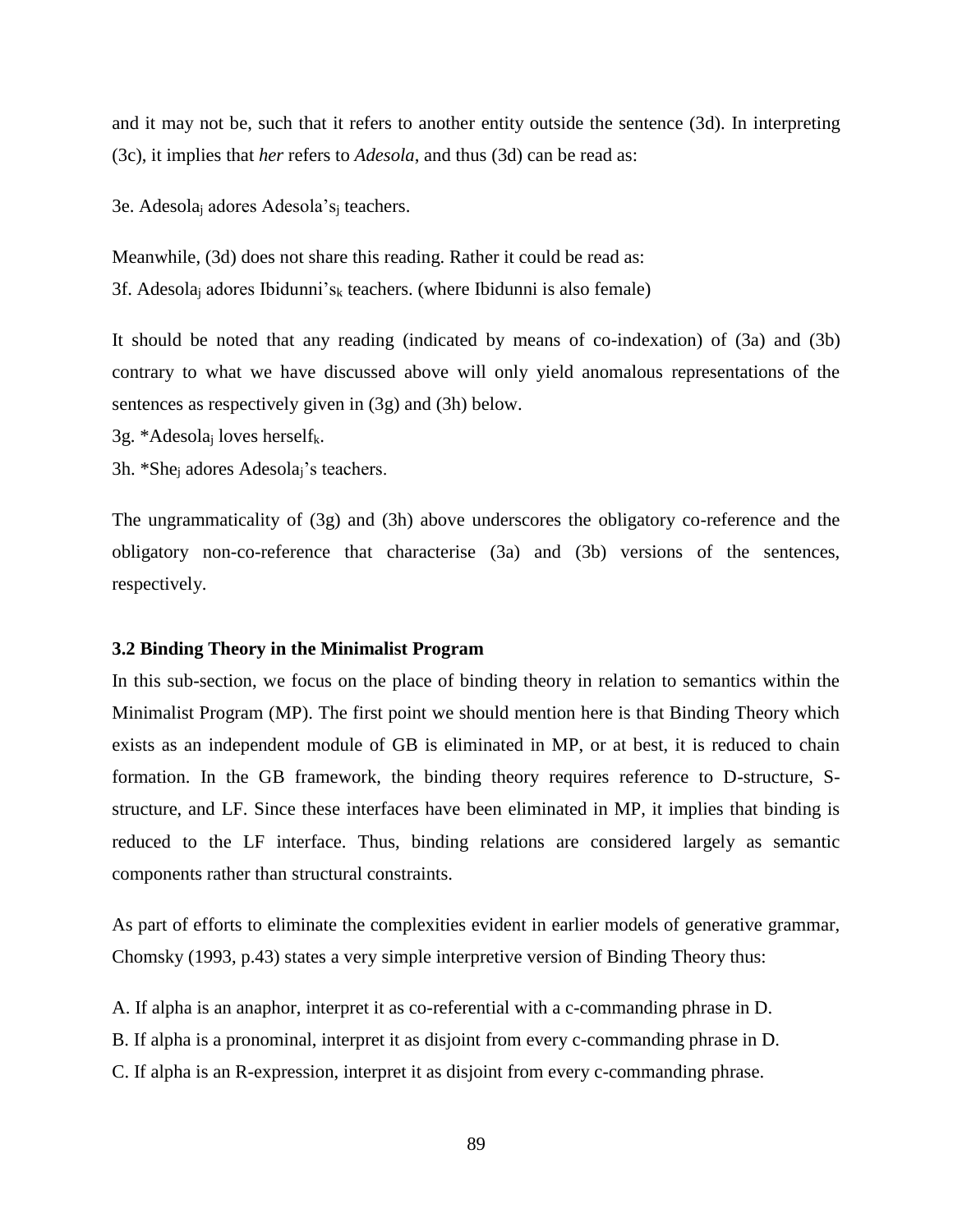You may wonder: How does this version differ from the version of binding principles A, B and C contained in GB? The difference, as also indicated by Al-Momani (2015), is in the fact that in the GB version, binding principles are conditions on representations; whereas, in the MP version, binding involves interpretive procedures that assign certain interpretive relations among DPs and are, by nature, derivational.

Most reviews on these conditions have interpreted Chomsky's *D* in the above conditions as relevant local domain. The above assertions indicate that binding is not a structural component but strictly semantic/interpretative. This thinking is also possible if we consider the fact that the notions of government (which is central in the government and binding model) and governing category have been eliminated. Thus, binding theory is reduced to "interpretive" mechanisms, which are not syntactic in nature. In the Minimalist Program, interpretive mechanisms operate at the conceptual-intentional interface (that is, LF level). Hence, binding should only hold at LF. Butler, Keenan and Mattausch (2006) aver that they arise as relations that are established with an interpretation. Thus, binding relations are fundamentally semantic in nature.

Let us quickly examine the implication of Chomsky's postulations stated above. An anaphor has some uninterpretable  $\varphi$  -features concerning its reference, which must be checked in the domain of a Phase by a c-commanding element. The features determine the referential relation between an anaphor and its antecedent. (Phase is a notion introduced in MP to refer to a limited workplace in which selection of a subset of Lexical Arrays and its derivation should take place).

4a. Tunde understands why  $[<sub>TP</sub> Mr Ajibola<sub>i</sub> prasied himself<sub>i</sub> in the presence of his classmates.]$ b. \*Tunde<sub>i</sub> understands why Mr Ajibola<sub>i</sub> praised himself<sub>i</sub> in the presence of his classmates.

Following Chomsky's first condition above, 'himself' is interpreted as co-referential with the subject DP. The anaphor *himself* is interpreted as *Mr Ajibola*. The local domain for the anaphor *himself* is the TP. Therefore, the TP is the Binding Phase. In this binding phase, the DP *Mr Ajibola*, which c-commands the anaphor, has a set of gender (male), person (third) and number (singular) features identical to those of the anaphor. Therefore, the DP checks the anaphoric feature of the anaphor; consequently, the anaphor is interpreted as being identical to *Mr Ajibola* in this sentence. Any other interpretation, as contained in (4b) is unwarranted, at least in English. This is so because *Tunde* is not in the local domain of the anaphor *himself*. Hence, *himself* cannot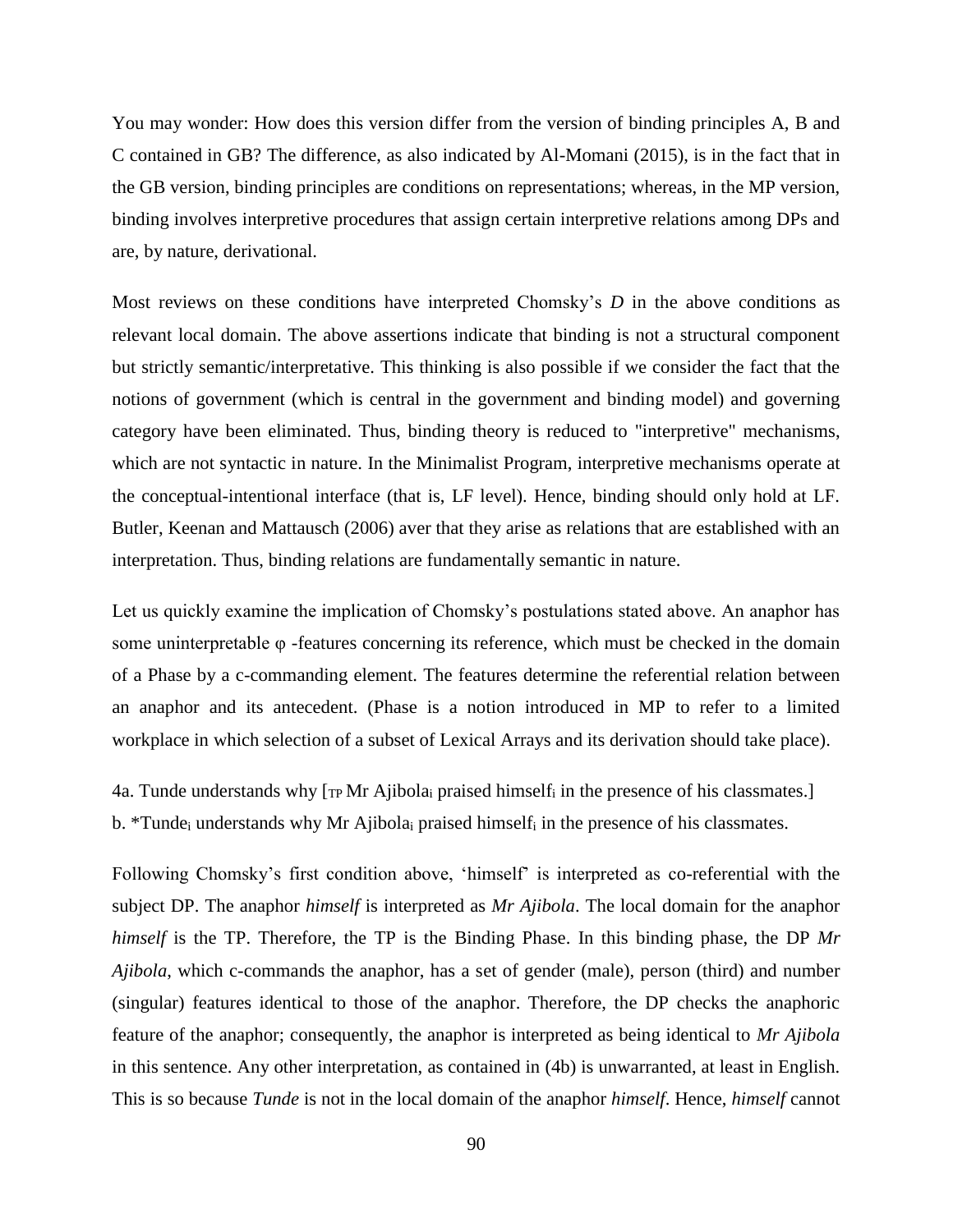be interpreted as co-referential with *Tunde*. We can further illustrate this by considering structure (5a) (below) in which there is no DP which c-commands the anaphor.

5a. \*Mr Ajibolai's sister enjoyed himselfi at the party.

b. \*Mr Ajibola's sister<sub>i</sub> enjoyed himself<sub>i</sub> at the party.

c. Mr Ajibola's sister<sub>i</sub> enjoyed herself<sub>i</sub> at the party.

In (5a), *Mr Ajibola*, which is the Spec-DP, does not c-command the anaphor *himself*. Since the ccommanding relation is necessary for checking, the *Mr Ajibola* cannot bear the checking relation with the anaphor. Hence, the uninterpretable φ-feature of *himself* is left unchecked (resulting in the ungrammaticality of the sentence). In the light of Chomsky's first condition, (5b) imposes coreferentiality between *Mr Ajibola's sister* and *himself*, such that the anaphor *himself* is interpreted as the DP *Mr Ajibola's sister*. This kind of co-referentiality is not acceptable because the anaphor does not bear φ-features identical to those of the DP.

In the previous sentences, the focus was on anaphors. Let us consider some pronominals, starting with a sentence Heinart (2002) gave but which he failed to explain in relation to Chomsky's interpretation of binding in the Minimalist Program.

6a. \*John<sub>i</sub> wondered [which picture of Bill<sub>i</sub>] he<sub>i</sub> saw [ $_{\text{copy}}$ Bill].

b. John<sub>j</sub> wondered [which picture of Bill<sub>i</sub>] he<sub>j</sub> saw [<sub>copy</sub>John]. (Heinart, 2002, p. 5)

Note that the *Bill* and *John* at the right end of the sentences are copies. (Recall copy theory of movement which replaces the GB trace). Also, the copies are not our focus. We are discussing binding. Hence, we are concerned with the pronominal *he* in the two versions of the same sentence.

There are two names in the above sentences. Which of these two names do you think the pronoun *he* refers to? Example (6a) shows that the reference of *he* is *Bill*. Do you agree with this? Try to read it this way:

6c. \*John<sub>i</sub> wondered [which picture of Bill] Bill saw  $\begin{bmatrix} \text{copyBill} \end{bmatrix}$ .

Certainly, this reading is awkward. Hence, (6a) is ungrammatical; it also lacks logical relations of DPs. On the other hand, you can easily read (6b) as: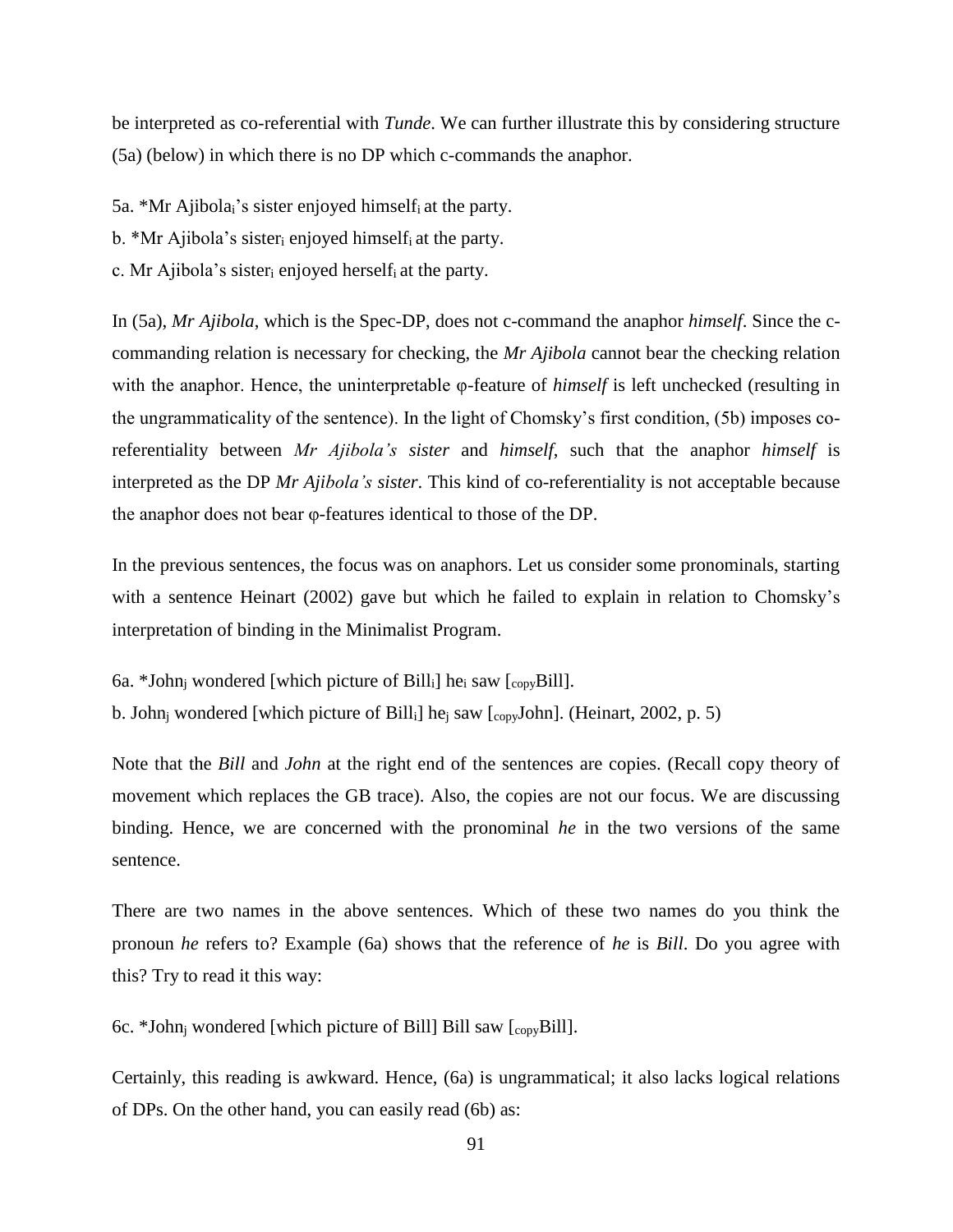6d. John<sub>i</sub> wondered [which picture of Bill<sub>i</sub>] John<sub>i</sub> saw  $[_{\text{copy}}$ John].

With (6d), it is clear that *he* in (6b) refers to *John*, and not *Bill*. Thus, the pronoun *he* (as required by Chomsky's condition) is interpreted as co-referential with *John*.

7. \*She<sup>k</sup> said that Mrs Ajayi<sup>k</sup> won an award.

The interpretation of (7) above (as shown by the co-indexation) is that *she* and *Mrs Ajayi* are coreferential and should be seen as logically the same entity. This is not true. *She* can only have a referent outside of that sentence. Also, *Mrs Ajayi* is an R-expression and so it does not require an interpretation.

So far, our discussion has made co-indexation and co-referentiality central concepts in binding, especially in the Minimalist Program. In previous models of Transformational Generative Grammar (GB especially), binding is discussed from the perspective of head-complement (or binder-bindee) relationship, which only exists under government relation. In MP, binding is largely a function of co-indexation, where co-indexation is a symmetric relation: if A is coindexed with B, then B is co-indexed with A. In this light, rather than see *himself* as (structurally) bound by *Mr Ajibola's sister* (thereby suggesting *Mr Ajibola's sister* as a head), we have to say that *himself* (2c) is co-indexed with *Mr Ajibola's sister* and *Mr Ajibola's sister*is co-indexed with *herself*.

#### **4.0 CONCLUSION**

Linear order plays a role in binding relations. In most cases, a pronoun follows its antecedent, and in many cases, the co-referential reading is impossible if the pronoun precedes its antecedent. The treatment of binding in MP is a form of the relegation of the binding theory to the C-I interface (LF).

### **5.0 SUMMARY**

In binding relations, co-indexing and contra-indexing are central concepts. These two may be regarded as systems of implementation of restrictions on co-reference relations. DPs (particularly nouns, pronouns and anaphors with their antecedents) are co-indexed to account for the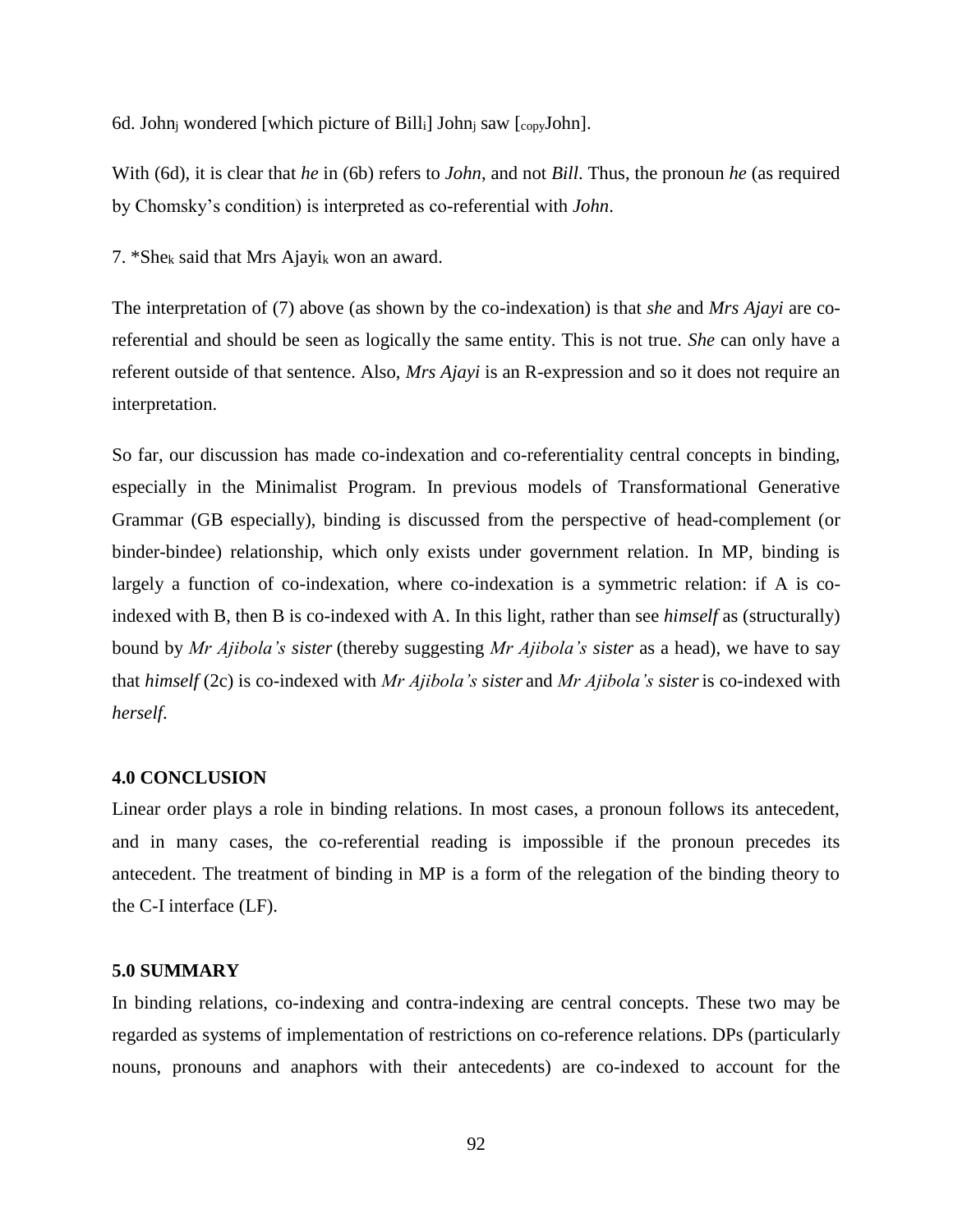grammatically determined co-reference between them. Contra-indexing accounts for the grammatically determined non-co-reference between nouns and pronouns.

### **6.0 TUTOR-MARKED ASSIGNMENT**

1. What is binding?

2. Explain binding relations, illustrating the different possible binding relations that can exist among DPs.

3. How is the treatment of binding in GB different from that of MP?

4. Do you think MP adequately takes care of binding? Justify your claim.

### **7.0 REFERENCES/FURTHER READING**

- Al-Momani, I. M. (2015). Disjoint reference in modern standard Arabic. *International Journal of Applied Linguistics & English Literature*. 4 (4), 256-267.
- Belleti, A. (2018) *Locality in syntax*. Available at [https://doi.org/10.1093/acrefore/9780199384655.013.318.he.](https://doi.org/10.1093/acrefore/9780199384655.013.318.he)
- Bonato, R. (2018). An integrated computational approach to Binding Theory. PhD Thesis. Computer Science. University of Science and Technology, Verona.
- Büring, D. (2004). *Binding Theory*. Cambridge: Cambridge University Press.
- Butler, A. Keenan, E. & Mattausch, J. (Eds.) (2006) *Semantic approaches to Binding Theory*. Dordrecht: Springer.
- Cecchetto, C. (2004). Explaining the locality conditions of QR. Consequences for the Theory of Phases, *Natural Language Semantics* 12(4), 345-397.
- Chomsky, N. (1981). *Lectures on Government and Binding: The Pisa lectures*. Dordrecht, Foris.
- Chomsky, N. (1993). A minimalist program for linguistic theory. In *The View from Building 20,* Kenneth Hale and Samuel Keyser (Eds.), (pp.1-52). Cambridge, MA, MIT Press.
- Heck, F. and Muller, G. (2016) Deriving locality constraints in the Minimalist Program: The state of the art. Available at. https://home.uni-leipzig.de/muellerg/c12.pdf.
- Heinat, F. (2002) Binding Condition C and derivation by phase. Available at https:// sol.lu.se/fileadmin/media/forskning/workingpapers/engelska/vol02/Fredrik.pdf.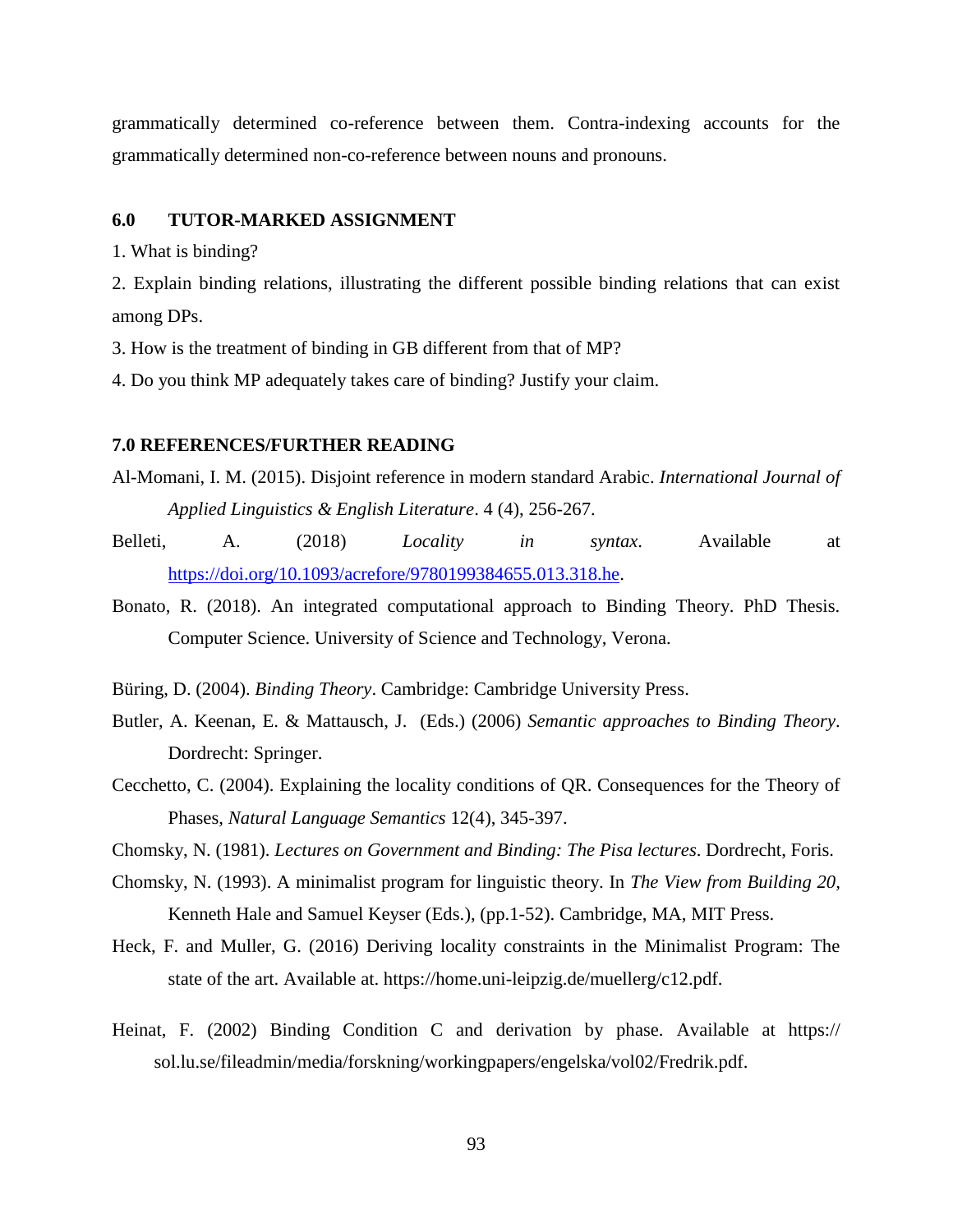- Jacobson, P. (2003) Binding without pronouns (and pronouns without bindpng). In R. Oehrle and G-J. Kruiff (Eds.), *Binding and resource sensitivity.* (pp. 57-96). Boston, Kluwer Academic Press.
- Lamidi, M.T. (2011) *ENG 403 Studies in English syntax*. Lecture Notes. University of Ibadan Distant Learning Centre.
- Rizzi, L., (2011). Minimality. In Boeckx, C. (Ed.), *The Oxford handbook of linguistic minimalism.* (pp. 220—238). Oxford University Press, Oxford, New York.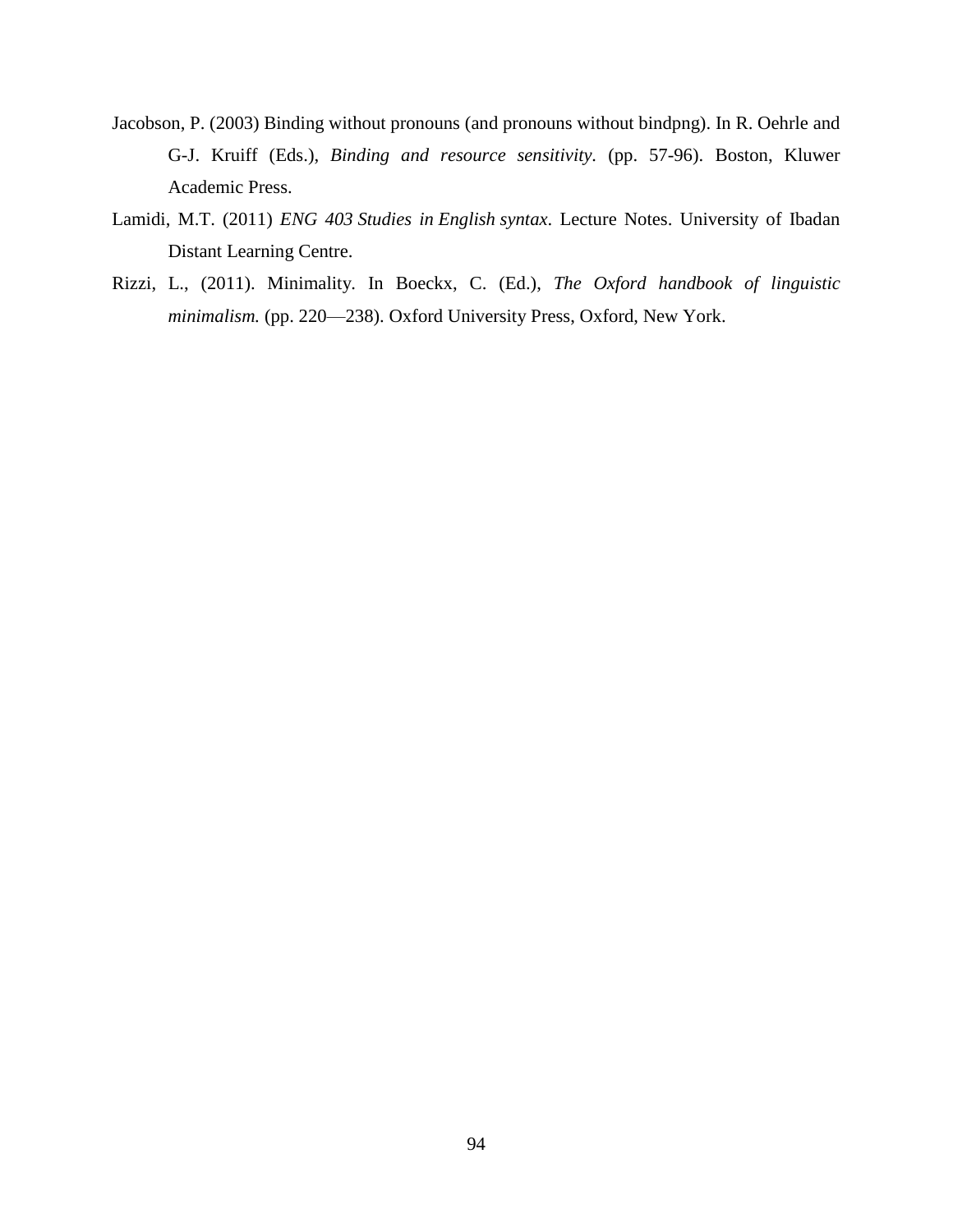# **MODULE 4 SCOPE IN SYNTAX AND SEMANTICS**

Ambiguity is a common feature in natural language use. Although language users attempt to avoid it, there are cases where speakers may not be successful at the effort. As such, ambiguity constitutes a problem in communication. Ambiguities can be addressed by resolving the scope of the interacting syntactic elements. This module therefore focuses on scope and scope-bearing elements, demonstrating how central it is to both syntax and semantics as sub-fields of linguistics.

| <b>Units</b> | <b>Topics</b>                                   |
|--------------|-------------------------------------------------|
| 1            | <b>Scope and Anaphora in Minimalist Program</b> |
| $\mathbf 2$  | <b>Scope Ambiguity</b>                          |
| 3            | <b>Semantic Scope of Determiner Phrases</b>     |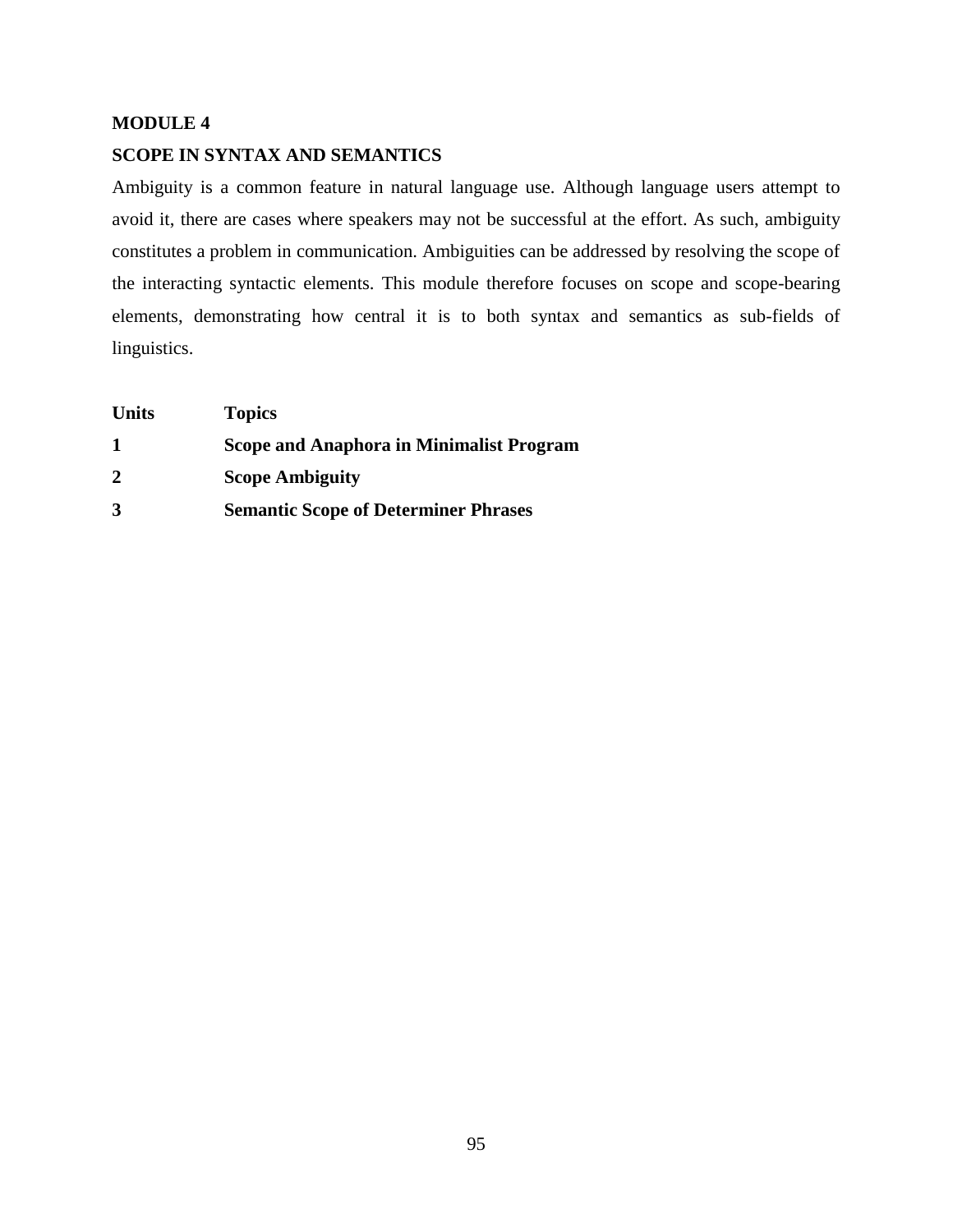# **UNIT 1 SCOPE AND ANAPHORA IN THE MINIMALIST PROGRAM**

**Content** 

- 1.0 Introduction
- 2.0 Objectives
- 3.0 Main Content
	- 3.1 What is anaphora?
	- 3.2 What is Scope?
	- 3.3 Garden-Path Structures
- 4.0 Conclusion
- 5.0 Summary
- 6.0 Tutor-Marked Assignment
- 7.0 References/Further Reading

# **1.0 INTRODUCTION**

Scope and anaphora are crucial phenomena in linguistics. These two phenomena are important because they bear relevance to meaning-making in sentences. There are linguistic elements that bear scope; they are called scope-bearing elements. Scope-bearing elements have continued to attract linguists' attention because they offer interesting insights into how linguistic meanings can be understood in sentences. For instance, linguists working on children's language acquisition in recent times have been investigating children's comprehension of sentences containing multiple scope-bearing elements. Some of them (like Moscati, 2012) have claimed that such sentences pose problems in that children need to relate a single sentence to two distinct logical representations. In this unit, the concepts of anaphora, scope and scope ambiguity are discussed. In the discussion you will learn how meaning can be derived from sentences.

## **2.0 OBJECTIVES**

At the end of this unit, you should be able to:

- i. define anaphora and scope;
- ii. identify scope-bearing elements; and
- iii. account for possible interpretations of ambiguous sentences.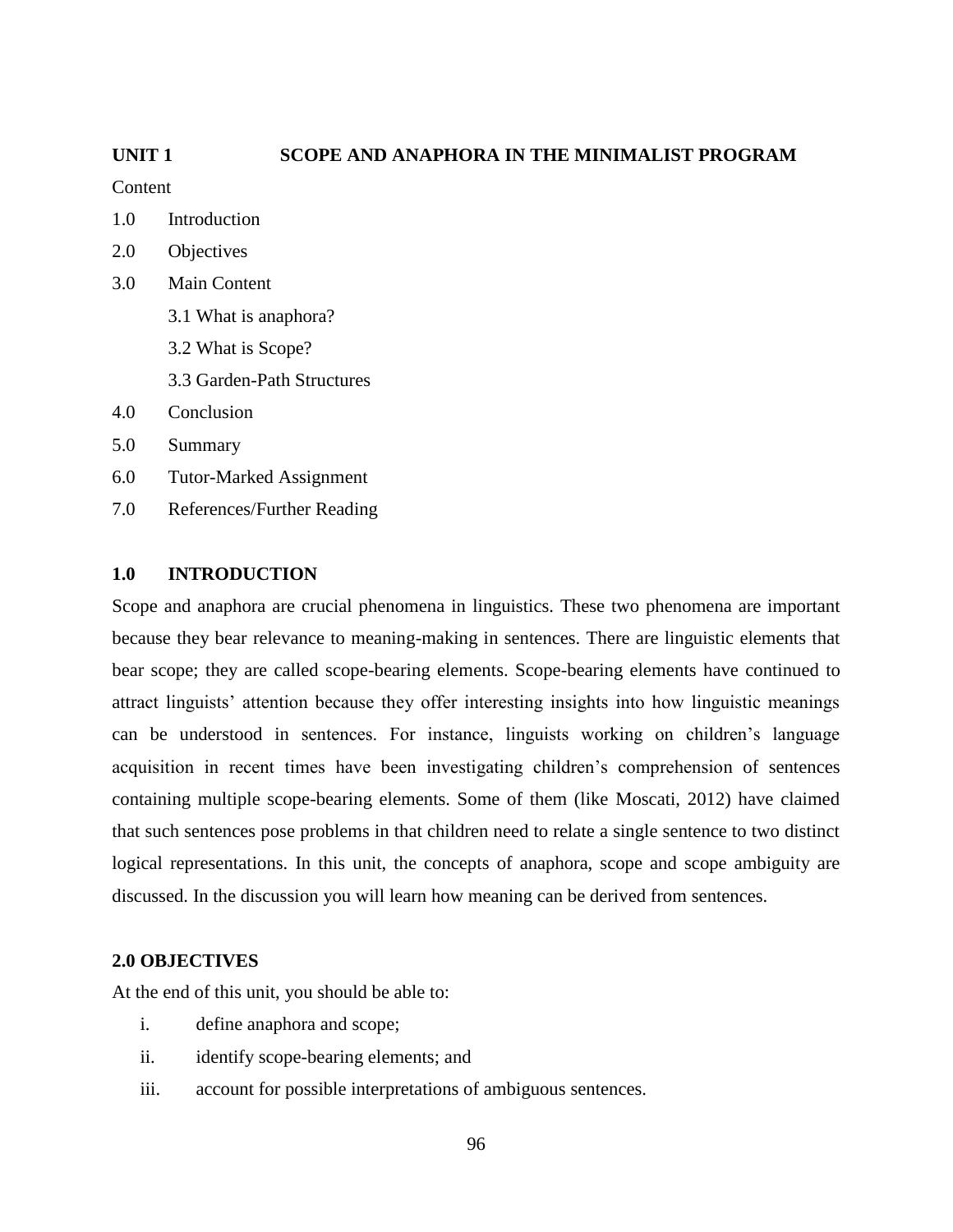#### **3.0 MAIN CONTENT**

#### **3.1 What is anaphora?**

Anaphora is the use of an expression that depends specifically upon an antecedent expression for interpretation. Generally, anaphora binds different syntactic elements together in a sentence. In generative grammar, anaphors are reflexive and reciprocal pronouns, and they are said to have anaphoric relations with nominals. Anaphoric relation is typically said to hold whenever the semantic value of a linguistic form is related to the value of some previous or anticipated mentions. Thus, in anaphoric relations, there are "referentially dependent" expression (the anaphor) and "referentially independent" expression (Hinzen, 2016, p. 29). The latter serves as antecedent to the former, and the former gets its reference from the latter.

- 1a. Mrs Adekunle<sup>i</sup> loves *herself*i.
- 1b. Mrs Adekunlei, not Mr Adekunle, loves herself<sup>i</sup>
- 1c. \*Mrs Adekunle loves *themselves*.
- 1d. \*Mrs Adekunle loves *himself*.

To determine the semantic value of an anaphoric expression, we need to know what its antecedent is, and we need to know the semantic rules that determine the value of the anaphor in terms of the value of its antecedent. The semantic value can be determined by means of feature valuation. For instance, sentences (1c) and (1d) above are ungrammatical because the number feature of *themselves* (1c) is not interpretable. Also, the gender feature of *himself* (1d) in relation to that of *Mrs Adekunle* does not converge. In (1a & b), these features (number and gender) converge. Also, the anaphor *herself* is referentially dependent on *Mrs Adekunle*.

The study of anaphora involves both syntax and semantics. We need syntax to describe the distribution of anaphoric expressions and their antecedents, and we need semantics to describe how the semantic value of an anaphoric expression is determined.

### **3.2 What is Scope?**

Scope can be described as the domain in which a particular phrasal head, say the negative marker, has control over some elements in the sentence. Scope is a concept borrowed from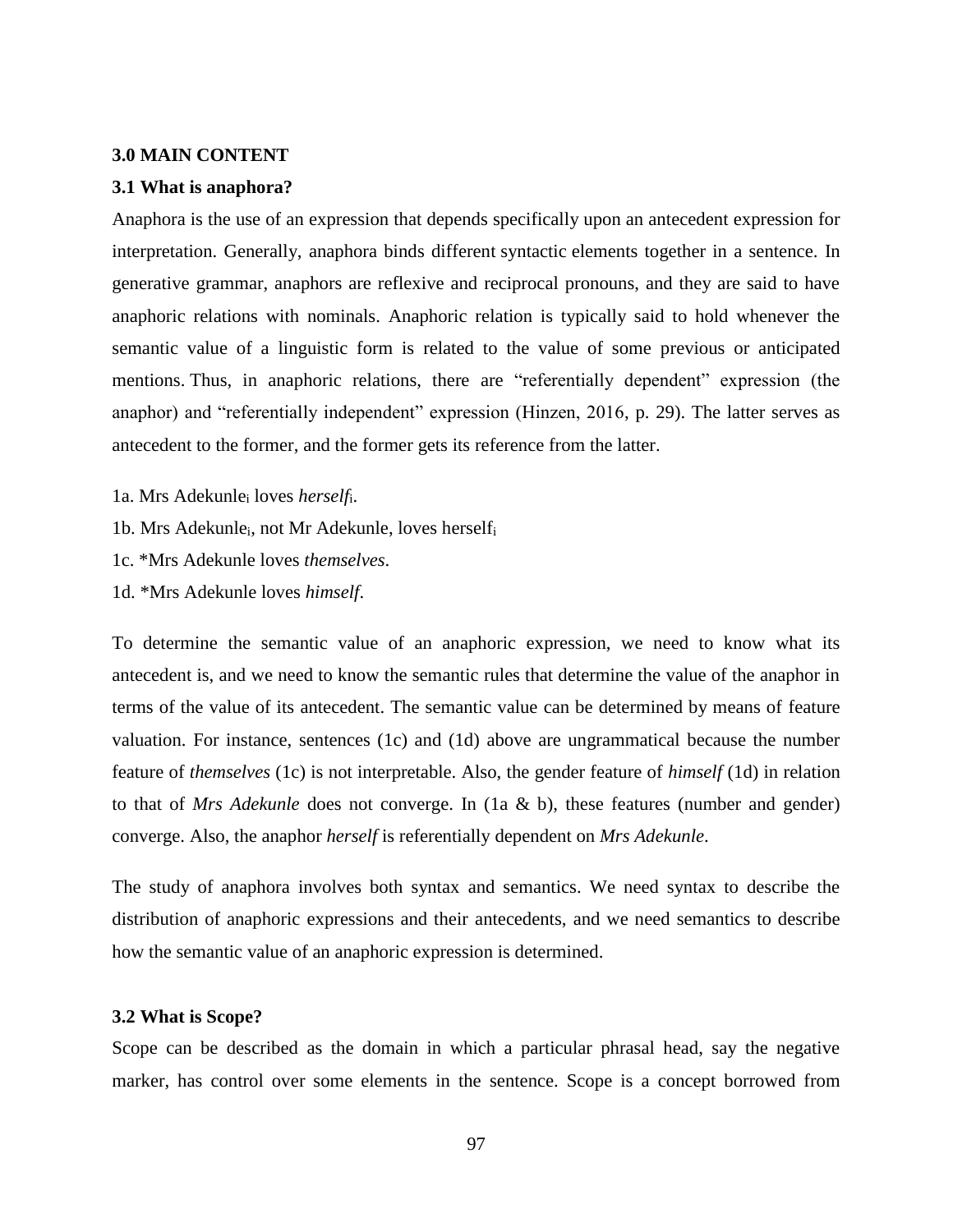symbolic logic. Usually related to quantifier, scope is the extent of the interpretation of a quantifier. The core notion of scope in natural language is the same as in logic (Szabolcsi, 2006). Pirog et al. (2017) define scope as the semantic order of operations in syntactic constructions. The phenomenon of scope originated within a field of semantics known as formal semantics, which has a major concern for the relationship between operators' syntactic positions and their semantic effects. Scope is that part of a formula to which an operator is prefixed.

In syntax, scope relates to the possible ambiguities that may arise out of the interaction of meanings of syntactic elements. It is a phenomenon in syntax and semantics that relates to precisely interpreting sentences that contain certain kinds of expression in English. Syntactic theories like the Minimalist Program posit a level of syntactic structure called logical form, in which an item's syntactic position corresponds to its semantic scope. Scope is, thus, essentially a part of the Logical Form approach (LF).

Let us start the discussion here by considering the sentences below, but before you read the explanation, pause and attempt to interpret the sentences.

- 2. Everyone prays for someone. (See similar structures in Hagstrom, 2006, p. 5)
- 3. The soldier shot the hunter with a gun.
- 4. Tolani slapped the man in that room.

Sentence (2) can be interpreted in either of two ways. First, there is an individual X, and some person Y such that prayers are said by every X for Y. In this interpretation, the indefinite pronoun *everyone* has wider scope over the indefinite pronoun *someone*. This means that each person prays for another person, though not everyone prays for the same person. The second interpretation is that there is some person X, and there is an individual Y such that X prays (in request) for Y. In this second interpretation, *someone* has wider scope over *everyone*. This means that everyone prays for the same individual. In a real-life situation, people involved in conversation in which this kind of sentence is uttered usually can choose only one out of the two interpretations.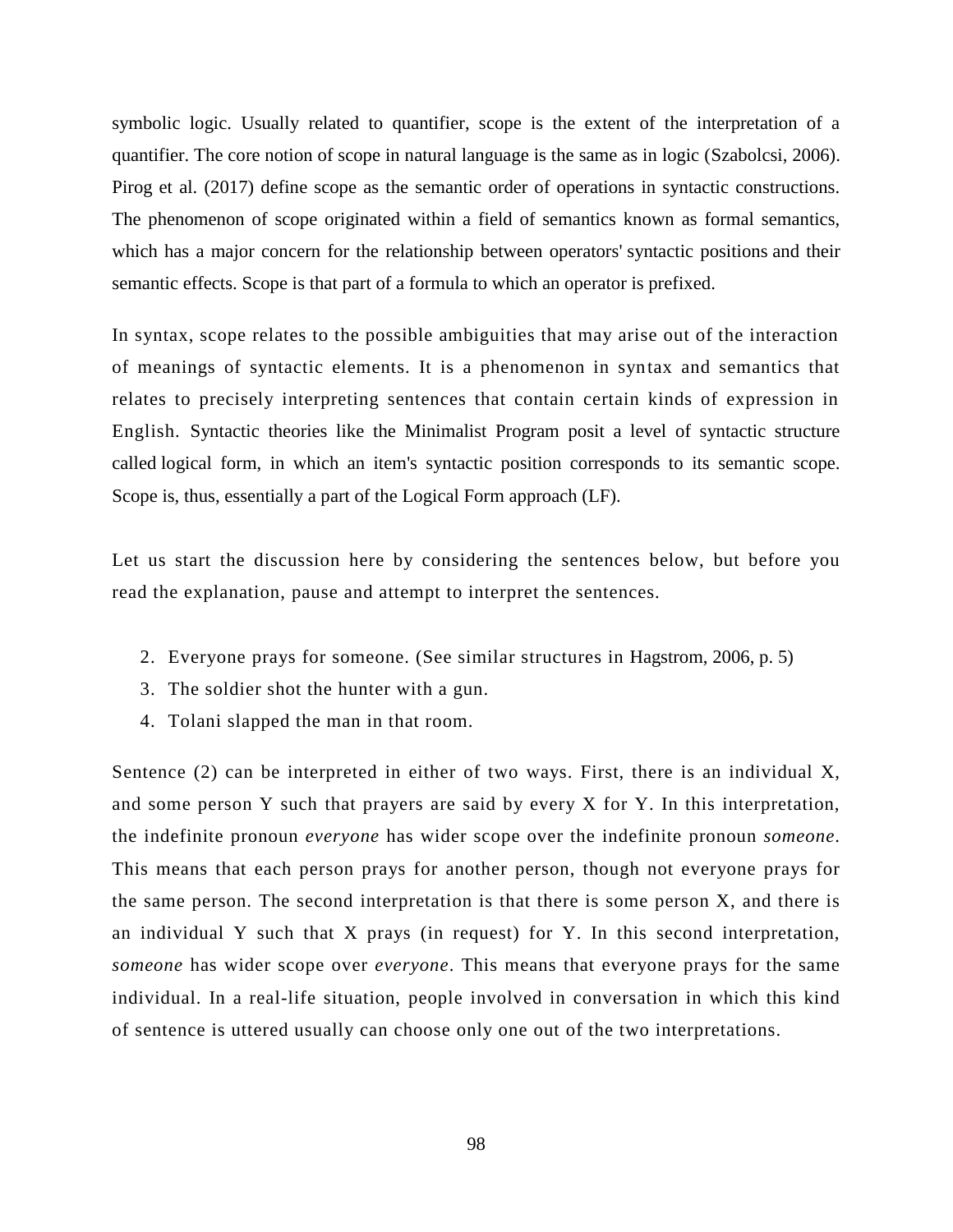Then, if you are asked to state the function of the prepositional phrase *with a gun* in sentence 3, what will you say? The tree diagrams below will guide you into answering the question.



The soldier shot [the hunter *with a gun*].



Structures (5a) and (5b) establish clearly that the sentence *The soldier shot the hunter with a gun* is ambiguous. Structure (5a) above shows that the scope of *with a gun* is defined within the DP where it is c-commanded by the noun *hunter*. Hence, it is interpreted as 'there is a hunter who has a gun', and which makes him (*the hunter*) different from any other hunter (that might have also been shot by *the soldier*). It therefore qualifies the noun *hunter*. On the other hand,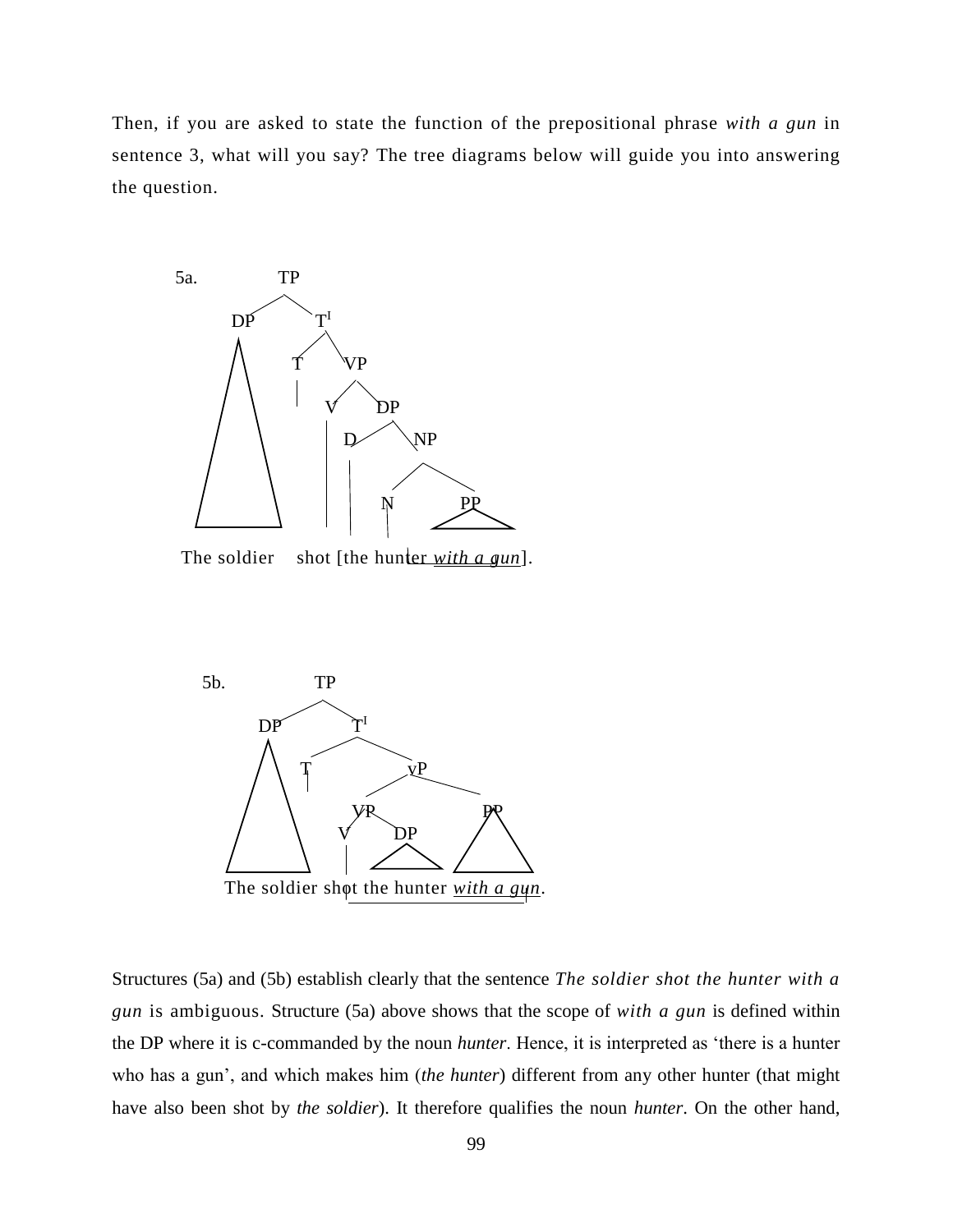structure (5b) shows that the same phrase has its scope defined by the VP (up the tree) where it is c-commanded by the verb *shot*. Its interpretation therefore shows that of instrumentation, that is, the soldier used a gun to shoot the hunter, and not any other weapon (such as arrows). By implication it is the phrase that modifies the verb *shot*.

Consider the tree diagram analyses for (4):



Tolani slapped the man [in that room].



Tolani slapped the man [in that room].

There are also two possible interpretations for sentence (4). As seen in (6a), *in that room* has its scope defined within the DP *the man…*, which c-commands the PP. The first interpretation, therefore, is that there is a particular *man* (known to the speaker and the addressee) who was slapped by *Tolani*. Thus, *in that room* qualifies the noun *man*. On the other hand, structure (6b) shows that the same phrase has its scope defined by the VP (up the tree) where it is ccommanded by the verb *shot*. Its interpretation therefore shows that of location (of the action expressed by the verb *slapped*).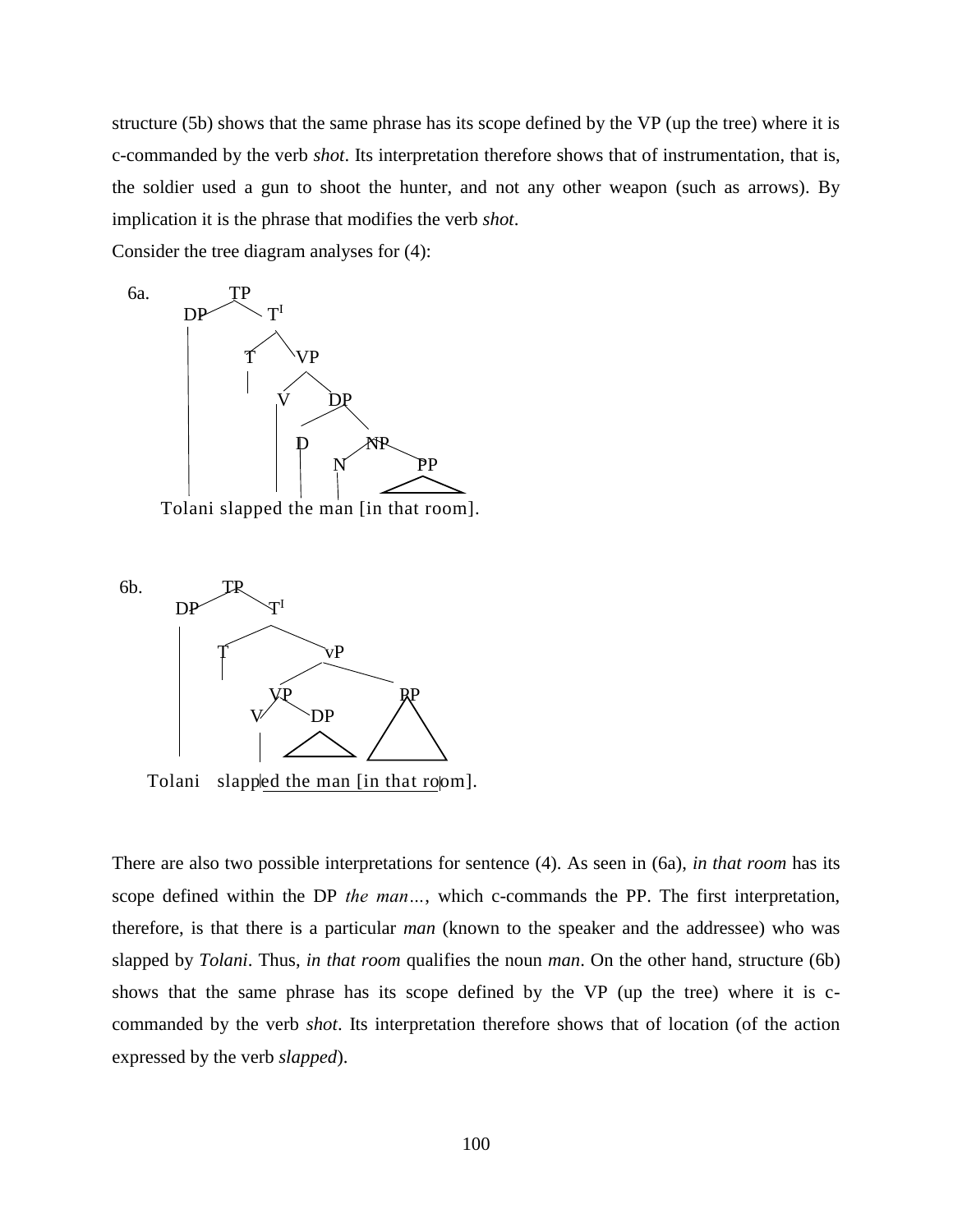Let us contrast example (4) above with example (7) below.

7a. The soldier shot the hunter *in the leg*.



The soldier shot [the hunter *in the leg*].



The only possible interpretation of (7a) is contained in (7c); the analysis as well as the interpretation as in (7b) would be unnatural and anomalous (a hunter cannot be in the leg!).

# **3.3 Garden-Path Structures**

Garden-path is a model of analysing structures. Garden-path sentences are those which when first read lead the reader to read again for re-analysis. It is usually a structure for which the reader initially assumes a meaning but quickly changes his or her mind after getting to a point in the sentence, which causes the reader to re-read the sentence. Garden-path sentences also have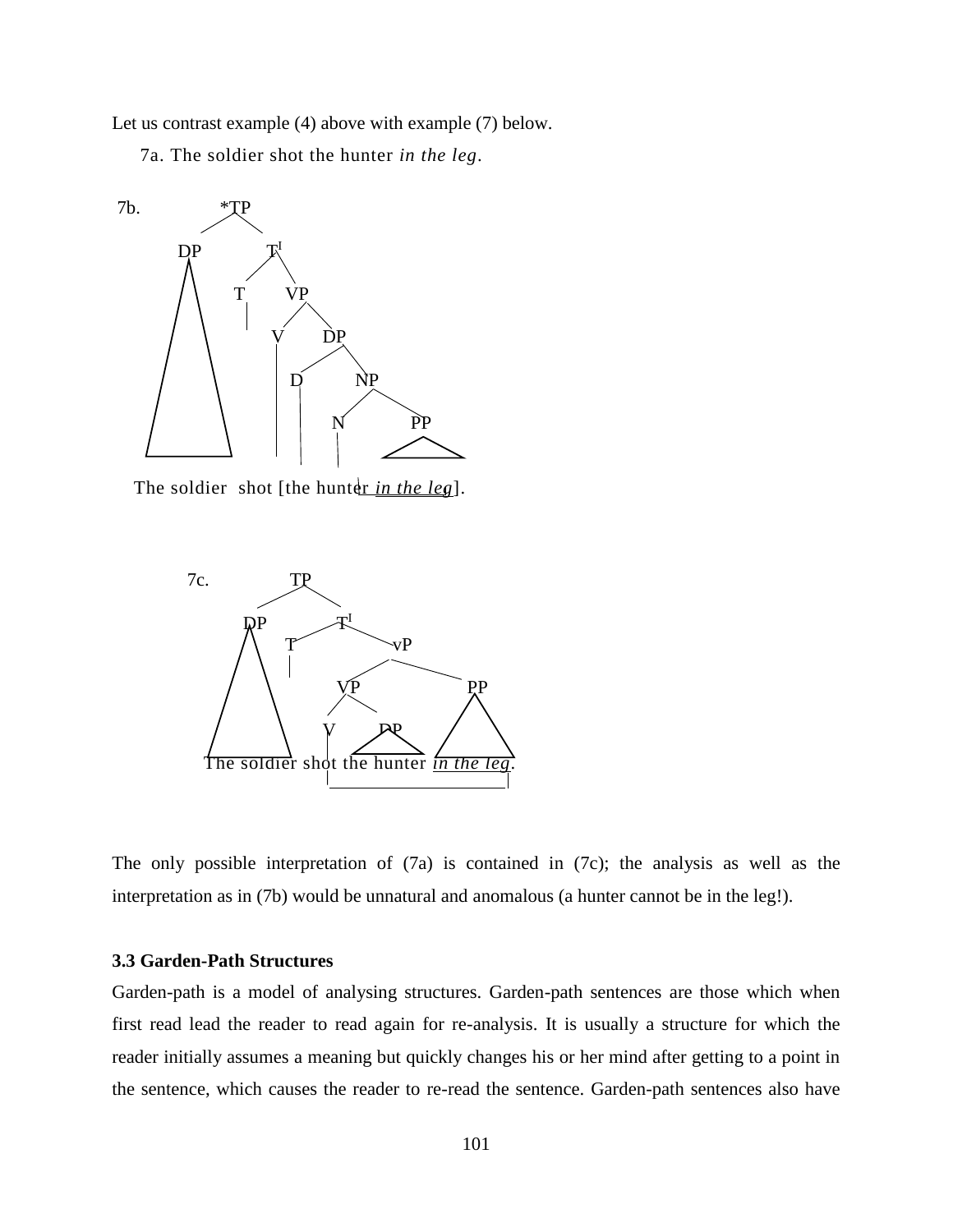elements of ambiguity. Examples (3&4) above, reproduced below, can also be described as garden-path structures.

- 8. The soldier shot the hunter with a gun.
- 9. Tolani slapped the man in that room.

Consider the following additional examples:

10a. The friends met after 10 years at the school.

b. Azeez told the boy that nobody liked the story.

In sentence (10a), the ambiguity is located in the prepositional phrase: *after 10 years at the school*. The first interpretation is that the friends met at the school after they had left one another while the second is that they met after spending 10 years (working) in the school. In the same manner, the ambiguity in example (10b) is within the predicate: *the boy that nobody liked the story*. Depending on what the author intended, the structure can mean that the boy was told a story that nobody liked or a boy that nobody liked was told a story. In both examples, the sentence remains ambiguous until it is contextualised. Otherwise, it cannot be disambiguated. Alternatively, in (10b) the sentence can be interpreted as *a story was told a man*, because the embedded clause is introduced by *that* instead of *whom*.

### **4.0 CONCLUSION**

The phenomenon of scope is central to both syntax and semantics as sub-fields of linguistics. The morphosyntactic as well as sematic scope of an anaphor is determined by the feature value of its antecedent (to which it is co-indexed). Thus, when two linguistic items are co-indexed, they are interpreted as having the same value and referent. When this is not the case, such sentence will be ungrammatical. While anaphoric expressions belong to nominal class, gardenpath structures are usually prepositional.

#### **5.0 SUMMARY**

Anaphors are reflexive and reciprocal pronouns, and they have anaphoric relations with nominals. The antecedent of an anaphor is needed for us to determine the value of the anaphor. The semantic value of an anaphor can be determined by means of feature valuation. Scope originated within a field of semantics known as formal semantics, but is frequently investigated in the field of transformational grammar.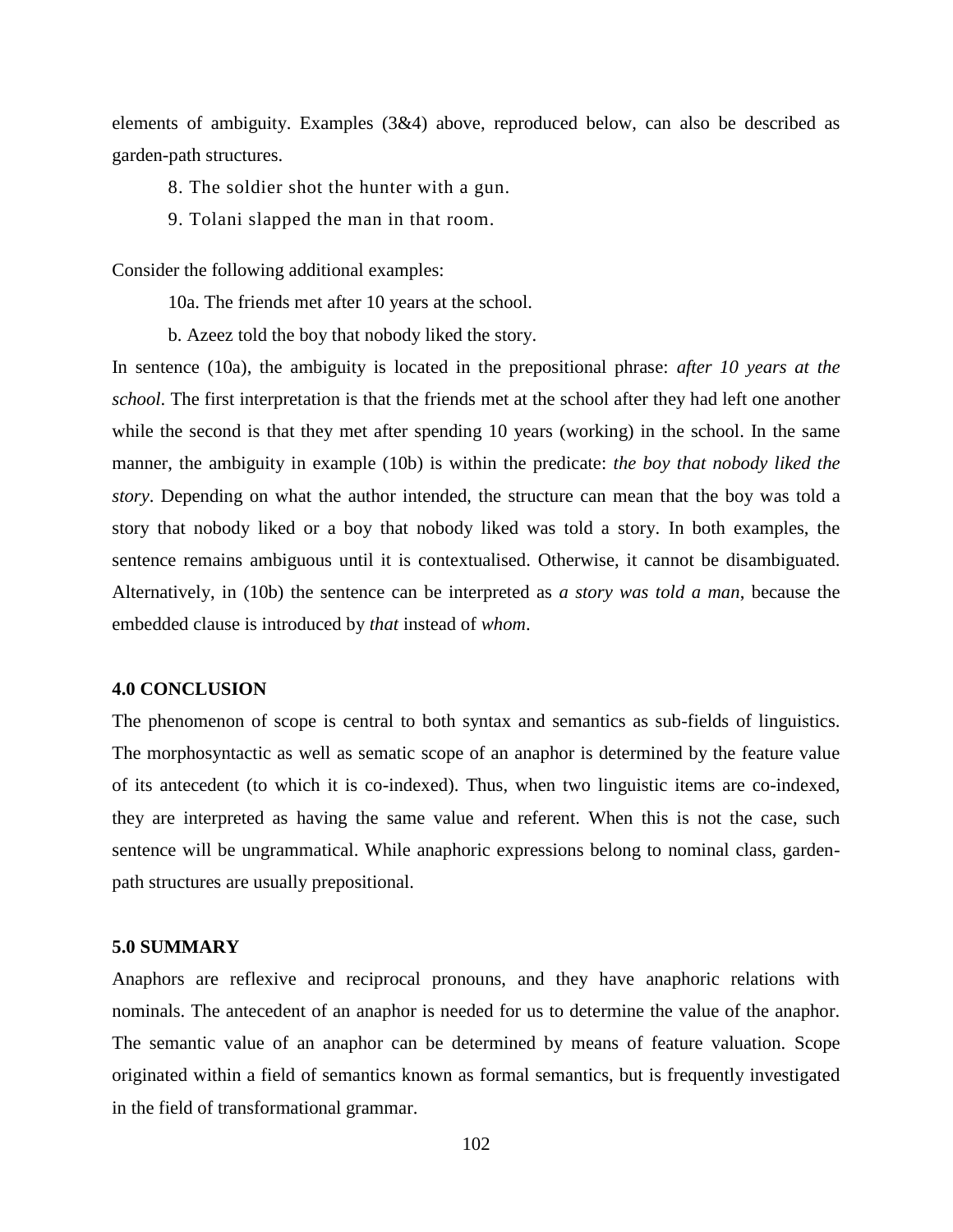# **6.0 TUTOR-MARKED ASSIGNMENT**

- 1. Write short notes on scope and anaphor.
- 2. What are scope-bearing elements? Discuss any two.
- 3a. Consider the following sentences to discuss their possible interpretations.
	- i. Possibly a dog is barking.
	- ii. Daniel did not respect many prophets.
	- iii. Many of us don't like many women.
	- iv. Everybody didn't leave.
	- *v.* The student saw the vendor at Mellamby Hall.

3b. Discuss the scope in each with particular focus on which is wider and which is narrower in each case.

3c. What class of scope does *each* relate to?

#### **7.0 REFERENCES/FURTHER READING**

Bross, F. & Hole, D. (2017). Scope-taking strategies and the order of clausal categories in German Sign Language. *Glossa: A Journal of General Linguistics* 2(1), 76. 1–30.

Chomsky, N. (1995). *The Minimalist Program.* Cambridge, MIT Press.

Dayal, V. (2012). The syntax of scope and quantification. In M. Den-Dikken (Ed.), *The Cambridge handbook of Generative syntax.* (pp. 827-859). Cambridge University Press.

Egyan, E. (2016) Syntax of scope. *CSLI lecture Notes*, Stanford University

- Hagstrom, P. (2006). Phrasal movement in Korean negation. In *Proceedings of SCIL. MITWPL*, (pp.127-142). Cambridge.
- Heim, I. & Kratzer, A. (1998). *Semantics in Generative Grammar.* Malden, MA, and Oxford, Blackwell.

Hornstein, N. (1995). *Logical form: From GB to minimalism.* Cambridge, MA, Blackwell.

Katalin É., Kiss, K. E. & Pafel, H. J. (2017). Quantifier scope ambiguities. In M. Everaert & H. C. van Riemsdijk (Eds.), *The Wiley Blackwell companion to syntax*. (Second Edition) (pp 1690-1730). John Wiley & Sons Inc.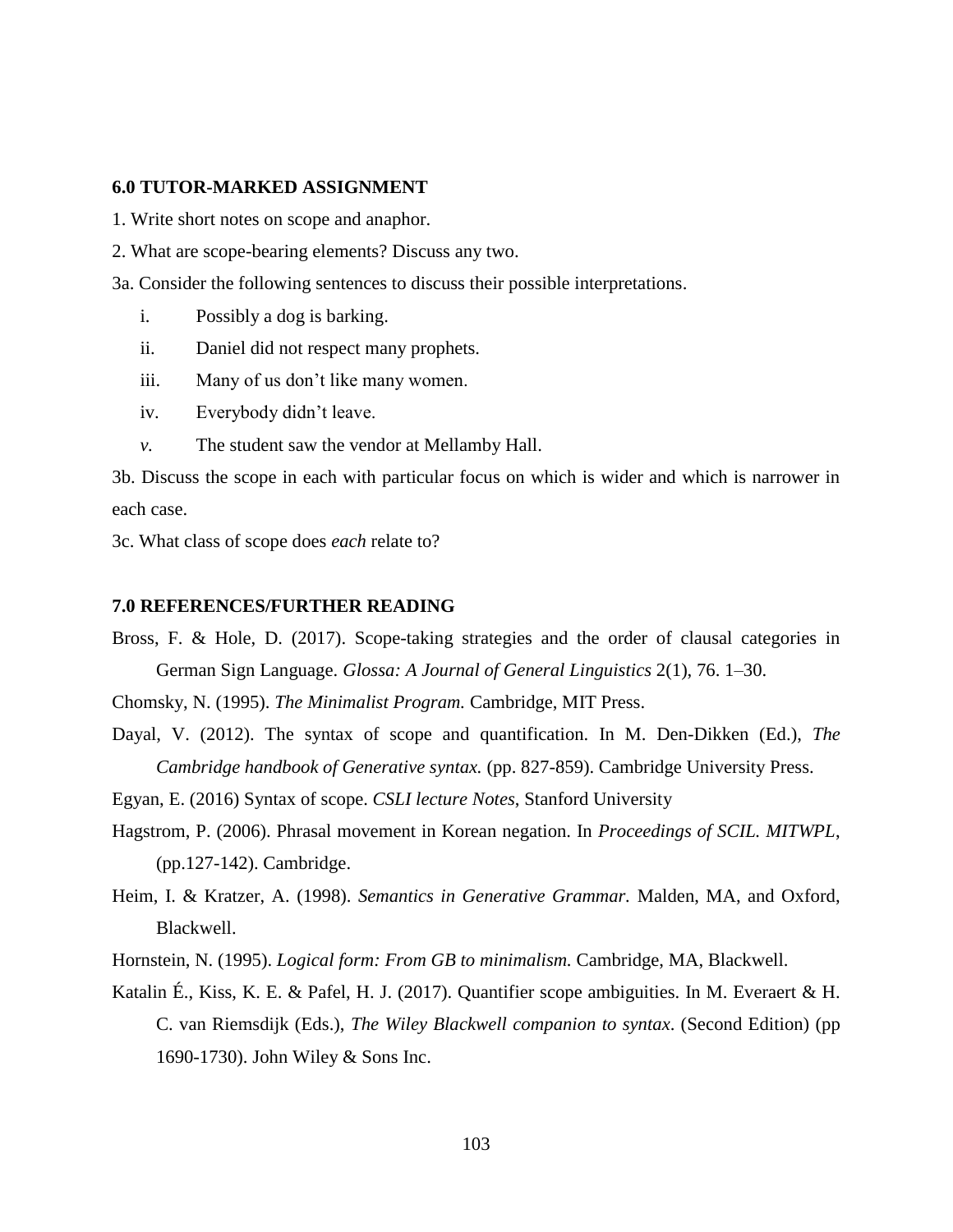- Lidz, J. & Musolino, L. (2005). Continuity in linguistic development: The scope of syntax and the syntax of scope. Available at http://people.umass.edu/roeper/711- 05/lidzmusolina%2003.pdf.
- Matthews, P. H. (2014). *The positions of adjectives in English*. Oxford, Oxford University Press.
- Moscati, V. (2012) Discourse under control in ambiguous sentences. Available at http://www.ciscl.unisi.it/doc/doc\_pub/Moscati/Discourse/under/control/ambiguous/sentenc es.pdf.
- Partee, B.H. (2008) Formal semantics and current problems of semantics. Lecture notes (Lecture 1). Available at http://people.umass.edu/partee/RGGU\_2008/RGGU081.pdf.
- Pirog, M. et al. (2017). Syntax and semantics for operations with scopes*.* Available at https://lirias.kuleuven.be/retrieve/514682/.
- Radford, A. (2009). *Analysing English sentences: A Minimalist approach.* Cambridge, Cambridge University Press.
- Radford, A. (2004). *Minimalist syntax: Exploring the structure of English*. Cambridge, Cambridge University Press.
- Szabolcsi, A. (2006) Scope and Binding. In Meienborn, C., von Heusinger, K. & Portner, P (eds.) *Semantics: An international handbook of natural language meaning.* (pp 1605- 1641). Berlin, Walter de Gruyter.
- Tsoulas, G. & Yeo, N., (2017) Scope assignment: From *wh* to QR. *Glossa: A Journal of General Linguistics* 2(1), 1-33.
- van Riemsdijk, H. and Williams, Edwin (1986). *Introduction to the theory of grammar.*  Cambridge, Mass., MIT Press.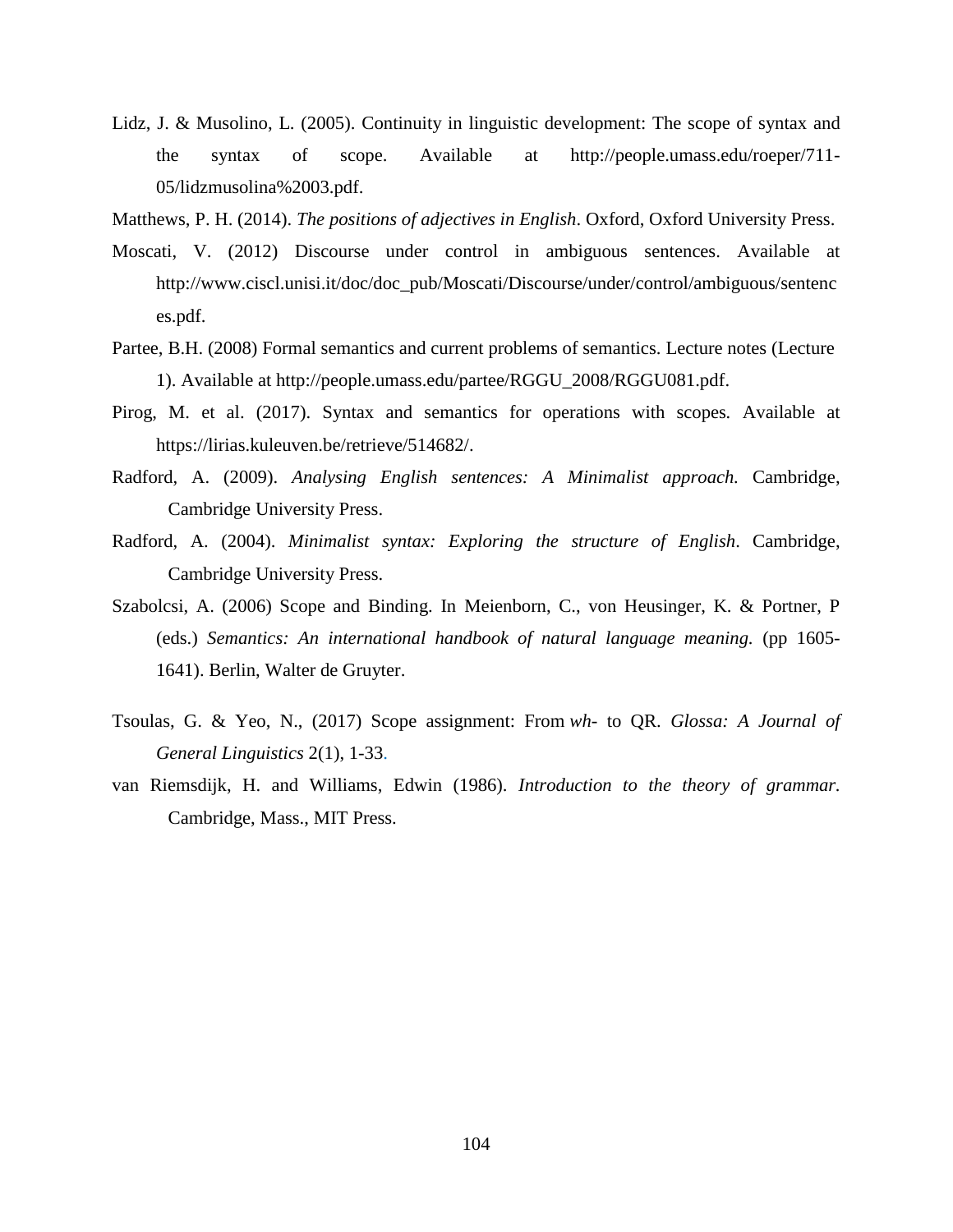# **UNIT 2 SCOPE AMBIGUITY**

**Content** 

- 1.0 Introduction
- 2.0 Objectives
- 3.0 Main Content
	- 3.1 Types of Ambiguity
	- 3.2 Scope-Bearing Elements
	- 3.2.1 Quantifier Scope
	- 3.2.2 The Scope of Negation
	- 3.2.3 The Scope of Adverbs
- 4.0 Conclusion
- 5.0 Summary
- 6.0 Tutor-Marked Assignment
- 7.0 References/Further Reading

# **1.0 INTRODUCTION**

An expression is ambiguous if it is capable of more than one interpretation. In this sense, interpreters view the expression from different perspectives, all of which are correct, following the norms of interpretation in the language. Although there are different types of ambiguity, in this unit, we are concerned principally with the syntactic ambiguity. Therefore, attention is paid to *scope* which is the domain of the core word that causes ambiguity. In this wise, ambiguity orchestrated by negative scope, quantifier scope and adverb scope are discussed.

# **2.0 OBJECTIVES**

At the end of this unit, you should be able to

- i. distinguish between types of ambiguity;
- ii. understand the concept of semantic scope and c-command in relation to ambiguity; and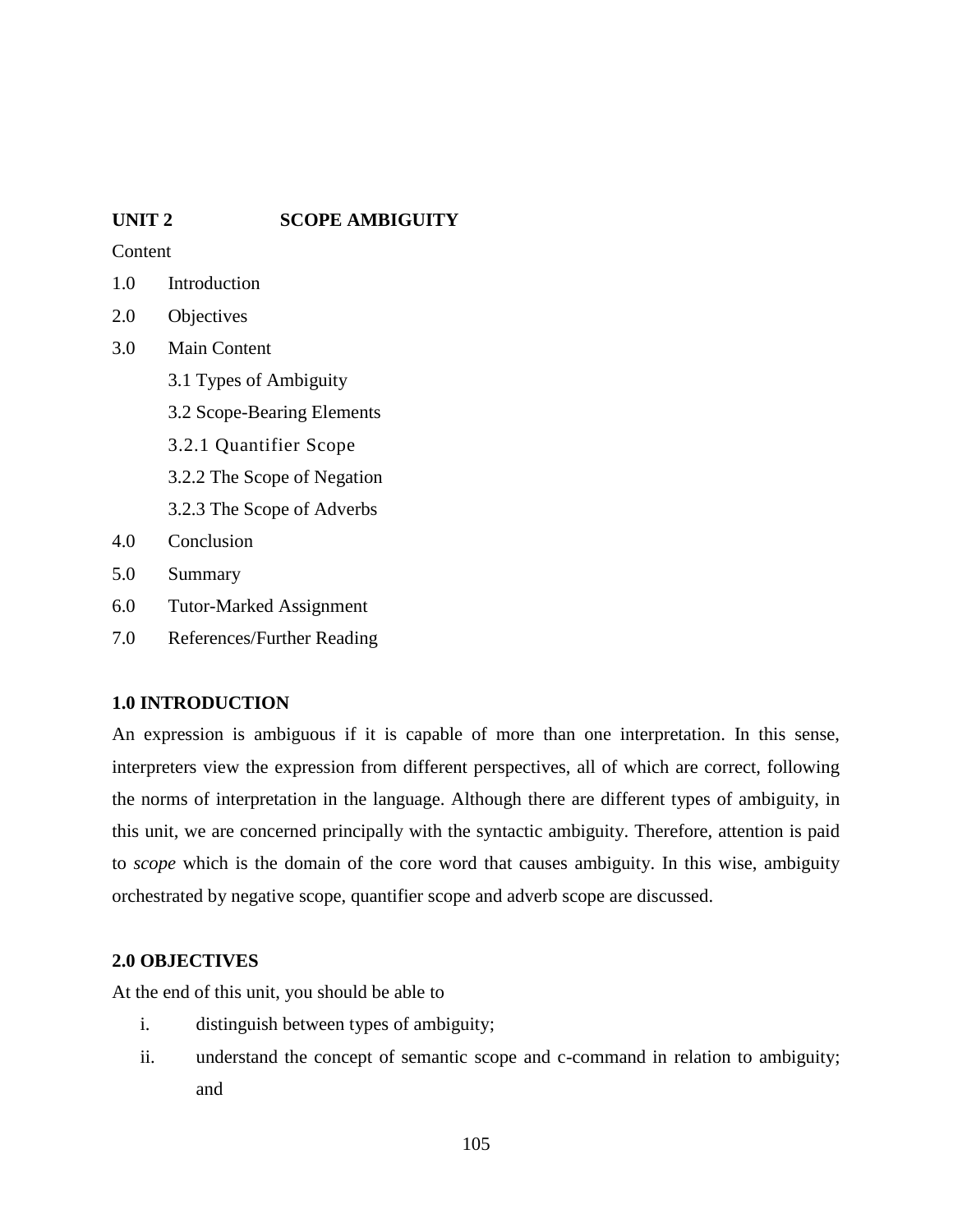iii. analyse ambiguous structures perfectly.

#### **3.0 MAIN CONTENT**

### **3.1 Types of Ambiguity**

There are different types of ambiguity. These are lexical ambiguity, phonological ambiguity and syntactic ambiguity. Lexical ambiguity occurs when an expression has different meanings. Consider the following:

1a. the Yorùbá teacher

b. the Russian lover

Each of these expressions has two possible interpretations. Example (1a) may mean a teacher of Yorùbá Language or a teacher who hails from the Yorùbá region. The difference in meaning is caused by the status of the word *Yorùbá*. If *Yorùbá* is a conceived as a noun, then the first interpretation applies. However, if *Yorùbá* is an adjective, then the second interpretation becomes relevant. As the expression stands, both interpretations are acceptable; except otherwise disambiguated through a syntactic analysis. Without a syntactic analysis, however, the expression may be disambiguated in the context of use.

In the second example (1b), there are three possible meanings as follows:

2a. the Russian that is in love with another person

b. the lover of a Russian citizen

c. the lover of the Russian language

In the first two cases, *Russian* is an adjective. In examples (2a & b), *Russian* as an adjective refers to a national of a particular entity (Russia)*.* Note that these two interpretations are possible due to the meaning of the word *lover,* which makes it possible that references can be made to either the subject or the object of the verb*.* The third example is that in which *Russian* occurs as a noun, since it refers to a language.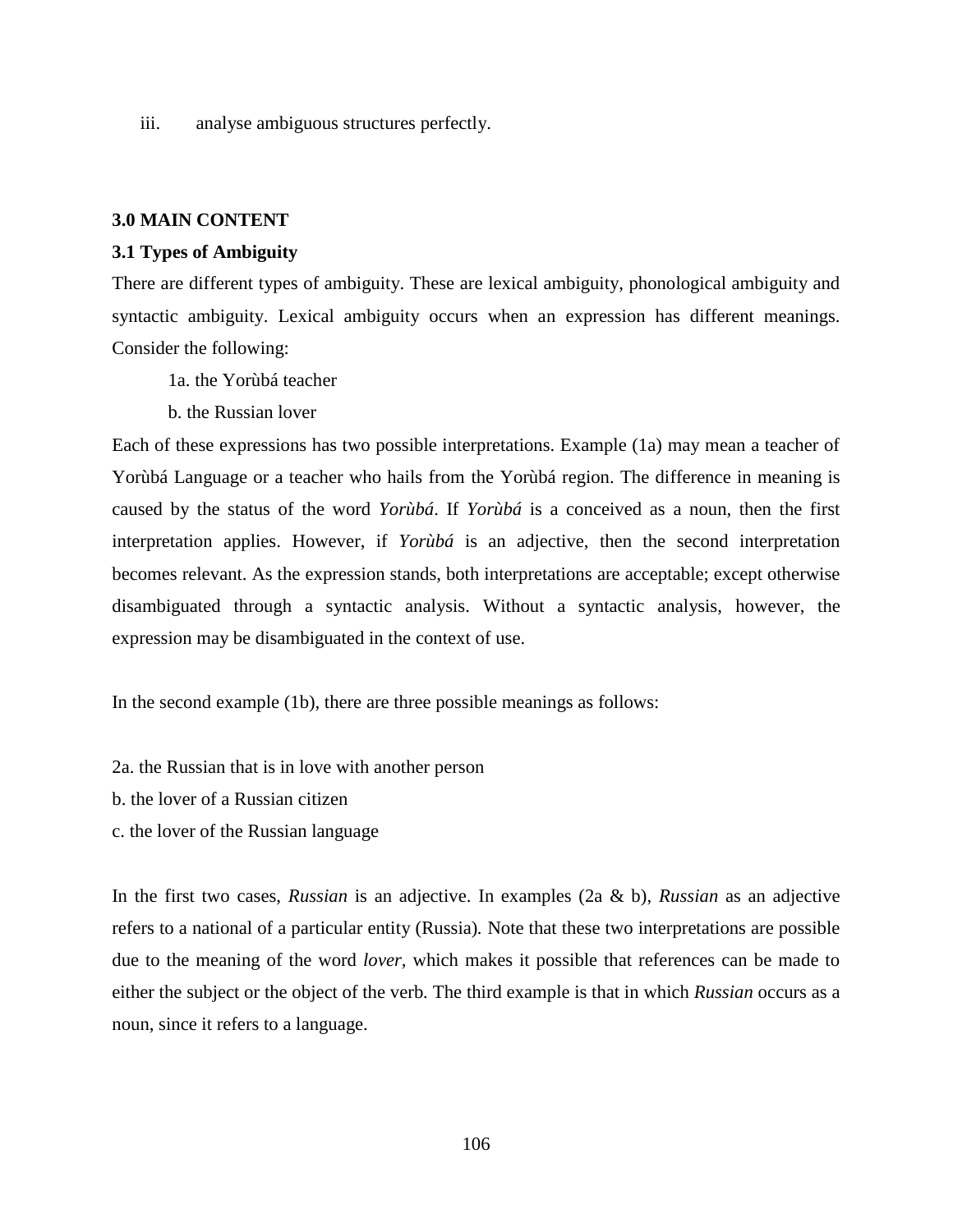The second type is syntactic ambiguity. This type involves longer stretches of expression. In this context, however, certain words determine the interpretation of the expression. When such words precede others, we have a particular interpretation, and when they are preceded by another word, another meaning comes to the surface. Consider the following expressions:

- 3a.I saw the boy with the binoculars.
- b. Biola is in a troubled state.
- c. The police cannot stop taking bribes.
- d. Daddy asked us to ignore cold water and warm water.

In these examples the structures have two meanings each. Sentence (3a) has the meaning of the speaker seeing a boy through the binoculars and seeing a boy who holds the binoculars. Sentence (3b) has the meaning of Biola being worried over something and Biola, even if happy, finding herself in a state, say Borno State of Nigeria, which is in trouble. The third example (3c) means that the police are used to taking bribes and so cannot stop the habit. The second interpretation is that the police cannot stop other people from taking bribes: it is probably not part of their job. Finally, the last example (3d) has the interpretation of a *daddy* instructing his children to ignore two things: cold water and warm water. The second interpretation is that the addressees are to ignore cold water and perform the action of warming water.

Perhaps, we can classify these examples under lexical ambiguity. In each of the examples, only one word in each sentence caused the ambiguity in that sentence. These are *with, troubled, taking*  and *warm. With* has the meaning of *through* and *as instrument. Troubled* can describe individuals or a city*. Taking* can be used as a participle or as an adjective. *Warm* can be used as a noun or as an adjective. In all cases, the sentences are ambiguous because these words have two meanings each.

The third class of ambiguity is that in which an expression is phonologically ambiguous. Certain pairs or groups of words are homophones (they are pronounced alike). When they occur in speech, they may be misconstrued as the other in the context of speaking. Here are some examples:

# 4a. some/sum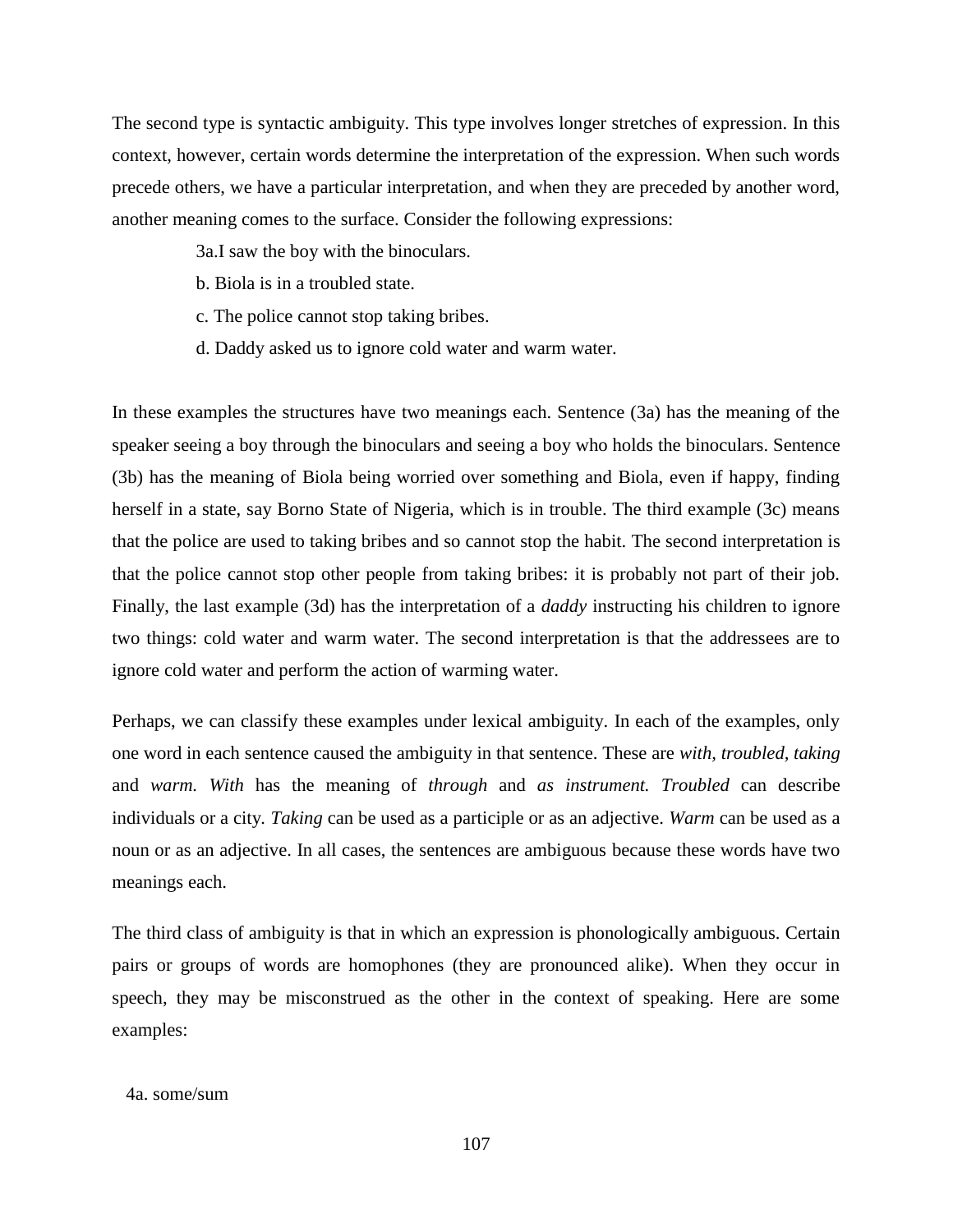b. see/sea c. son/sun d. right/rite/write e. wrath/wrought f. advise/advice g. belief/believe h. site/sight/cite i. ones/once

However, they can easily be disambiguated when they are spelt out either in writing or through their alphabetical symbols. In cases where they have the same spelling, their context of occurrence can disambiguate them.

Our discussion of different types of ambiguity now leads us to the study of the concept of scopebearing elements.

## **3.2 Scope-Bearing Elements**

Sometimes, ambiguities may arise out of the interaction of meanings of syntactic elements in some sentences. These ambiguities are addressed by resolving the scope of the interacting syntactic elements. Scope, being a semantic property, specifies the domain of interpretation of an expression.

Scope ambiguity is relevant in discussing the interaction between syntax and semantics. It is an instrument used in resolving ambiguity in expressions. Scope ambiguity is a concept that directly relates to quantifier scope. It occurs when two quantifiers or similar expressions can take dominion over each other in different ways in the meaning of a sentence. It is this phenomenon that leads to the idea of quantifier scope.

Scope can be classified according to the possible meanings deductible from an expression. When the meaning of an expression matches the syntax of the expression, it is referred to as surface scope. This means that only one meaning can be found in the sentence. If, however, there are more than one meaning, it is referred to as inverse scope. This means that there are different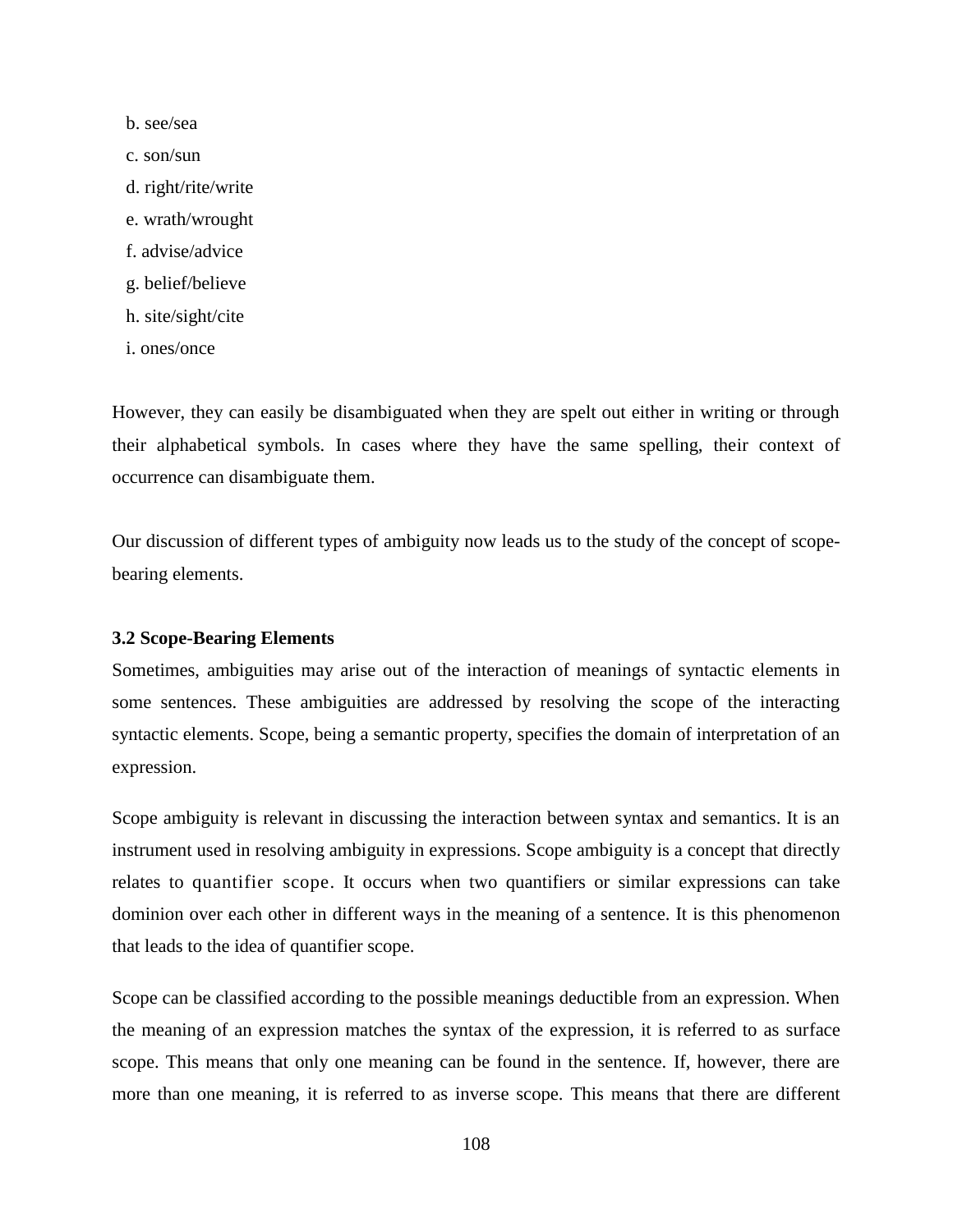meanings which deviate from the structure presented facially in the syntax. In other words, the structure has to be analysed in different ways to arrive at other acceptable meanings.

The inverse scope also bifurcates into two. These are narrow scope and semantic scope. These two types are determined by the positions of a relevant head against that of the other. The relevant condition for determining meaning in this context is c-command. C-command is a structural relation between two elements in a structure, such that both share the same branching node and neither dominates the other. Take for instance a negative construction that is ambiguous. The narrow scope involves a c-command relationship between the negative marker and elements dependent on it or elements that are within the domain of the negative marker. However, there is wider scope when the negative marker is preceded and c-commanded by a relevant element that precedes it. By *relevant* in the description above is meant a word or phrase that affects the meaning of an expression when it is moved to a new position. Hence, they determine the structure and, in context, the meaning range of such expressions.

English has several different classes of scope-bearing elements. Quantifiers, adverbs, focusing words (such as *only* and *even*), and negative words (such as *no* and *not*) are some of them. These, we consider in this section. Before we continue, recall that scope and c-command are essential elements to consider in resolving ambiguity (See Lidz & Musolino, 2005; Viau, Lidz & Musolino, 2010; Dayal, 2012 for more details). Generally, the semantic scope of a scopebearing element is determined on the basis of its c-command domain. Scope is closely related to the c-command relationship. A scope-bearing element takes scope over everything that it ccommands in the syntactic construction.

In this unit, we shall be discussing quantifier scope, negation scope and wh-scope, all of which are important in disambiguating apparently identical or similar expressions.

### **3.2.1 Quantifier Scope**

Have you heard the word *quantifier* before? What does it mean? Quantifiers are words that state the quantity of identified NPs. Such words include *someone*, *everyone, many* and *few*. A quantifier is also a type of determiner (such as *all, some*, or *much*) that expresses a relative or indefinite indication of amount or quantity. A quantifier usually goes before a noun to express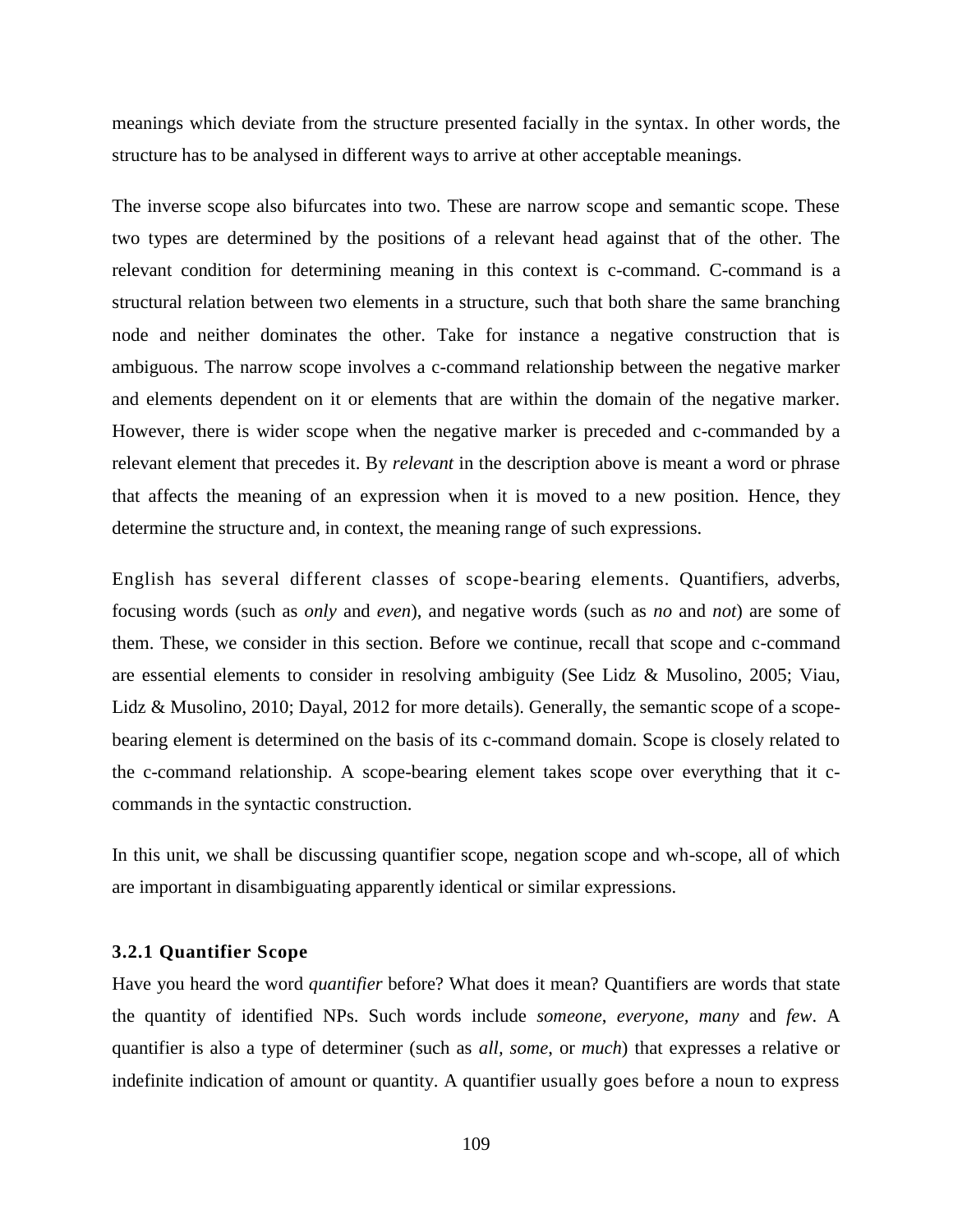the quantity of the object. The quantity expressed may be precise (like *eight boys*) or imprecise (like *some boys*). Quantifiers cover the class of numerals (such as *one, twelve, forty* and so on), the so-called "quantitative adjectives" (such as *all, some, many, any, each* and the like), and the so-called "indefinite pronouns" (the likes of *someone, something, everybody* and *anything*).

As observed in the concept of scope above, a word determines the meaning of an expression based on the c-command relationship that obtains between it and elements that depend on it. However, if another word c-commands the expression, the meaning may change, depending on the position occupied by the quantifier. Hence, scope refers to the interpretation of some part of an expression with respect to an existing quantifier in a sentence.

Consider the following examples, borrowed from Riemsdijk and Williams (1986) (and see similar structures in Partee, 2007, p. 14 and Lamidi, 2016, p. 47).

5a. Everyone in this room speaks two languages

.

- b. Two languages are spoken by everyone in this room.
- 6a. The editor did not notice many mistakes.
- b. Many mistakes were not noticed by the editor.

In the first example (5a), *everyone* c-commands and therefore has semantic scope over *two languages*. Hence, the meaning is that each person in the room speaks two languages. Therefore, each person in the room is bilingual. However, the languages spoken by each person may be different from the languages spoken by any other person in the room. In the passive structure (5b), *two languages* c-commands and has semantic scope over *everyone*. This means that there are only two languages available among the people in the room. Like (5a), *everyone* in the room is bilingual. However, (5b) differs from (5a) in that *everyone* in (5b) speaks the same two languages.

We can illustrate this as: Messrs Oni, Ana, Ola and Otunla are together in a room; and there are languages such as Edo, Urhobo, Egun, Fula and English. The first interpretation could therefore be like: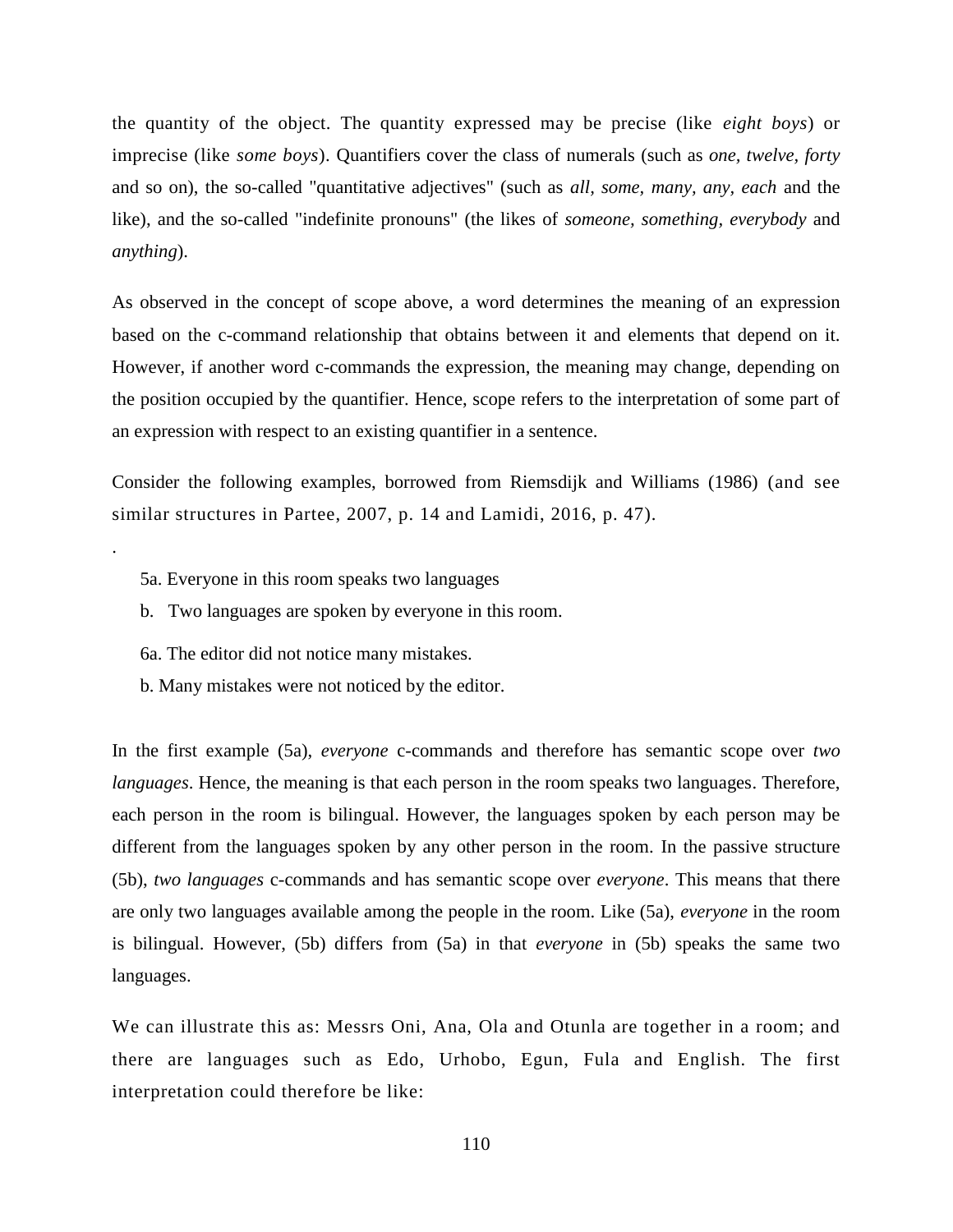- 7a. Mr Oni knows Edo and Fula.
- b. Mr Ana knows Egun and English.
- c. Mr Ola knows Fula and English.
- d. Mr Otunla knows Urhobo and Edo.

The second interpretation is that there are just two languages (say Urhobo and English) known to the four people and they know that each of them knows the two languages. These two interpretations of (5) are informed by the difference in the relative domains of applicability of the two expressions *everyone* and *two languages*. For the first interpretation, *everyone* has wider (or higher) scope than *two languages*, whereas we say that for the second interpretation, *two languages* has wider (or higher) scope than *everyone*.

In the second pair of examples, the NP (6a), *the editor* c-commands and has scope over *many mistakes.* This implies that the editor did not notice many mistakes in the manuscript (possibly because it was well written). Conversely in (6b), *many mistakes* c-commands and has semantic scope over *the editor.* This means that there are many mistakes which the editor did not notice (probably because the manuscript was poorly written). Notice that in both pairs of examples, the positions occupied by the quantifiers *everyone* and *many mistakes* are changed due to the passivisation of structures. It follows that in passive structures involving negation, there is a possibility of meaning change, especially when quantifiers and negative constructions are involved.

Consider the following additional examples too.

- 8. Every man loves a woman. (Kiss & Pafel, 2017, p. 2)
- 9. Some man danced with every woman.

The more prominent meaning of the sentence in (8) is that for every man, there is a woman. So, it tells us something like Mr A loves Mrs B; Mr C loves Mrs D; Mr E loves Mrs F, and the list continues. In this sense, it is implied that each man loves a different woman. The sentence also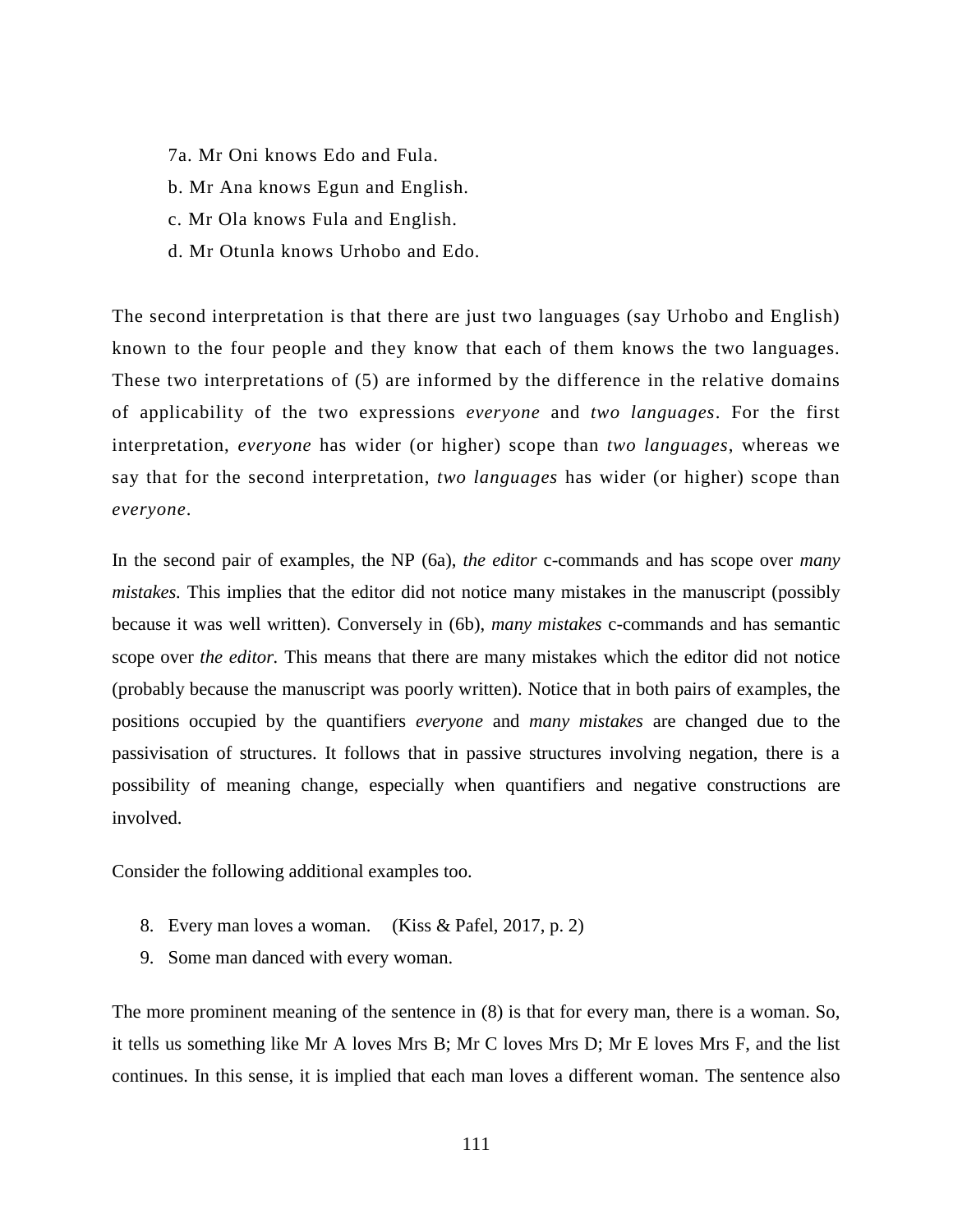has a second possible meaning, which is that there is one particular woman who is loved by every man. Hence, it reads like *[Every man loves Alake]*.

The two possible interpretations of (8) will also show us that the quantifier *some* brings some ambiguity. First, the sentence may mean that there is at least one man (among the men in a given place) who danced with every woman (present also in the same place with the man). In this case, the interpretation of *with every woman* (which is the prepositional object quantifier) is dependent on the interpretation of s*ome man* (the subject quantifier). Thus, the subject quantifier has broader scope than the object quantifier. It may also mean that there is a particular man who danced with every woman in the vicinity! Another interpretation which this may give us is that: for every woman (in a given place), there is at least one (possibly different) man (among the men in a given place) who danced with her.

### **3.2.2 The Scope of Negation**

Negation can be defined as the logical operation of negating an expression or making an expression negative. Negative constructions contain negative markers and all or part of the meaning of a sentence is contradicted in a n*egati*ve construction. Negator or negative marker is a term used to refer to words such as *no, not* and the contraction -n't; the negative indefinite pronouns *nothing, nobody;* the adjective *no* (as in *no one* or *no money*); the adverbs *nowhere, never*; and the conjunctions *neither ... nor*. Negation plays a central role in affecting both the structure and the total meaning of a sentence at the same time. Negation can interact with other scope-bearing elements such as quantifiers.

When the negative marker precedes an item, the negative marker c-commands and has scope over that item and therefore has a specific meaning. However, when the same item precedes the negative marker, the expression has another interpretation. In comparison, the two expressions have different meanings because of the position and area of influence of the negative marker. In the remaining part of this section, we shall look at different structures in which the negative marker triggers differences in meaning due to its position/influence. Consider the following examples:

10a. Olu decided not to play pranks

b. Olu decided to not play pranks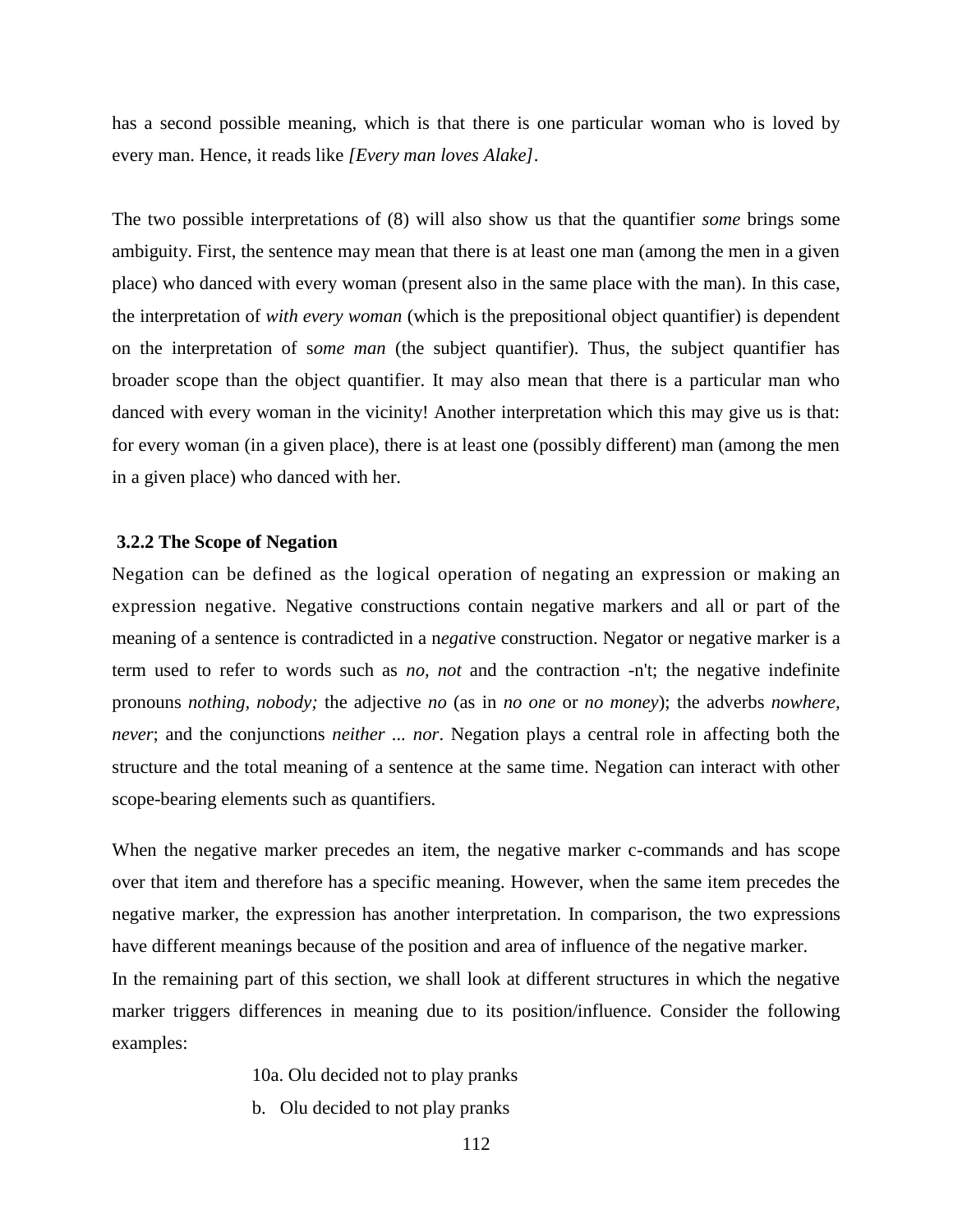In these examples, *not* precedes *to,* and therefore has wider semantic scope over *to* in the structure. Sentence (10a) means that *Olu* deliberately will not play pranks. In (10b), the decision to stop playing pranks is more deliberate. This means that there is more emphasis on *Olu's* determination not to play pranks. This little difference in meaning is caused by the arrangement of words in the sentence. In (10a) *not* precedes *to,* but in (10d) *to* precedes *not.* In other words, *not* precedes and c-commands *to* in (10a) but *to* precedes and c-commands *not* in (10b). This simple difference accounts for the meaning change despite the apparent similarity of words and their arrangements in the sentences. The meaning change, we should note, is due to the change in scope.

Radford also observes that there is a similar scope difference between *will* and *not* in sentences. Here are examples:

11a. He almost certainly won't cooperate with the police.

b. He will almost certainly not cooperate with the police (Radford, 2009, p. 163).

In (11a), *not* has semantic scope over *won't* (*will* contracted with *not*) and the sentence means **it is not the case** that he will cooperate with the police. In (11b), however, *will* has scope over *not* and the sentence means it **will be the case** that he does not cooperate with the police.

Here are additional sentence analyses:

12a. Many students were registered for the examination.

b. Not many students read the novel.

What is the interpretation of sentence (12a)? You will notice some ambiguity while trying to interpret the sentence. It could mean either of the variants below.

c. There were many students  $X$ , but only  $Y$  of  $X$  were registered (but  $Y$  is all of  $X$ ).

d. There were not many students X, and so only Y of X were registered (and possibly not all of X).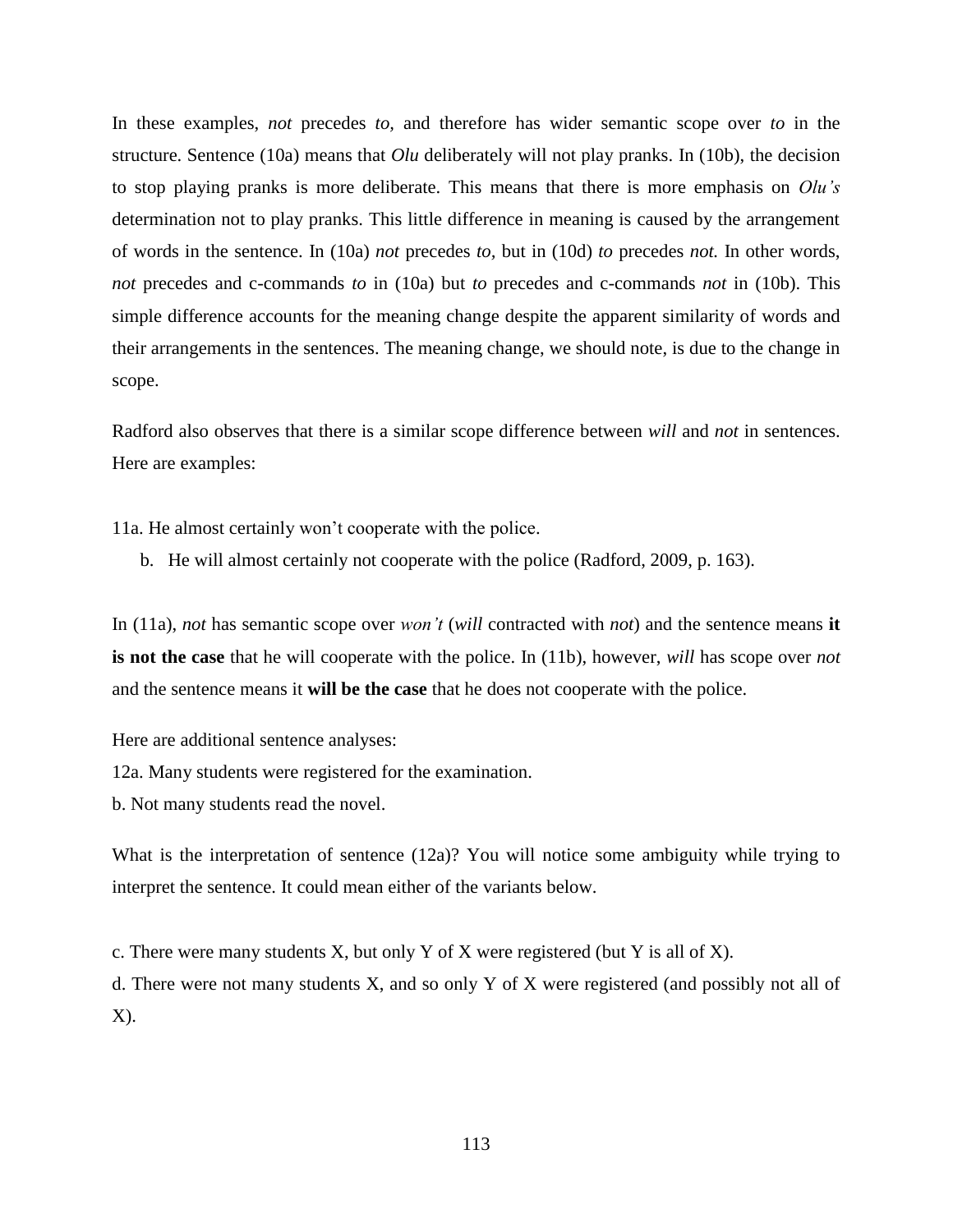Based on the interpretation in (12c), the quantifier *many* has wider scope than the negation *not*, whereas in the interpretation in (12d), *not* has wider scope than *many*.

There is also a class of words and phrases known as negative polarity items. These elements occur only within the scope of negation.

13a. John talks a lot. b. John does not talk much. c. \*John talks much.

14a. Tunde loves his neighbour very much.

- b. Tunde does not love his neighbour at all.
- c. \*Tunde loves his neighbour at all.

You would notice that (13a) does not involve negation but (13b) does. You also notice that when we removed the negative operator and the *do*-support (which are last resort operations in the construction), ungrammaticality sets in. What this suggests is that *much* cannot occur in an affirmative version of (13b). Similarly, (14c) demonstrates that the phrase *at all* can only occur with the negative element. In the light of this discussion, we can conclude here that negation exerts an influence on the distribution of items within its scope, and especially selects negative polarity items.

#### **3.2.3 The Scope of Adverbs**

You know that adverbs are traditionally regarded as words that modify verbs, adjectives or another adverb. Certain adverbs exhibit the scope phenomenon. The scope of an adverb is the part of an utterance with which it combines in meaning (Matthews, 2014). In this sense, the placement of an adverb phrase affects the scope. Adverbs and adverbials can occur both preverbally and post-verbally. It appears that adverbs (especially manner adverbs) may bring about meaning differences (scope variation) in connection to their syntactic position. Let us consider some examples below.

15a. Only the man saw the president once.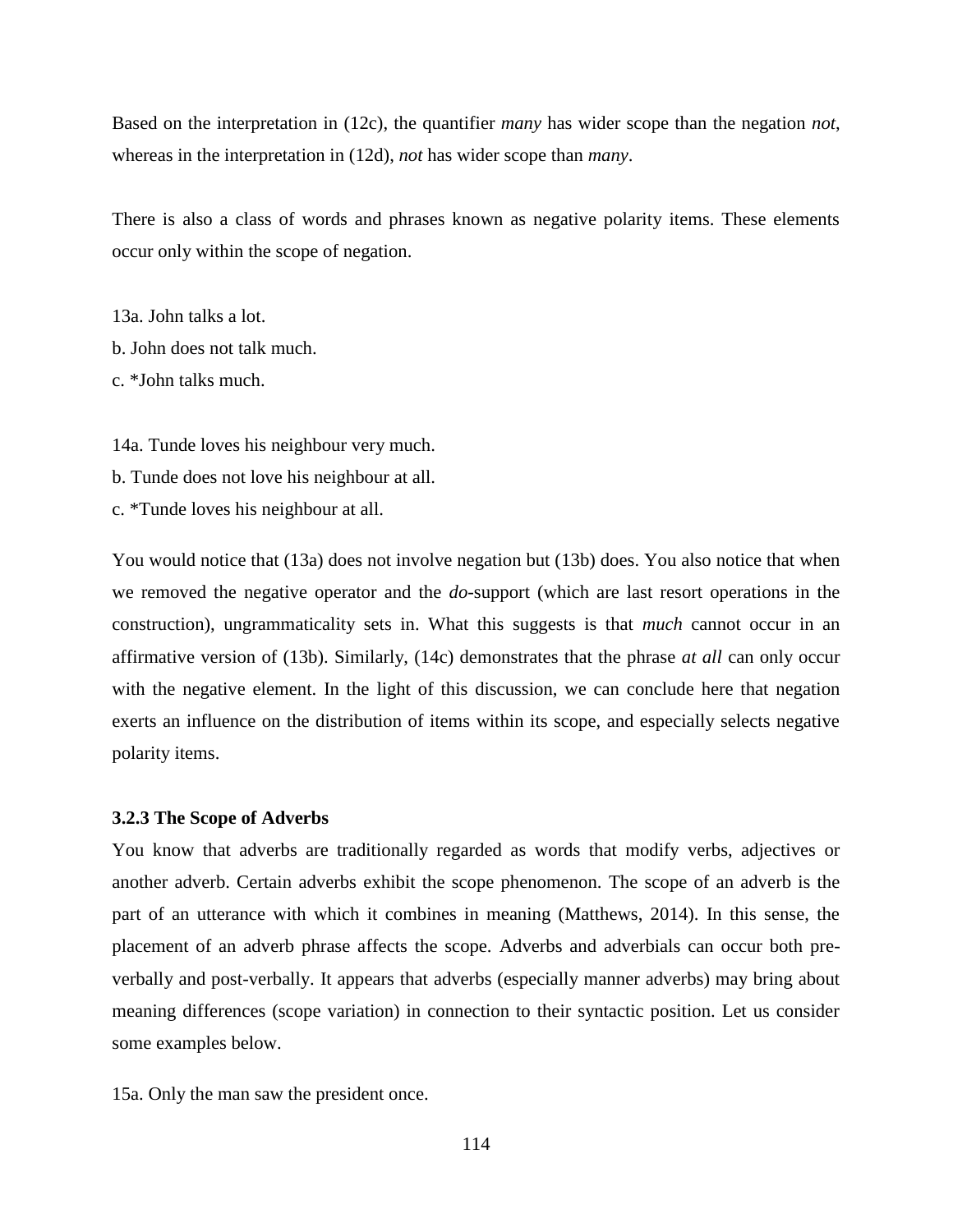- b. The man only saw the president once.
- c. The man saw only the president once.
- d. The man saw the president only once.

These examples show the semantic scope of the adverb *only* on different variants of the sentence. In (15a), the scope is on *the man,* which means *only* c-commands *the man* and therefore has scope on it. This means that the man and nobody else saw the president. In the second example (15b), the semantic scope is on the verb *saw.* This implies that the emphasis is on *saw.* The man *saw* rather than *heard* (about) the president, for example. In (15c), *only* has scope over *the president.* This implies that the man saw nobody else but the president. Finally, in (15d), *only* has scope over *once.* In this sense, the emphasis is on the number of times the man saw the president. In all these cases, *only* c-commands the expressions it precedes and therefore has scope over each.

Consider this other example:

16a. The priest always meets with ten communicants after every service.

Just like some of the sentences we have considered previously, (16a) too is ambiguous. Consider the two interpretations presented below.

b. The priest does not have more than ten communicants, and he meets with the ten of them after every service.

c. There are ten communicants, with whom the priest always meets after every service (and there are other communicants he does not meet with).

Given the first interpretation (16b), the adverb *always* has wider scope over the quantified DP *ten communicants* without a mention of any specific ten communicants. On the other hand, the interpretation in (16c) presents the adverb *always* as having a narrower scope and the DP *ten communicants* has a wider scope over the adverb *always*; ten specific communicants (1-10) are being referred to.

And here is another set:

16a. She did not respond to the messages because she probably dislikes you.

b. She did not respond to the messages probably because she dislikes you.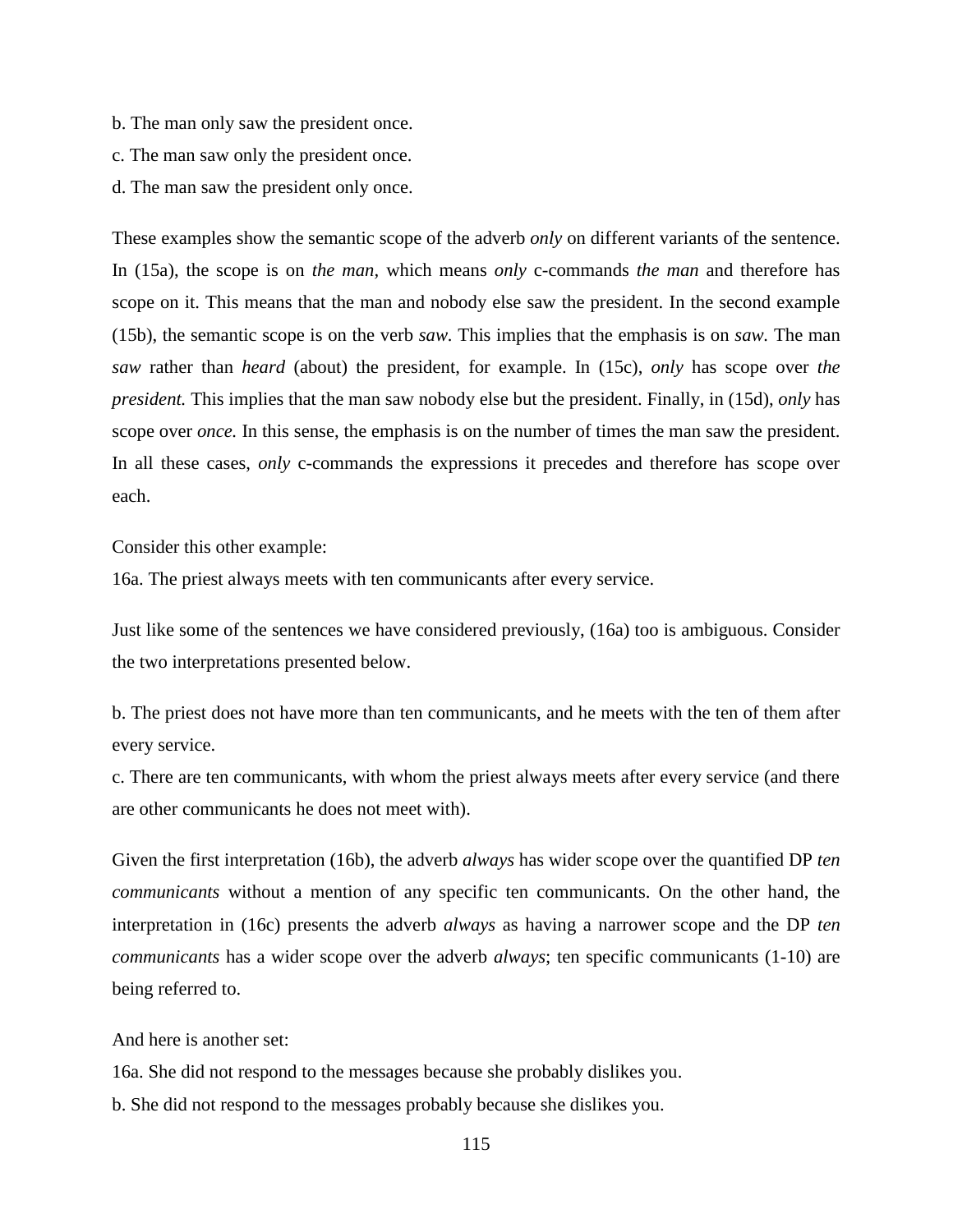Sentences (16a) and (16b) above contain a subordinate adverbial clause *because she dislikes you*. With the manner adverb *probably* occurring within the subordinate clause in (16a), the expressed probability is related to *dislikes*. In this case, some uncertainty is expressed as to whether or not the subject DP, *she,* dislikes the object DP, *you*. Hence, *probably* takes a scope below the complementiser *because*. In (16b), the probability is with the entire subordinate clause. In this case, while it is given that the subject DP, *she*, dislikes the object DP, *you*, the uncertainty expressed is in relation to whether or not the dislike is the reason for which *she* did not respond to the messages. Thus, *probably* takes a scope higher than the complementiser *because*.

Finally, consider this set of examples too:

17a. She definitely did not respond to your messages.

b. She did not definitely respond to your messages.

c. She did not respond to your messages definitely.

In (17a), the only possible interpretation is that there was no response to the addressee's messages whereas (17b) suggests that there was some sort of response. However, it could not be established whether or not the response was definite or not. That is, the unseen third person (being discussed) did not give a definite response. Thus, *definitely* is within the scope of negation. Sentence (17c) suggests that the subject *she* responded. However, the response may not be to the messages sent by the addressee. The response might be to another message. Hence, the placement of the adverb *definitely* has scope over *messages*, and not any other item in the structure.

#### **4.0 CONCLUSION**

Having looked at the different aspects of scope ambiguity in this unit, one can infer that the scope determines the meanings of structures in otherwise ambiguous structures. The differences in scope of scope-bearing elements within the same sentence become especially clear when one considers the relative scope of one element as compared to that of another. Our discussions have shown that some structures are syntactically ambiguous while some are semantically ambiguous. Scope ambiguities are genuine *semantic ambiguities.* In the sense of DP with quantificational determiners (*each, every, most, several, some, few, no* and the like), guided by their scope, quantifiers interact with one another and with other elements such as negation and some kinds of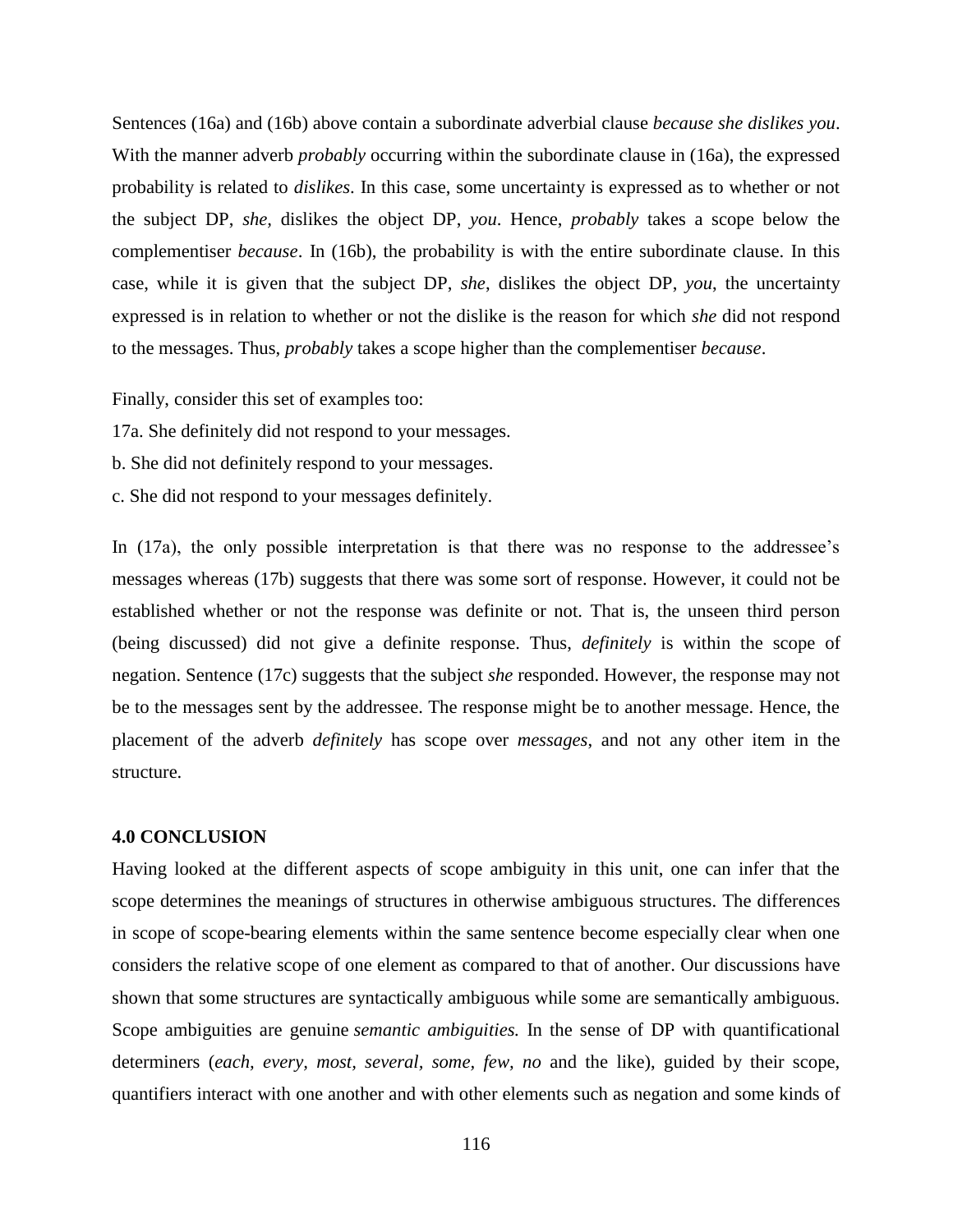adverbials (such as manner adverbs). The scope of an element in any given structure has to do with the interpretation of the structure. Hence, it should not be altered by derivational processes.

### **5.0 SUMMARY**

In this Unit, the concepts of scope and ambiguity are discussed. The different scope-bearing elements such as quantifier scope, negative scope and adverb scope are also explained. It is established that scope is a semantic property, and it specifies the domain of interpretation of an expression.

# **6.0 TUTOR-MARKED ASSIGNMENT**

1. Citing copious examples, clearly differentiate between lexical ambiguity, phonological ambiguity and syntactic ambiguity.

2. Do you think ambiguity is avoidable in a natural conversation situation? Justify your answer.

3. With copious illustrations from self-generated sentences or sentences excerpted from natural conversation situations, illustrate how ambiguities can be resolved through scope.

4. What interpretations can you give to the following sentences?

i. Everybody does not like Buhari.

ii. Not everybody likes Buhari.

iii. Never did anybody like Buhari.

iv. Someone knows the answer.

5. Do you think there are more scope-bearing elements in your native language other than the ones discussed in this unit? Examine and discuss them by providing adequate examples from your mother tongue.

### **7.0 References/Further Reading**

- Bross, F. & Hole, D. (2017). Scope-taking strategies and the order of clausal categories in German Sign Language. *Glossa: A Journal of General Linguistics* 2(1), 1–30.
- Dayal, V. (2012). The syntax of scope and quantification. In M. Den-Dikken (Ed.), *The Cambridge handbook of Generative Syntax.* (pp. 827-859). Cambridge, Cambridge University Press.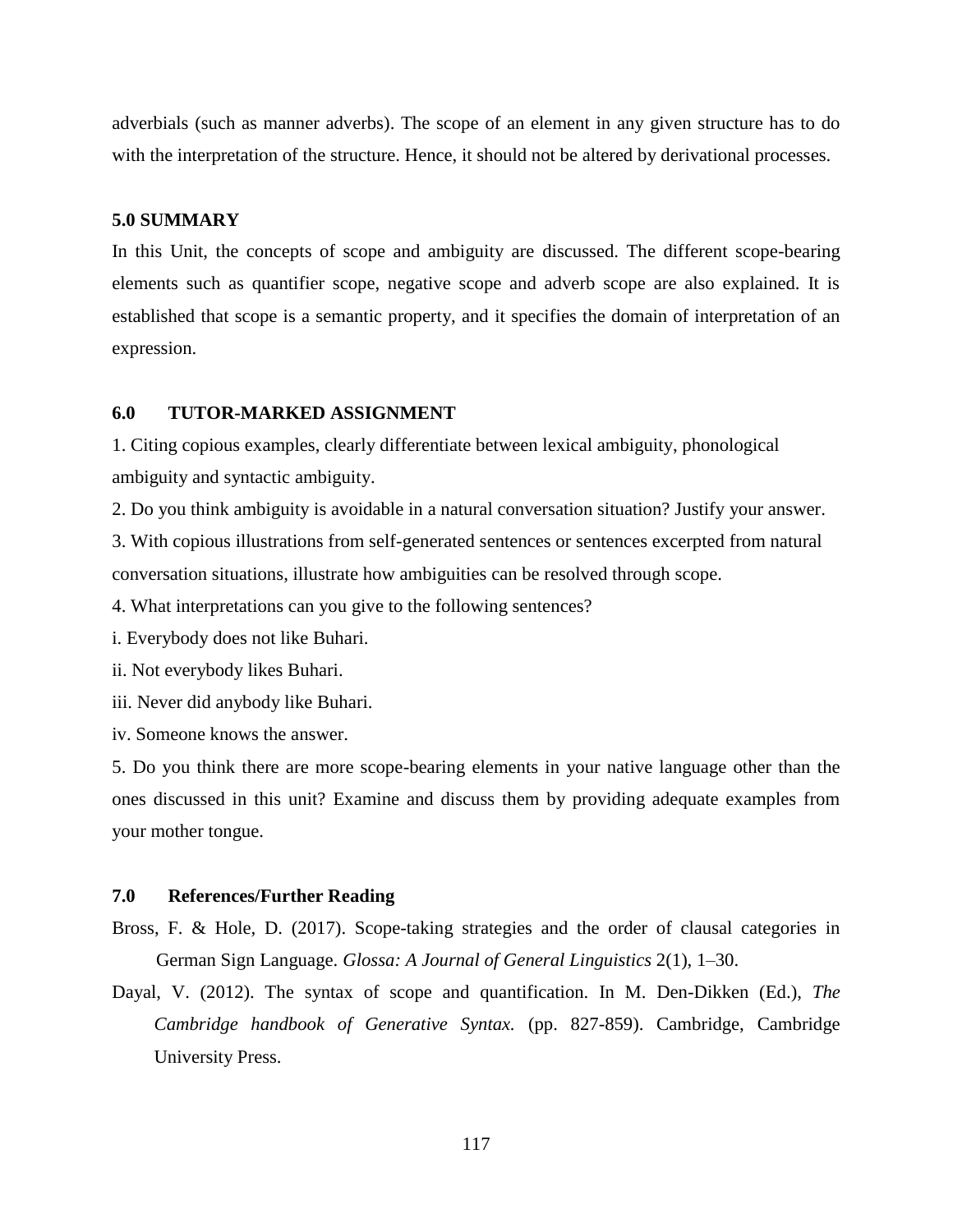- van Riemsdijk, H. & Williams, Edwin (1986). *Introduction to the theory of grammar.*  Cambridge, Mass., MIT Press.
- Katalin É. Kiss, K .E. & Pafel, H. J. (2017) Quantifier scope ambiguities. In M. Everaert & H. C. van Riemsdijk (Eds), *The Wiley Blackwell companion to syntax*. (Second Edition) (pp. 1690-1730). John Wiley & Sons Inc.
- Lidz, J. & Musolino, J, (2005). Children's command of quantification. *Cognition* 84(2), 113-54
- Matthews, P. H. (2014). *The positions of adjectives in English*. Oxford: Oxford University Press.
- Moscati, V. (2012). Discourse under control in ambiguous sentences. Available at http://www.ciscl.unisi.it/doc/doc\_pub/Moscati/Discourse/under/control/ambiguous/sentenc es.pdf.
- Partee, B. H. (2008). Formal semantics and current problems of semantics. Lecture Notes (Lecture 1). Available at http://people.umass.edu/partee/RGGU\_2008/RGGU081.pdf.
- Pirog, M. *et al*. (2017). Syntax and semantics for operations with scopes*.* Available at https://lirias.kuleuven.be/retrieve/514682/.
- Radford, A. (2009). *Analysing English sentences: A minimalist approach.* Cambridge, Cambridge University Press.
- Szabolcsi, A. (2006) Scope and Binding. In Meienborn, C., von Heusinger, K. & Portner, P. (Eds.), *Semantics: An International Handbook of Natural Language Meaning.* (pp. 1605- 1641). Berlin, Walter de Gruyter.
- Viau, J., Lidz, J. & Musolino, J. (2010). Priming of Abstract Logical Representations in 4-Year-Olds *Language Acquisition,* 17(1), 26 —50.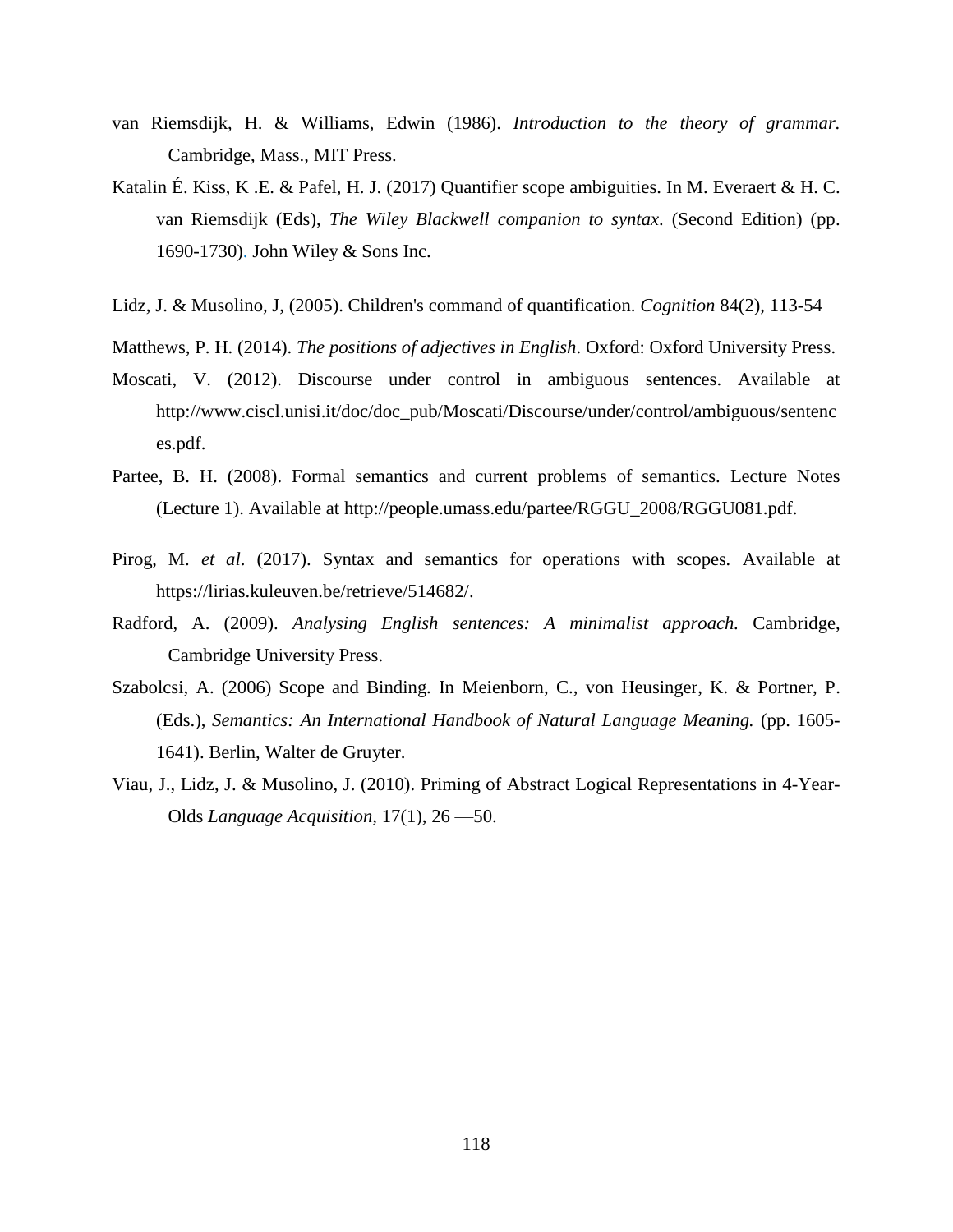# **UNIT 3 SEMANTIC SCOPE OF DETERMINER PHRASES**

**Content** 

- 1.0 Introduction
- 2.0 Objectives
- 3.0 Main Content 3.1 What are DPs?
	-
	- 3.2 Modification of DPs
	- 3.3 Quantificational DPs
- 4.0 Conclusion
- 5.0 Summary
- 6.0 Tutor-Marked Assignment
- 7.0 References/Further Reading

### 1.0 **INTRODUCTION**

One of the primary functions of language is communication. For us to communicate effectively, the sentences we use must have clear meaning, which is also largely achieved by the words constituting each sentence and how the words are arranged or placed in the sentence. In many cases, the way a linguistic item is placed against another can define the interpretation of the sentences we make, that is, it shapes the meaning we give to sentences. This underscores the phenomenon of semantic scope. Semantic scope, therefore, is defined as the meaning or information that a particular linguistic object entails or carries.

In several grammar books, you must have learnt that the noun phrase is headed by a noun and can perform the function of a noun in a sentence. You will agree with me that there is hardly any sentence you make without using nouns and noun phrases. These linguistic items interact with other items in making meaningful sentences. Also, it is assumed that you understand what determiners are, and you can correctly identify and categorise them when you see them in sentences. Maybe what is relatively new to you is the notion of Determiner Phrase (DP). In this section, you will learn what a DP is as well as its syntactic features. Briefly stated, DPs are what are traditionally known as noun phrases. You have also learnt that in the construction of noun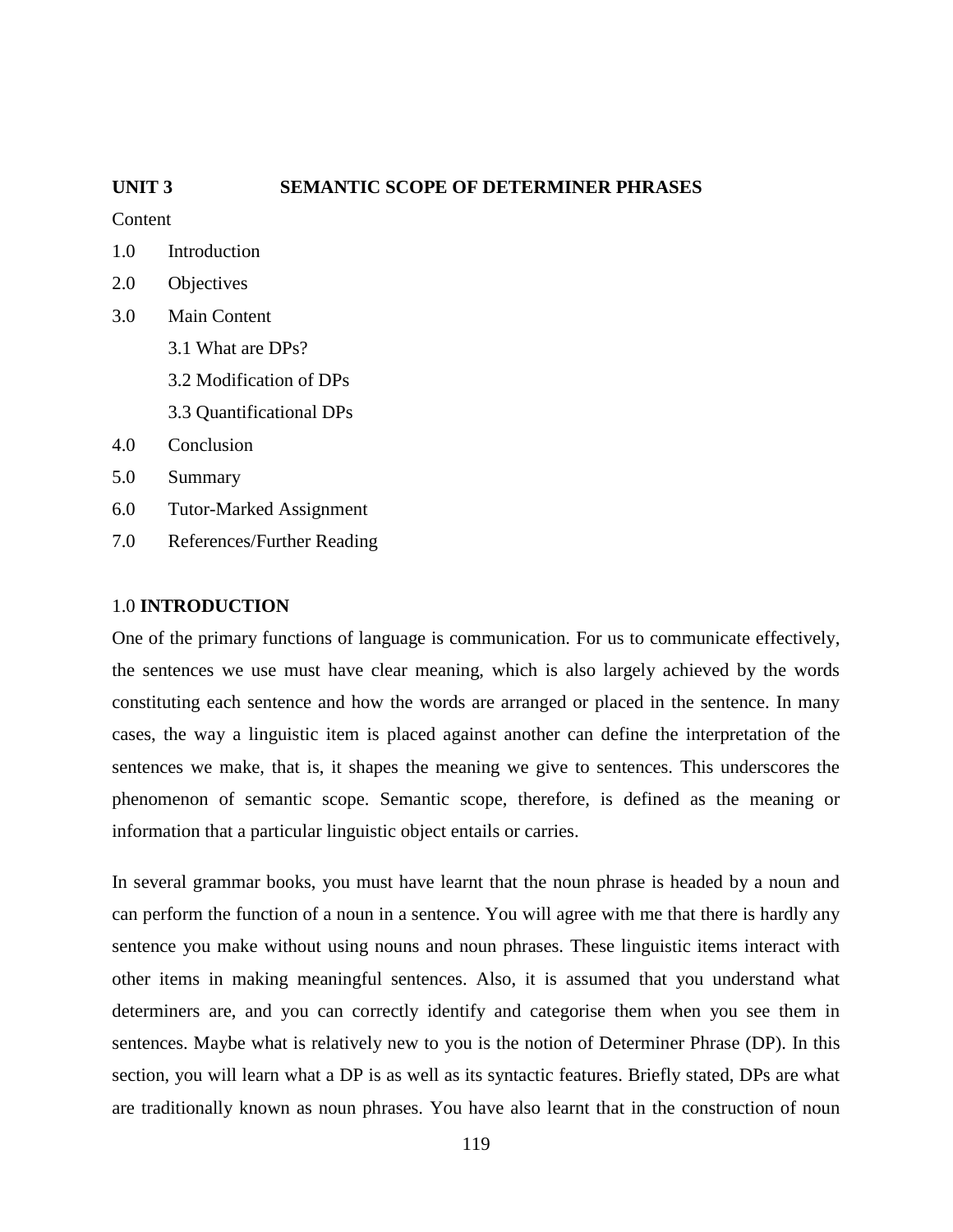phrases, determiners and adjectives commonly occur before the noun (as modifiers). In some cases, also, a prepositional phrase or an embedded clause (such as relative clause or non-finite clause) may occur after the noun (as a qualifier). The placements of these linguistic items in the construction of noun phrases can define how such phrases are interpreted. In other words, they define the semantic scope of such nouns.

Moreover, there are different syntactic models, among which is the transformational generative grammar (TGG). Different models have emerged within the TGG tradition, the most recent being Chomsky's Minimalist Program (MP). Our discussion in this unit is presented within the framework of the MP. Therefore, our terms and model of analysis here are within the MP.

# **2.0 OBJECTIVES**

By the end of this unit, you should be able to:

- iv. distinguish between DP and NP;
- v. identify the possible elements in the modification of DPs; and
- vi. explain quantificational DP

#### **3.0 MAIN CONTENT**

#### **3.1 What are DPs?**

One of the recently introduced concepts in the transformational generative grammar is the notion of the Determiner Phrase Hypothesis (henceforth, DP Hypothesis). A determiner phrase is that phrase in which at least one determiner functions as the head. The DP hypothesis (Abney, 1987) claims that what we traditionally think of as a noun phrase (NP) [for instance, *the old man*] has the determiner as its head, but not the noun. In this kind of analysis, the NP is in fact a complement in the DP. By implication, the DP represents the functional, extended and maximal projection of the lexical head, the noun. This is illustrated in the tree diagrams below in which the underlined phrases in sentences (1) and (2) are analysed:

- 1. All the university lecturers have been paid.
- 2. We walked to Paul's house.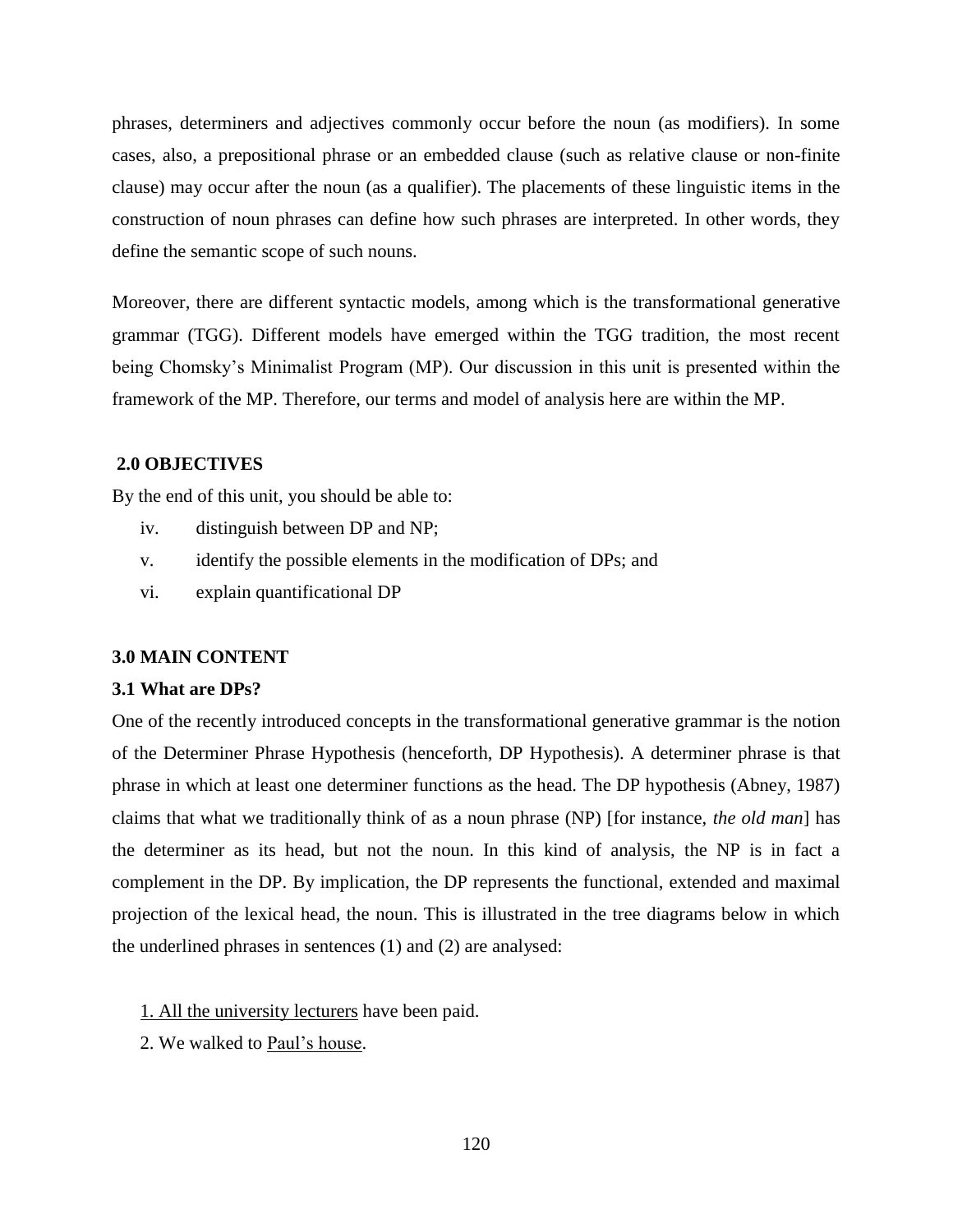

All the university lecturers





4b.

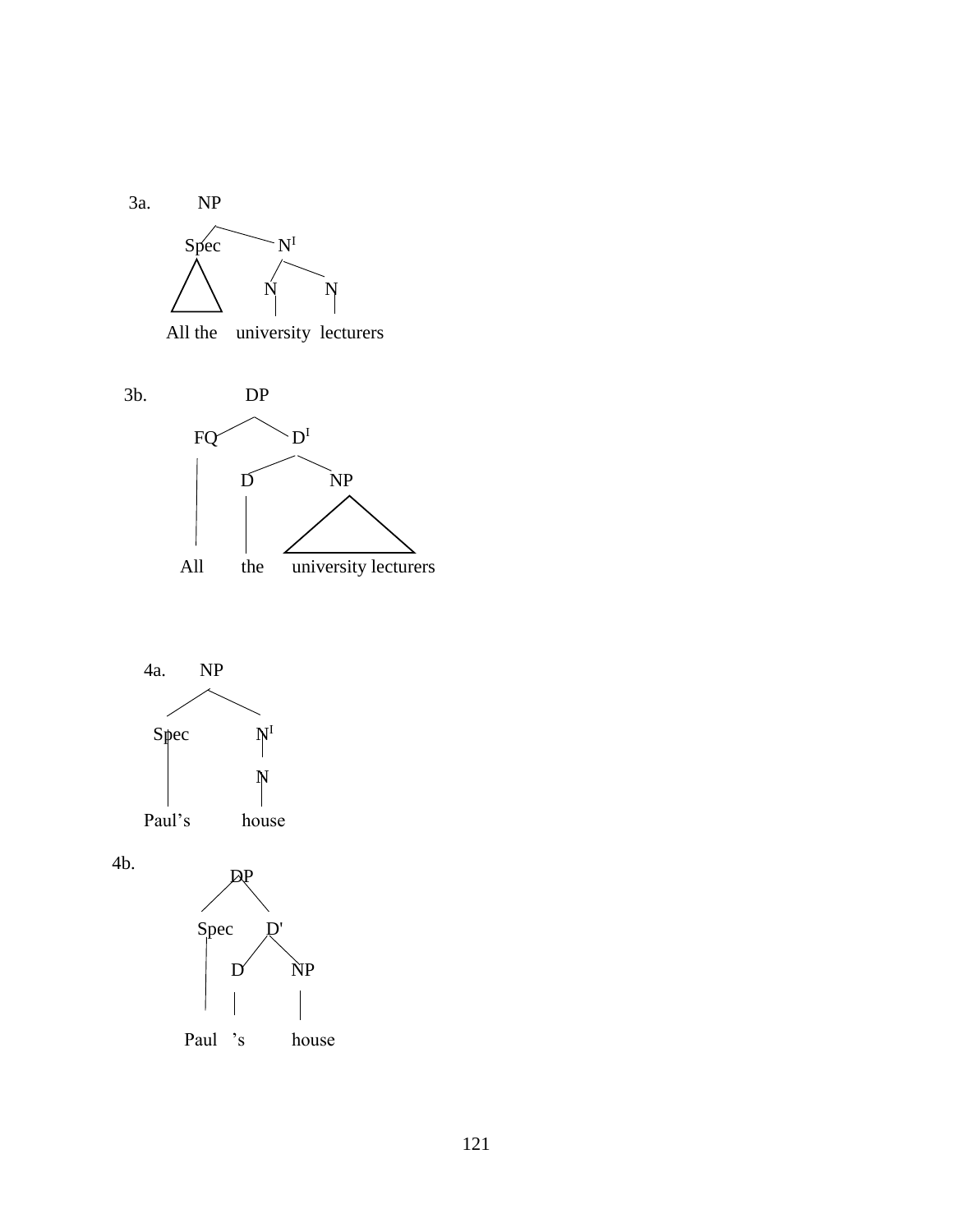The (*a*) and (*b*) versions of the structures above show, respectively, the NP and DP analyses of *all the university lecturers* and *Paul's house.* You see that while the determiners *all* and *the* are treated as specifiers in (3a), they are not so treated in (3b). The positioning of D in (3b) shows that it heads the DP, and *university lecturer* is its complement. The DP view is more visible in (4b). The possessive marker heads the entire structure. Do you notice that these determiners are often common in what you have traditionally known as noun phrases? Thus, when you come in contact with 'DP', think of 'NP'. The DP hypothesis has become the standard for syntactic analysis within the framework of the minimalist syntax.

One argument in support of the DP-analysis and its view of the determiner as the functional head that is merged with the noun is that determiners, especially articles and demonstratives, determine number in phrases. When the determiner is singular, the noun complement is singular. If it is plural, the noun is also plural. Here are examples:

5a. this boy

- b. these boys
- c. this/that book
- d. these/those books
- e. Ø boys/books
- f. \*that books
- g. \*these boy

Examples (5a-d) are grammatical and meaningful because there is agreement between the determiner and the noun complement. Example (5e) has null realisation of determiners. However, (5f  $\&$  g) are ill-formed because there is disagreement in number between the determiners and the noun complement.

A determiner (D) is a *functional category,* and it includes different sub-categories which might have very few shared morphological or semantic features. For instance, you can clearly distinguish the article (*the*), the quantifier (*all*) in sentence (1), and the possessive marker in sentence (2). Others may include the demonstrative pronoun (*this, those*), interrogative pronoun (*which, what, whose* and the like) and even what we know as expletives (*it, there*).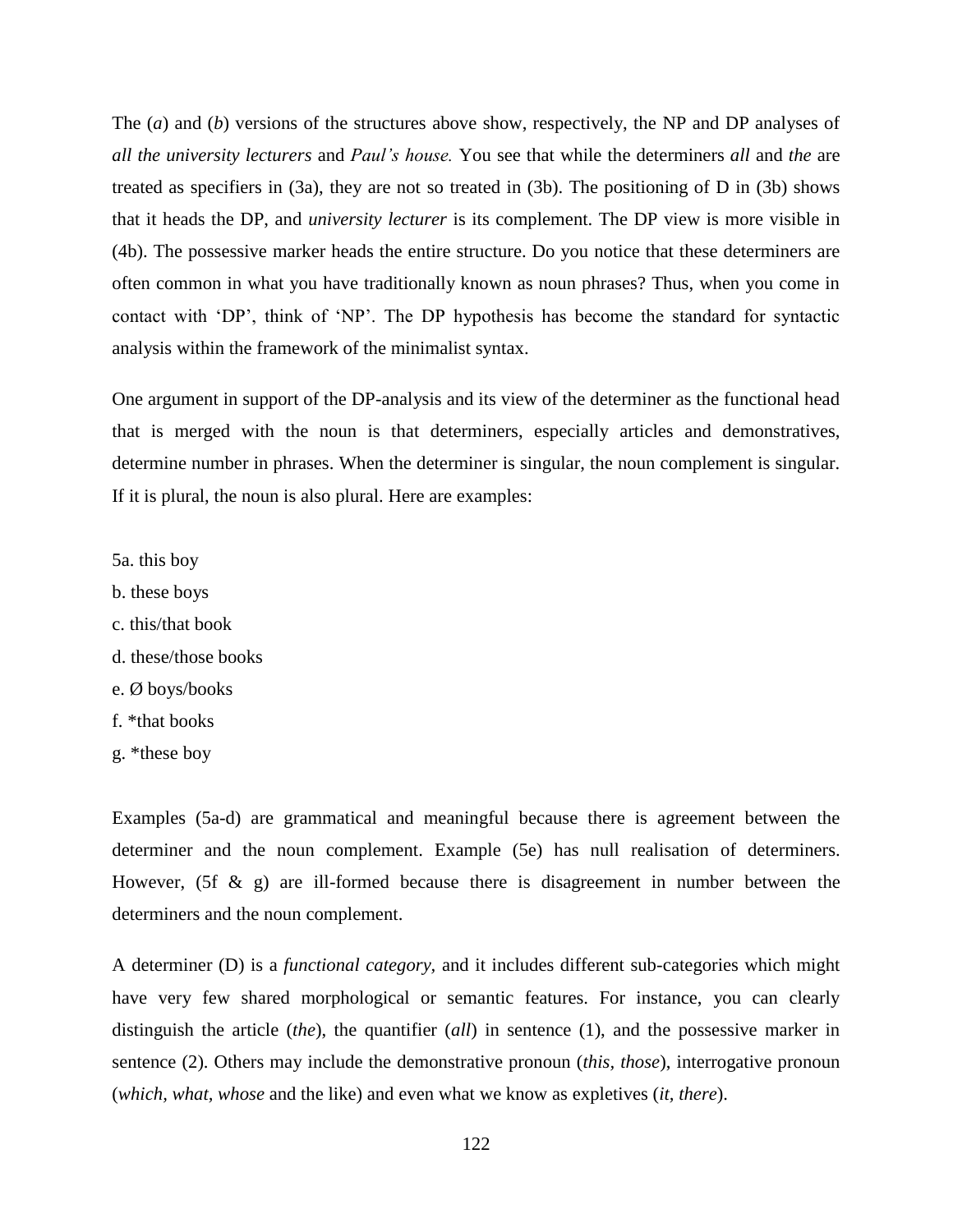### **3.2 Modification of DPs**

Modification (and qualification) relate to phrasal construction. They describe or limit the semantic scope of syntactic construction by means of linguistic items. Modification involves the use and arrangement of modifiers and qualifiers in syntactic constructions, particularly phrases. Generally, modifiers and qualifiers change, clarify, or limit a particular word in a sentence in order to add emphasis, explanation, or detail.

One of the reasons for which it may be easy to agree with the claim of DP Hypothesis on the determiner being the head to a noun in a DP is the fact that the determiner precedes the noun because the noun head is its complement and heads precede their complements in English. Moreover, one of the characteristics of determiners, which distinguishes them from other functional heads is in their semantic contribution (though usually it is second-order). In this regard, they regulate or contribute to the interpretation of their complement. They mark grammatical or relational features. Hence, they shape the meanings of sentences. For example, the sense/interpretation of the noun *book* in (i) *a book* or (ii) *the book* will not be the same as that of (iii) *Korede's book*. The phrase in (i) is indefinite, that in (ii) is definite and in (iii), the existence of a possessor is projected. These varied interpretations are strictly informed by the determiners not the nouns. Otherwise, the noun is the same in the three phrases and therefore does not seem to contribute to the distinction shown here. If the determiner heads the DP, we should also consider how the determiner can be modified. In generative grammar term, modifiers are called specifiers.

Let us consider the following phrases:

- 6(i) the book
- (ii) Korede's book
- (iii) \*Korede's the book
- (iv) \*my some books
- $(v)$  \*the all books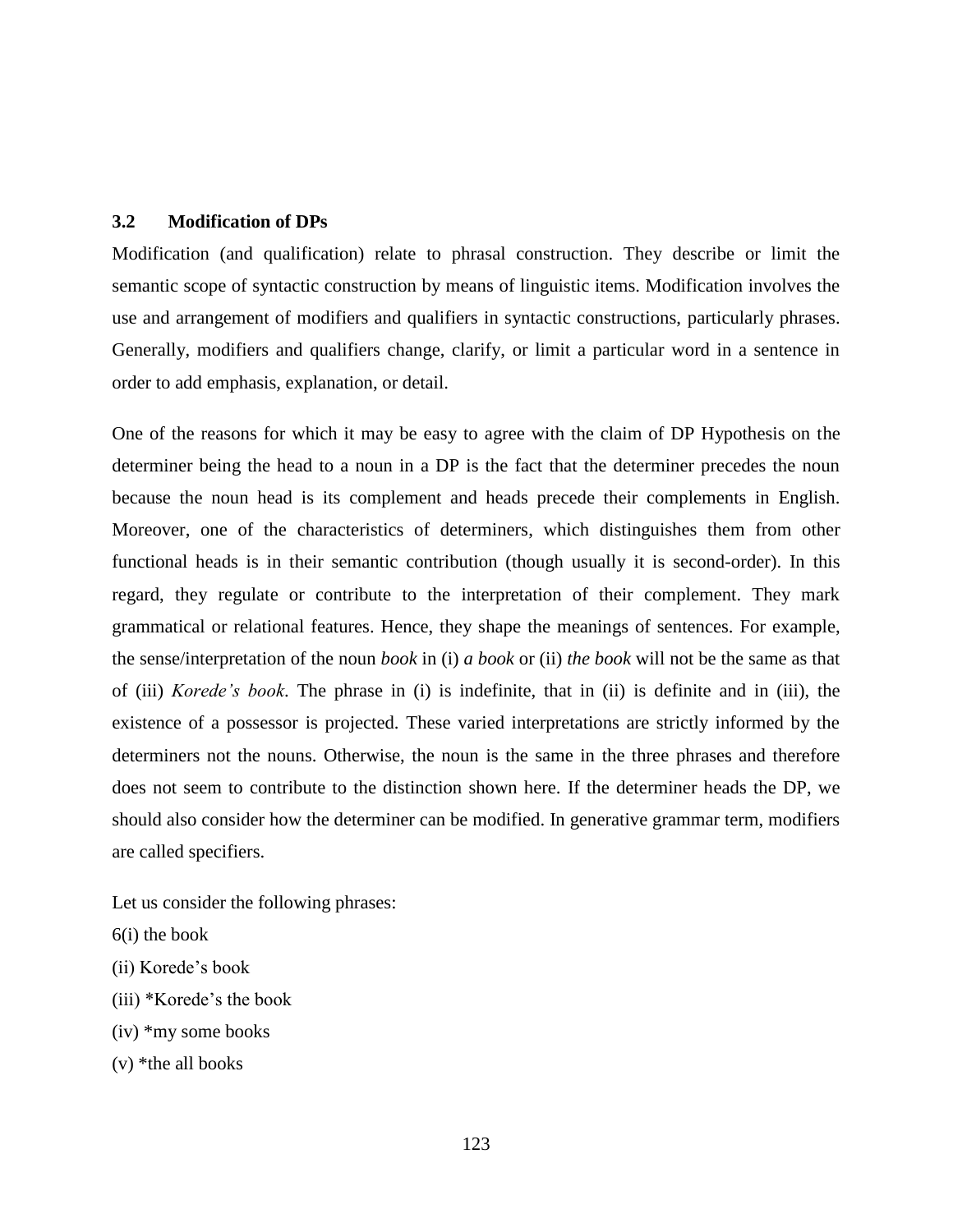Since determiners precede their nouns, *book* remains complement in each of the three phrases above. As shown above, (6iii) is obviously not only ungrammatical, but also meaningless. This is so because it does not conform to the assertion made above: the only item that can make it to the computation after the determiner head is a noun. Like all specifiers, the Spec, DP should be a single phrasal element which comes before the head. Applying this to (6iv), we will consider 'some' as a head in the DP. After all, one can say 'some books'. If seen in this way, it implies that the determiner 'some' is preceded by the pronominal possessor 'my'. This phrase lacks meaning. The same applies to (6v). The most obvious choice of a Spec, DP (at least in English) would be a possessor, since only (6ii) is grammatical. With the *'s* as the head of the DP, the noun 'Korede' is the specifier and 'book' is the complement.

### **3.3 Quantificational DPs**

Quantifiers are expressions that indicate quantity. They include numerals (*seven, ten, twenty,* etc.), quantitative adjectives (*all, some, many, any, each, every,* etc.) and indefinite pronouns (*someone, something, everybody, anything*). They convey something about the number or proportion of persons and objects.

Quantificational DPs denote functions whose arguments are characteristic functions of sets, and whose values are truth values, because quantifiers map properties into truth values. Such functions are sometimes called "second-order properties" or "generalised quantifiers".

7. Every linguist knows Chomsky.

Quantificational DPs show essentially the same distributional patterns as proper names, but they have different semantic properties. Quantificational DPs do not refer to individuals; this differentiates them from real names. Let us consider the following structures:

- 8a. Yemi does not know Chomsky.
- b. Some linguists do not know Chomsky.

While the proper noun *Yemi* denotes an individual, the quantificational DPs, *some linguists* and *every linguist,* do not. This is because the phrases are about *all* (a selection from among) linguists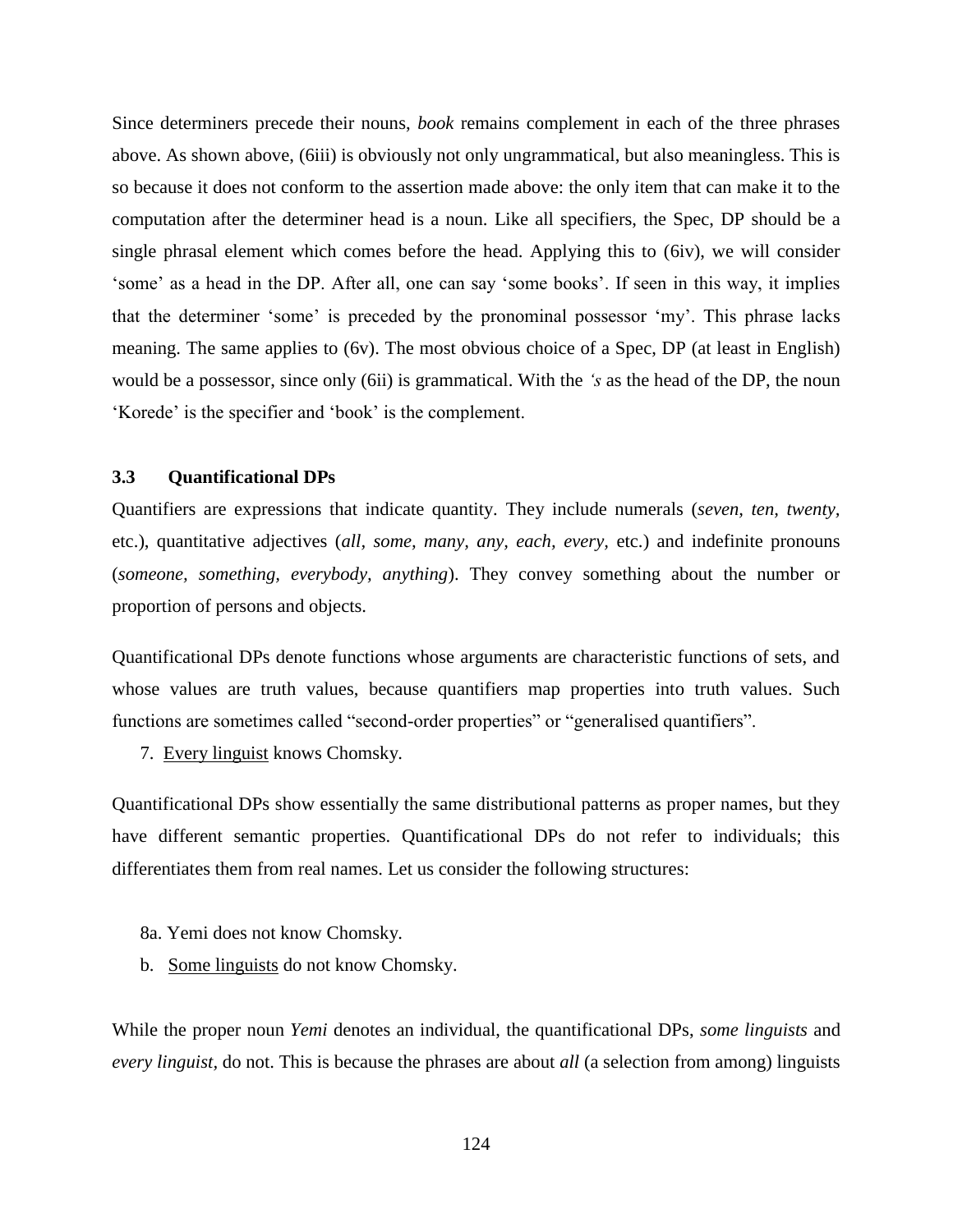rather than about a particular individual. While *some* does not exhaust the set denoted by its NPcomplement, the determiner *every* exhausts the sets they are applied to.

In some structures involving different quantifications, the problem of ambiguity may arise. This happens because quantificational DPs interact with one another. Winter (2012) says that the structure of the DP affects its semantics in that the NP level within the DP is purely predicative and the DP level itself is purely quantificational. In this light, the phenomenon of scope bears relevance to our discussion of quantificational DPs. Let us consider sentence 9 below:

9. Everybody plays a game.

Sentence (9) too can be interpreted in two ways. The first is that *Oni, Ana, Ola* and *Otunla* are friends or they are students. Each of them plays a different game. For instance, Oni plays volleyball; Ana plays cricket; Ola plays soccer; and Otunla plays tennis. Hence, there are no two people who play the same game. The second interpretation is that there is one specific game that all of them play. Thus, *Oni, Ana, Ola* and *Otunla* all play soccer, but not any other game.

#### **3.4 Negative DPs**

Negation in English is a fascinating area of syntactic study, precisely because it plays a central role in affecting both the structure and the total meaning of a sentence at the same time. Recall that there are some words that are traditionally categorised as pronouns; they are used as replacements for nouns in sentences. Hence, pronouns are also DPs. There are different types of pronoun. Some are called indefinite pronouns. Why are they so called? They refer to a person or a thing without being specific. They are words like

*all*, *any*, *anyone*, *anything*, *each*, *everybody*, *everyone*, *everything*, *few*, *many*, *nobody*, *none*, *one*, *several*, *some*, *somebody* and *someone.* We can regard them as indefinite expressions. Among these sub-types of pronouns, there are some that are morphologically marked for negation. Examples are *nobody, nothing, none* and the likes. These are negative indefinites.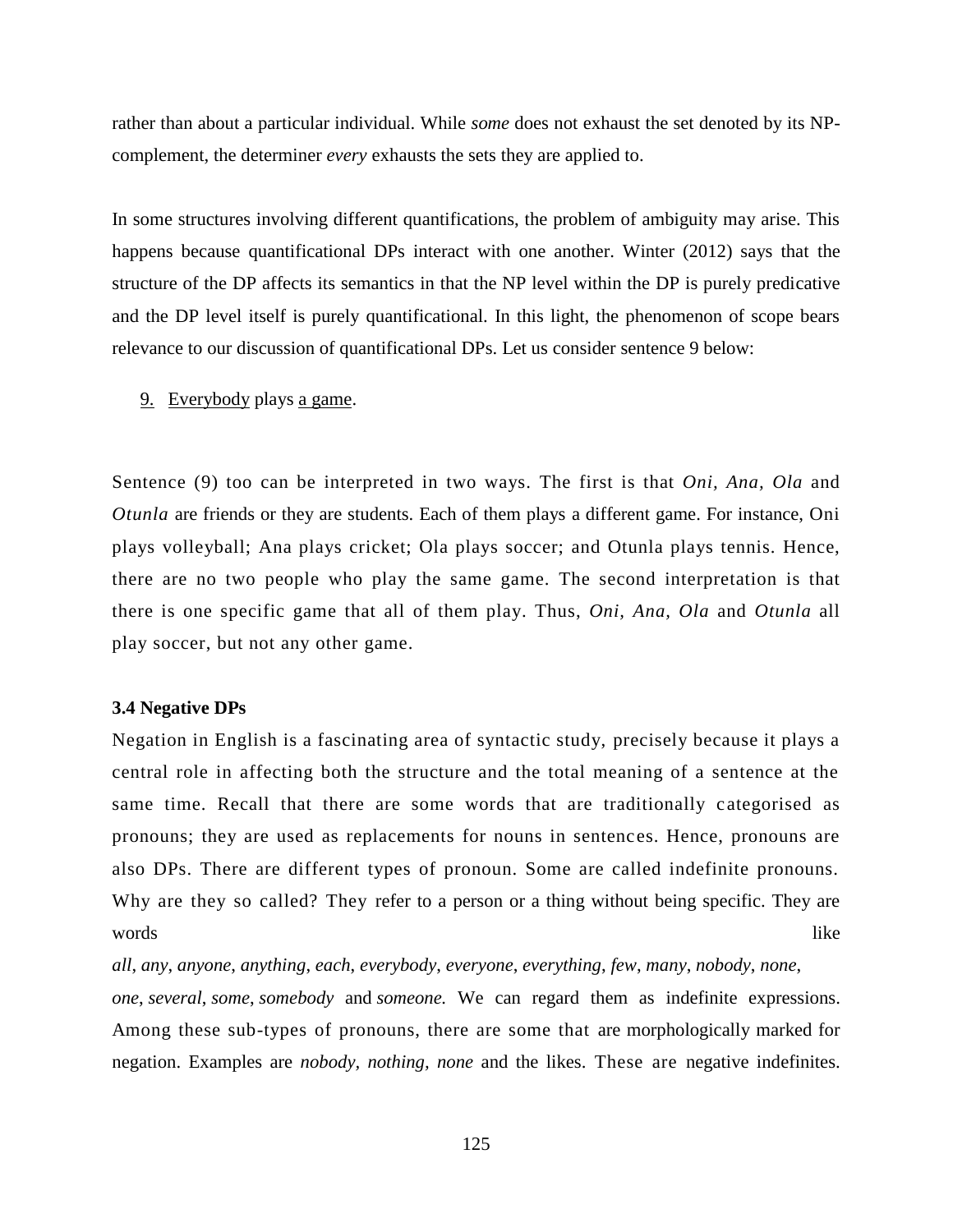Since we have said that pronouns are also DPs, it implies that such negative indefinites are Negative DPs.

Witness these examples:

12a. Nothing vanished.

- b. Everything vanished.
- c. Something vanished.

13a. Nobody attended the lecture.

- b. Not everybody attended the lecture.
- c. Everybody did not attend the lecture.

Rather than denoting an individual or a set of individuals, *nothing* in (12a) says something about the denotation of the predicate *vanished*. It states that there is no individual for whom the predicate is true; that is, there is no individual that vanished. If we replace *nothing* with *everything*, the claim is that the predicate is true of all individuals; and with *something*, that there is at least one thing for whom the predicate is true.

The interpretation of (13a) is that there is no single individual who attended the lecture (though it was expected that they did). A different interpretation is seen in (13b). It suggests that while some individuals attended the lecture, some others (who were expected to attend) did not do so. The negative indefinite *nobody* (13a) and the negative operator *not* (13b) clearly define the interpretation of the sentences. Do you notice that (13c) is capable of different interpretations informed by the negative operator in the string? For instance, without the negative operator, the sentence would read *Everybody did attend the lecture*, and thus clearly mean *Everybody attended the lecture*. With the negative operator, the sentence is more likely to be interpreted as (13a), a (mis)interpretation of the same sentence as (13b) is also possible. Thus, while the operator appears to structurally relate directly to the verbal elements (auxiliary and main verbs *did* and *attend*, respectively), it also affects the semantic scope of the subject DP.

Negative DP may also be derived by the use of negative operators (as seen in (13) above and (14) below). That is, rather than their lexical entry such as *nothing* (in 12a) or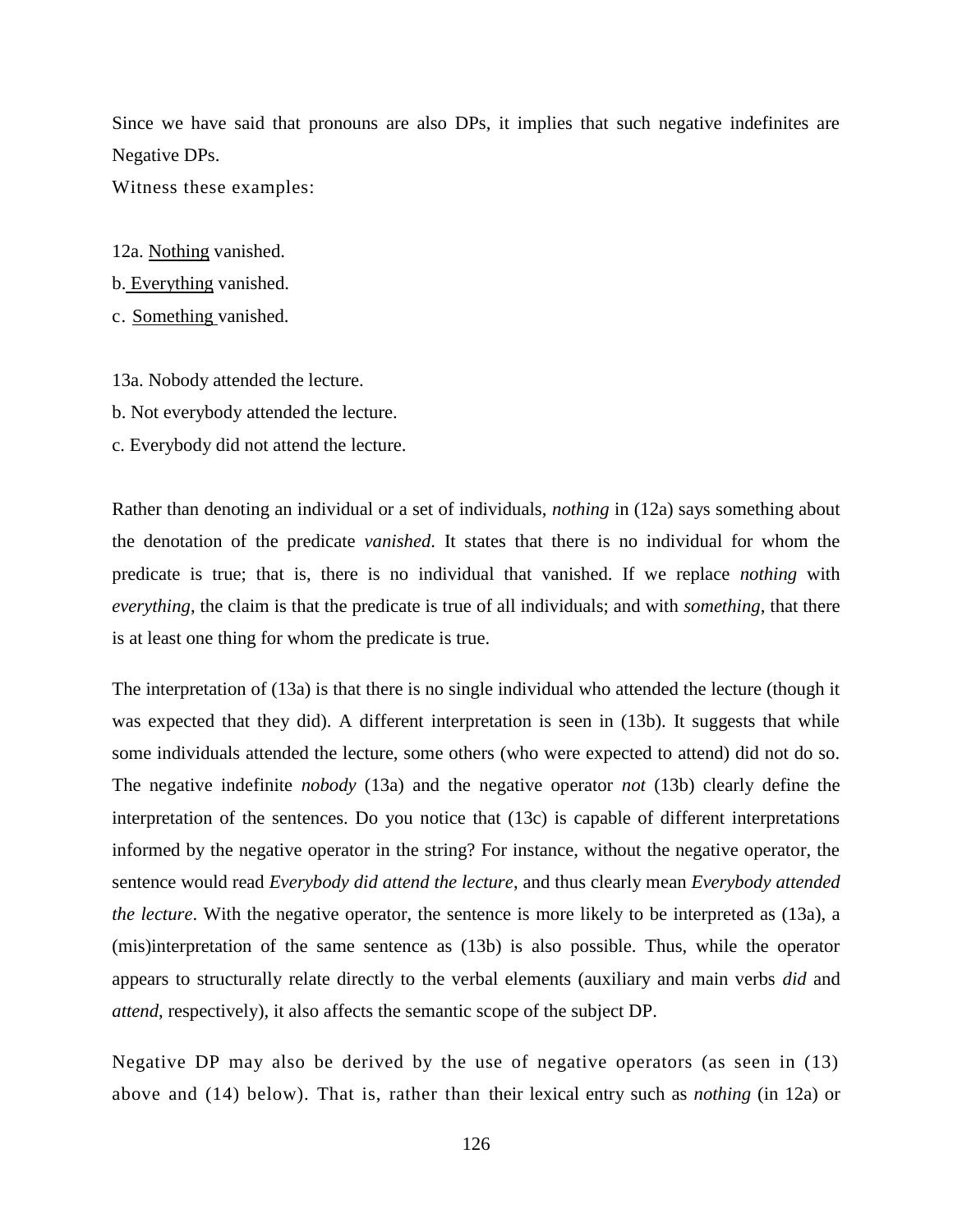*nobody* (in 13a), the negative and the existential meaning part of a DP may be separated by a semantic operator such as *no* or *not*. When this happens, the semantic scope of the DP is influenced by the position of the operator in relation to the DP.

14a. It is not required that an anaesthetist is present during the operation. (Penka, 2012, p. 1)

- b. No anaesthetist is required to be present during the operation.
- c. It is required that no anaesthetist is present during the operation.

The examples in (14) also show some semantic effect of negative operators on how DPs are interpreted in sentences. In (14a), it is clear that the presence of an *anaesthetist* (not any particular one) is not obligatorily required. In (14b), the DP *anaesthetist* can be seen as having a scope over the indefinite negative operator *no*. The obligatory presence of anaesthetists is implied, though there is no particular one among the *available* ones. While this interpretation seems to be unnatural, it is a possible sense someone can make of the sentence. With *no anaesthetist* in (14c), the negative quantifier *no* takes scope above the DP *anaesthetists*, and therefore expresses a necessity of the absence of anaesthetists. That is, it is prohibited to have any anaesthetists during the operation.

### **4.0 CONCLUSION**

Every DP contains a noun, which only has the syntactic role of a complement to the determiner (D). While the DP is more favoured in MP, the N is an important constituent that gets its scope defined by the determiner in the DP. The discussion above shows that quantificational DPs and Negative DP may bring about sentence ambiguity.

### **5.0 SUMMARY**

The configuration of what is traditionally known as noun phrases usually involves a determiner. This informs the arguments in favour of DP. Modification of DP limits semantic scope of syntactic construction by means of linguistic items. Only a possessor can occupy the Spec, DP position.

# **6.0 TUTOR-MARKED ASSIGNMENT**

1. What are DPs?